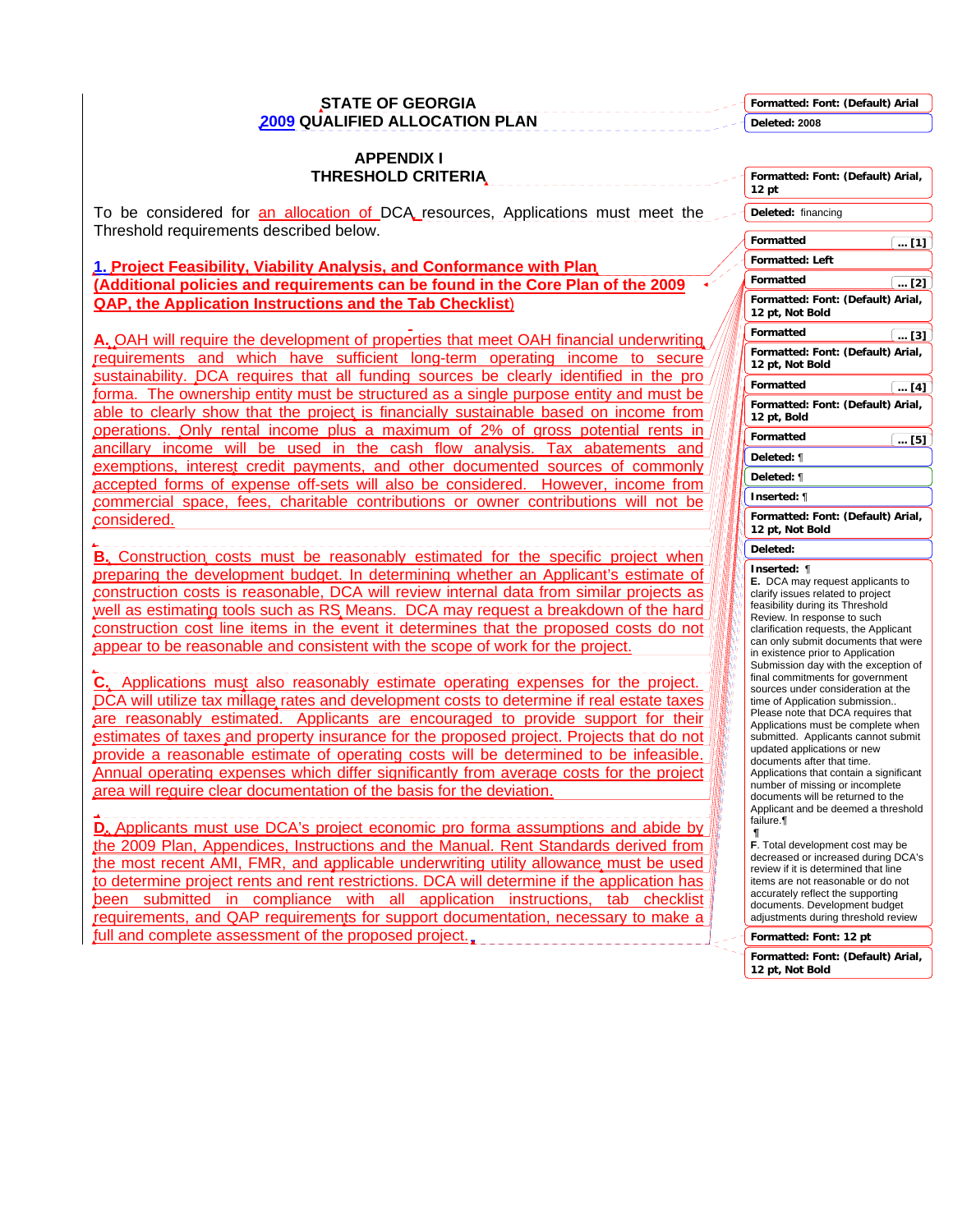| <b>E.</b> DCA may request applicants to clarify issues related to project feasibility during its |
|--------------------------------------------------------------------------------------------------|
| Threshold Review. In response to such clarification requests, the Applicant can only             |
| submit documents that were in existence prior to Application Submission day with the             |
| exception of final commitments for government sources under consideration at the time            |
| of Application submission Please note that DCA requires that Applications must be                |
| complete when submitted. Applicants cannot submit updated applications or new                    |
| documents after that time. Applications that contain a significant number of missing or          |
| incomplete documents will be returned to the Applicant and be deemed a threshold                 |
| failure.                                                                                         |

**F**. Total development cost may be decreased or increased during DCA's review if it is determined that line items are not reasonable or do not accurately reflect the supporting documents. Development budget adjustments during threshold review must be covered by deferred developer fee and not by new financing sources. Applicants may also not request that one line item be reduced in order to increase or add another line item during the threshold clarification period. Credits will be adjusted accordingly for each adjustment.

**G.** Projects that have a ten year commitment for PBRA will be underwritten utilizing Section 8 rents. However, projects that have a commitment for PBRA that is less than ten years will be underwritten at the maximum tax credit rents and/or HOME rents, as applicable.

**H.** DCA may require documentation not specifically included in the minimum documentation requirements established in the Plan to verify the reasonableness of development and operating assumptions. DCA is under no duty to clarify or correct Application errors.

**I. Preliminary Financing, Limited Partner Equity, Deferred Developer Fees and Other Financing Commitment.** Original preliminary commitments for all financing must be submitted with the Application including but not limited to the following:

- Construction financing
- Non-DCA permanent financing
- Equity bridge loans, if applicable
- Project Based Rental Assistance **Agreements**
- Operating subsidy agreements
- Deferred Developer Fee

• Limited partner (Tax Credit) equity

- HUD letter by an authorized official from the Multifamily Housing Division stating that the application is under serious consideration and Lender Preliminary Commitments for HUD assisted projects under 221 (d)(3) or 221 (d)(4) program may be submitted with the Application but final MAP commitments must be submitted by **July 31 2009**.
- USDA Notice to Proceed with Application Processing and Lender Preliminary Commitment for loans to be guaranteed with Interest Credit under the USDA Section 538 Guaranteed Rural Rental Housing Program.
- Any grants or other forms of assistance utilized during the construction period, or utilized as permanent financing.

|   | Formatted                          | $\left[\;\ldots\;[\bar{6}]\right.$ |
|---|------------------------------------|------------------------------------|
|   | Formatted                          | [7]                                |
|   | Formatted                          | <u> [8]</u>                        |
|   | Deleted:,                          |                                    |
|   | Inserted: , must be covered h  [9] |                                    |
|   | Formatted                          | <u>[  [10]</u>                     |
|   | Deleted: '                         |                                    |
|   | Formatted                          | $\boxed{}$ [11]                    |
|   | Formatted                          | $\left(\,\,$ [12]                  |
|   | Formatted                          | $$ [13]                            |
|   | Deleted:                           |                                    |
|   | Formatted                          | [14]                               |
|   | Formatted                          | <u>   [15]</u>                     |
|   | Formatted                          | <u>[16] … </u>                     |
|   | Formatted                          | <u>[17] … </u>                     |
|   | Deleted: ¶                         | l … [18]                           |
|   | Deleted: <#>considered an [ [19]   |                                    |
|   | Formatted                          | <u>[  [20]</u>                     |
|   | Formatted                          | $\left[\dots [21]\right]$          |
|   | Deleted: 2008                      |                                    |
|   | Formatted                          | <u>[  [22]</u>                     |
|   | Deleted: 2009 QAP)¶                | <u>[  [23]</u>                     |
|   | Inserted: 2009                     |                                    |
|   | Formatted                          | [24]                               |
|   | Inserted:                          |                                    |
|   | Deleted: 2008                      |                                    |
|   | Deleted: 2009 Plan, Append  [25]   |                                    |
|   | Inserted: 2009                     |                                    |
|   | Formatted                          | 〔… [26]                            |
|   | Deleted: <#>Addition of new        |                                    |
|   | Deleted: <#>Financing sour[ [27]   |                                    |
|   | Deleted: <#>will be                |                                    |
|   | Deleted: ¶                         | $\lfloor  [28] \rfloor$            |
|   | Formatted                          | ່ … [29]                           |
|   | Deleted: B                         |                                    |
| ١ | Formatted                          | <u> [30]</u>                       |
|   | Formatted                          | (… [31]                            |
|   | Formatted                          | ( <u>. [32]</u>                    |
|   | Deleted: the types of liste(       | $[33]$                             |
|   | Deleted: required                  |                                    |
|   | Deleted: a                         |                                    |
|   | Formatted                          | $\left[\ldots\right[34\right]$     |
|   | Deleted: Invitation to Submit      |                                    |
|   | Deleted: .                         |                                    |
|   | Inserted: .                        |                                    |
|   | Formatted                          | <u>   [35]</u>                     |
|   | Formatted                          | 〔… [36]                            |
|   | Deleted: ¶                         |                                    |
|   | <b>Formatted: Bullets and</b>      |                                    |
|   | Numbering                          | [37]                               |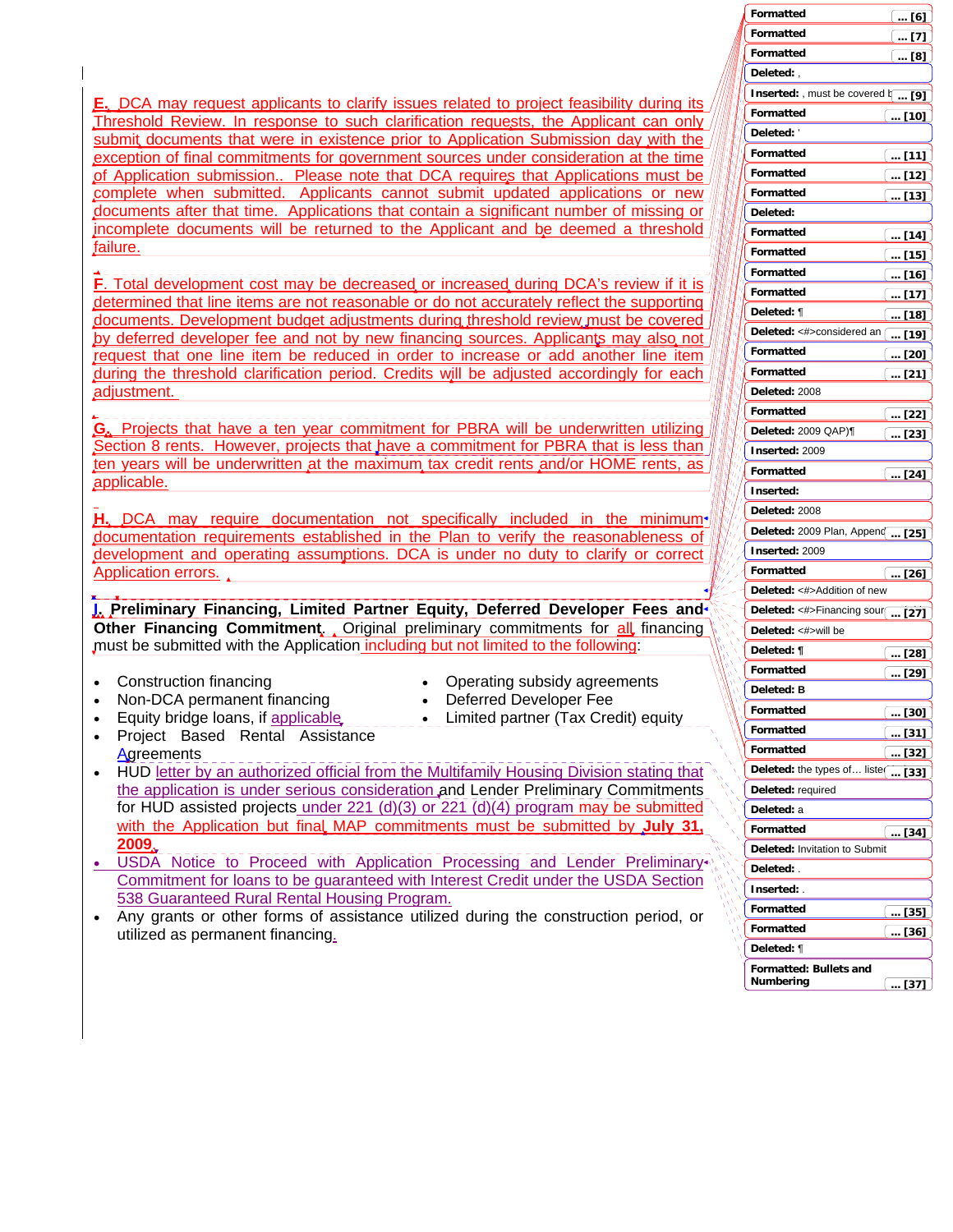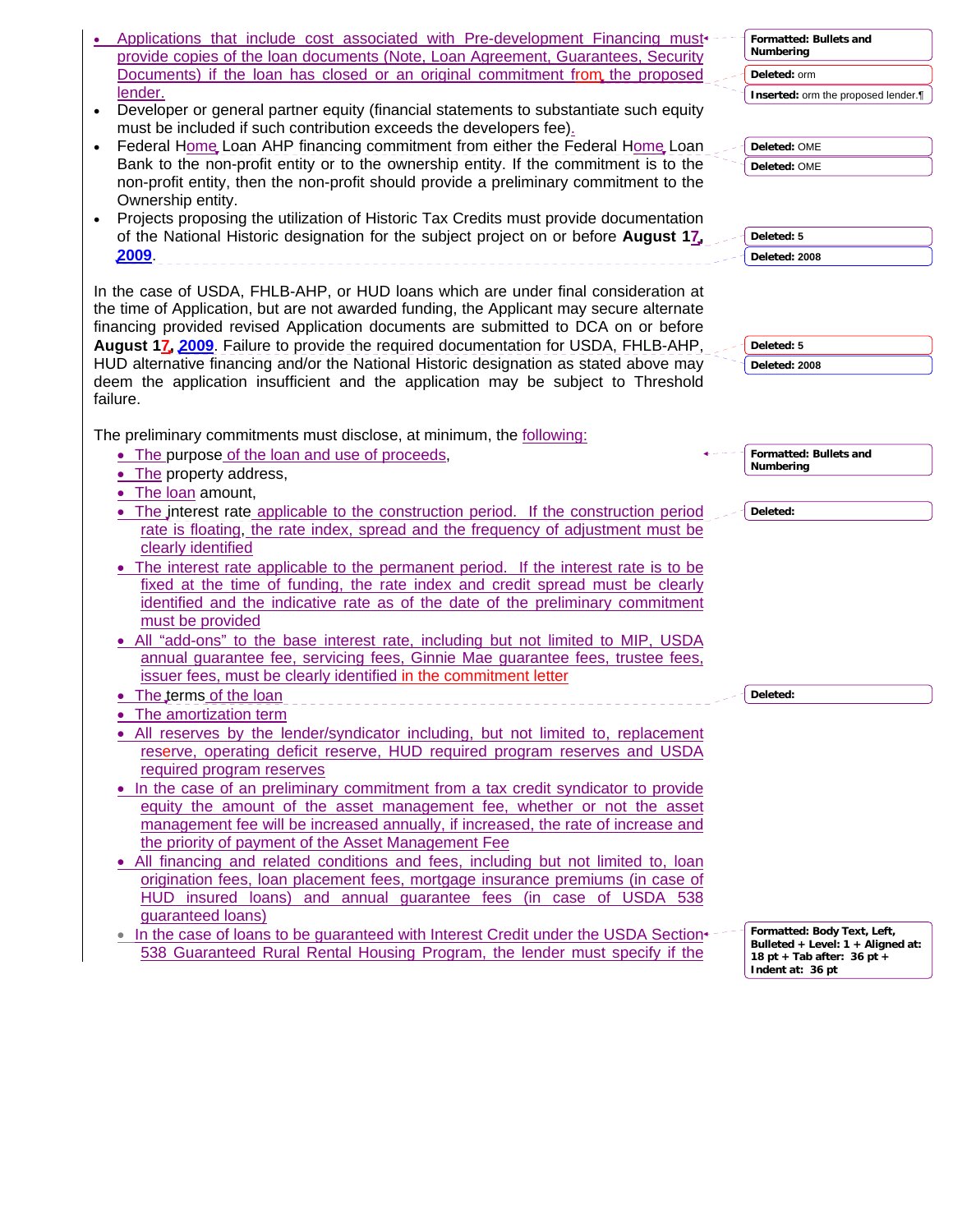annual USDA guarantee fee will be paid out of the Lenders principal and interest payments.

• Applicants that propose financing structures with government programs loans are responsible for correctly reflecting the terms of the loan

**J. Assumption of Existing Debt**. The supporting documentation must disclose, at minimum, the following:

- A letter signed by an officer of the lender whose debt is being assumed which certifies, as of April 30, 2009, (1) the original principal balance of the loan, (2) the current outstanding principal balance of the loan, (3) the current accrued and unpaid interest (4) the current effective interest rate applicable to the loan, (5) the original date of the loan (6) the maturity date of the loan, (7) annual debt service (8) the amortization period applicable to the original loan, (9) that the loan is not currently in default, or if there exists an event of default, or an event that with the passage of time will constitute an event of default, all of the factual data pertinent to said default or said potential default and (10) that the loan has, or has not, been modified (if said loan, has been modified and/or restructured in any way, copies of said modification/restructure documents must be provided)
- A copy of the original Promissory Note and any amendments and/or modification to said Promissory Note
- A copy of the original Loan Agreement and any amendments and/or modification to said Loan Agreement
- A copy of the original Mortgage, Deed to Secure Debt, Deed of Trust or such other security instrument providing security for the loan, and any amendments and/or modification to said security instruments

**K. Deferred Developer Fee**. Any owner's equity shown in the Application, excluding the general partner's contribution required by the Limited Partnership Agreement will be included as a source of funding in the calculation of Credit. This policy will apply at application, carryover, and final allocation. A developer should either take the deferred Developer Fee in the form of a note, or incorporate the deferred Developer Fee into the limited partnership agreement along with a detailed repayment schedule and specific terms. Deferred Developer fee must be payable within fifteen years from available cash flow. The deferred portion cannot exceed 50% of the total amount of Developer Fee at initial application.

DCA will accept either method as long as the terms of the deferred Developer Fee meets the requirements as set forth in the Plan. For purposes of calculating the project's annual debt service coverage ratio, the deferred Developer's Fee will not be included as debt service.

For purposes of calculation DCA will consider the terms and conditions contained in the debt and equity commitments in determining the project's debt service coverage and its ability to pay the deferred Developer's Fee within 15 years.

For Scattered Site Projects, all units must be developed under one master plan of financing and considered as a single project by all funding sources. The requirements of this threshold category are applicable to the project as a whole**.** 

# **L. Gross Rent Restrictions**

**Formatted: Font: 12 pt Formatted: Font: (Default) Arial, 12 pt Deleted:** , conditions and fees (if applicable). Applicants must transfer this information to the Permanent Financing summary chart in the electronic Core Application spreadsheet, as applicable. DCA, in its sole and absolute discretion, reserves the right to determine the adequacy of all preliminary financing commitments submitted in the Application. Any financing source for which the applicable federal rate of interest applies must be clearly noted. The commitment must clearly reference the amount of the loan. Commitments that include language such as "Applicant is approved up to a certain loan amount" will be carefully scrutinized by DCA to determine if the commitment supports the amount of the loan.¶ **Deleted: C**

**Formatted: Font: (Default) Arial, 12 pt, Not Bold**

**Deleted:** 2008

**Deleted:** s

**Deleted:** restructures

**Deleted:** ¶

**Deleted: D**

**Formatted: Font: 12 pt**

**Formatted: Font: (Default) Arial, 12 pt**

**Deleted:** 

**Deleted:** (Note that the deferred Developer Fee should be shown in last lien position in the debt service section of the project cash flow proformas).

**Deleted:** for

**Deleted:** minimum

**Deleted:** of 1.15

**Formatted: Font: (Default) Arial, 12 pt**

### **Deleted:** ¶

Future prospective fundraising and contributions will not be allowed as a source of funds.¶

**Deleted: E**

**Formatted: Font: (Default) Arial**

**Formatted: Font: (Default) Arial**

**Formatted: Font: (Default) Arial, 12 pt**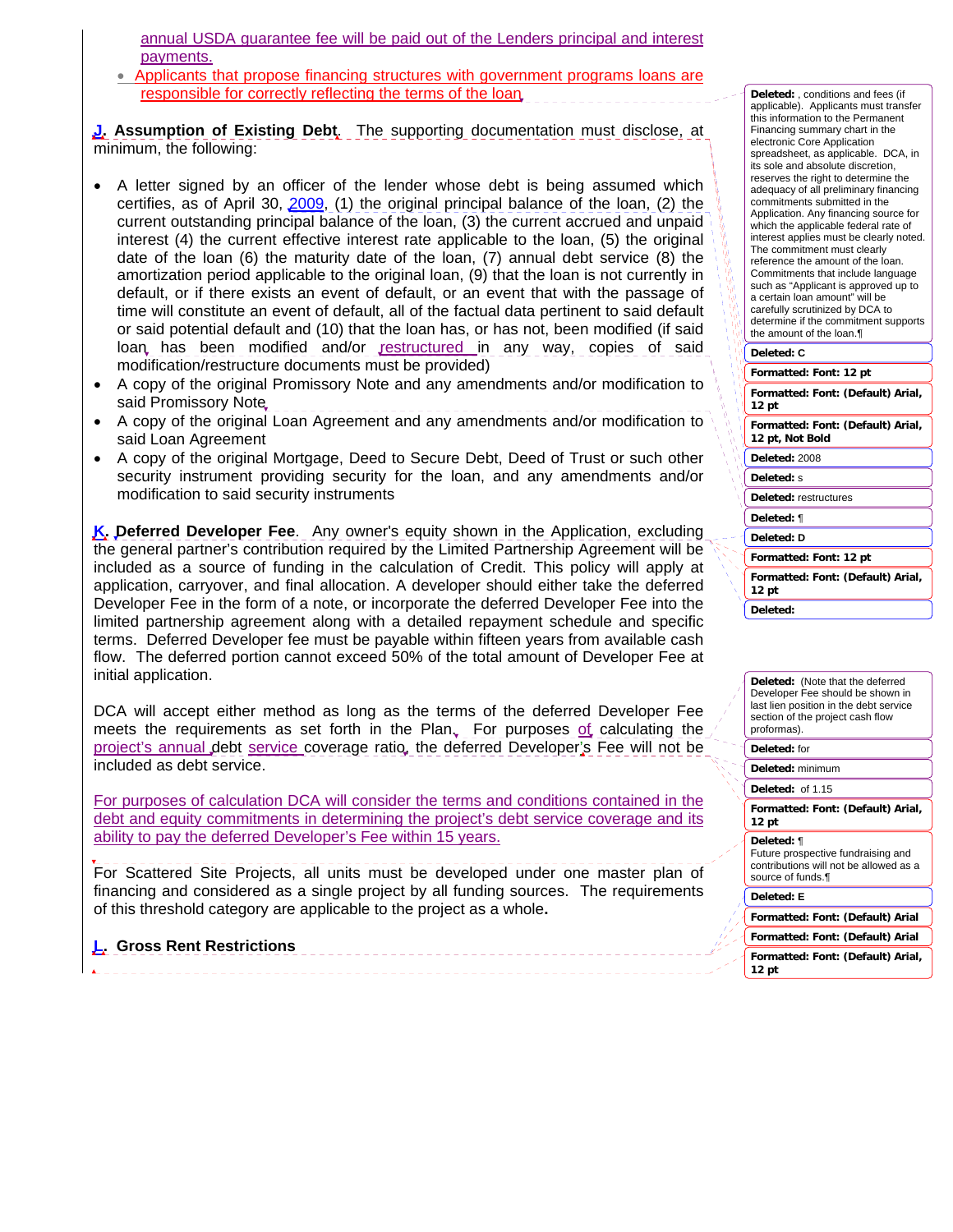**HOME Rents.[\\*](#page-4-0)** For low-income units receiving Credits, the gross rents may not exceed 30% of 60% of the effective AMI table or Fair Market Rent for the appropriate bedroom size. Applicants should assume 1.5 persons per bedroom. For HOME Loans, rents must be affordable at initial lease-up and must remain affordable over the term of the HOME Loan.

For HOME projects, rents may not exceed Fair Market Rents for the appropriate bedroom size.

**Credit Rents.** For low-income units receiving Credits, the gross rents may not exceed 30% of 60% of the effective AMI table for the appropriate bedroom size. Applicants should assume 1.5 persons per bedroom.

**Credit and HOME Rents**.\* Dwelling unit rents must conform to the LIHTC and/or the HOME regulation's gross rent (contract rent and tenant UA) restrictions. Tenant UA must conform to the requirements set forth in the Plan and the Manual. In the event Credit, HOME, or other funds are requested, the most restrictive gross rents will govern. For Credit and HOME units, rents may not exceed fair market rents. Applicants should assume 1.5 persons per bedroom.

For Scattered Site projects, all units must meet the gross rent restrictions.

**M.** Unit Cost Limitations. Allocation of DCA resources will be based on these limits. Per unit costs must not exceed the following limits:

| Unit Type   | <b>Cost Limit</b> |
|-------------|-------------------|
| Efficiency  | \$102,000         |
| 1 Bedroom   | \$117,000         |
| 2 Bedroom   | \$142,000         |
| 3 Bedroom   | \$184,000         |
| 4 Bedroom + | \$202,000         |
|             |                   |

The maximum allowable developer fee will be calculated based on the allowable total development cost utilizing these DCA Per Unit Cost Limits. If the total development cost for the project exceeds the per unit cost limitations above and the Application is not seeking additional DCA resources for the cost which exceed the per unit cost limitations, the Applicant is not required to obtain DCA's approval nor submit a waiver for the total development cost.

DCA will consider waivers to the limitations stated above on a case-by-case basis. Waivers will be granted **only** for extraordinary circumstances (see Architectural Manual for examples). Applicants must submit sufficient documentation with their cost waiver request to justify the basis of the cost increase. Waiver requests and applicable fees must be submitted in accordance with Exhibit "A" (DCA Deadlines and Fees). Applicants should underwrite their deals using the above limits unless a waiver is approved by DCA.

<span id="page-4-0"></span>For HOME funded projects, the following per unit subsidy limits will apply in addition to the cost limits above:

Unit Type Subsidy Limit

**Formatted: Font: (Default) Arial, 12 pt**

**Deleted:** Many DCA projects will combine Credits and a HOME Loan. If any HOME loan interest rate is set below AFR, the income targeting requirements are more stringent than for Credits alone. Specifically, at least 40% of the units in each building of the project must be targeted to families at 50% of AMI, adjusted for family size. Additionally, DCA requires that gross rents must be set at 50% of AMI. All remaining assisted units must be targeted to families at 60% or less of AMI, adjusted for family size. ¶ ¶

### **Deleted: F**

| Formatted: Font: (Default) Arial                                                                                                                                                                                                                                                                                                                                                                                                                                                        |
|-----------------------------------------------------------------------------------------------------------------------------------------------------------------------------------------------------------------------------------------------------------------------------------------------------------------------------------------------------------------------------------------------------------------------------------------------------------------------------------------|
| Formatted: Font: (Default) Arial                                                                                                                                                                                                                                                                                                                                                                                                                                                        |
| Formatted: Font: (Default) Arial,<br>12 <sub>pt</sub>                                                                                                                                                                                                                                                                                                                                                                                                                                   |
| Formatted: Font: (Default) Arial                                                                                                                                                                                                                                                                                                                                                                                                                                                        |
| Formatted: Font: (Default) Arial,<br>12 <sub>pt</sub>                                                                                                                                                                                                                                                                                                                                                                                                                                   |
| Deleted: Allocation of DCA<br>resources will also be based on these<br>limits.                                                                                                                                                                                                                                                                                                                                                                                                          |
| Formatted: Font: (Default) Arial,<br>12 pt, No underline                                                                                                                                                                                                                                                                                                                                                                                                                                |
| Formatted: Font: (Default) Arial,<br>12 <sub>pt</sub>                                                                                                                                                                                                                                                                                                                                                                                                                                   |
| Deleted: However, if the total<br>development cost for the project<br>exceeds the per unit cost limitations<br>above and the Applicant is seeking<br>additional DCA resources for the cost<br>which exceed the per unit cost<br>limitations, the Applicant is required to<br>obtain DCA's approval and submit a<br>waiver for the total development cost.<br>In this instance, a per unit cost waiver<br>must be submitted prior to<br>Application submission for DCA<br>approval.<br>¶ |
| Formatted: Font: (Default) Arial,<br>12 pt, Bold                                                                                                                                                                                                                                                                                                                                                                                                                                        |
| Formatted: Font: (Default) Arial,<br>12 <sub>pt</sub>                                                                                                                                                                                                                                                                                                                                                                                                                                   |
| Formatted: Font: (Default) Arial,<br>12 pt, Bold, Underline                                                                                                                                                                                                                                                                                                                                                                                                                             |
| Eormattod: Eont: (Dofault) Arial                                                                                                                                                                                                                                                                                                                                                                                                                                                        |

**Formatted: Font: (Default) Arial, 12 pt**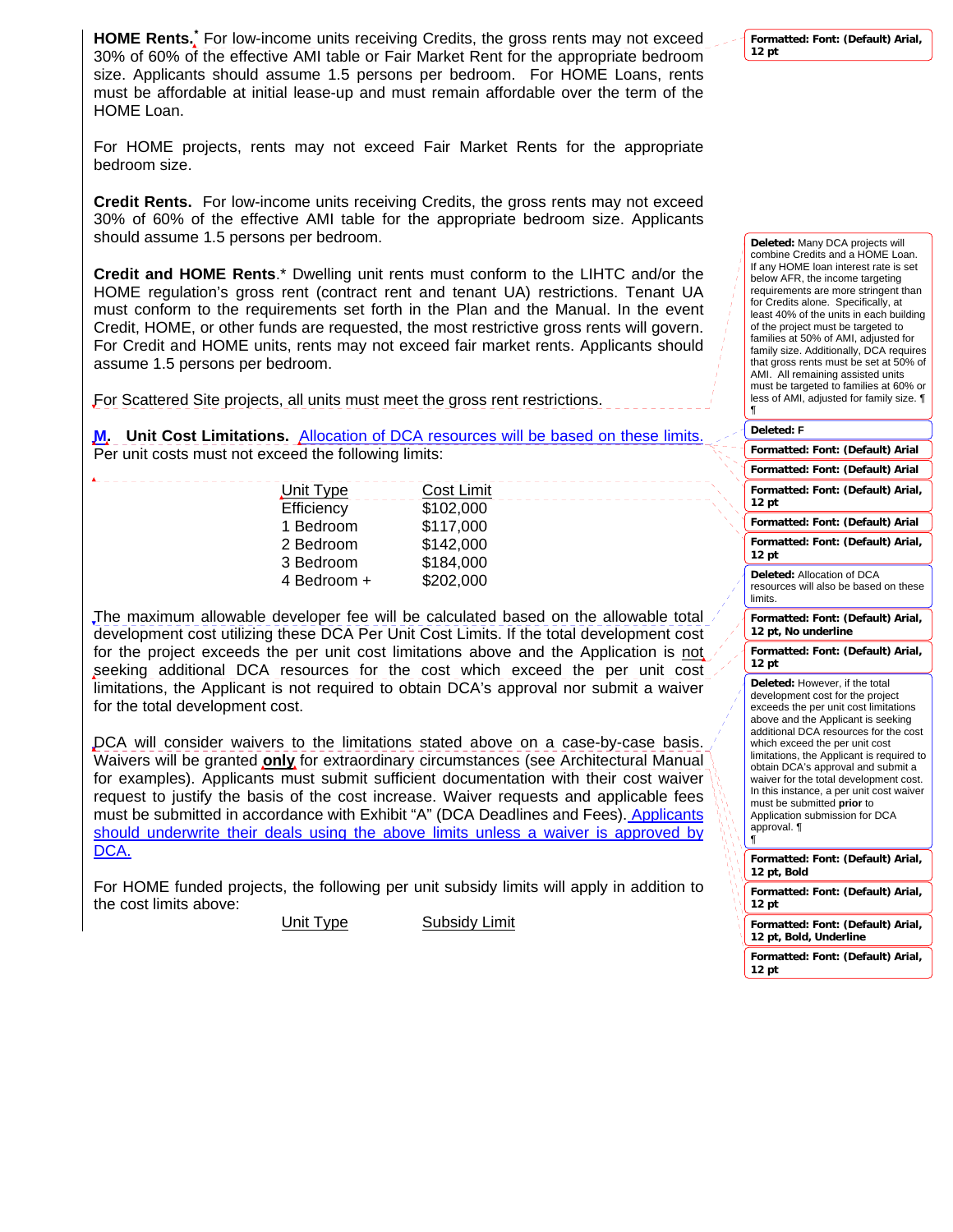| Efficiency  | \$102,000 |
|-------------|-----------|
| 1 Bedroom   | \$117,000 |
| 2 Bedroom   | \$142,000 |
| 3 Bedroom   | \$184,000 |
| 4 Bedroom + | \$202,000 |

For Scattered Site projects, all units must meet the per unit cost limitation requirements.

**N. Underwriting Utility Allowance (UUA**)*.* For DCA underwriting purposes Applicants must use the utility allowance established by the Public Housing Authority that administers Section 8 in the locality where the property is located. The allowance must be approved by HUD for use in the Section 8 Program.

**O. Operating Utility Allowance (UA).** Applicants must establish utility allowances for the property prior to placing the first building in service through the compliance period or through the period of affordability. In Georgia, the following methods may be used:

- 1. *USDA–Assisted Buildings*. If a building receives assistance from the USDA (formerly called the Farmer's Home Administration, or FmHA), the USDAprescribed utility allowance applies to all rent-restricted units in the building. The USDA-approved allowance applies even if the building is assisted by any other program or agency. Examples of USDA assistance include assistance provided under the USDA Section 515 rural rental loan program and USDA rental assistance. Projects funded with USDA 538 loan guarantee must use the DCA Utility allowance.
- 2. *Buildings with USDA-Assisted Tenants*. If any resident of a building receives USDA rental assistance, the USDA-approved utility allowance applies to all rentrestricted units in the building. This is even the case if residents of some units receive rental assistance from the U.S. Department of Housing and Urban Development (HUD).
- 3. *HUD-Regulated Buildings*. If neither a building nor any resident in the building receives USDA assistance, and HUD annually reviews the rents and utility allowances for the property (such as for Section 8 and Section 236 projects), the HUD-prescribed utility allowance is used. This rule doesn't apply to buildings that have only FHA-insured mortgages.
- 4. *DCA HOME/Tax Credit Buildings*. If a building is neither an USDA-assisted nor HUD-regulated property, and no tenant in the building receives USDA rental assistance, there are two possible methods for establishing the utility allowance. These include:
	- A. The utility allowance established by the Public Housing Agency (PHA) that administers the Section 8 Program in the locality where the property is located. However, the electric allowances may be calculated as outlined in Section B below.
	- B. HUD Utility Schedule Model
	- C. Local Utility Provider Estimates/Estimates Based on Actual Usage

| Formatted: Font: 12 pt                                                                                                                                                                                                                                                                                                                                                                                                                                                                                                                                                                                                                                                                                                                                                                                                                                                                                                                                                                                                                                           |
|------------------------------------------------------------------------------------------------------------------------------------------------------------------------------------------------------------------------------------------------------------------------------------------------------------------------------------------------------------------------------------------------------------------------------------------------------------------------------------------------------------------------------------------------------------------------------------------------------------------------------------------------------------------------------------------------------------------------------------------------------------------------------------------------------------------------------------------------------------------------------------------------------------------------------------------------------------------------------------------------------------------------------------------------------------------|
| Formatted: Font: (Default) Arial,<br>12 pt                                                                                                                                                                                                                                                                                                                                                                                                                                                                                                                                                                                                                                                                                                                                                                                                                                                                                                                                                                                                                       |
| Formatted: Font: 12 pt                                                                                                                                                                                                                                                                                                                                                                                                                                                                                                                                                                                                                                                                                                                                                                                                                                                                                                                                                                                                                                           |
| Formatted: Font: (Default) Arial,<br>12 pt                                                                                                                                                                                                                                                                                                                                                                                                                                                                                                                                                                                                                                                                                                                                                                                                                                                                                                                                                                                                                       |
| Deleted: I                                                                                                                                                                                                                                                                                                                                                                                                                                                                                                                                                                                                                                                                                                                                                                                                                                                                                                                                                                                                                                                       |
| <b>Inserted: lic Housing Authority that</b><br>administers Section 8 in the locality<br>where the property is located. The<br>allowance must be approved by HUD<br>for use in the Section 8 Program.<br>¶<br>н                                                                                                                                                                                                                                                                                                                                                                                                                                                                                                                                                                                                                                                                                                                                                                                                                                                   |
| Formatted: Font: (Default) Arial,<br>12 pt                                                                                                                                                                                                                                                                                                                                                                                                                                                                                                                                                                                                                                                                                                                                                                                                                                                                                                                                                                                                                       |
| Deleted: H                                                                                                                                                                                                                                                                                                                                                                                                                                                                                                                                                                                                                                                                                                                                                                                                                                                                                                                                                                                                                                                       |
| Formatted: Font: (Default) Arial,<br>12 pt, Bold                                                                                                                                                                                                                                                                                                                                                                                                                                                                                                                                                                                                                                                                                                                                                                                                                                                                                                                                                                                                                 |
| Formatted: Font: 12 pt                                                                                                                                                                                                                                                                                                                                                                                                                                                                                                                                                                                                                                                                                                                                                                                                                                                                                                                                                                                                                                           |
| Formatted: Font: (Default) Arial,<br>12 pt, Bold                                                                                                                                                                                                                                                                                                                                                                                                                                                                                                                                                                                                                                                                                                                                                                                                                                                                                                                                                                                                                 |
| Formatted: Font: (Default) Arial,<br>12 pt                                                                                                                                                                                                                                                                                                                                                                                                                                                                                                                                                                                                                                                                                                                                                                                                                                                                                                                                                                                                                       |
| Deleted: should                                                                                                                                                                                                                                                                                                                                                                                                                                                                                                                                                                                                                                                                                                                                                                                                                                                                                                                                                                                                                                                  |
| Deleted: as follows:                                                                                                                                                                                                                                                                                                                                                                                                                                                                                                                                                                                                                                                                                                                                                                                                                                                                                                                                                                                                                                             |
| Deleted: A written project specific<br>estimate by a Utility Provider for the<br>electric allowance only may also be<br>used. If a private estimate is<br>obtained, it must be prepared in<br>accordance with DCA Energy<br>Simulation Tool Criteria requirements<br>as outlined in the DCA Compliance<br>Manual. The Energy Tool Criteria<br>must be validated by a source<br>acceptable to DCA as identified in the<br>DCA Compliance Manual. Each year,<br>the Utility Provider will recalculate the<br>Utility Allowance based on the current<br>rate and all other billing inputs to<br>determine if there is any change in<br>the allowance. See DCA Compliance<br>Manual - Utility Allowances. Once<br>this method of choosing a utility<br>allowance is elected, the project must<br>continue using this method during the<br>entire compliance period for the<br>project. However, any unit occupied<br>by a resident with a Section<br>8/Housing Choice Voucher must use<br>the PHA utility allowance, even if a<br>private estimate has been obtained |
| Deleted:                                                                                                                                                                                                                                                                                                                                                                                                                                                                                                                                                                                                                                                                                                                                                                                                                                                                                                                                                                                                                                                         |
| Deleted: There is currently pending<br>proposed changes to the Internal<br>Revenue Services Rules for Utility<br>Allowances for Tax Credit Properties.<br>DCA reserves the right to make<br>changes to the above rules in the<br>event it determines that such changes                                                                                                                                                                                                                                                                                                                                                                                                                                                                                                                                                                                                                                                                                                                                                                                           |

**Deleted: G**

**Deleted:** Need new regulation here **Inserted:** Need new regulation here

are in the best interest of the Program and the tenants. Applicants  $s\bar{b}$ 

**... [38]**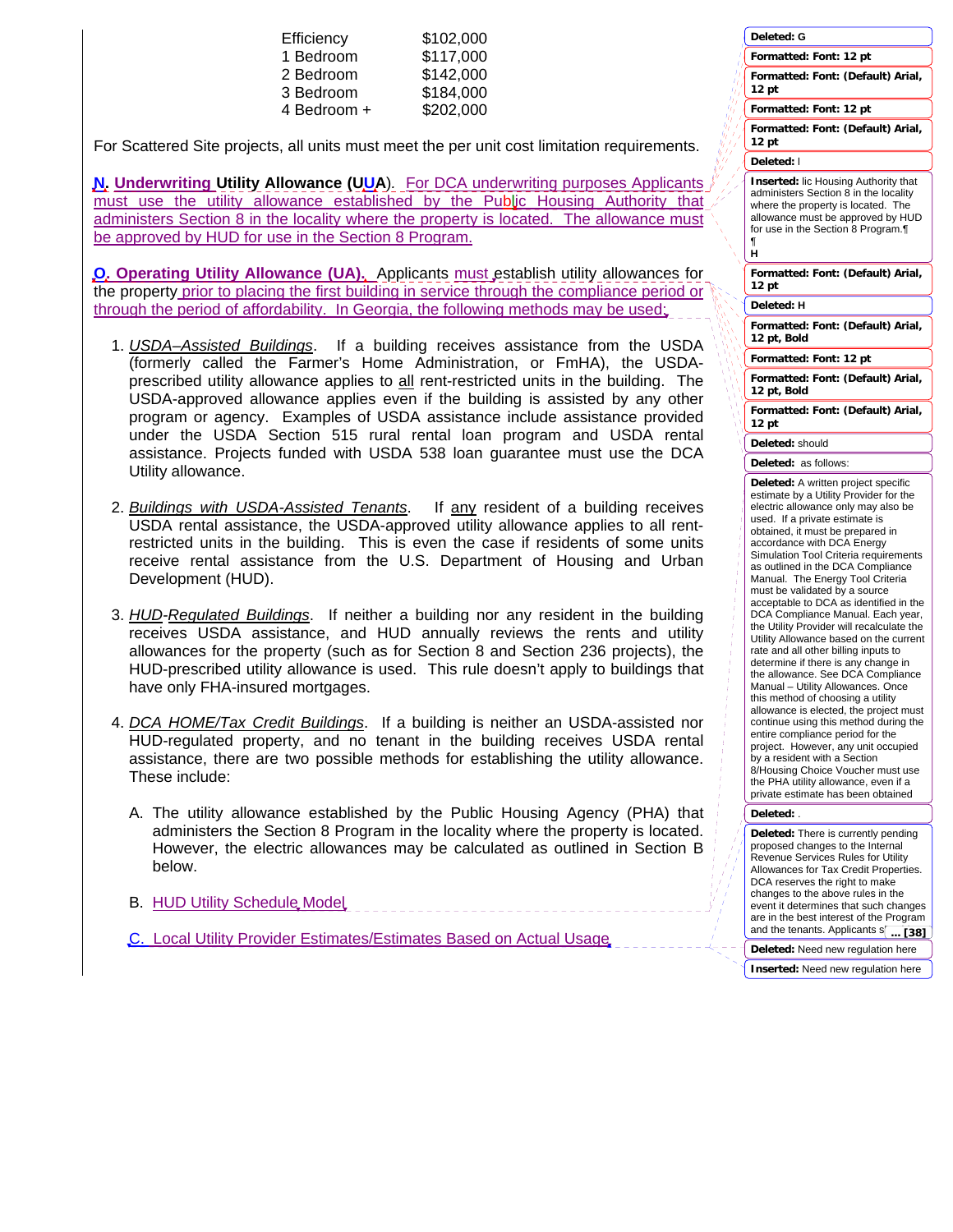D. Energy Consumption and Analysis Model (licensed engineer or qualified professions providing this model must be approved by DCA prior to submission of the Model.

On July 29, 2008, the IRS issued amendments to the utility allowance regulations. This regulation does not include Internet, cable and phone service under the definition of "utility" Only utilities paid directly by the tenant to the utility and not by or through the owner of the building can adjust the gross rent through an allowance (Ratio Utility Billing (RUBS) is not permitted is GA). Owners that have been submetering will now have to discontinue the use of a utility allowance for submetered utilities and not bill the tenants for the cost of these submetered utilities. Owners may include these utilities as part of rent, however, the rent charged cannot exceed the maximum allowable program rent.

The final regulation amending the utility allowance regulation for Section 42 was effective July 29, 2009. The new regulation may be found in the Federal Register dated July 29, 2008, page 43863

# **2. Tenancy Characteristics**

All Applicants must designate the proposed project as either a Family Project, Special Needs Project or a Senior Project.

**A. Family Project**. A Family project is designed to foster development of housing for families and to encourage community activities from within the neighborhood.

# **B. Senior Project**. A Senior project meets one of the following requirements:

- It is intended for, and solely occupied by, individuals 62 years of age or older; or
- It is intended and operated for occupancy by at least one individual 55 years of age or older per Unit, where at least 80% of the total housing Units are occupied by at least one individual who is 55 years of age or older; and where the Owner publishes and adheres to policies and procedures which demonstrate an intent by the owner and manager to provide housing for individuals 55 years of age or older

**C.** Other. Projects that have funding from a program which has a different tenancy definition than those set forth above, must seek DCA's approval of the definition prior to Application Submission.

DCA will consider waivers to the tenancy characteristics requirements on a case-bycase basis. Applicants must submit sufficient documentation to justify the basis of the request. Waiver requests and applicable fees must be submitted in accordance with Exhibit "A".

# **3. Required Services**

All Family Projects must include at least one (1) basic ongoing service from the following categories and Senior Projects must include two (2) basic ongoing services from two different categories below:

|                        | Deleted:                                                                                                                                                                                                                                    |                              |
|------------------------|---------------------------------------------------------------------------------------------------------------------------------------------------------------------------------------------------------------------------------------------|------------------------------|
|                        | Formatted: Font: (Default) Arial                                                                                                                                                                                                            |                              |
|                        | Formatted: Font: (Default) Arial,<br>12 pt                                                                                                                                                                                                  |                              |
|                        | Formatted: Font: 12 pt                                                                                                                                                                                                                      |                              |
|                        | Deleted:                                                                                                                                                                                                                                    |                              |
|                        | Deleted:                                                                                                                                                                                                                                    |                              |
|                        | Inserted:                                                                                                                                                                                                                                   |                              |
|                        | Formatted: Font: (Default) Arial,<br>12 pt                                                                                                                                                                                                  |                              |
|                        | Formatted: Font: (Default) Arial,<br>12 pt, Not Bold                                                                                                                                                                                        |                              |
|                        | Deleted: B. Special Needs Project.<br>A Special Needs Project is<br>designed to target the growing<br>need for housing combined with<br>services to address individuals<br>with specific needs with the<br>following populations: Homeless, |                              |
|                        | Elderly, persons with disabilities                                                                                                                                                                                                          |                              |
|                        | (mental, developmental), abused<br>spouses and their children,                                                                                                                                                                              |                              |
|                        | persons with alcohol or other drug<br>addiction, migrant farm workers,                                                                                                                                                                      |                              |
|                        | and persons living with HIV/AIDS.<br>The following requirements must                                                                                                                                                                        |                              |
|                        | be met:.<br>¶                                                                                                                                                                                                                               |                              |
|                        | <#>Must reserve at least 50% of¶<br><#>The total units affordable to                                                                                                                                                                        |                              |
|                        | and occupied by the Special Needs<br>Population percentage must be                                                                                                                                                                          |                              |
|                        | indicated in the Application                                                                                                                                                                                                                | [39]                         |
|                        | Deleted: ¶                                                                                                                                                                                                                                  |                              |
|                        | Deleted: B                                                                                                                                                                                                                                  |                              |
|                        | Formatted                                                                                                                                                                                                                                   | ↓… [40]                      |
|                        | Deleted: C                                                                                                                                                                                                                                  |                              |
|                        | Inserted: C                                                                                                                                                                                                                                 |                              |
|                        | Formatted: Font: (Default) Arial                                                                                                                                                                                                            |                              |
|                        | Formatted                                                                                                                                                                                                                                   | $\lfloor  [41] \rfloor$      |
|                        | Formatted: Font: (Default) Arial                                                                                                                                                                                                            |                              |
|                        | Formatted<br>Deleted: ¶                                                                                                                                                                                                                     | … [42]                       |
|                        | Formatted                                                                                                                                                                                                                                   |                              |
|                        | Formatted                                                                                                                                                                                                                                   | [43] … ]                     |
| V<br>$\eta$<br>h,<br>ļ | Formatted                                                                                                                                                                                                                                   | <u> [44]</u><br><u> [45]</u> |
| Ņ<br>ψ                 | Formatted                                                                                                                                                                                                                                   | [46]                         |
| h,<br>ø<br>o,          | Formatted                                                                                                                                                                                                                                   | [47]<br>$\cdots$             |
|                        | Deleted: i                                                                                                                                                                                                                                  |                              |
|                        | Deleted: C                                                                                                                                                                                                                                  |                              |
|                        | Formatted: Justified                                                                                                                                                                                                                        |                              |
| I                      | Deleted: D                                                                                                                                                                                                                                  |                              |
|                        | Inserted: D                                                                                                                                                                                                                                 |                              |
|                        | Deleted: ¶                                                                                                                                                                                                                                  | [48]                         |
|                        | Inserted: ¶                                                                                                                                                                                                                                 | [49]<br>                     |
|                        | Formatted: Font: (Default) Arial                                                                                                                                                                                                            |                              |
|                        | Formatted                                                                                                                                                                                                                                   | l … [50]                     |
|                        |                                                                                                                                                                                                                                             |                              |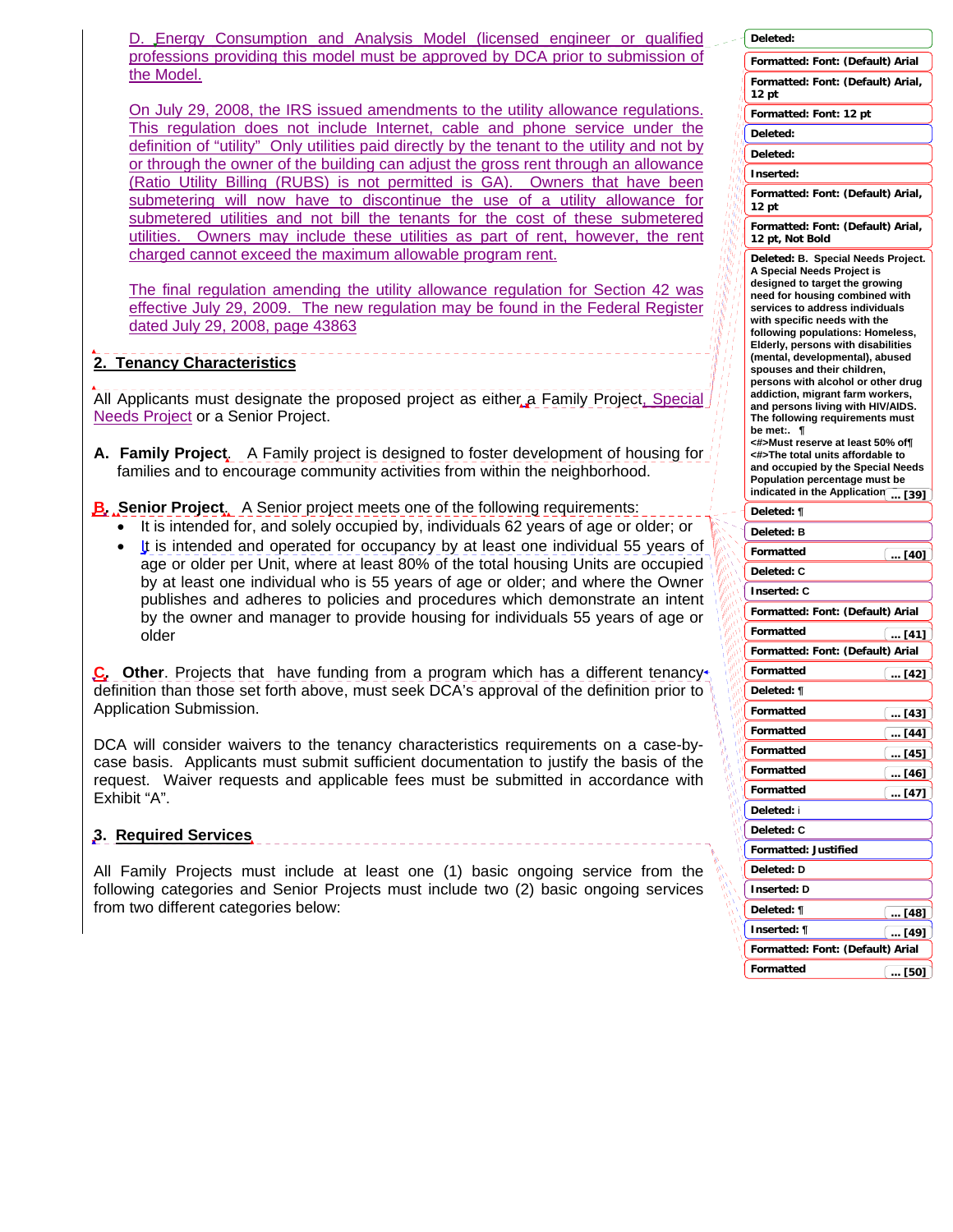- Social and recreational programs planned and overseen by the project manager (semi-monthly birthday parties/holiday dinners or parties/potluck dinners, movie nights, bingo, etc); or
- Semi-monthly classes conducted on site (example: arts and crafts, exercise, computer tutoring, gardening);
- Other services as approved by DCA

Applicants must certify at Application Submission that they will designate the specific services and meet the additional policies related to services. These required services must be identified in the Threshold Criteria Tab on the Core Application Form.

### *Additional Policies Related to Services*

A final, binding contract for all proposed services must be submitted to the DCA Compliance Manager before issuance of IRS form 8609.

- Services must be committed for the Compliance Period or the Period of Affordability, whichever is greater.
- Services may be provided at a charge sufficient to cover the cost of the supportive services only, but the services must be clearly optional to the tenants.
- A full-time activities manager will be allowed in the operating budgets for those properties that are 100 units or more in size.
- Temporary staffing during lease-up to handle activities set-up and sign-up will be considered on a case-by-case basis.
- Part-time (on a proportional basis) activity managers will be allowed in the operating budgets for smaller projects.
- Owners will be required to submit annual certifications and documentation regarding the ongoing provision of the supportive services.
- For very small rural projects, Applicants may request a waiver of service requirements if there is insufficient participation in a service.

## **4. Market Feasibility (Market Study)**

Applicants must submit a market study by an independent third party analyst showing that there is adequate market demand for the project. The study must be prepared by a market analyst approved by DCA clearly stating that there is sufficient demand for the project and the project will be stabilized within DCA requirements. The market study must be prepared in accordance with DCA guidelines and must be in the format required by the DCA Market Study manual. Market studies must accurately reflect the rental structure and unit mix of the proposed project. It is applicant's responsibility to ensure that the market study accurately reflects the submitted application and meets all DCA requirements. While DCA will use the conclusions of the analyst in determining whether the project is marketable, DCA will not be bound by the opinion or conclusions reached by the market analyst.

- DCA will review the market study, rent rolls and project data of similar projects<sup>+</sup>. located in close proximity to the proposed project in determining whether the project will be able to achieve the desired lease up to be feasible.
- DCA will also carefully analyze existing DCA projects located in close proximity to the proposed project to determine if selection of the project will have significant adverse financial impact on existing affordable housing inventory.

**Formatted: Bullets and Numbering Formatted: Tabs: Not at 301 pt + 432 pt + 445 pt + 476.95 pt Deleted:** or **Deleted:** After school or adult day care located on site. **Deleted:** ¶

| Formatted: Font: (Default) Arial,<br>12 pt, Underline                                                                                                                                                                                                                |
|----------------------------------------------------------------------------------------------------------------------------------------------------------------------------------------------------------------------------------------------------------------------|
| Formatted: Font: (Default) Arial,<br>12 <sub>pt</sub>                                                                                                                                                                                                                |
| Formatted: Font: (Default) Arial,<br>12 <sub>pt</sub>                                                                                                                                                                                                                |
| Deleted: DCA strongly recommends<br>that, prior to submitting Applications,                                                                                                                                                                                          |
| Deleted: Applicants must submit a<br>market study to demonstrate the                                                                                                                                                                                                 |
| <b>Inserted:</b> must submit a market<br>study to demonstrate the                                                                                                                                                                                                    |
| Deleted: independently obtain<br>market information sufficient to satisfy<br>their own concerns as to                                                                                                                                                                |
| Deleted: market viability of the<br>proposed project                                                                                                                                                                                                                 |
| Deleted: . Applicants are<br>encouraged to submit any market<br>information with the Application that<br>they believe may be helpful in<br>determining the market feasibility of<br>their proposal. An Applicant may<br>submit an independent market study<br>in the |
| at Application Submission.<br>Deleted:                                                                                                                                                                                                                               |
| Inserted:<br>at                                                                                                                                                                                                                                                      |
| Submission<br>Inserted:                                                                                                                                                                                                                                              |
| Deleted: However,                                                                                                                                                                                                                                                    |
| Deleted: Applicant-commissioned                                                                                                                                                                                                                                      |
| Deleted: study                                                                                                                                                                                                                                                       |
| Formatted: Font: (Default) Arial,<br>12 pt                                                                                                                                                                                                                           |
| Formatted: Bullets and<br>Numbering                                                                                                                                                                                                                                  |
| Formatted: Font: (Default) Arial,<br>12 pt                                                                                                                                                                                                                           |
|                                                                                                                                                                                                                                                                      |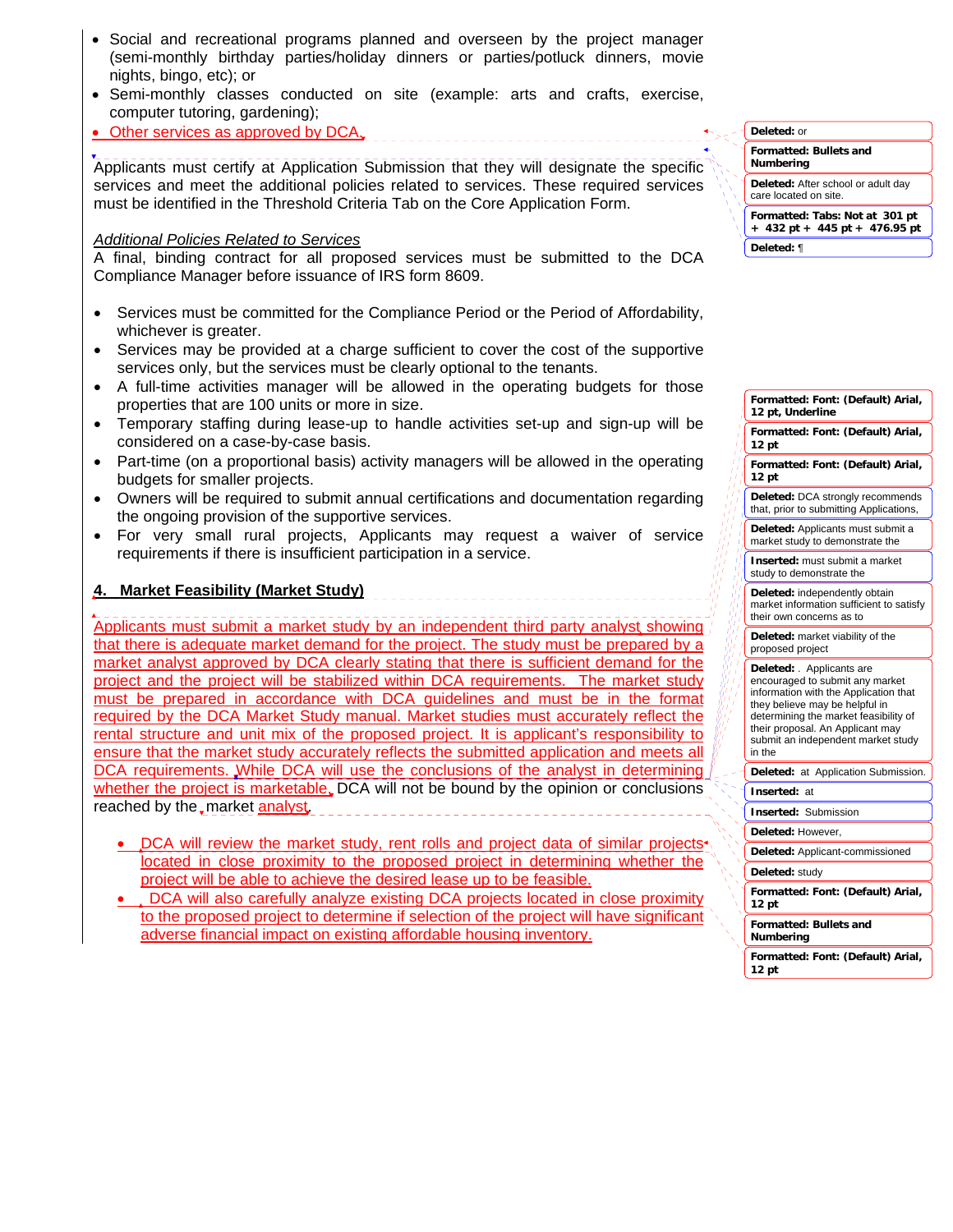- DCA will generally not fund two projects in the same locality with the exception  $\cdot$ that a new construction and occupied rehab may be selected.
- In order to ensure that projects can achieve lease up quickly, DCA will not generally select a proposed project for an allocation if a project was awarded an initial allocation of credits between 2006 and 2008 and is located in close proximity to the proposed site and serving the same population (Family and Senior). "Close proximity" shall be defined in rural areas as the local government jurisdiction or ten miles, whichever is greater. Close proximity shall be defined in urban areas as a two mile radius. (Phased projects are excluded).

Although a project may be deemed marketable by the analyst, DCA may elect not to select the project for one or more of the following reasons:

- Generally, DCA will not select more than one new construction project in the same locality in a funding round.
- DCA may determine that the proposed project will have an adverse impact on its existing portfolio of projects either by delaying lease up or reducing occupancy.
- DCA may determine that changing market conditions may make the proposed site too risky for selection.

If more than one project is proposed for a particular area, DCA, in its sole discretion, will decide which one will be selected for funding. DCA will utilize but is not bound by the following factors in its selection decision:

- Score
- Capacity of development team
- Allocation of resources among development teams
- Amenities
- Tenancy characteristics of projects developed in the immediate area
- Amount of resources
- Size of project
- Project site

The following factors will generally be considered by DCA to be indicative of Market feasibility for HOME, 4% tax exempt Bond projects, and 9% Tax Credit projects.

- J • Market capture rates 30 percent or less for all 1 bedroom units, 30 percent or less for **all** 2 bedroom units, 40 percent or less for **all** 3 bedroom units and 50 percent or less for all 4 or more bedroom units in the project
- In Rural areas (as defined), market capture rates of 35 percent or less for **all** 1 bedroom units, 35 percent or less for **all** 2 bedroom units, 40 percent or less for **all** 3 bedroom units and 50 percent or less for all 4 or more bedroom units in the project
- The overall capture rate for **all** Tax Credit Units shall not exceed 30 percent for Urban Counties and 35 percent for Rural areas and the overall capture rate for **all** Market Rate Units shall not exceed 30% for Urban Counties and 35% for Rural areas
- Market capture rates for each AMI market segment type (i.e. 30%, 50%, 60% & market) for each **bedroom type** shall not exceed 70% for **all** bedroom types proposed in each segment
- An absorption period less than 24 months to reach stabilized occupancy
- Stabilized occupancy rate of 93% or above
- Unit mixes or target populations supported by the market

|                                  | Formatted: Font: (Default) Arial,<br>12 <sub>pt</sub>                                                                                                                                                          |
|----------------------------------|----------------------------------------------------------------------------------------------------------------------------------------------------------------------------------------------------------------|
|                                  | Formatted: Bulleted + Level: 1                                                                                                                                                                                 |
|                                  | Aligned at: 18 pt + Tab after: 36<br>pt + Indent at: 36 pt                                                                                                                                                     |
|                                  | Formatted: Font: (Default) Arial,<br>12 pt                                                                                                                                                                     |
|                                  | Formatted: Font: 12 pt                                                                                                                                                                                         |
|                                  | Formatted: Font: (Default) Arial,<br>12 pt                                                                                                                                                                     |
|                                  | Formatted: Font: (Default) Arial                                                                                                                                                                               |
|                                  | Formatted: Font: (Default) Arial,<br>12 pt                                                                                                                                                                     |
|                                  | Formatted: Font: (Default) Arial,<br>12 pt                                                                                                                                                                     |
|                                  | Formatted: Font: (Default) Arial                                                                                                                                                                               |
|                                  | Formatted: Don't adjust space<br>between Latin and Asian text,<br>Don't adjust space between<br>Asian text and numbers                                                                                         |
|                                  | Formatted: Bulleted + Level: 1 +<br>Aligned at: 18 pt + Tab after: 36<br>pt + Indent at: 36 pt, Don't<br>adjust space between Latin and<br>Asian text, Don't adjust space<br>between Asian text and numbers    |
|                                  | Deleted:                                                                                                                                                                                                       |
|                                  | Formatted: Don't adjust space                                                                                                                                                                                  |
|                                  | between Latin and Asian text,<br>Don't adjust space between<br>Asian text and numbers                                                                                                                          |
|                                  | Formatted: Bulleted + Level: 1 +<br>Aligned at: 18 pt + Tab after:<br>36<br>pt + Indent at: 36 pt, Don't<br>adjust space between Latin and<br>Asian text, Don't adjust space<br>between Asian text and numbers |
|                                  | Deleted: ¶                                                                                                                                                                                                     |
|                                  | Formatted: Don't adjust space<br>between Latin and Asian text,<br>Don't adjust space between<br>Asian text and numbers                                                                                         |
|                                  | Formatted: Font: (Default) Arial,<br>12 pt                                                                                                                                                                     |
|                                  | Deleted: The DCA<br>revi<br>Market Study submitted                                                                                                                                                             |
| 4                                | <b>Inserted:</b> review of the                                                                                                                                                                                 |
| ٧                                | <b>Inserted: Study submitted</b>                                                                                                                                                                               |
| I)<br>V<br>I)                    | Deleted: analysis                                                                                                                                                                                              |
| V<br>ø<br>I)<br>ø<br>ψ<br>ų      | Deleted: will take precedence.<br>ſ                                                                                                                                                                            |
| V<br>ŋ,<br>V                     | Inserted:                                                                                                                                                                                                      |
| ŋ,<br>ψ<br>ψ<br>ø<br>ø<br>ψ<br>١ | Deleted: Any market information or<br>market study provided by the<br>Applicant will be given to DCA's<br>market analyst. By submitting this<br>information or market study,<br>… [51]                         |
|                                  | Deleted:                                                                                                                                                                                                       |
|                                  | Deleted: will be based on, but not be<br>limited, to the following factors:                                                                                                                                    |
|                                  |                                                                                                                                                                                                                |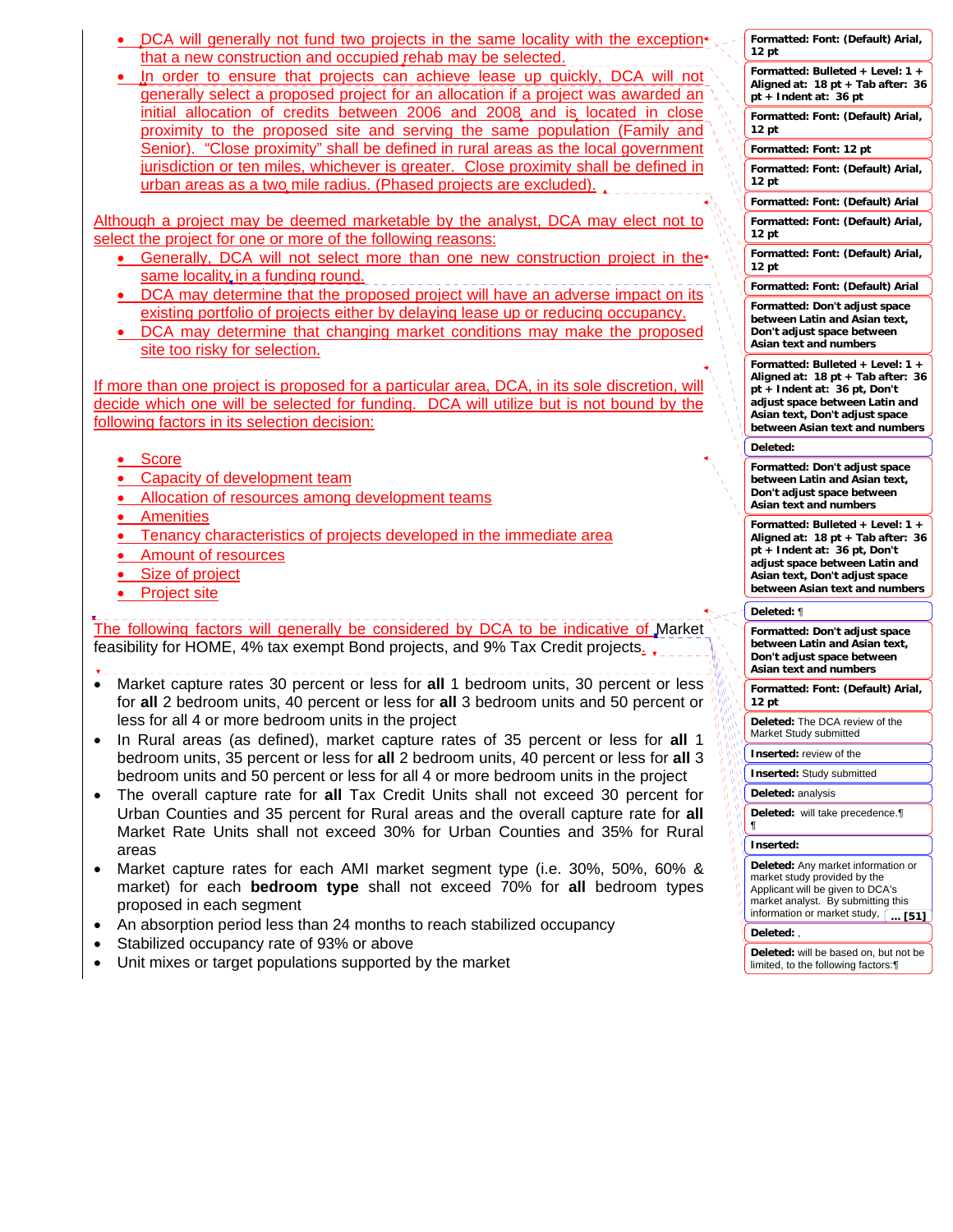- No adverse impact to the occupancy and financial health of existing assisted rental housing properties in the market area. Assisted rental housing properties include those financed by Credits, USDA, HUD 202 or 811 (as appropriate), DCA or locally financed HOME properties, HTF, and HUD 221(d)(3) and 221 (d) (4) and other market rate FHA insured programs. DCA does not consider public housing properties in the adverse impact determination
- Competing proposed projects in the same geographic market area where, in part, location, unit mix, rent structure, market demand, and other factors favor one project compared to another;
- Units with project based rental assistance (PBRA)
- Ability of market rate units to lease at the projected rents
- All requirements as outlined in the Market Study Guide.

For existing occupied properties that are going to be rehabilitated, market analysts shall consider retention of current occupants in their demand calculations. Retention is measured by the number of tenants that are not rent burdened or over-income that are projected to reside at the property during and after the proposed renovations.

For Senior projects, (Elderly and Housing for Older Persons), demand may include residents from outside the market area, converting from homeownership, seniors living with and/or supported by their children as documented by the market analyst. DCA reserves the right, in its sole and absolute discretion, to independently evaluate the demand for additional affordable rental housing in the geographic/market area. DCA's judgment will be the final determination. All requests for a DCA ordered market study for 4% tax credits submitted in May through September will need to have all pending 9% tax credit applications considered in demand calculations

For scattered site projects, the market study requirements must be met for the project as a whole.

### **5. Appraisals**

### **A. DCA Commissioned Appraisals\***

For all projects awarded HOME Loans, DCA will commission an appraisal prepared in accordance with DCA policies. DCA's determination is final with respect to the appraised value of the project.

When preparing project development budgets, Applicants should use a reasonable estimate for the appraisal cost based on the Applicant's experience with projects of a similar size and scope. The DCA appraisals may be assignable to other lenders. In instances where the senior lender obtains the appraisal, DCA will accept such appraisal as long as DCA's guideline requirements are met and DCA is given the right to rely on the appraisal by the appraiser. DCA will select property appraisers.

Applicants will be charged a fee equal to the cost of the appraisal report. The fee will be due on the date specified in the HOME commitment letter. The commissioned appraisal reports shall include the "as is" value, "as built/as complete" (encumbered), "as built/ as complete " (unencumbered) values of the proposed subject property and, tax credit value. The "as is" value shall delineate the value of the land and building. The appraisal shall conform to USPAP standards. The appraisal will provide an estimate of the market value (unencumbered) of the property at loan maturity. The total hard cost

### **Deleted:** ¶

Pre- Applications may be submitted for the purpose of DCA commissioning a market study for HOME and/or 9% Tax Credit funded projects on or before April 1, 2008 utilizing the core application and preapplication instructions. Predeterminations that a proposed project meets DCA's market threshold requirements will be conditional based on the Applicant's submission of an application on Application Submission date which represents the unit mix, design, amenities and location as set forth in the preapplication submission. ¶

#### **Deleted:** ¶ **4% Tax Credit/Bond Financed Project Market Studies.** ¶

¶ For bond-financed projects covered by the

### **Deleted:** 2008

**Deleted:** 2009 QAP DCA will commission the market study upon receipt of the application for tax credits. Applicants are encouraged to submit their applications as soon as possible after the bond allocation**,** in order to allow completion of the market study. However in all instances applications for 4% tax credits must be submitted no later 60 days prior to bond closing. Pre-¶ Applications may be submitted for the purpose of DCA commissioning a market study for tax-exempt bond projects at any time utilizing the

**Formatted: Body Text, Left**

# **Inserted:** 2009

### **Deleted:** 2008

**Deleted:** 2009 core application and instructions. Predeterminations that a project meets market threshold requirements may terminate if a full, completed Application is not submitted within 60 days of the Applicant's receipt of DCA's determination. If an Applicant does not submit his full application within 60 days, then the pre-application will be deemed to have been withdrawn from consideration. If the Applicant elects to submit an Application after that time, the Pre Application market study will be reviewed and updated if necessary. For updated or revised pre-application market studies, any project submitted or selected for funding subsequent to receipt of the initial pre-application must be included in a revised study. ¶

All requests for a DCA ordered market study for  $4\%$  tax credi **Inserted:** 2009 **... [52]**

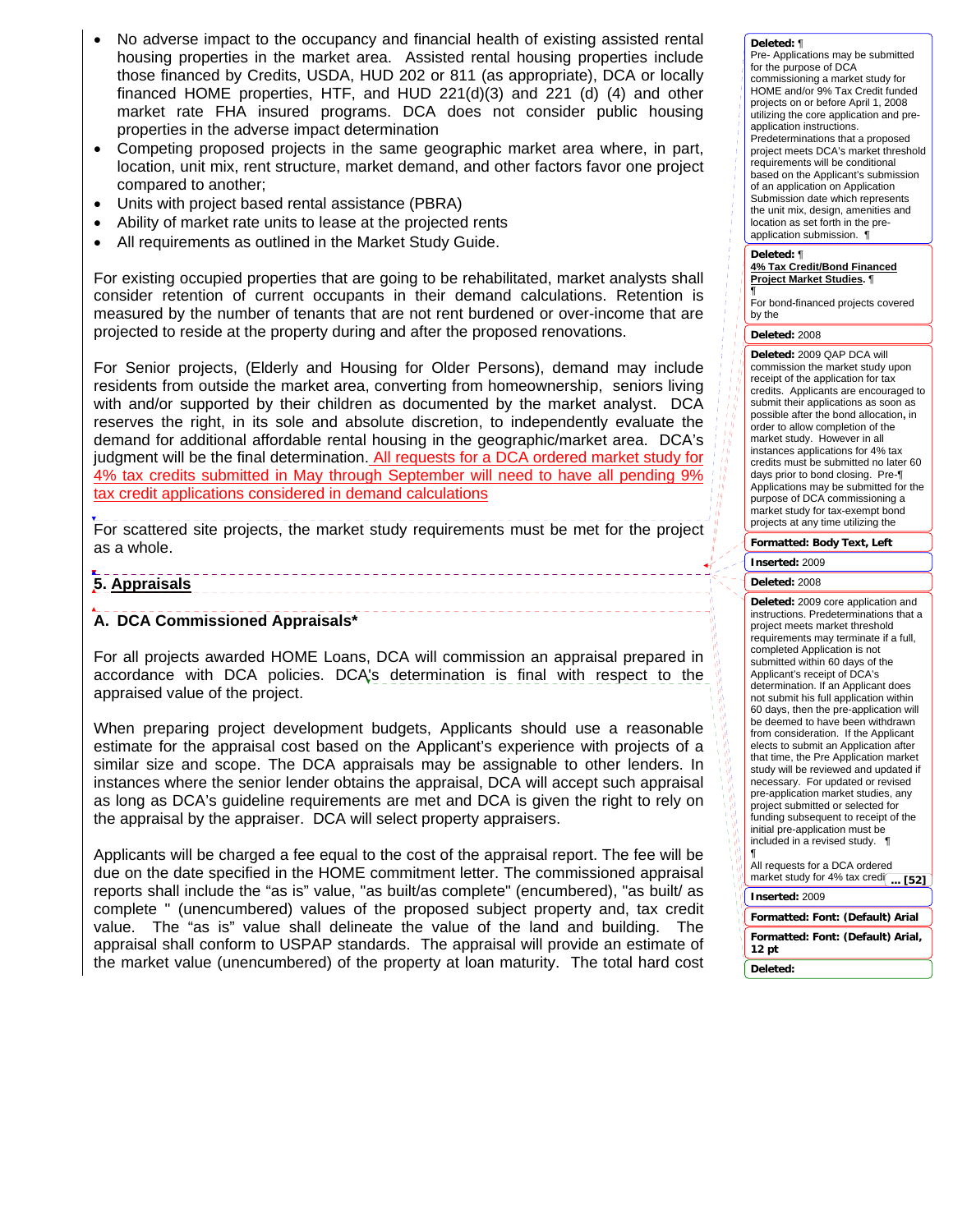of any project may not exceed 90% of the as completed unencumbered appraised value of the property. Upon completion of the commissioned appraisal, any project found not to meet this requirement will have their funding award revoked.

## **B. Applicant Commissioned Appraisals**

DCA policy requires that the Applicant obtain an appraisal of the value of a property if there is an identity of interest between the buyer and the seller. DCA will carefully scrutinize the sales price of land between related parties to ensure that the value has not been inflated. While the appraisal will be an indication of fair market value, DCA will consider tax values as well as actual sales price established as indicative of the value of a property. All property values shall associate a land value as will as a value for the improvements. The appraisal shall conform to USPAP standards.

Properties which have been in the control of the applicant or a related party for a period of three (3) years or less will generally be valued at the acquisition cost at the time the related party obtained initial site control. Properties that have been rezoned, subdivided or modified will not be deemed to be of higher value based on the actions taken by the owner/ applicant or any related party.

For Scattered Site Projects, an appraisal establishing "as-is" value will be required for each non-contiguous parcel where an identity of interest exist between the buyer and seller.

## **6. Environmental Requirements**

## **A. General**

On-site and off-site specific environmental concerns identified in an environmental study are to be considered in the context of the criticality of the housing to be provided. DCA shall consider the public benefits of the housing and then weigh the benefits against the costs to mitigate the hazard, the potential health risks, and other financial and public policy implications. The project will not pass Threshold until all environmental matters are resolved in a manner satisfactory to DCA, in its sole and absolute discretion.

For Scattered Site Projects, the environmental requirements must be met for each noncontiguous parcel.

### **B. Environmental Study**

A Phase I environmental study must be prepared in accordance with the DCA Environmental Manual contained in the Application Manual and must be included in the Application. The Applicant and the Qualified Environmental Professional must sign the environmental certification form and include it in the Application. This Phase I Environmental Study should fully address all recommendations of the consulting environmental engineer, and all such recommendations, including Phase II environmental studies (if required) or any additional testing, must be completed at the time of Application Submission.

The Phase I (and Phase II where required) Environmental Study must have been conducted within six (6) months of the Application Submission. If an Environmental Study was completed prior to this six-month period, a copy of this earlier Environmental **Formatted: Justified**

**Deleted:** If DCA policy requires an

**Formatted: Font: (Default) Arial, 12 pt, Not Bold Formatted: Font: (Default) Arial, 12 pt, Not Bold Formatted: Font: (Default) Arial, 12 pt, Not Bold Formatted: Font: (Default) Arial, 12 pt, Not Bold Formatted: Font: (Default) Arial, 12 pt, Not Bold Formatted: Font: (Default) Arial, 12 pt, Not Bold Formatted: Font: (Default) Arial, 12 pt, Not Bold Formatted: Font: (Default) Arial, 12 pt, Not Bold Formatted: Font: (Default) Arial Formatted: Font: (Default) Arial, 12 pt** appraisal to be submitted with the Application as the result of an identity of interest between the buyer and seller of the proposed project, an applicant shall commission an appraisal prepared in accordance with the DCA appraisal requirements. The commissioned appraisal report shall include the "as-is" value of the property including improvements in order for DCA to establish the basis of the determination of the sales price.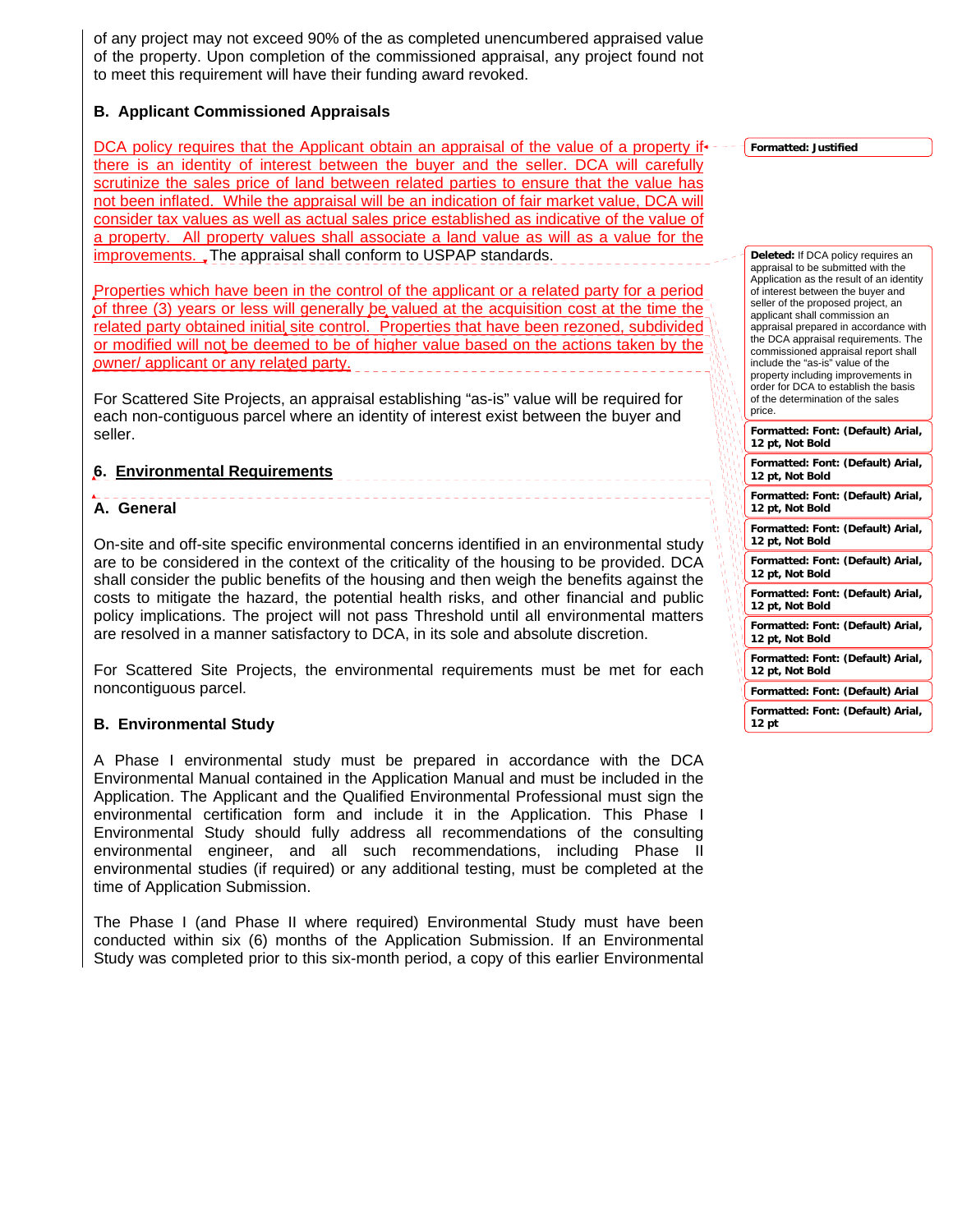Study (and any others that are available) must be included in the Application along with a new Environmental Study.

## **C. Flood Plains/Floodways**

- **(1) Tax Credit Rehab Projects.** Applications that propose the rehabilitation of existing buildings located in the 100-year flood plain/floodway, will meet Threshold criteria, only under the following conditions:
	- An Architectural Conceptual Site Development Plan that clearly defines the areas of floodplain/floodway in relation to all site improvements, including buildings, paving, and site amenities, must be submitted with the Application. The Plan must clearly show where all development and incidental development lies in relation to the floodplain/floodway.
	- All areas of floodplain/floodway must be documented by the FEMA map for the areas in which the site is located, regardless of whether the proposed site for development appears to be located in a floodplain/floodway and must be included in the Application. The boundaries of the proposed site for development must be delineated on the FEMA map.
	- The lowest existing floor elevation of each building in the flood plain must be at least 6" above the FEMA designated floodplain/floodway elevation. Documentation must be submitted to clearly demonstrate existing conditions and should include a land survey indicating the location of the existing buildings, existing floodplain/floodway, elevation of existing floodplain/floodway, elevation of lowest floor level in existing buildings and FEMA elevation of the existing floodplain/floodway. In addition site improvements must be made to protect the building(s) from flood damage.
- **(2) Other projects**. For all other projects, building in the flood plain will be permitted only if the following conditions are met:
	- An Architectural Conceptual Site Development Plan that clearly defines the areas of floodplain/ floodway, in relation to all site improvements, including buildings, paving, and site amenities, must be included in the Application.
	- A FEMA map for the area in which the site is located, regardless of whether the proposed site for development appears to be located in a floodplain/floodway, must be included in the Application. The boundaries of the proposed site for development must be delineated on the FEMA map.
	- All areas of floodplain/floodway must be documented by the FEMA map for the areas in which the site is located. The proposed site for development must be located on that map.
	- The qualified Environmental Professional or Engineer must include an opinion as to whether or not the proposed project will impact any floodplain or floodway.
	- The qualified Environmental Professional or Engineer must document mitigation for impacts to existing floodplains/floodways planned for development, and include consideration of alternative locations for the development.
	- A FEMA Conditional Letter of Map Amendment (LOMA) or Letter of Map Revision-Based on Fill (LOMR-F) must be obtained for the property that shows that the property is eligible for reclassification out of the floodplain/floodway area and submitted at the time of application. A final Letter of Map Amendment (LOMA) or Letter of Map Revision-Based on Fill (LOMR-F) from FEMA along with

**Formatted: Font: (Default) Arial, 12 pt**

**Deleted:** 

| Deleted: .                                                                                                                |
|---------------------------------------------------------------------------------------------------------------------------|
| Formatted: Font: 12 pt                                                                                                    |
| Formatted: Font: (Default) Arial,<br>12 pt                                                                                |
| Formatted: Font: (Default) Arial,<br>12 pt, Not Bold, Not Italic                                                          |
| Deleted: will                                                                                                             |
| Formatted: Font: Not Bold, Not<br><b>Italic</b>                                                                           |
| Formatted: Font: (Default) Arial,<br>12 pt, Not Bold, Not Italic                                                          |
| Formatted: Font: (Default) Arial,<br>12 pt                                                                                |
| Deleted: ¶                                                                                                                |
| Formatted: Font: (Default) Arial,<br>12 pt                                                                                |
| <b>Formatted: Font: Bold</b>                                                                                              |
| Formatted: Body Text Indent,<br>Indent: Left: 0 pt, Hanging: 18<br>pt, Tabs: $463.5$ pt, Left + Not at<br>0 <sub>pt</sub> |
| Formatted: Font: (Default) Arial,<br>12 pt                                                                                |
|                                                                                                                           |
| Formatted: Font: (Default) Arial,<br>12 pt                                                                                |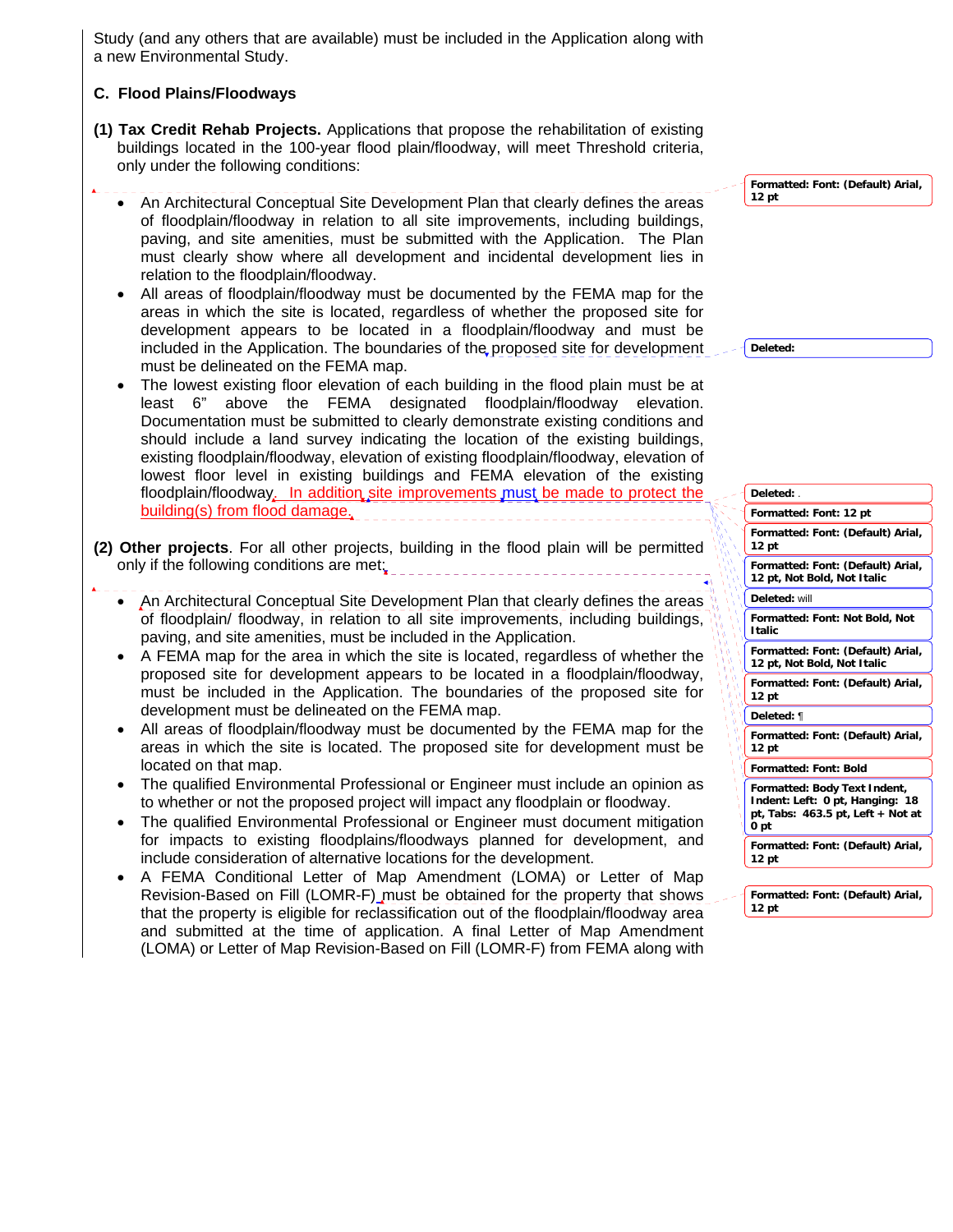an elevation certificate and all other information to document the reclassification must be provided to DCA at the completion of the project, or evidence that the property is eligible for flood insurance and that such insurance will be in place if awarded funding from DCA.

- **(3) HOME Projects and projects that have other HUD funded sources including but not limited to PBRA**. For applications requesting HOME funds the following requirements must also be met:
	- An Architectural Conceptual Site Development Plan that clearly defines the areas of floodplain/floodway in relation to all site improvements, including buildings, paving and site amenities, must be included in the Application.
	- The qualified Environmental Professional or Engineer must include an opinion as to whether or not the proposed project will impact any floodplain or floodway.
	- The qualified Environmental Professional or Engineer must document mitigation for impacts to existing floodplains/floodways planned for development, and include consideration of alternative locations for the development.
	- Documentation that the Applicant has published the required notices and met the requirements of the Eight Step Flood Management process set forth in 24 CFR §55.20.

## **D. Wetlands**

Generally, DCA does not allow the disturbance of wetlands in excess of one tenth  $(1/10<sup>th</sup>)$  of one acre or streams in excess of 100 feet for any project. However, if the proposed development will disturb more then one tenth  $(1/10<sup>th</sup>)$  of one acre or more than 100 feet of stream, DCA will accept USACE (Corp. of Engineer) approval of the proposed development where such approval is provided at the time of Application Submission and is evidenced by an approval letter, the USACE approved site plan & engineering drawings and the appropriate USACE permits.

No buildings paving, site amenities, or other improvements are to be located in any wetlands or cross and streams under any conditions without the express approval of DCA and the Corp of Engineers wetland permit has previously been obtained.

The following documentation of the existence of wetlands/streams must be included in each Application:

- An Architectural Conceptual Site Development Plan that clearly defines the areas of wetlands and/or streams in relation to all site improvements, including buildings, paving, and site amenities, and indicating the acreage of wetlands that will be disturbed by the proposed project must be included in the Application.
- A U.S. Fish and Wildlife Service National Wetlands Inventory map for the area in which the site is located, regardless of whether wetlands appear to be located on the proposed, must be included in the Application. The boundaries of the proposed site for development must be delineated on the USFWS map.
- The site reconnaissance must include observation of any and all wetland areas on the property.
- If wetlands are suspected on the site either through the site reconnaissance or the examination of the NWI map, a wetlands delineation, performed in accordance with

**Deleted:** 

**Deleted:** 

**Formatted: Bullets and Numbering**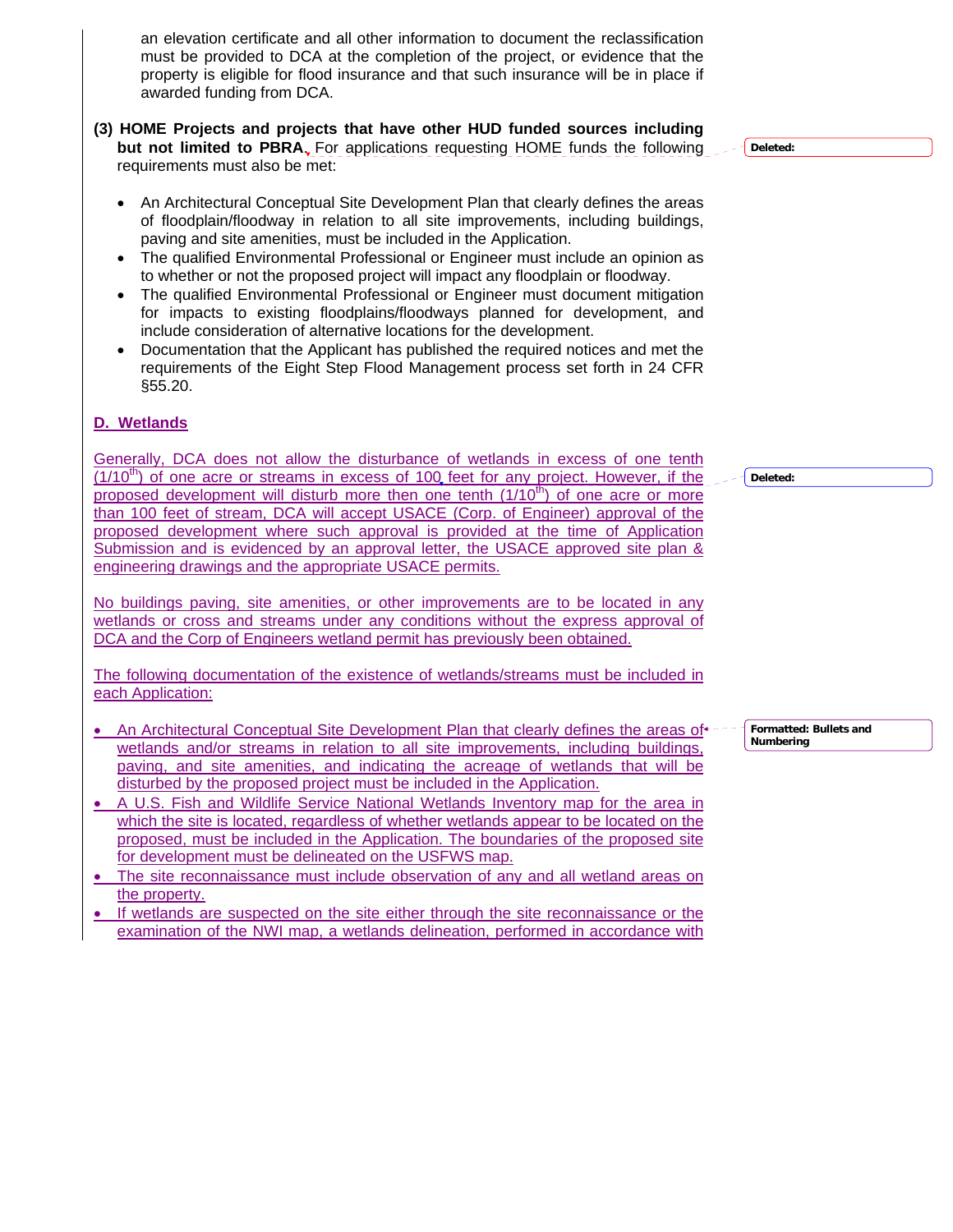all federal and state guidelines, including an official jurisdictional determination issued by the USACE, must be included in the Application.

For applications requesting HOME funds or which have other HUD funds listed as sources, including but not limited to PBRA, the following **additional** requirements must be met:

- The qualified Environmental Professional or Engineer must document mitigation for impacts to any existing wetlands area(s) planned for development, and include consideration of alternative locations for the development.
- Documentation that the Applicant has published the required Notices and met the requirements of the Eight Step Wetlands Management process set forth in 24 CFR Section §55.20

## **E. State Waters/Streams/Buffers & Setbacks**

The Environmental Professional must render an opinion as to whether State Waters are located on the subject property using EPD's Field Guide for Determining the Presence of State Waters That Require a Buffer. DCA recommends that the Local Issuing Authority as determined by the EPD make the final State Water determination and, if permitted, include a letter in the Application.

Documentation of the existence of State Waters in the form of an Architectural Conceptual Site Development Plan that clearly defines the State Waters in relation to all site improvements, including buildings, paving, and site amenities, and includes the delineation of all buffers required by state and local jurisdictions must be included in each Application.

DCA does not allow for the disturbance of Streams in excess of one hundred (100) linear feet (See Section 6 (D), Wetlands).

All applicable buffers or setbacks that must be located on the subject property must be identified and discussed. No project will be accepted for any DCA funding or approved for tax credits (including HOME funds) if it contemplates any land-disturbing activity in any required buffer area unless an appropriate variance(s) or exemption(s) have been applied for and received from all appropriate agencies with jurisdiction over such buffers, and documentation of such variance(s) or exemption(s) is included in the Application.

**F. Lead Based Paint (LBP)** 

For all existing properties to be rehabilitated under DCA programs and built prior to 1978, a survey of LBP must be included in the environmental study. The investigation must be completed according to EPA and HUD guidelines on properties that fall under the requirements of these agencies. If such materials exist on the properties the Qualified Environmental Professional must include recommendations for the management of these materials or abatement, if necessary according to all EPA and HUD guidelines.

**G. Asbestos Containing Materials (ACM)**

**Formatted: Bullets and Numbering**

**Formatted: Font: 12 pt Formatted: Font: (Default) Arial, 12 pt Formatted: Bullets and Numbering Formatted: Font: 12 pt Formatted: Font: (Default) Arial, 12 pt Formatted: Font: 12 pt Formatted: Font: (Default) Arial, 12 pt Formatted: Font: 12 pt Formatted: Font: (Default) Arial, 12 pt Formatted: Bullets and Numbering Formatted: Font: (Default) Arial, 12 pt Formatted: Font: (Default) Arial, 12 pt, Not Bold Deleted:** ¶ **Deleted: and Deleted:** of these materials **Inserted:** of these materials according to all EPA and HUD guidelines.¶ **Deleted: ¶ ¶ ¶ Inserted: ¶ Asbestos Containing Materials (ACM)¶**

Ī.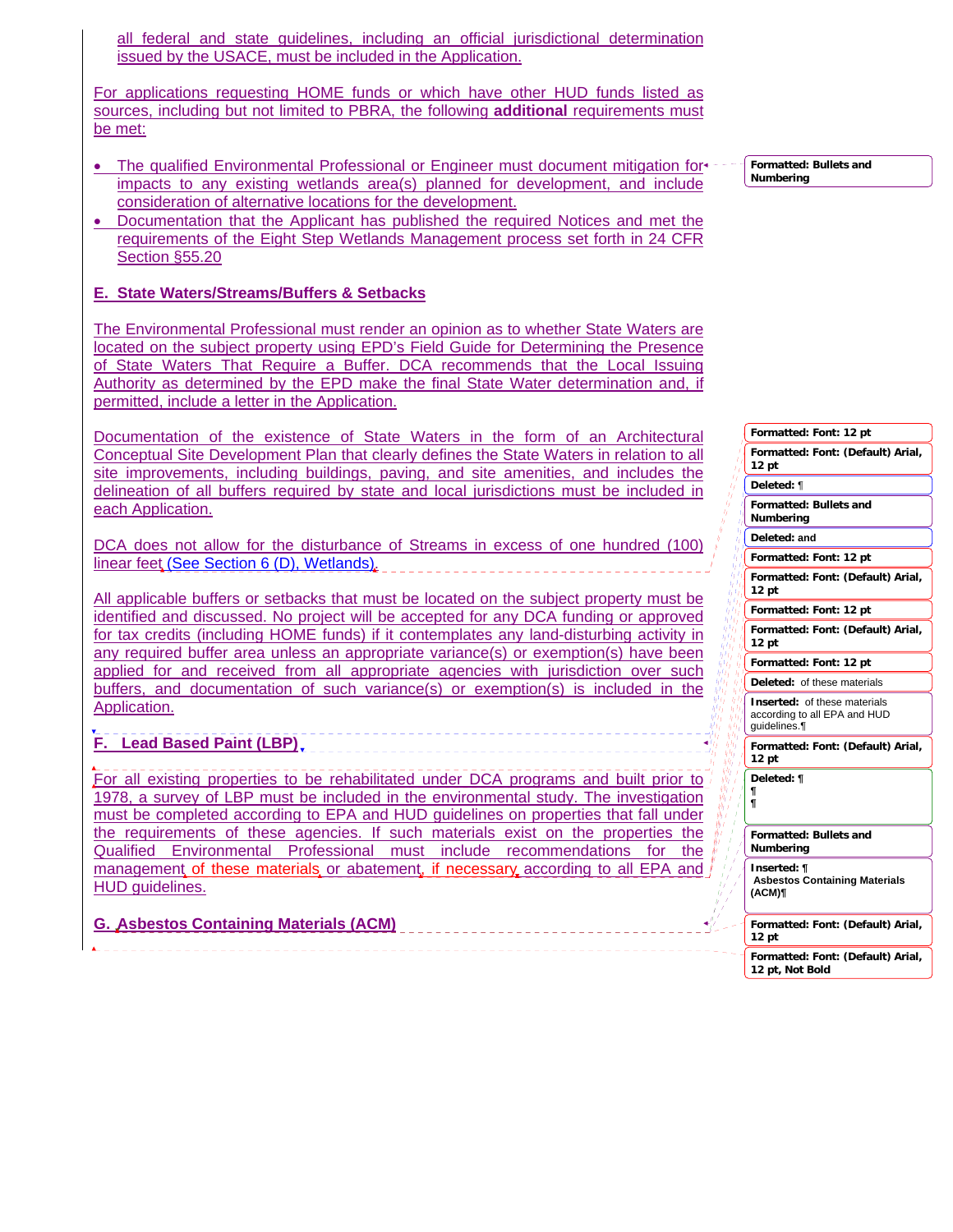An asbestos survey must be performed on all buildings scheduled for demolition or renovation regardless of when they were constructed. The investigation must be completed according to EPA and HUD guidelines on properties that fall under the requirements of these agencies. If such materials exist on the properties the Qualified Environmental Professional must include recommendations for the management of these materials or abatement, if necessary according to all EPA and HUD guidelines*"*

## **H. Water Leaks, Mold & Lead in Drinking Water**

For all existing properties to be rehabilitated under DCA programs, a survey of water leaks, mold and testing for lead in drinking water must be completed according to EPA and HUD guidelines as applicable on properties that fall under the requirements of these agencies. If such conditions and/or materials exist on the properties the Qualified Environmental Professional must include recommendations for the elimination, removal or remediation of these conditions and/or materials according to all EPA and HUD guidelines, as applicable.

# **I. PCB's**

For all construction applications, documentation must be submitted according to the requirements of the Environmental Manual.

# **J. Radon**

For all Applications, the radon zone must be noted in the environmental study along with the Georgia Radon Map. For Applications that propose the rehabilitation of existing properties, radon testing within the existing buildings, according to EPA guidelines is required and the results must be included in the environmental study.

## **K. Noise Requirements**

For all Applications, properties must meet the DCA requirements for sound. For HUD funded projects, properties must meet HUD Noise requirements as well. Applicants must provide evidence that the property meets these requirements. (Please refer to the DCA Environmental Manual for comprehensive information on DCA and HUD Noise Policies). DCA requires a Noise Analysis according to the requirements of the HUD Noise Analysis Guide (NAG) if the Owner Environmental Questionnaire & Disclosure Statement, Part B, indicates that there is a major road/highway/freeway within 1,000 feet, a railroad within 3,000 feet or an airport (depending on classification) within 5 – 15 miles. The Environmental consultant must provide an opinion on the results of such study, and the report must contain a complete mitigation plan for remediation of sound levels above the HUD or DCA Limitations. The DCA and HUD Noise Limitations must be met at 45dB for interior locations and 65dB for exterior locations. All mitigation costs for sound must be included in the construction development budget. Absent a DCA waiver, a selected project cannot exceed 75dB of exterior noise.

**L. Additional Environmental Requirements for HOME/HUD funded Projects, including but not limited to PBRA**

The Applicant, as outlined in the HOME/HUD Environmental Questionnaire, must complete additional requirements for HOME/HUD funded projects at the time of

**Formatted: Font: (Default) Arial, 12 pt**

| Deleted: |                                                                               |
|----------|-------------------------------------------------------------------------------|
|          | Formatted: Font: (Default) Arial,<br>12 pt, Not Bold                          |
|          | Formatted: Font: (Default) Arial,<br>12 pt, Not Bold                          |
|          | <b>Inserted:</b> t of these materials<br>according to all EPA and HUD guideli |
|          | Deleted: nes.                                                                 |
|          | Formatted: Font: (Default) Arial,<br>12 pt, Not Bold                          |
|          | Formatted: Font: (Default) Arial,<br>12 pt, Not Bold                          |
|          | Deleted: t of these materials                                                 |
|          | Formatted: Font: (Default) Arial,<br>12 pt, Not Bold                          |
|          | Inserted: nes.                                                                |
|          | Formatted: Font: (Default) Arial,<br>12 pt, Not Bold                          |
|          | Deleted: ¶                                                                    |
|          | Formatted: Font: (Default) Arial,<br>12 pt, Not Bold                          |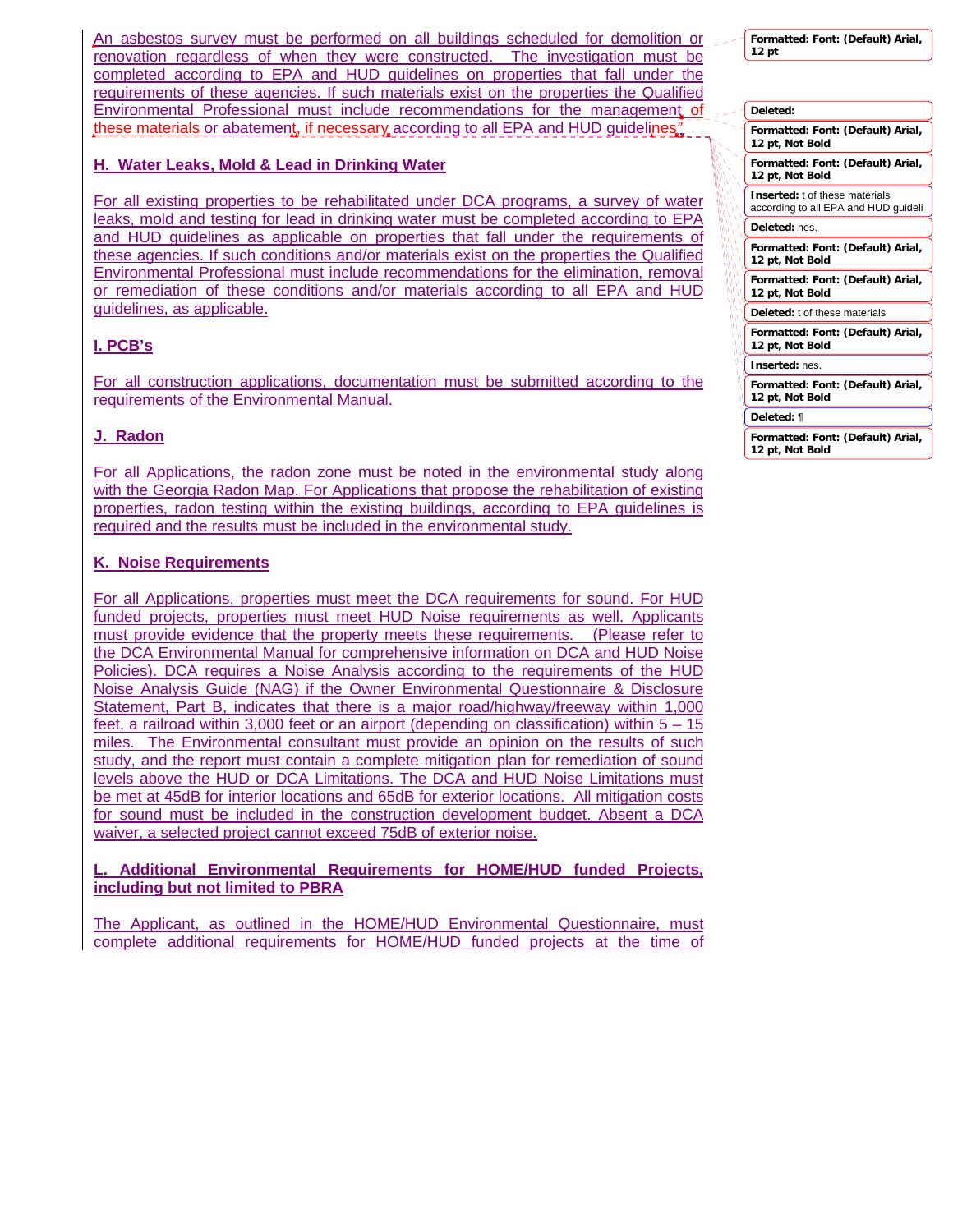Application Submission, including, but not limited to, the Eight-Step process and HUD publication procedures.

- **Eight-Step Process**: Projects located within a flood hazard area or designated wetland are subject to Executive Order 11988 (Floodplain Management) and Executive Order 11990 (Protection of Wetlands) respectively. HUD's implementing regulations at 24 CFR Part 55 -- "Floodplain Management" prescribe measures for protecting floodplains, and when amended, for protecting wetlands. Under the provisions of these Executive Orders, HUD must avoid financial support for covered activities, unless it can demonstrate that there are no practicable alternatives outside the floodplain or wetland. Therefore, if jurisdictional wetlands will be filled or impacted and/or construction and landscaping activities will occupy or modify a floodplain/floodway, documentation that the Eight-Step process has been followed as mandated by 24 C.F.R. § 55.20 for wetlands and floodplains must be provided as a part of the HOME and HUD Environmental Questionnaire. The decision making process for compliance with this part contains eight steps, including public notices and an examination of practicable alternatives. The steps to be followed in the decision making process are outlined in the 2009. Environmental Manual. Documentation of the Eight-Step process must be submitted at Application.
- **HUD Environmental Clearance & Publication Requirements**: The Georgia Department of Community Affairs, as the responsible entity (RE) referred to in 24 CFR § 58.43, Environmental Review Procedures for Entities Assuming HUD Responsibilities, is responsible for undertaking environmental reviews for proposed HOME projects. In this capacity, DCA must ensure that the environmental review process is satisfied before certain HUD funds are committed to specific projects. Prior to 2007, DCA had received an exemption from some of the publications procedures, namely DCA was not required to wait for final environmental clearance from HUD before the releasing HOME funds. However commencing with the 2007 funding round, environmental reviews must be completed and submitted to HUD before HOME funds are firmly committed. Therefore, when initial awards of HOME funds are announced, DCA will publish notices of its intent to allocate HOME funds in local newspapers in the proposed project's areas. After comments, if any, have been received, HUD will review the comments to determine if there has being a finding. Once that process is complete and there has been no finding, DCA will seek HUD's approval of its commitment of HOME funds to the proposed project. In order to ensure that the environmental review process is not challenged Owners and/or Developer of proposed projects must, once applications are submitted, refrain from undertaking activities that could have an adverse environmental impact prior to the receipt of an environmental clearance letter from DCA removing the stipulated conditions. Such activities include: acquiring, rehabilitating, converting, leasing, repairing, or constructing property. As a result, an Applicant can not commit or expend HUD or non-federal funds until the environmental review process has been completed. (唐朝) 1999年

|                       |  | For Scattered Site Projects, the environmental requirements must be met for each |  |  |  |
|-----------------------|--|----------------------------------------------------------------------------------|--|--|--|
| noncontiguous parcel. |  |                                                                                  |  |  |  |

**7. Site Control Formatted: Font: (Default) Arial, 12 pt Formatted: Font: (Default) Arial Inserted: ¶ ¶ ¶**

### **Formatted: Bullets and Numbering Deleted:** 8

¶

¶

**Deleted: ¶ ¶ ¶ Inserted: ¶**

**Inserted:** 8 Environmental Manual. Documentation of the Eight-Step process must be submitted at Application.¶

**Formatted: Font: 12 pt Formatted: Font: (Default) Arial, 12 pt Formatted: Bullets and Numbering HUD Environmental Clearance & Publication Requirements**: The Georgia Department of Community Affairs, as the responsible entity (RE) referred to in 24 CFR § 58.43, Environmental Review Procedures for Entities Assuming HUD Responsibilities, is responsible for undertaking environmental reviews for proposed HOME projects. In this capacity, DCA must ensure that the environmental review process is satisfied before certain HUD funds are committed to specific projects. Prior to 2007, DCA had received an exemption from some of the publications procedures, namely DCA was not required to wait for final environmental clearance from HUD before the releasing HOME funds. However commencing with the 2007 funding round, environmental reviews must be completed and submitted to HUD before HOME funds are firmly committed. Therefore, when initial awards of HOME funds are announced, DCA will publish notices of its intent to allocate HOME funds in local newspapers in the prop $\boxed{... [53]}$ **Deleted: D. Wetlands ¶ ¶**<br>Generally, DCA does not allo<del>(</del> ... **[54] Inserted:** UPDATE **Deleted:** <#>2008 **Deleted:** <#>2009 Environmental Manual. Documentation of the Eight-Step process must be submit ... [55] **Inserted:** <#>2009 **Deleted: L. Pre-Application Submittal**¶

**Deleted:** For Scattered Site Projects, the environmental requirements must be met for each noncontiguou

**... [56]**

**... [57]**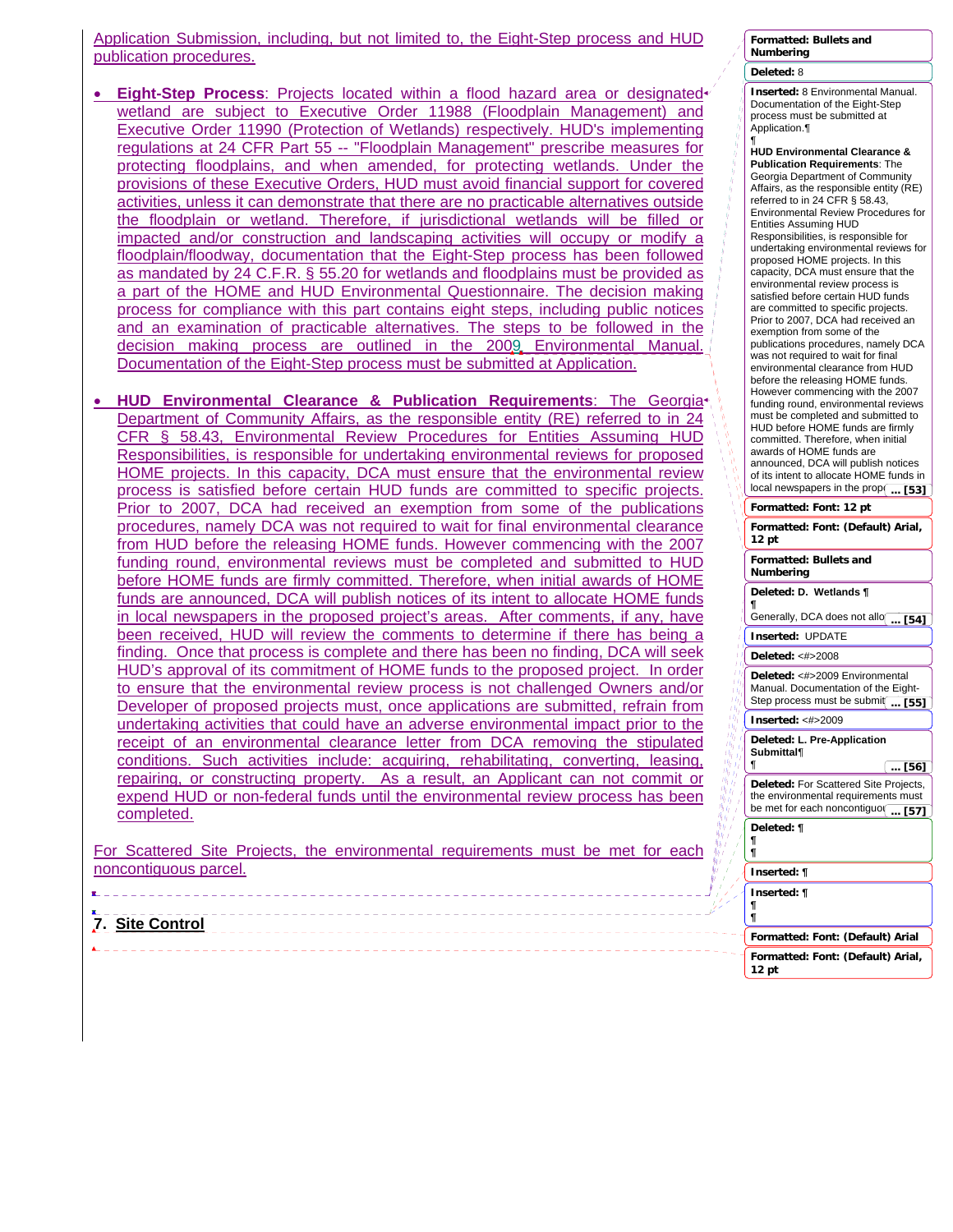Site control must be in the form of (1) a warranty deed that conveys title to the subject property to the current General Partner or proposed LP or 2) a legally binding contract to purchase the proposed project site in the name of the General Partner or proposed LP (or which provides for an assignment to the General Partner or proposed LP), or (3) a binding long-term ground lease or an option for a binding long-term ground lease, with a minimum term of forty-five (45) years. For competitive applications, contracts must be executed prior to Application Submission deadline, must include a legal description of the property and must provide legal control of the site to the proposed General Partner or proposed LP at least through September 30, 2009. Site control must be in place through estimated bond closing date for a 4% tax credit project.

In the event the contract provides the Applicant with the option to renew the contract for specific periods of time, with the initial period ending prior to September 30, 2009, the renewal option in such contract must be enforceable by the Applicant until September 30, 2009. A copy of a recorded warranty deed or a fully executed contract must be submitted with the Application. All Contracts evidencing site control must meet the specifications set forth in the Manual.

For Scattered Site Projects, evidence of site control is required for each non-contiguous parcel.

### **8. Site Access**

All sites proposed for development must be legally accessible by paved roads. The Application must include the appropriate drawings, survey or other documentation that reflects such paved roads. If such paved roads are not in place at the time of the Application Submission, documentation evidencing a local commitment for funding and the timetable for completion of such paved road must be included in the Application. This restriction does not apply to private driveways accessing only the proposed project through property that is not part of a proposed site. However, if the use of such a private drive is proposed, site control of the private drive must be documented by proof of ownership or by a properly executed easement on the private drive, and the plans for paving the private drive, including associated development costs, must be adequately addressed in the Application.

For Scattered Site projects, each non-contiguous parcel must meet the above criteria.

# **9. Site Zoning**

Zoning must be in place on or before the Application Submission deadline. Zoning of the development site must conform to the site development plan and must be confirmed, in writing, by the authorized Local Government official. The letter from the authorized Local Government official must be included in the Application. The letter must include the zoning and land use classification of the property and be accompanied by a clear explanation of the requirements and all conditions of these zoning and land use classifications. If the project is requesting HOME or HUD funds, the Local Government official must also comment on whether the project will include the development of prime or unique farmland (Please see the HOME and HUD Environmental Guidance for additional information). If the Local Government does not have or enforce a zoning

**Formatted: Font: (Default) Arial, 12 pt, Not Bold Formatted: Font: (Default) Arial, 12 pt Formatted: Normal, Justified, Tabs: Not at 27 pt Formatted: Font: (Default) Arial, 12 pt Formatted: Font: (Default) Arial Formatted: Font: (Default) Arial, 12 pt Formatted: Body Text, Tabs: 18 pt, Left Formatted: Font: 12 pt Formatted: Font: (Default) Arial, 12 pt Deleted:** ¶ **Deleted: ¶**

**Formatted: Font: (Default) Arial Formatted: Font: (Default) Arial, 12 pt**

**Deleted:** 2008

**Deleted:** 2008 **Deleted:** 2008

**Deleted:** ¶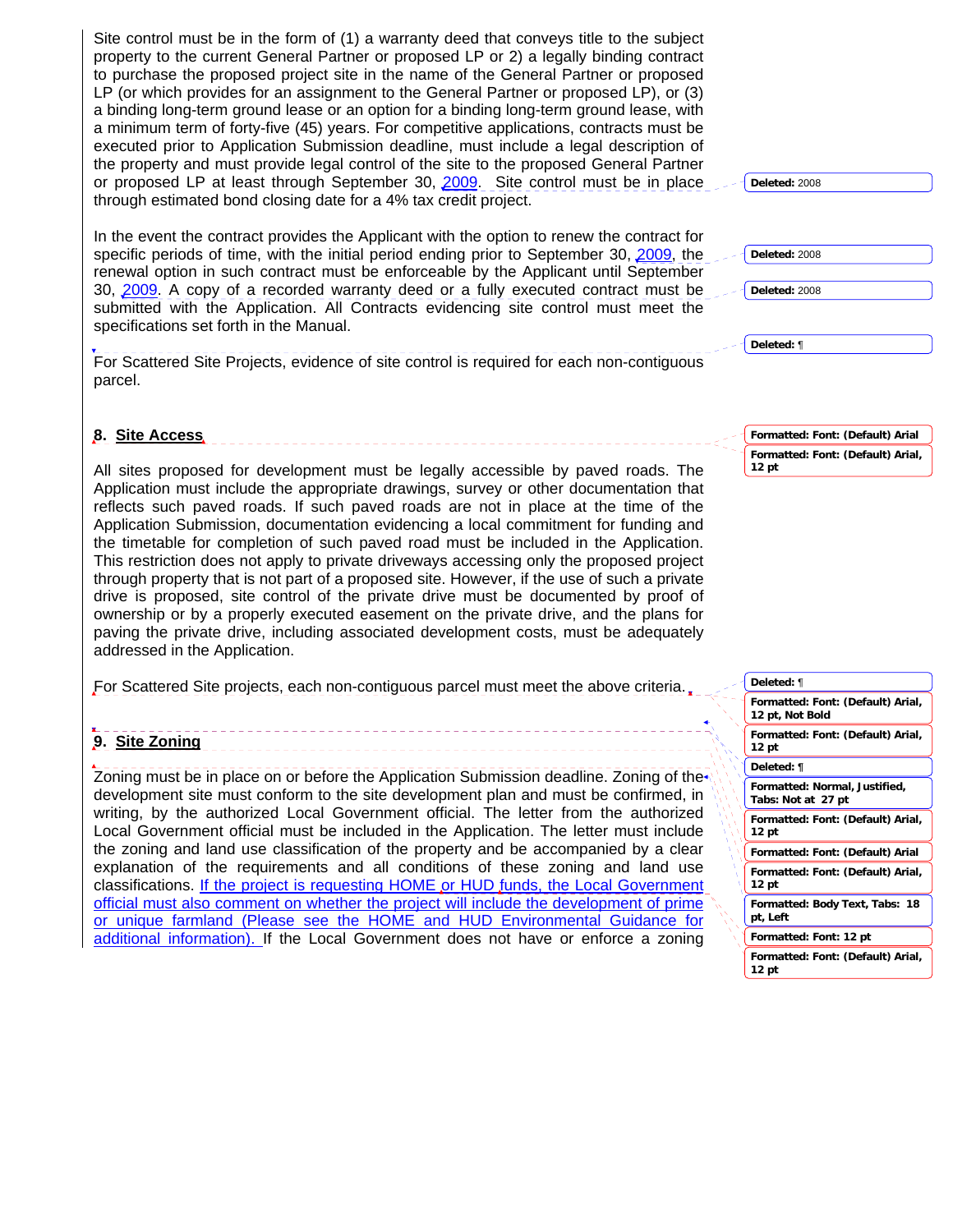ordinance, the Applicant must include a letter from a local government official to that effect.

The Applicant must provide documentation that demonstrates that the site layout conforms to any moratoriums, density, setbacks, or other imposed requirements of the Local Government. This documentation must be demonstrated on the Architectural Site Conceptual Development Plan either graphically or in written form.

It is the responsibility of the Applicant to ensure that all issues and questions surrounding the zoning and land use classification of a proposed site are clearly defined prior to Application Submission. Any unclear or unresolved issues of zoning and land use could result in Threshold failure of the Application.

For Scattered Site Projects, site zoning requirements must be met for each noncontiguous parcel.

# **10. Operating Utilities**

Required project operating utilities (gas and electric service), as applicable, must be available to the proposed development site as of the Application Submission. To be considered "available" for the purposes of this section, all easements necessary for the utility providers to extend utilities to the property, and commitments from the utility providers to extend utilities to the property must be secured at the time of Application submission. Evidence of such easements and commitments from the utility provider must be included in the Application.

The Application must include a letter from the appropriate utility company confirming the availability and capacity of operating utilities at the proposed development site. The letters must be on letterhead, bear signatures from the appropriate utility companies must be included in the Application. Any charges for the off-site extension of utility services are not eligible for funding as project costs under the funding resources in the Plan. The requirements for Operating Utilities must be met for each non-contiguous parcel or each non-contiguous multifamily property.

Operating utilities cannot be contingent on annexation of the property, improvement of infrastructure or funding to the utility provider from an outside source. Verification of the annexation and improvements must be submitted with the Application. Any unclear or unresolved issues regarding operating utilities may result in Threshold failure of the Application.

For Scattered Site Projects, operating utilities requirements must be met for each noncontiguous parcel, este expressive extensive extensive extensive extensive extensive extensive extensive extending to the extensive extending of the extensive extending of the extending of the extending of the extending

# **11. Public Water/Sanitary Sewer/Storm Sewer**

Public water and sewer service must be available at the proposed development site as of the Application Submission. To be considered "available" for the purposes of this section all easements necessary for the water and sewer authorities to extend the existing water and sewer services to the project, and commitments from the water and sewer authorities to extend the existing water and sewer services to the property must

**Formatted: Font: (Default) Arial, 12 pt Formatted: Font: (Default) Arial Formatted: Font: (Default) Arial, 12 pt**

| Deleted: ¶                                 |  |
|--------------------------------------------|--|
| Formatted: Font: 12 pt                     |  |
| Deleted: ¶                                 |  |
| Formatted: No widow/orphan<br>control      |  |
| Deleted: 1                                 |  |
| Formatted: Font: (Default) Arial           |  |
| Deleted: 1                                 |  |
| Formatted: Font: (Default) Arial,<br>12 pt |  |
| Formatted: Font: (Default) Arial           |  |
| Formatted: Font: (Default) Arial,<br>12 pt |  |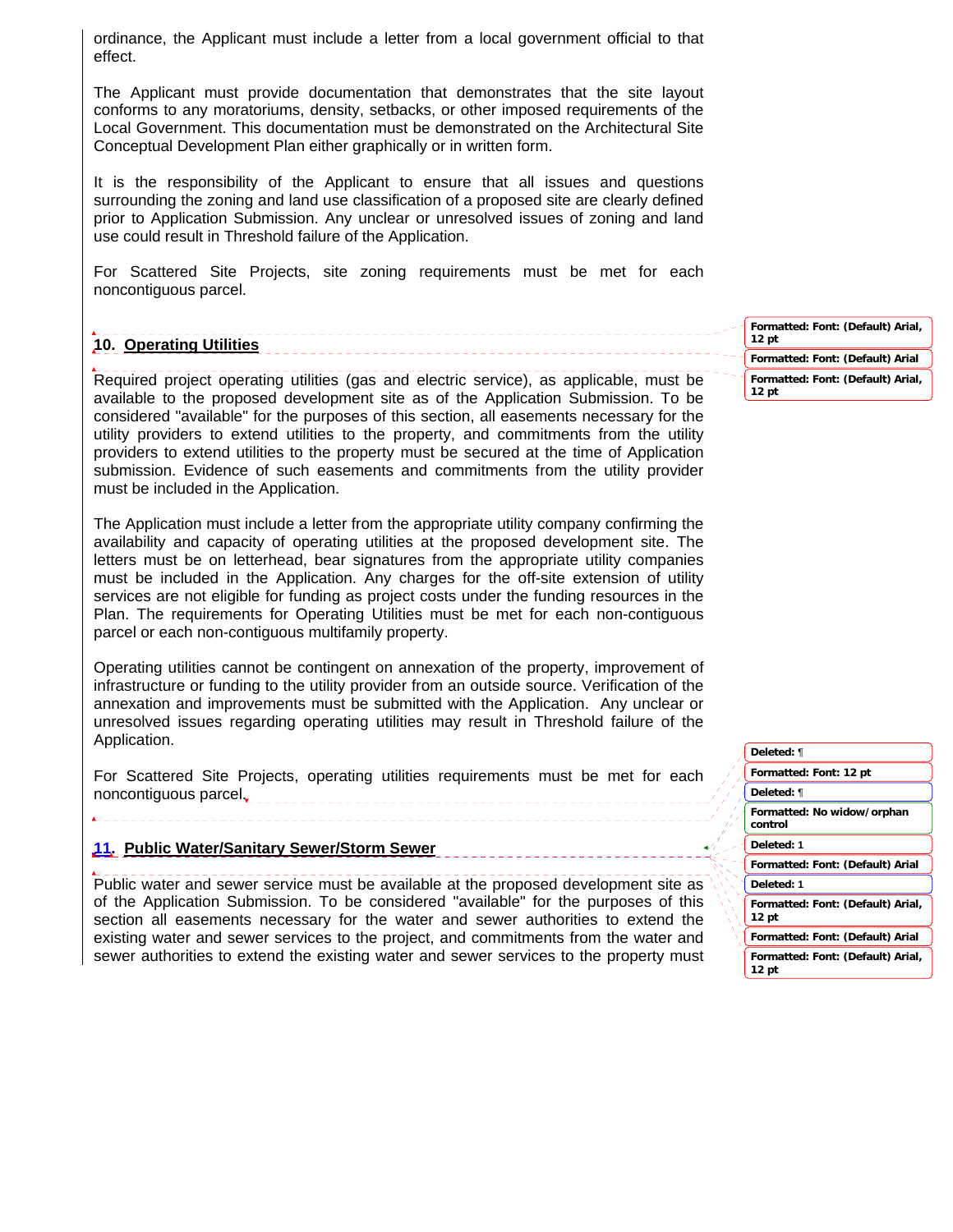be secured at the time of Application Submission. Evidence of the easements and commitments from the water and sewer authorities must be included in the Application. A commitment can be subject only to conditions within the control of the Applicant. Letter(s) from the local public water and sewer authorities must document the availability and capacity of the existing public water and sewer service to the site. These letters from the appropriate public water and sewer authorities must be on letterhead and be included in the Application. Any charges for the extension of off-site services are not eligible for funding as project costs under the funding resources in the Plan. Public water and/or sewer availability cannot be contingent on the construction of a water/sewer system, annexation of the property or funding to the utility provider from an outside source. Verification of the annexation and improvements must be submitted with the Application.Any unclear or unresolved issues regarding the public water/sanitary sewer/storm sewer may result in threshold failure of the Application.

Applicants may request a waiver of these requirements for the development of single family detached units located in rural areas where no existing public water or sewer systems are available. Waivers will only be considered where each single family home is served by a separate system. No shared systems will be permitted and the waiver request must be accompanied by an engineering report confirming the availability of water and the percolation of the soil. The report must provide an opinion on the suitability of the location to make these options a viable alternative.

For Scattered Site Projects, public water/Sanitary Sewer/Storm Sewer requirements must be met for each noncontiguous parcel.

\_\_\_\_\_\_\_\_\_\_\_\_\_\_\_\_\_\_\_\_\_

**Formatted: Font: (Default) Arial**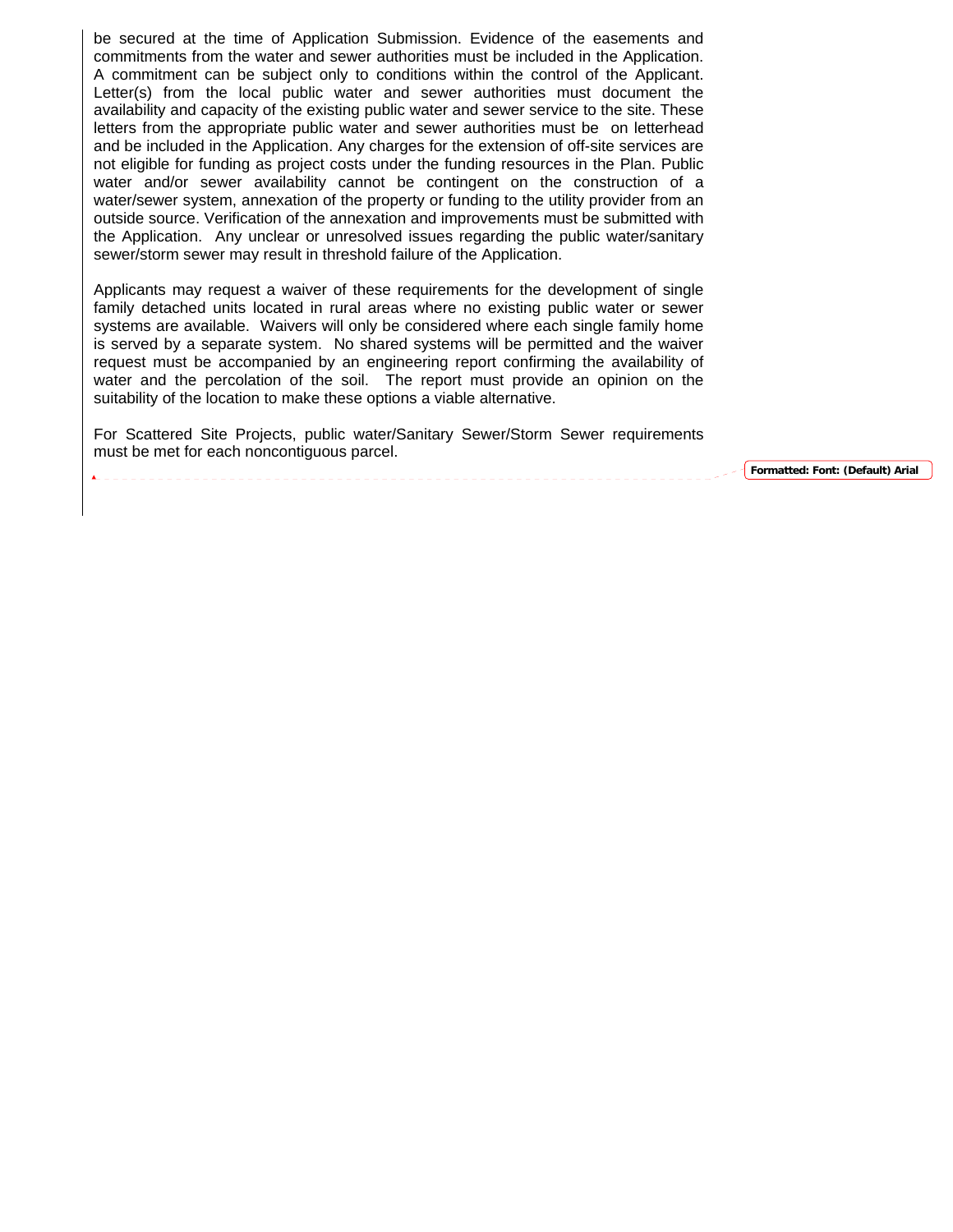|                                                                                                                                                                               | <b>Formatted</b><br>[58]                        |
|-------------------------------------------------------------------------------------------------------------------------------------------------------------------------------|-------------------------------------------------|
| <b>12. Required Amenities</b>                                                                                                                                                 | <b>Formatted</b><br>[59]                        |
|                                                                                                                                                                               | Deleted: :                                      |
| A. Standard Site Amenities                                                                                                                                                    | Deleted: a                                      |
|                                                                                                                                                                               | <b>Formatted: Bullets and</b>                   |
| All properties must include the following on-site amenities:                                                                                                                  | Numbering<br>[60]                               |
| • A community room or building,                                                                                                                                               | <b>Formatted</b><br>[61]                        |
| • An exterior gathering area such as a gazebo or exterior covered porch located in a                                                                                          | Deleted: a                                      |
| central area,                                                                                                                                                                 | <b>Formatted</b><br>[62]                        |
| • An on-site laundry (1 washer and 1 dryer per every 25 units). If washers and                                                                                                | Deleted: a                                      |
| dryers are installed and maintained in every unit at no additional cost to tenants,                                                                                           | Formatted<br>[63]                               |
| an on-site laundry is not required.                                                                                                                                           | Deleted: (                                      |
|                                                                                                                                                                               | Inserted: (If washers and of<br>[64]            |
| All the above amenities, with the exception of the on-site laundry, must be available to-                                                                                     | Formatted<br>$\ldots$ [65]                      |
| the tenants at no additional charge. Phased projects must include these amenities on<br>the project site for each phase.                                                      | Deleted: )                                      |
|                                                                                                                                                                               | <b>Formatted</b><br>[66]                        |
| <b>B. Additional Site Amenities</b>                                                                                                                                           | Deleted: ¶<br>[67]                              |
|                                                                                                                                                                               | Formatted<br>[68]                               |
| All properties must include Additional Site Amenities. These amenities must be                                                                                                | Inserted: ¶<br>[69]                             |
| selected by the Applicant based on the total residential unit count of the proposed                                                                                           | <b>Formatted</b><br>$\ldots$ [70]               |
| project.                                                                                                                                                                      | Formatted<br>$\left[\dots [71]\right]$          |
|                                                                                                                                                                               | <b>Formatted</b><br>$\overline{ [72]}$          |
| • Projects with 50 or fewer units must pick 4 Additional Site Amenities.                                                                                                      | Deleted: must be provided of<br>[73]            |
| • Projects with more than 50 to 100 units must pick 5 Additional Site Amenities.                                                                                              | Inserted: must be provided<br>[74]              |
| • Projects with 101 units or more must pick 6 Additional Site Amenities.                                                                                                      | Formatted<br>[75]                               |
|                                                                                                                                                                               | Formatted<br>$$ [76]                            |
| (Projects which are part of a master planned community in which there are shared-                                                                                             | Deleted: under                                  |
| amenities should contact DCA prior to Application submission to determine the number                                                                                          | <b>Formatted</b><br>[77]                        |
| of amenities that must be included on the new phase. DCA will consider the proximity<br>and quality of the shared amenity in determining whether the amenities located on the | Deleted: Total unit count 0-50,                 |
| phase can be reduced.)                                                                                                                                                        | Inserted: Total unit count 0-50,                |
|                                                                                                                                                                               | Deleted: it                                     |
| <b>DCA Approved Amenity List.</b>                                                                                                                                             | Deleted: 1                                      |
|                                                                                                                                                                               | Inserted: 1 but less than                       |
| Attractively fenced community gardens                                                                                                                                         | Formatted<br>[78]                               |
| Equipped soccer field                                                                                                                                                         | Deleted: but less than                          |
| <b>Tennis court</b>                                                                                                                                                           | Formatted<br>$\ldots$ [79] $\,$                 |
| Equipped walking path with exercise stations or sitting areas                                                                                                                 | Deleted: it                                     |
| <b>Equipped playground</b>                                                                                                                                                    | Deleted: more than                              |
| Covered pavilion with picnic/barbecue facilities to encourage community or family                                                                                             | <b>Formatted</b><br>[80]                        |
| reunion type functions                                                                                                                                                        | Deleted: ti                                     |
| <b>Furnished Children's Activity center</b>                                                                                                                                   | Deleted: of the following:<br>… [81]            |
| <b>Furnished Library</b>                                                                                                                                                      | Inserted: of the following:<br>[82]             |
| <b>Equipped Computer Center</b><br>٠                                                                                                                                          | Formatted<br>[83]                               |
| <b>Furnished Exercise/Fitness Center</b>                                                                                                                                      | Deleted: ¶                                      |
| <b>Swimming Pool</b>                                                                                                                                                          | Deleted: Total unit count $51$ [ [84]           |
| Complete built-in fire sprinkler system in every unit and the community center,<br>including an exterior audio and visual alarm system                                        | Deleted: :                                      |
| Other amenity as approved by DCA prior to Application Submission.                                                                                                             | Formatted<br>$\ldots$ [85]                      |
|                                                                                                                                                                               | Formatted<br>[86]                               |
| <b>C. Unit Amenities</b>                                                                                                                                                      | Formatted<br>$\ldots$ [87]                      |
|                                                                                                                                                                               | Deleted: ti                                     |
|                                                                                                                                                                               | Deleted: Projects receiving f<br>$[88]$ .       |
|                                                                                                                                                                               | <b>Inserted: Projects receiving</b><br>[89]     |
|                                                                                                                                                                               | Formatted<br>[90]                               |
|                                                                                                                                                                               | Formatted<br>$$ [91]                            |
|                                                                                                                                                                               | Formatted: Bullets and                          |
|                                                                                                                                                                               | Numbering<br>$\left[ \ \ldots \ [92] \ \right]$ |
|                                                                                                                                                                               | Formatted: Bullets and                          |
|                                                                                                                                                                               | Numbering<br>[93]                               |
|                                                                                                                                                                               |                                                 |
|                                                                                                                                                                               | Formatted<br>[94]                               |
|                                                                                                                                                                               | Formatted<br>$$ [95]                            |
|                                                                                                                                                                               |                                                 |
|                                                                                                                                                                               | 1961                                            |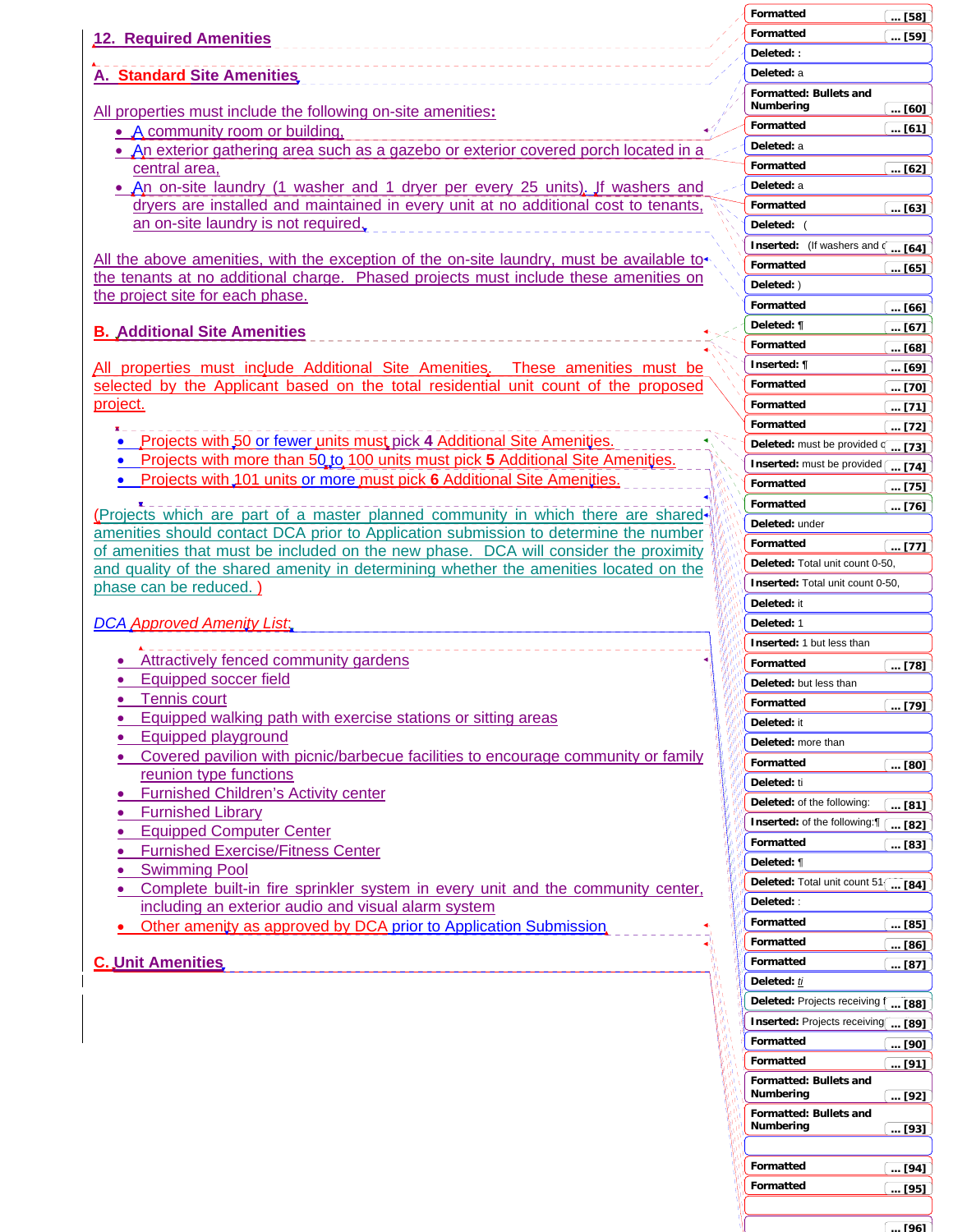All units must include the following:

- HVAC systems
- EnergyStar refrigerators
- EnergyStar dishwashers
- Stoves
- Powder-based stovetop fire suppression canisters installed above the range cook top
- **D. Additional Requirements and Amenities for Senior projects (Elderly and Housing for Older Persons)**
	- Elevators must be installed for access to all units above the ground floor
	- Buildings more than two story construction must have interior gathering areas in several locations in the lobbies and/or corridors
	- 100% of the units must be accessible and adaptable, as defined by the Fair Housing Amendments Act

**All amenities must meet the criteria set forth in the Amenities Guidebook. Consideration will be given to additional amenities proposed by the Applicant prior to application submission. Proposals must include a detailed description of the amenity following the description format of the Amenities Guidebook and must include justification of the appropriateness of the option for the targeted population.** 

Applicants must enter all selections in the Threshold Criteria tab on the Application Form.

For Scattered Site Projects, required amenities must be met for each noncontiguous parcel unless a waiver is granted by DCA.

# **13. Physical Needs Assessment (Rehabilitation Projects Only)**

For rehabilitation projects only, a Physical Needs Assessment (PNA) must be included in the Application, and prepared in accordance with instructions set forth in the Physical Needs Assessment Guide in the Architectural Manual.

- This assessment must be completed no more than six (6) months prior to the Application Submission.
- The submission must include a statement from the consultant completing the PNA that the report is a true and accurate representative of the conditions as they exist on the property.
- The PNA must be prepared by an **unrelated third party entity**. Please refer to the instructions as set forth in the Architectural Guide.
- The PNA must include a narrative and must identify in that narrative the current condition of all major structural and other components at the property including but not limited to framing, flooring, balconies, roofs, heating and air conditioning systems, unit attic fire separation, sewer and water systems, electrical systems, windows, doors and all issues of health and safety existing on the property. The narrative must clearly identify all major structural building code and fire separation discrepancies existing issues at the property.

|                      | Formatted: Bullets and<br>Numbering                           |
|----------------------|---------------------------------------------------------------|
|                      | Inserted: stoves ¶<br>l … [98]                                |
|                      | Formatted: Font: 12 pt                                        |
|                      | Deleted: s                                                    |
|                      | Formatted<br>l … [99]                                         |
|                      | Formatted: Font: 12 pt                                        |
|                      | <b>Deleted:</b> p                                             |
|                      | Inserted: powder-based s( [100]                               |
|                      | Formatted<br>… [101]                                          |
|                      | Deleted: C                                                    |
|                      | Formatted<br>… [102]                                          |
|                      | Formatted: Bullets and                                        |
|                      | Numbering<br>$$ [103]                                         |
|                      | Formatted<br>$$ [104]                                         |
|                      | Deleted: ¶<br>[105]<br>$\cdots$                               |
|                      | Inserted:<br>¶<br>[106]<br>                                   |
|                      | Formatted<br>[107]<br>$\ldots$                                |
|                      | Deleted: Pre-approval is re<br>[108]                          |
|                      | Inserted: Pre-approval is n<br>[109]<br>$\cdots$<br>Formatted |
|                      | [110]<br>$\ddots$<br>Formatted                                |
|                      | [111]<br><br>Deleted: .                                       |
|                      | Inserted: ¶                                                   |
|                      | <u> [112]</u><br>Formatted                                    |
|                      | [113]<br><br>Deleted: 12. Required An                         |
|                      | [114]<br>Formatted                                            |
|                      | l  [115]<br><b>Inserted:</b> $\lt\#$ , andR                   |
|                      | է … [116]<br>Deleted: <#>r                                    |
|                      | Deleted: <#>efrigerators 1[ [117]                             |
|                      | Inserted: <#>S                                                |
|                      | Deleted: <#>s                                                 |
|                      | Deleted: <#>toves ¶                                           |
|                      | Deleted: <#>Carbon Dioxide                                    |
|                      | Deleted: <#>Fire Suppres{  [118]                              |
|                      | Inserted: <#>s furnishe(<br>[119]<br>$\cdots$                 |
| ļ                    | Deleted: <#>Oven                                              |
| ή<br>ø               | Deleted: <#>oven in every  [120]                              |
| h <sub>i</sub><br>aa | <b>Inserted:</b> <#>oven A<br>[121]                           |
| a,<br>$\eta_{\rm q}$ | <b>Deleted:</b> a                                             |
|                      | Deleted: menities                                             |
|                      | Deleted: section                                              |
|                      | Deleted: Guidebook of the [ [122]                             |
|                      | <b>Inserted: Guidebook</b>                                    |
|                      | Formatted: Font: (Default) Arial                              |
| ١                    | Formatted<br><u> [123]</u>                                    |
|                      | Deleted: ¶                                                    |
|                      | Formatted<br>է … [124]                                        |
|                      |                                                               |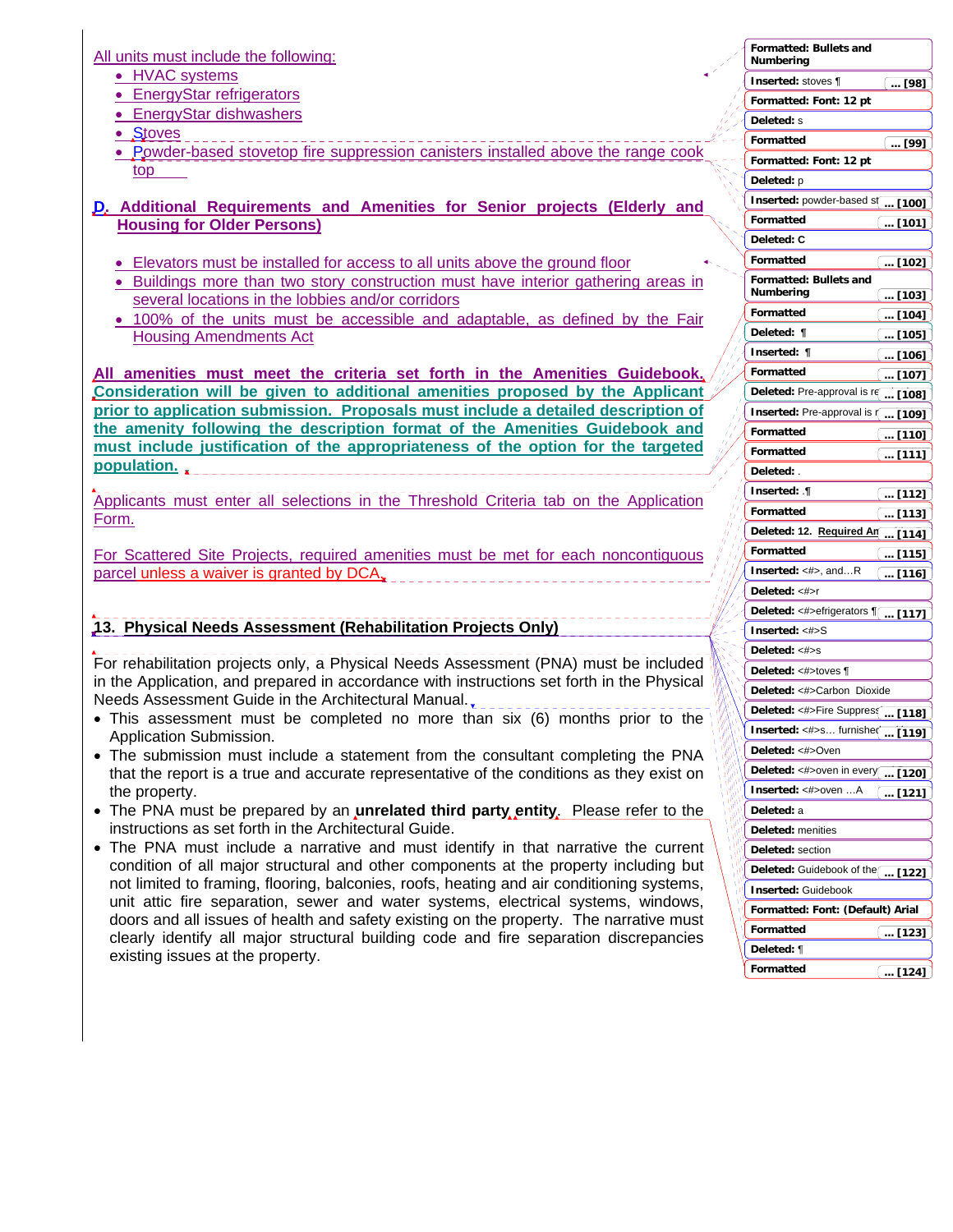- The PNA must include an Immediate Needs work scope to correct the issues and replace the components identified in the narrative. A cost estimate must also be included for these identified immediate needs. Immediate needs must also include the replacement of all minor components with less than five years expected useful life and all major components with less than 15 years useful life.
- The PNA must include a 20 year replacement reserve study with no expenditures indicated within the first 5 years. (Any expenditure in the first five years must be included in the operating or unit turnkey budgets.)
- The application for rehabilitation of an existing property should propose either a "wholesale" or "piecemeal" rehabilitation work scope for the property. A "wholesale" rehabilitation is one where the established work scope submitted in the application is identical in all units and buildings on the property, and meets the DCA requirements as delineated in the Architectural Guide in the Application Manual. A "piecemeal" rehabilitation scope of work differs for each unit within the proposed project according to its condition. .
- An application for rehabilitation of an existing property that proposes a piecemeal work scope must be supported by a complete unit by unit assessment of the property and buildings. The proposed work scope must include a matrix on a unit by unit basis identifying all work to be completed in each unit and on the property.
- In all cases, unit fire separation must be addressed and included in the work scope. The fire separation must include at a minimum attic draft and fire separation, rated party walls and floor/ceiling components and caulking of all penetrations in the fire assemblies. Fire separations that do not meet current codes will not be 'grandfathered' in, and DCA requires these upgrades whether or not local codes require the modifications.
- A comprehensive work scope with budgeted construction costs including all immediate needs identified in the PNA and all proposed work to meet the application and scoring requirements must be included in the same tab with the Physical Needs Assessment. This comprehensive work scope should be completed by the Owner/Applicant, Architect and Contractor. DCA must be able to determine that all major issues identified in the PNA and Environmental Reports are included in the work scope and construction budget.
- *For historic properties, the PNA must include identification of significant characterdefining features and finishes and provide recommendations for retaining these features as part of the rehabilitation*

The completed construction must meet the DCA guidelines for quality and longevity. Refer to the Architectural Guide in the Application Manual for DCA construction requirements and refer to this Appendix for further information on Project Feasibility and Viability Analysis when considering the rehabilitation of an existing property.

In the event DCA determines that the PNA does not address a major structural issue, Building Code, health, safety and/or marketing issues, DCA reserves the right to perform its own PNA and the Application may fail this Threshold requirement. Applicants must request a waiver from DCA to amend or update the PNA Report or comprehensive work scope after the Application Submission date.

For Scattered Site Projects, Physical Needs Assessment requirements must be met for each noncontiguous parcel.

**14. Site Information and Conceptual Site Development Plan** 

**Formatted: Font: 12 pt Formatted: Font: (Default) Arial, 12 pt Formatted: Bullets and Numbering**

| Deleted: wil      |  |
|-------------------|--|
| <b>Deleted:</b> I |  |

| ↑ Formatted: Font: (Default) Arial,<br>$12$ pt |
|------------------------------------------------|
| Formatted: Font: (Default) Arial               |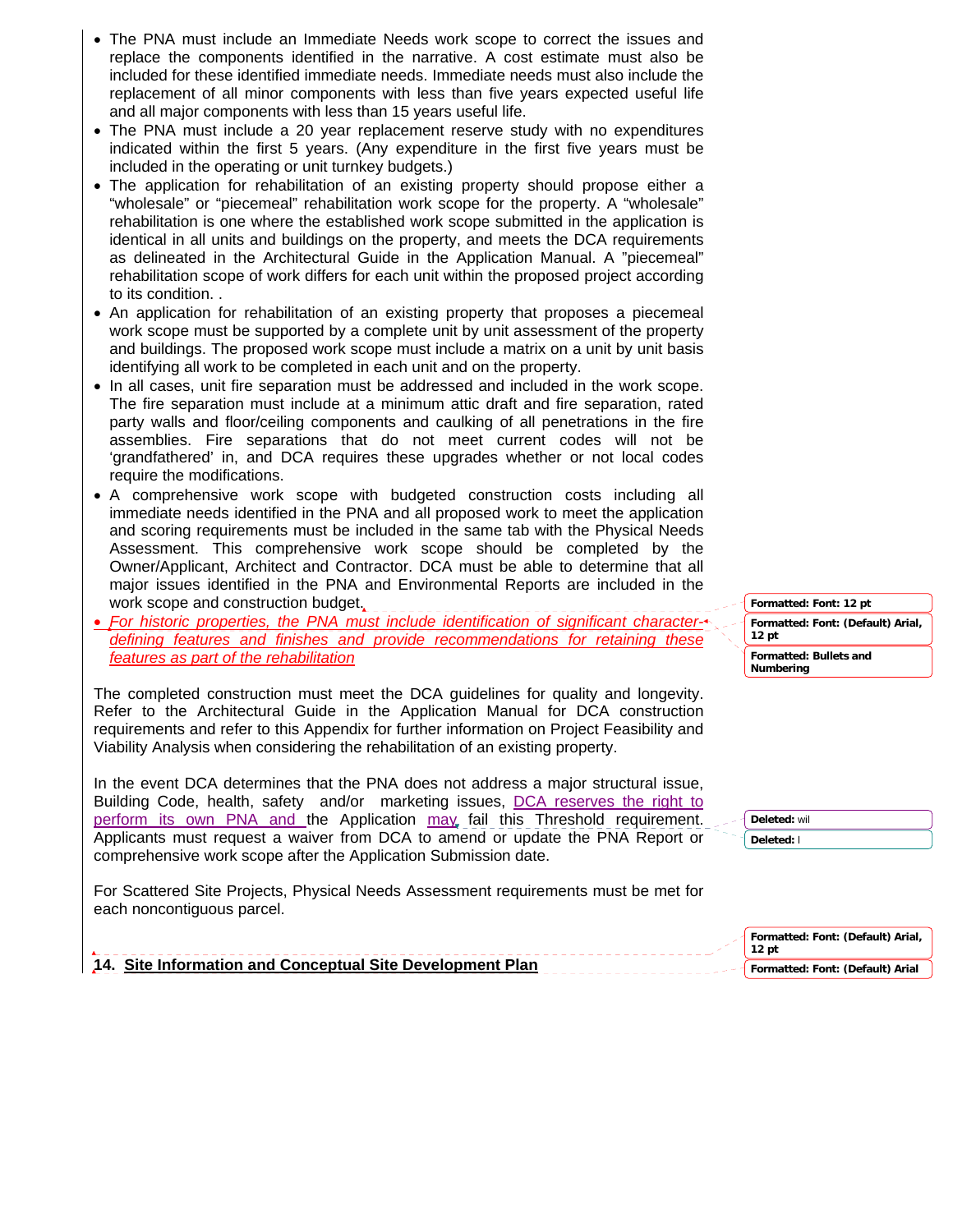A Conceptual Site Development Plan must be included in the Application, and prepared in accordance with instructions set forth in the Architectural Manual: The Conceptual Site Development Plan must include the following:

- Easements to be defined and indicated on plan;
- Wetlands, floodplains, and state waters located with areas of disturbance calculated for the Wetlands;
- Use of all adjacent properties clearly defined both graphically and in written form;
- Zoning setbacks and restrictions graphically indicated;
- Indication of all existing structures, tanks, slabs and any other improvements existing on the property;
- Indication of any other items, physical or otherwise that would affect the development of the subject property;
- Indication of the entrance access to the property and a layout of all buildings, roads, and parking areas defined all site development amenities; and,
- All site amenities indicated in the Scoring Criteria on the Application Form must be located on the site plan;
- All areas of tree and vegetation preservation must be defined.
- Architect of record must include statement that all designs will meet all Federal and State Accessibility requirements.

DCA does not require an ALTA Survey for purposes of developing the conceptual site development plan.

Waivers for variances from any architectural standard in the Architectural Manual must be submitted to DCA no later than 60 days prior to the Application Submittal.

For Scattered Site Projects, Site Information and Conceptual Site Development Plan requirements must be met for each noncontiguous parcel.

**15. Building Sustainability**

All completed properties must achieve a minimum standard for energy efficiency and sustainable building practices. At minimum, all units at all projects must comply with the following:

- Georgia Energy Codes (including all provisions for glazing performance, air leakage, moisture control, insulation, equipment efficiency, duct and building enveloping sealing) (Historic properties may apply for an exemption when compliance means loss of historic character-defining features and finishes )
- Low VOC wall and floor finishes
- Water heaters: Energy Factor .62 for gas or .93 for electric
- EnergyStar appliances (refrigerators, dishwashers, washing machines provided by owners in units)

The final construction documents must clearly indicate all components of the building envelope and all materials and equipment that meet these requirements. Refer to the Architectural Manual for additional information on basic design, appliances, and equipment

|               | Formatted: Font: (Default) Arial,<br>12 pt                                                      |                                |
|---------------|-------------------------------------------------------------------------------------------------|--------------------------------|
|               | Formatted: Bullets and<br>Numbering                                                             |                                |
|               | Formatted: Font: (Default) Arial,<br>12 pt                                                      |                                |
|               | Deleted: ---                                                                                    | ------------Page Break--       |
|               | <b>Inserted: Energy Standards¶</b>                                                              |                                |
| ı4            | ¶<br>All completed properties must                                                              |                                |
| 直<br>ı۱       | Formatted: Font: (Default) Arial                                                                |                                |
| 41<br>4<br>ıł | Formatted: Font: (Default) Arial,<br>Underline, Not Highlight                                   |                                |
| ph Ig<br>44   | Deleted: Energy Standards                                                                       |                                |
| 41            | Formatted: Font: (Default) Arial                                                                |                                |
|               | Formatted: Font: (Default) Arial,<br>12 pt                                                      |                                |
|               | Deleted: meet the Georgia Energy<br>Codes as a minimum including the<br>requirements for window |                                |
|               | performance, insulation, equipment                                                              |                                |
|               | sizing according to ACCA Manual J<br>heat loss and gain, equipment                              |                                |
|               | efficiency, and proper duct sealing                                                             |                                |
|               | measures. Basic design, appliances,<br>and equipment must also meet the                         |                                |
|               | requirements of the DCA Architectural                                                           |                                |
|               | Manual. The final construction<br>documents must clearly indicate all                           |                                |
|               | components of the insulatio                                                                     | [125]                          |
|               | <b>Inserted:</b> meet the Georgia                                                               | [126]                          |
|               | Formatted                                                                                       | [127]                          |
| I             | Formatted                                                                                       | … [128]                        |
|               | Formatted                                                                                       | $$ [129]                       |
|               | Formatted                                                                                       | [130]                          |
|               | Formatted                                                                                       | $[131]$                        |
|               | Formatted                                                                                       | [132]                          |
|               | Deleted: ¶                                                                                      | [133]                          |
|               | Formatted                                                                                       | [134]<br>                      |
|               | Inserted: ¶                                                                                     | [135]                          |
|               | Formatted                                                                                       | [136]                          |
|               | Formatted<br>Formatted                                                                          | <u>[  [137]</u>                |
|               | Formatted                                                                                       | $\left(\dots\right[138\right]$ |
|               | Formatted                                                                                       | [139]<br>[140]                 |
|               | Formatted                                                                                       | [141]                          |
|               | Formatted                                                                                       | [142]                          |
|               | Formatted                                                                                       | [143]                          |
|               | Formatted                                                                                       | … [144]                        |
|               | Formatted: Font: Not Bold                                                                       |                                |
|               | Formatted                                                                                       | [145] … ]                      |
|               | Formatted                                                                                       | $[146]$                        |
|               | Formatted                                                                                       | $[147]$                        |
|               | Formatted                                                                                       | [148]                          |
|               | Formatted                                                                                       | $[149]$<br>$\cdots$            |
|               |                                                                                                 |                                |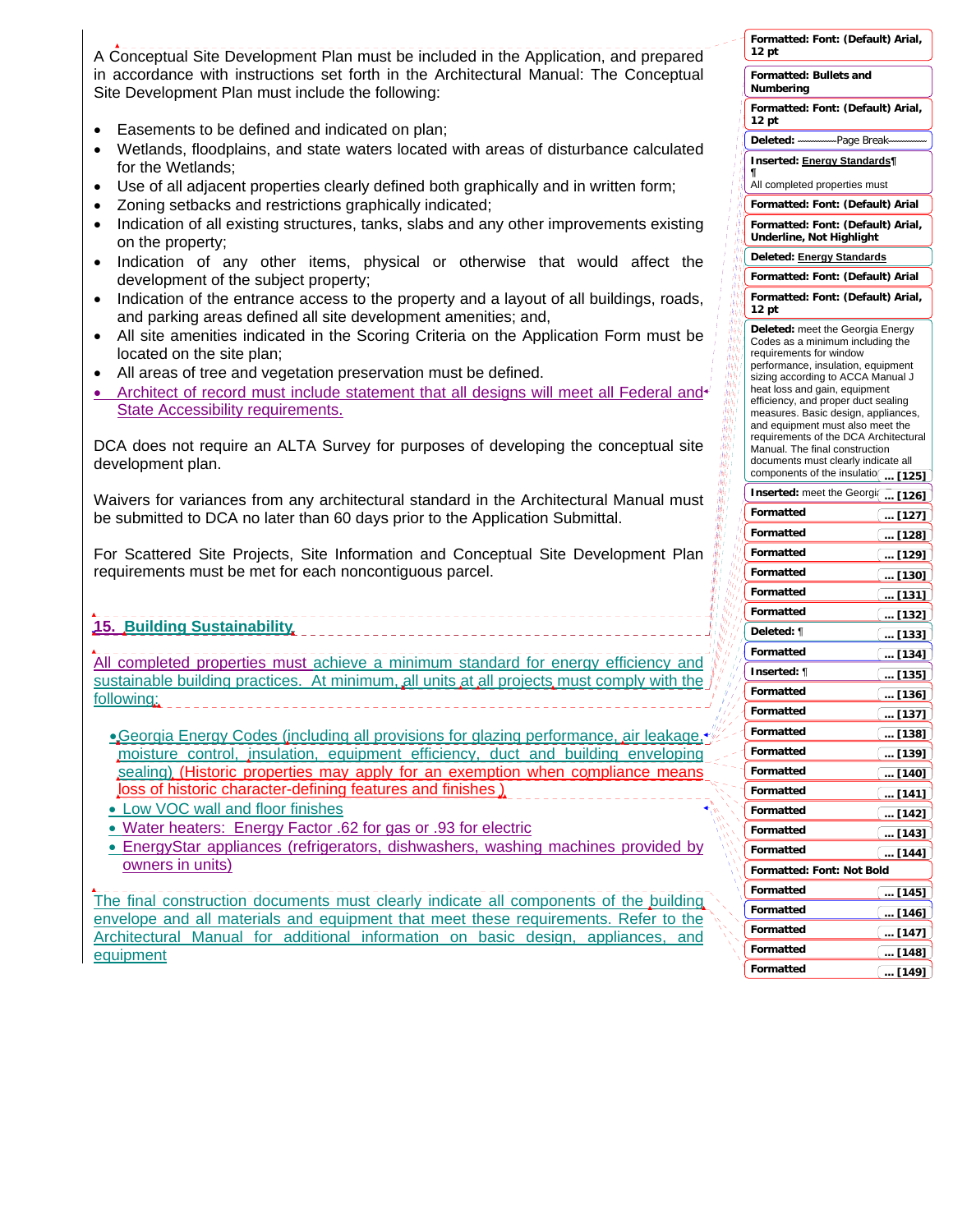In addition, each project must certify to achieving minimum standards of sustainability as outlined in the Exhibit A to Appendix I Building Sustainability Certification. The Building Sustainability Certification must be submitted with the Step II architectural documents submission (due 90 days after carryover allocation) detailing how the minimum standard will be achieved. **These standards are outlined at application but required only at Step II architectural documents in order to allow developers sufficient time to collaborate with the project architect after award to determine the best options for each individual project**.

## **16. Accessibility Standards**

All projects funded under the Plan must meet the following accessibility standards at the time of project completion:

- All projects that receive allocations or funding under the Plan must comply with all applicable Federal and State accessibility laws including but not limited to: The Fair Housing Amendments Act of 1988, Section 504 of the Rehabilitation Act of 1973, and Americans with Disabilities Act, Georgia Fair Housing Law and Georgia Access Law. When two or more accessibility standards apply, the applicant is required to follow and apply both standards so that a maximum accessibility is obtained, and
- All applicable DCA accessibility requirements detailed in the Architectural Standards of the 2009 Architectural Manual.

### **Fair Housing Amendments Act:**

All projects are required by law to meet the handicap-accessibility standards outlined in the Fair Housing Laws, including the Federal Fair Housing Amendments Act of 1988 (the "Act"). The law provides that failure to design and construct certain residential dwelling units to include certain features of accessible design will be regarded as unlawful discrimination.

### **The Americans with Disabilities Act:**

All projects are required by law to meet the handicap accessibility standards outlined in the Americans with Disabilities Act (ADA). The law provides that failure to design and construct certain public accommodations to include certain features of accessible design will be regarded as unlawful discrimination. ADA Legislation was passed in July 1990 and became effective on July 26, 1992. Title II deals with non-discrimination on the basis of disability by public accommodations and in commercial facilities. Public accommodations include all new construction effective January 26, 1993 and impacts any rental office, model unit, public bathroom, building entrances, or any other public or common use area. Existing public accommodations must be retrofitted or altered beginning January 26, 1992, unless a financial or administrative burden exists. The ADA guidelines do not impact residential units, since these are covered under Fair Housing and Section 504 laws

### **Georgia Accessibility Standards:**

All projects are required by law to meet the handicap accessibility standards as outlined in the Georgia Fair Housing Act and Georgia Access Law. The design and construction guidelines are enforced by state and/or local building code officials. Compliance with these guidelines is mandatory in order to receive a Certificate of Occupancy for the proposed development

|                  | Formatted: Font: (Default) Arial,<br>12 pt                                                   |
|------------------|----------------------------------------------------------------------------------------------|
|                  | Formatted: Font: (Default) Arial,<br>12 pt, Not Highlight                                    |
|                  | Formatted: Font: (Default) Arial,<br>12 pt                                                   |
|                  | Formatted: Font: 12 pt                                                                       |
|                  | Formatted: Font: (Default) Arial,<br>12 pt                                                   |
|                  | Formatted: Font: (Default) Arial,<br>12 pt, Not Highlight                                    |
|                  | Formatted: Font: (Default) Arial,<br>$12$ pt                                                 |
|                  | Formatted: Font: (Default) Arial,<br>12 pt, Bold                                             |
|                  | Formatted: Font: (Default) Arial,<br>12 pt                                                   |
|                  | Deleted: ¶                                                                                   |
|                  | Formatted: Font: (Default) Arial,<br>12 pt, Highlight                                        |
|                  | Deleted: ¶                                                                                   |
|                  | Inserted: ¶                                                                                  |
|                  | Formatted: Font: (Default) Arial,<br>12 pt                                                   |
|                  | Deleted: All applications for 4% tax                                                         |
|                  | credits must meet the above<br>requirements for energy efficiency.<br>In                     |
|                  | addition, all 4% Bond applications                                                           |
|                  | must score a minimum of 16 points                                                            |
|                  | for components listed in Appendix II                                                         |
|                  | (Building Sustainability). The Building                                                      |
|                  | <b>Sustainability Certification form must</b><br>provide with the Application.               |
|                  | <b>Inserted: All applications for 4% tax</b>                                                 |
|                  | credits must meet the above                                                                  |
|                  | requirements for energy efficiency.<br>In<br>addition, all 4% Bond applications              |
|                  | must score a minimum of 16 points                                                            |
|                  | for components listed in Ap(  [150]<br>Formatted: Font: (Default) Arial,<br>12 pt, Highlight |
|                  | Deleted: 15. Energy Standards¶                                                               |
|                  | ¶<br>… [151]                                                                                 |
|                  | Formatted: Font: (Default) Arial,<br>Highlight                                               |
| N                | Formatted: Font: (Default) Arial,<br>12 pt, Highlight                                        |
| I<br>φ<br>f      | Formatted: Font: (Default) Arial,<br>12 pt                                                   |
| Ø                | Formatted: Font: (Default) Arial                                                             |
| í<br>ŷ           | Formatted: Font: (Default) Arial,<br>12 pt                                                   |
|                  | Formatted: Font: 12 pt                                                                       |
| Ń<br>ψ<br>ø<br>ø | Formatted: Font: (Default) Arial,<br>12 pt                                                   |
| ψ<br>I           | Deleted: 2008                                                                                |
|                  | Deleted:                                                                                     |
|                  | Formatted: Font: (Default) Arial                                                             |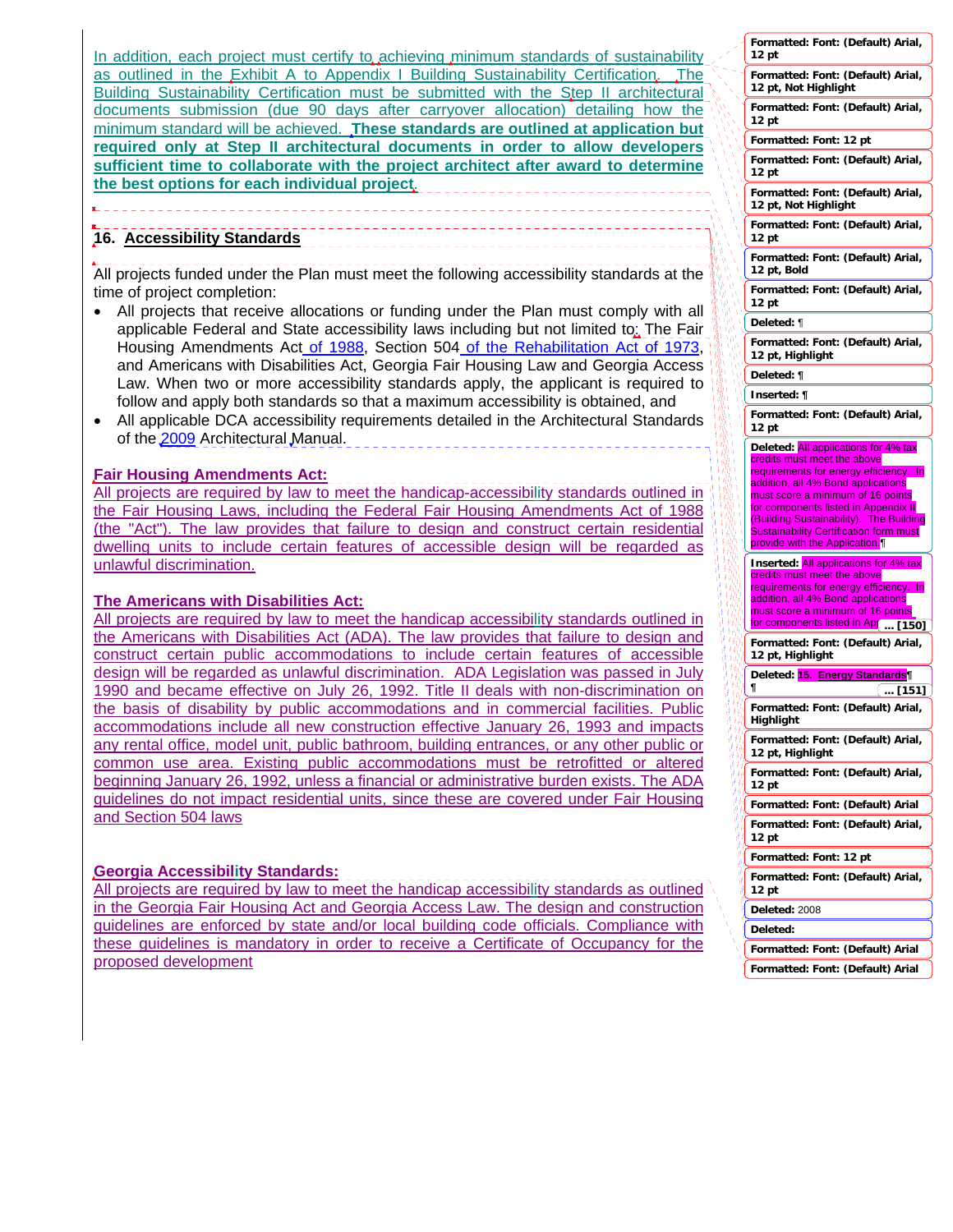| For further guidance please go to:                                                 |         |
|------------------------------------------------------------------------------------|---------|
| http://www.dca.state.ga.us/housing/HousingDevelopment/programs/AccessibilityStanda | - El Fi |
| rds.asp.                                                                           |         |
|                                                                                    |         |

Regardless of whether a project anticipates using federal funds as a funding source, all proposed projects must include the following DCA requirements:

- At least 5% of the total units (but no fewer than one unit) must be equipped for the mobility disabled, including wheelchair restricted residents; and
- At least an additional 2% of the total units (but no fewer than one unit) must be equipped for hearing and sight-impaired residents.

The same unit cannot be used to satisfy the 5% and 2% requirement.

**Each project is required to choose a DCA Qualified consultant to monitor the project for accessibility compliance.** A list of consultants will be posted by April 15, 2009. The consultants must inspect the project at least 3 times during construction, presumably to monitor grading operations, framing, and final compliance. DCA must be provided each report. Projects must supply a certificate of compliance issued by the consultant prior to issuance of 8609s or final HOME funds disbursement, whichever is later.

Any exemptions to the applicable federal, state and local accessibility laws must be supported by a legal opinion that supports such exemptions. In addition, DCA will review requests for exemptions from the DCA Accessibility Standards set forth in the Accessibility Standards section of the Application Manual.

Applicants must enter all selections in the Threshold Criteria tab on the Application Form.

For Scattered Site Projects, the 5% and 2% requirements are applicable to the project as a whole; however, distribution of the units must be across the non-contiguous parcels.

# **17. Architectural Design & Quality Standards**

All applications must meet the Architectural Standards contained in the Architectural Manual for quality and longevity. The standards are intended to promote the integration of new construction/rehabilitation into the existing community and to promote sustainable design and the protection of resources. The marketability of the property and appearance of the site are important components in the final product.

# **A. Constructed and Rehabilitation Construction Hard Costs**

DCA will review the type of construction and associated hard construction costs. Applications for the rehabilitation of a substandard property will not be funded if, in the opinion of DCA, the rehabilitation will not result in improved, safe and decent long-term housing, the proposed rehabilitation does not meet DCA standards, or if new construction would be more appropriate. A similar review of project financial feasibility and economic viability will be conducted for all Applications proposing new construction

| Formatted: Font: (Default) Arial                      |
|-------------------------------------------------------|
| Formatted: Font: 12 pt                                |
| Formatted: Font: (Default) Arial                      |
| Formatted: Font: (Default) Arial,<br>12 <sub>pt</sub> |

**Formatted: Font: (Default) Arial, 12 pt, Bold**

**Formatted: Font: (Default) Arial, 12 pt**

| Formatted: Font: (Default) Arial,<br>12 <sub>pt</sub> |
|-------------------------------------------------------|
|                                                       |
| Formatted: Font: (Default) Arial                      |
| Formatted: Font: (Default) Arial,<br>$12$ pt          |
| Deleted:                                              |

**Formatted: Font: (Default) Arial, 12 pt, Bold, Not Italic Formatted: Font: (Default) Arial, 12 pt Deleted:** .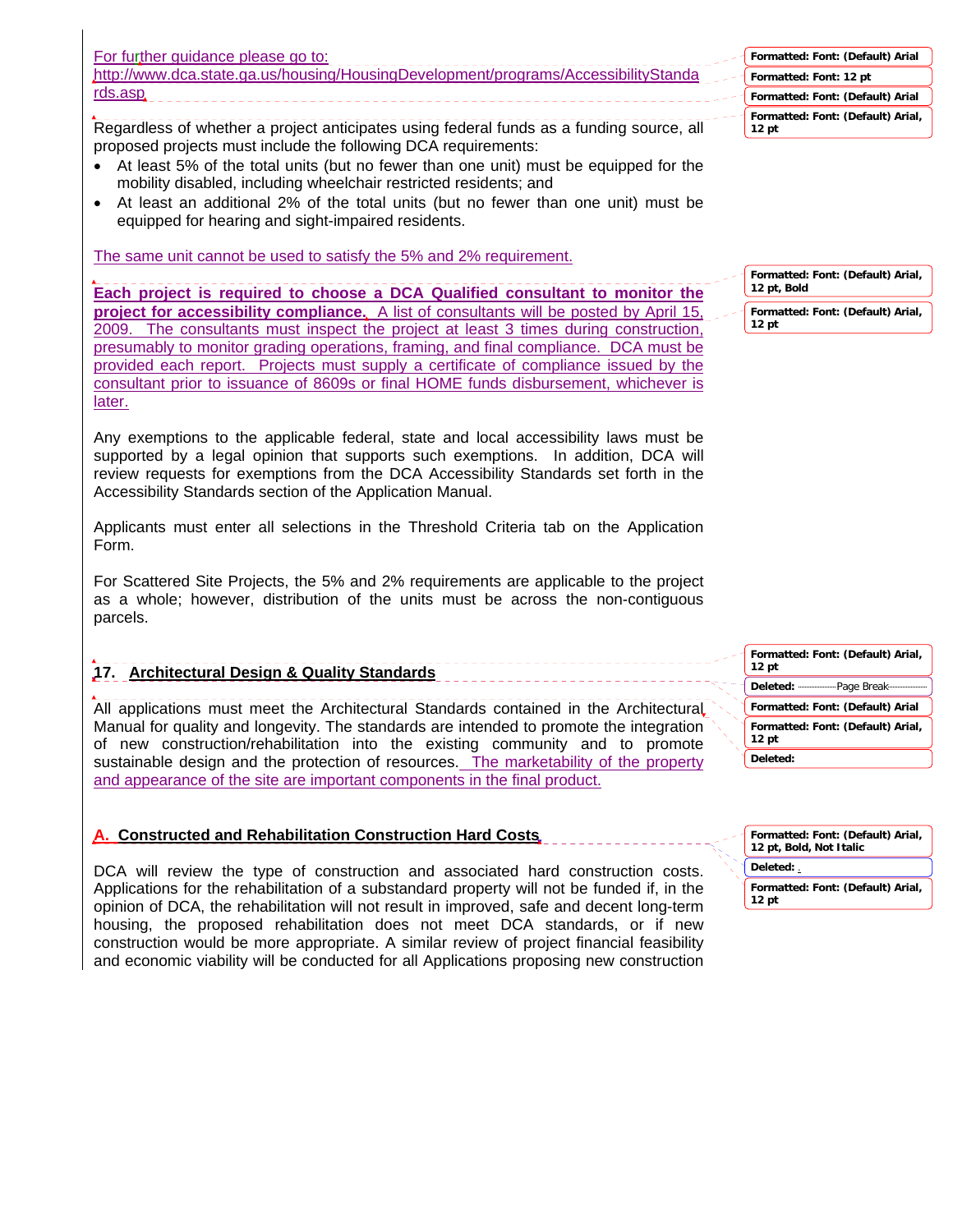to ensure that each project's construction hard costs will produce high quality housing for the targeted tenant market**.** 

### **The minimum review standards for rehabilitation projects are as follows:**

- The expected life of the completed property must exceed by five years the greater of the Compliance Period or the Period of Affordability; and
- All construction must meet the requirements set forth in the Manual.
- Rehabilitation projects will be considered for funding only if the average per unit rehabilitation hard costs equal or exceed \$20,000 for properties 20 years old or less and the average per unit rehabilitation hard costs equal or exceed \$25,000 for properties that exceed 20 years old.
- The total hard cost of any rehabilitation project must not exceed 90% of the ascompleted unrestricted appraised value of the property.
- The costs of furniture, fixtures, construction of community buildings and commonarea amenities are not included in these amounts.
- DCA may grant a waiver to projects that will not meet the above per unit average rehabilitation hard cost only if the physical needs assessment must clearly document that the existing property does not require a comprehensive rehabilitation. A certification from the architect must also be provided documenting that the proposed work scope is sufficient to ensure that the completed project will be viable and meet the DCA Useful Life Requirements. DCA may require as a condition of the waiver, that the financial pro forma clearly provide for the full funding of the capital replacement reserve.
- **B. Standard Design Options for all projects**

Projects must choose from the standard design options as detailed below and enter each selection in the Threshold Criteria tab of the Application.

1. Exterior Wall Finishes

Select and enter in the Threshold Criteria tab of the Application **one** category from this list:

- Exterior wall faces must have an excess of 40% brick or stone on each of the total wall surfaces. This is applicable to all sides of the buildings including the front wall face, each side's wall face and the rear wall face of the buildings. On all exterior walls the brick/stone must extend to all areas of grass, landscaping and other areas of soil or mulch.
- For the rehabilitation of buildings that are eligible for historic preservation credits, maintain and, if necessary, replace with matching materials, the existing or original exterior finish surfaces including the front wall face, rear wall face and both side wall faces.
- For the rehabilitation of buildings that do not have existing brick or stone in excess of 40% (and are not eligible for historic credits), replace and upgrade the existing exterior finish surfaces on all wall faces including the front wall face, rear wall face and both side wall faces and roofing with a product that provides a 40 year warranty.

DCA may approve, at applicant request, other materials with proven longevity for this category.

|        | Formatted: Font: 12 pt                                                                                                                                                                                                    |
|--------|---------------------------------------------------------------------------------------------------------------------------------------------------------------------------------------------------------------------------|
|        | <b>Formatted: Bullets and</b><br>Numbering                                                                                                                                                                                |
|        | Formatted: Font: (Default) Arial,<br>12 pt                                                                                                                                                                                |
|        | Deleted: .                                                                                                                                                                                                                |
|        | Formatted: Font: (Default) Arial,<br><b>Bold, Underline</b>                                                                                                                                                               |
|        | Formatted: Font: (Default) Arial,<br>Underline                                                                                                                                                                            |
|        | <b>Formatted: Underline</b>                                                                                                                                                                                               |
|        | Formatted: Font: (Default) Arial                                                                                                                                                                                          |
|        | Formatted: Font: (Default) Arial                                                                                                                                                                                          |
| 47     | Deleted: Project will be required to<br>choose and certify the inclusion of<br>these elements with the in the Step II<br>document submittal as detailed in the<br>Architectural Manual-Submittal<br>Instructions:¶<br>¶   |
| ı<br>Ï | <b>Inserted:</b> Project will be required<br>to choose and certify the inclusion of<br>these elements with the in the Step II<br>document submittal as detailed in the<br>Architectural Manual-Submittal<br>Instructions: |
|        | ¶<br><b>Exterior Wall Finishes</b><br>1.                                                                                                                                                                                  |
|        | ¶<br>Select and enter in the Threshold<br>Criteria tab of the Application one<br>category from this list:<br>¶                                                                                                            |
|        | Exterior wall faces must have an<br>excess of 40% brick or stone on each                                                                                                                                                  |
|        | of the total wall surfaces. This is                                                                                                                                                                                       |
|        | applicable to all sides of the<br>[152]                                                                                                                                                                                   |
|        | Formatted: Font: (Default) Arial<br>Formatted: Font: (Default) Arial,<br>12 pt                                                                                                                                            |
|        | Formatted: Bullets and<br>Numbering                                                                                                                                                                                       |
|        | Formatted: Font: 12 pt                                                                                                                                                                                                    |
|        | Formatted: Font: (Default) Arial,<br>12 pt                                                                                                                                                                                |
|        | Formatted: Bullets and<br>Numbering                                                                                                                                                                                       |
|        | Formatted: Font: 12 pt                                                                                                                                                                                                    |
|        | Deleted: /or recreate the existing or<br>original exterior finish surfaq<br>$$ [153]                                                                                                                                      |
|        | Inserted: /or recreate the existing or<br>original exterior finish surfaq<br>$$ [154]                                                                                                                                     |
|        | Formatted: Font: (Default) Arial,<br>12 pt                                                                                                                                                                                |
|        | Deleted: (Note: The use of vinyl<br>siding is not eligible for these points)                                                                                                                                              |
|        | Formatted: Font: 12 pt                                                                                                                                                                                                    |
|        | Formatted: Font: (Default) Arial,<br>12 pt                                                                                                                                                                                |
|        | Deleted: <#>Exterior wall faces have                                                                                                                                                                                      |
|        | an excess of 60% cementiti(<br>[155]                                                                                                                                                                                      |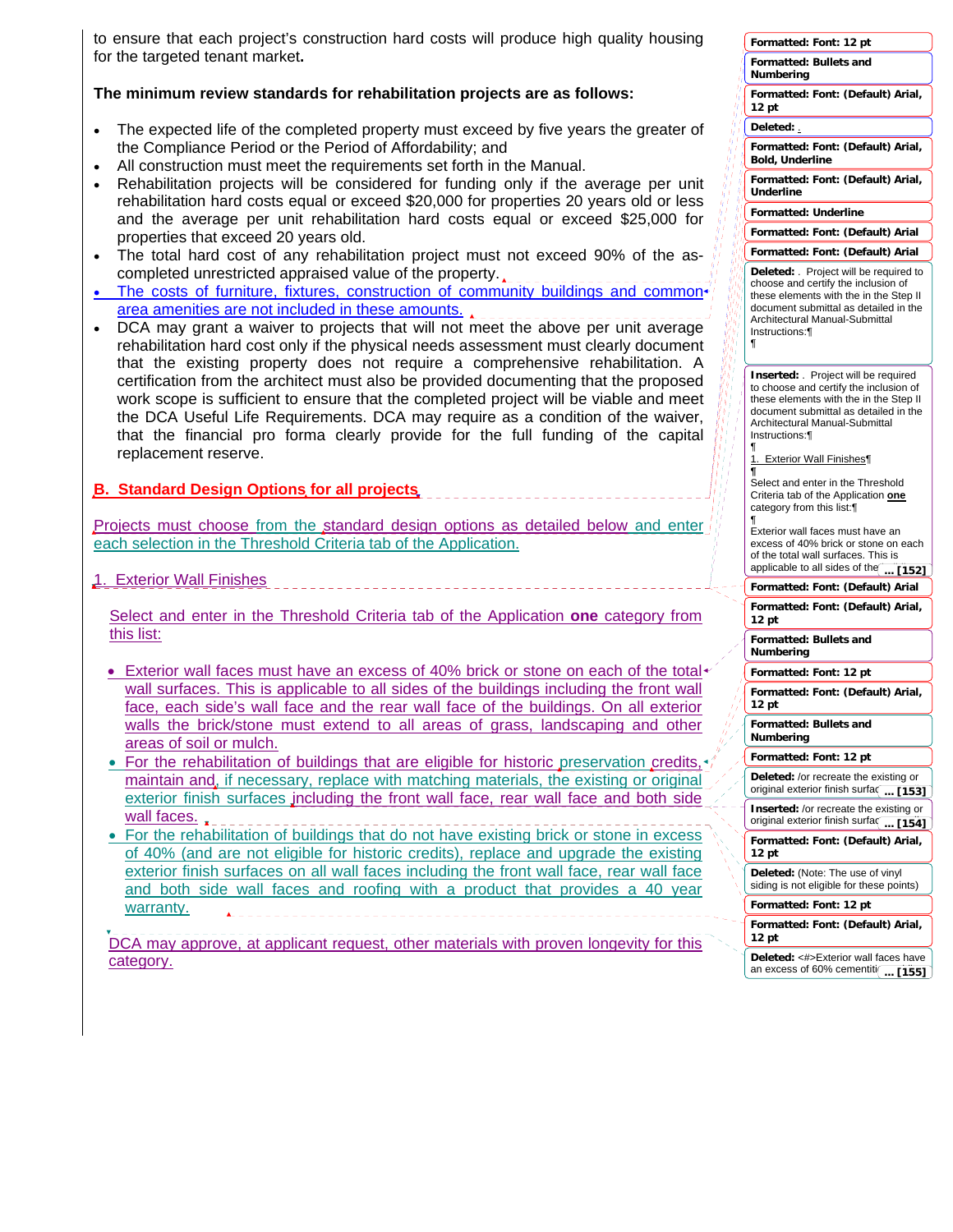- 2. Attractive Features
- Construction must exhibit attractive features that must be included on all sides and rear of all buildings. Select **two** of the following features and enter in the Threshold Criteria tab of the Application:
- The recreation of existing or missing known historic decorative elements on all sides of existing historic or non-designated buildings. (Note: The addition of conjectural decorative elements is not eligible for this option)
- The addition of decorative elements such as new shutters and ventilation elements for both new and non-historic existing construction.
- The addition of or the redesign of existing covered entries to all buildings and units for both new and existing construction.
- The addition of new or redesign of existing durable attractive stair and railing elements at stairs and porches/patios for both existing and new construction.
- 3. Major Building Component Materials and Upgrades

For all construction types major building component materials may be upgraded from the minimums as delineated in the Architectural Manual. Select **one** from the following list and enter in the Threshold Criteria tab of the Application:

- Fiber cement siding, hard stucco and/or wood siding for the 60% of exterior wall surfaces not already required to be brick.
- Upgraded roofing shingles, or roofing materials (warranty 25 years or greater)
- Interior package upgrade:
	- Upgraded interior doors with lever hardware (Doors must have paneled facing with superior core construction).
	- Upgraded interior cabinetry. (All wood construction. Exterior finishes may be wood or plastic laminate)
	- Upgraded flooring materials, both carpet and other resilient flooring materials. (All flooring materials must be upgraded to qualify. The installation or restoration of wood flooring with a high impact sealed finish would qualify.
- 4. Landscaping and Site Design Features

Select **two** landscaping and site design features from the following list and enter in the Threshold Criteria tab of the Application:

- Site entry location(s) delineated with permanent, illuminated entry sign and decorative fence and seasonal plantings
- Freestanding shelters (not included in the amenities requirements), such as mail pickup areas and transportation stops
- Preservation of existing trees and vegetation covering at least 25% of the acreage of the site, and integration of these areas within the new landscaping layout. This must include existing major trees and areas of vegetation within the body of the property as well as that existing at the edges of the property to qualify for this option.
- Where there are no existing trees or vegetation on the property that can be preserved, there must be substantial replanting of trees and integrated vegetation. The trees must be a minimum of two-inch (2") diameter and at a ratio of one tree for

|         | Formatted                                  |          | $$ [156]      |
|---------|--------------------------------------------|----------|---------------|
|         | Deleted: Form                              |          |               |
|         | Formatted                                  |          | $$ [157]      |
|         | Deleted: previous historic (               |          | $[158]$       |
|         | Formatted: Bullets and                     |          |               |
|         | Numbering                                  | $\cdot$  | [159]         |
|         | Inserted: previous historic                |          | [160]         |
|         | Formatted                                  |          | [161]         |
|         | Formatted                                  |          | [162]         |
|         | Deleted: facades of existin                |          | [163]         |
|         | Inserted: facades of existi(               | $\cdots$ | [164]         |
|         | Formatted                                  |          | <u> [165]</u> |
|         | Formatted                                  |          | … [166]       |
|         | Formatted                                  |          | $$ [167]      |
|         | Formatted                                  | $\cdots$ | [168]         |
|         | Deleted: ¶                                 |          |               |
|         | Deleted: 1                                 |          |               |
|         | Formatted                                  |          |               |
|         | Deleted: ¶                                 |          | … [169]       |
|         | <b>Formatted</b>                           |          |               |
|         | Formatted                                  |          | [170]         |
|         | Formatted                                  |          | <u> [171]</u> |
|         |                                            |          | $[172]$       |
|         | <b>Formatted: Bullets and</b><br>Numbering |          | [173]         |
|         | Formatted                                  |          | $[174]$       |
|         | Formatted                                  |          | [175]         |
|         | Formatted                                  |          | [176]         |
|         | Formatted                                  |          | [177]         |
|         | <b>Formatted: Bullets and</b>              |          |               |
|         | Numbering                                  |          | [178]         |
|         | Deleted: above the standard                |          |               |
|         | Formatted                                  |          | … [179]       |
|         | Deleted: 0 years                           |          |               |
|         | <b>Inserted</b> : 0 years)¶                |          | [180]         |
|         | Formatted                                  |          | [181]         |
| 4       | <b>Formatted: Bullets and</b>              |          |               |
| W<br>W, | Numbering                                  |          | [182]         |
| ١       | Deleted: u                                 |          |               |
|         | Formatted                                  |          | $$ [183]      |
|         | Formatted                                  |          | [184]         |
|         | Formatted                                  |          | [185]         |
|         | Formatted                                  | $\cdots$ | [186]         |
|         | Formatted: Bullets and<br>Numbering        |          |               |
|         | Deleted: basic                             |          | … [187]       |
|         | Deleted: or point scoring                  |          |               |
|         | Formatted                                  |          |               |
|         | Deleted: ese points                        |          | $$ [188]      |
|         |                                            |          |               |
|         | Inserted: ese points¶                      |          | [189]         |
|         | Formatted                                  |          | [190]         |
|         | Formatted                                  |          | [191]         |
|         | Formatted                                  |          | [192]         |
|         | Formatted                                  |          | [193]         |
|         | Formatted                                  |          | [194]         |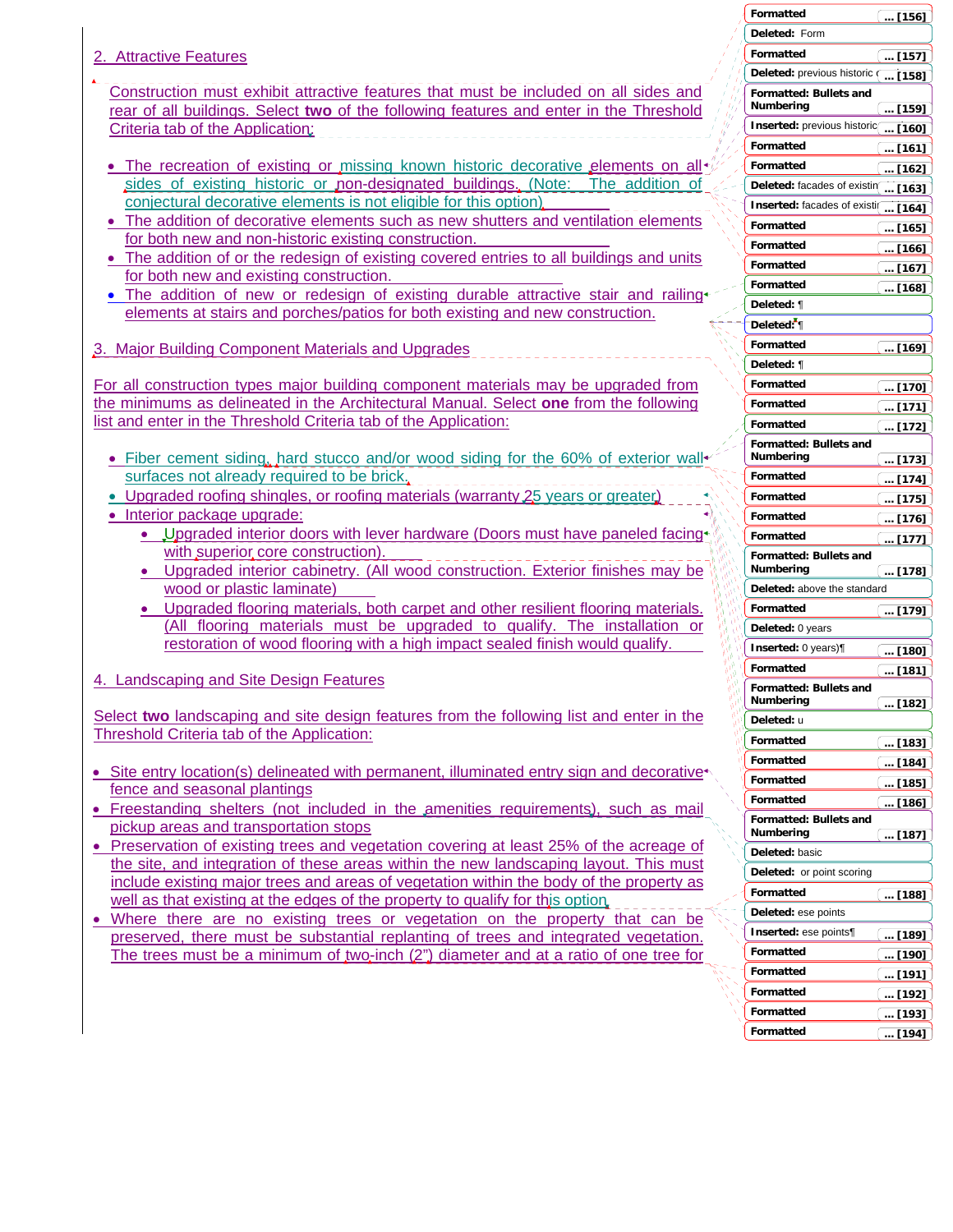every 8 units. For properties where the density is greater than 20 units per acre, a ratio of one tree for every 16 units will be acceptable. The trees must be integrated with other areas of planting throughout the property.

Consideration will be given to additional design options proposed by the Applicant prior to application submission. Proposals must include a detailed description of the design option and justification of the appropriateness of the option for the targeted population.

## **18. Experience and Capacity (Performance)**

DCA requires prior successful project experience for the Owner, Developer and Manager of a proposed project. Effective January 1, 2009, a DCA Performance Workbook must be completed for each Owner, Developer and Manager of a project and submitted on or before the Application submission date for Owner, Developer and/or Manager approval. Entities and/or principals that were deemed experienced for the 2008 competitive round do not have to complete a new DCA Performance Workbook provided there have been no changes in their organizational structure since the initial experience determination and no significant changes in the compliance history for properties. DCA reserves the right to determine, in its sole and absolute discretion, whether an Application meets the criterion of this section. DCA also reserves the right to determine whether the proposed Owner and/or Developer have/has the capacity to successfully complete the proposed development. DCA may consider projects in progress, prior performance in meeting construction commencement, projects with recaptured credits and completion deadlines, as well as the number of outstanding incomplete DCA-funded developments when determining capacity.

A new Experience Entity list and certificates will be issued. The Owner and or Entitymust resubmit all of the documentation required pursuant to this section and obtain a new decision as to whether they meet DCA's experience and capacity requirements.

# **A. Full Disclosure**

- 1. DCA requires complete disclosure of **all** entities and individuals in the Owner and Developer organizational structures.
- 2. Any relationship between individuals or entities that could constitute a conflict of interest or identity of interest between the parties must be disclosed.
- 3. Complete organizational charts must be submitted for the Owner and Developer entity that clearly show all principals down to individuals involved in the ownership and development of the project.
- 4. No change to an Owner or Developer structure can be made without the express consent of DCA.
- 5. **All** Development sharing fee arrangements must be disclosed. DCA considers all individuals or entities that receive a portion of the Development fee to be part of the Development structure.
- 6. **All** Guarantee agreements must be disclosed.
- 7. **All** consulting agreements direct or indirect, paid or unpaid shall be disclosed.
- 8. All projects used to demonstrate successful Owner/Developer experience that were involved in a sale, foreclosure, or negotiated buyout in the last three (3) years must be disclosed.

|                        | Formatted: Font: (Default) Arial,<br>12 pt, Not Bold                                                                                                                                                    |
|------------------------|---------------------------------------------------------------------------------------------------------------------------------------------------------------------------------------------------------|
|                        | Formatted: Font: (Default) Arial,<br>12 pt, Not Bold                                                                                                                                                    |
|                        | Formatted: Font: 12 pt                                                                                                                                                                                  |
|                        | Formatted: Font: (Default) Arial,<br>12 pt, Not Bold                                                                                                                                                    |
|                        | Formatted: Font: (Default) Arial,<br>12 pt, Not Bold                                                                                                                                                    |
|                        | Formatted: Font: (Default) Arial,<br>12 pt, Not Bold                                                                                                                                                    |
|                        | Deleted: ¶                                                                                                                                                                                              |
|                        | Inserted: ¶                                                                                                                                                                                             |
|                        | Formatted: Font: (Default) Arial,<br>12 pt, Not Bold                                                                                                                                                    |
|                        | Formatted: Font: (Default) Arial,<br>12 pt, Not Italic                                                                                                                                                  |
|                        | Formatted: Body Text, Tabs: Not<br>22.5 pt<br>at                                                                                                                                                        |
|                        | Deleted: For Scattered Site Projects,<br>Applicants shall calculate the project<br>design total score for each non-<br>contiquous parcel and enter in the<br>Scoring Criteria tab of the Application    |
|                        | for each project or parcel. The<br>Applicant shall add the total points<br>obtained for each non-contiguous<br>parcel and divide by the number of                                                       |
|                        | non-contiguous parcels to arrive at<br>the total points to be claimed for this<br>category (no rounding up, only whole<br>numbers may be claimed as points).                                            |
|                        | <b>Inserted: For Scattered Site</b><br>Projects, Applicants shall calculate<br>the project design total score for each<br>non-contiguous parcel and enter in<br>the Scoring Criteria tab of th<br>[195] |
|                        | Formatted: Font:<br>(Default) Arial                                                                                                                                                                     |
|                        | Deleted:<br>ा                                                                                                                                                                                           |
|                        | Deleted: ¶                                                                                                                                                                                              |
|                        | All applications for 4% tax c <u>orce <b>[196]</b></u>                                                                                                                                                  |
|                        | Formatted: Font: (Default) Arial,<br>12 pt                                                                                                                                                              |
|                        |                                                                                                                                                                                                         |
|                        | Formatted: Font: (Default) Arial                                                                                                                                                                        |
| R                      | Deleted: ¶                                                                                                                                                                                              |
| ì<br>I,<br>١İ          | Formatted: Font: (Default) Arial,<br>12 pt, Not Bold, No underline                                                                                                                                      |
| Ń<br>١<br>١            | Formatted: Font: 12 pt                                                                                                                                                                                  |
| Ŋ<br>١ij               | Formatted: Line spacing: single                                                                                                                                                                         |
| ŋ,<br>ø<br>١<br>ψ<br>١ | Formatted: Normal, Tabs: Not at<br>22.5 pt                                                                                                                                                              |
|                        | Formatted: Line spacing: single                                                                                                                                                                         |
|                        | Deleted: DCA requires prior<br>successful project experien(<br>[197]                                                                                                                                    |
|                        | Formatted: Font: (Default) Arial,<br>12 pt                                                                                                                                                              |
|                        | Formatted: Font: (Default) Arial,<br>12 pt, No underline                                                                                                                                                |
|                        | Formatted: Font: 12 pt, No<br>underline                                                                                                                                                                 |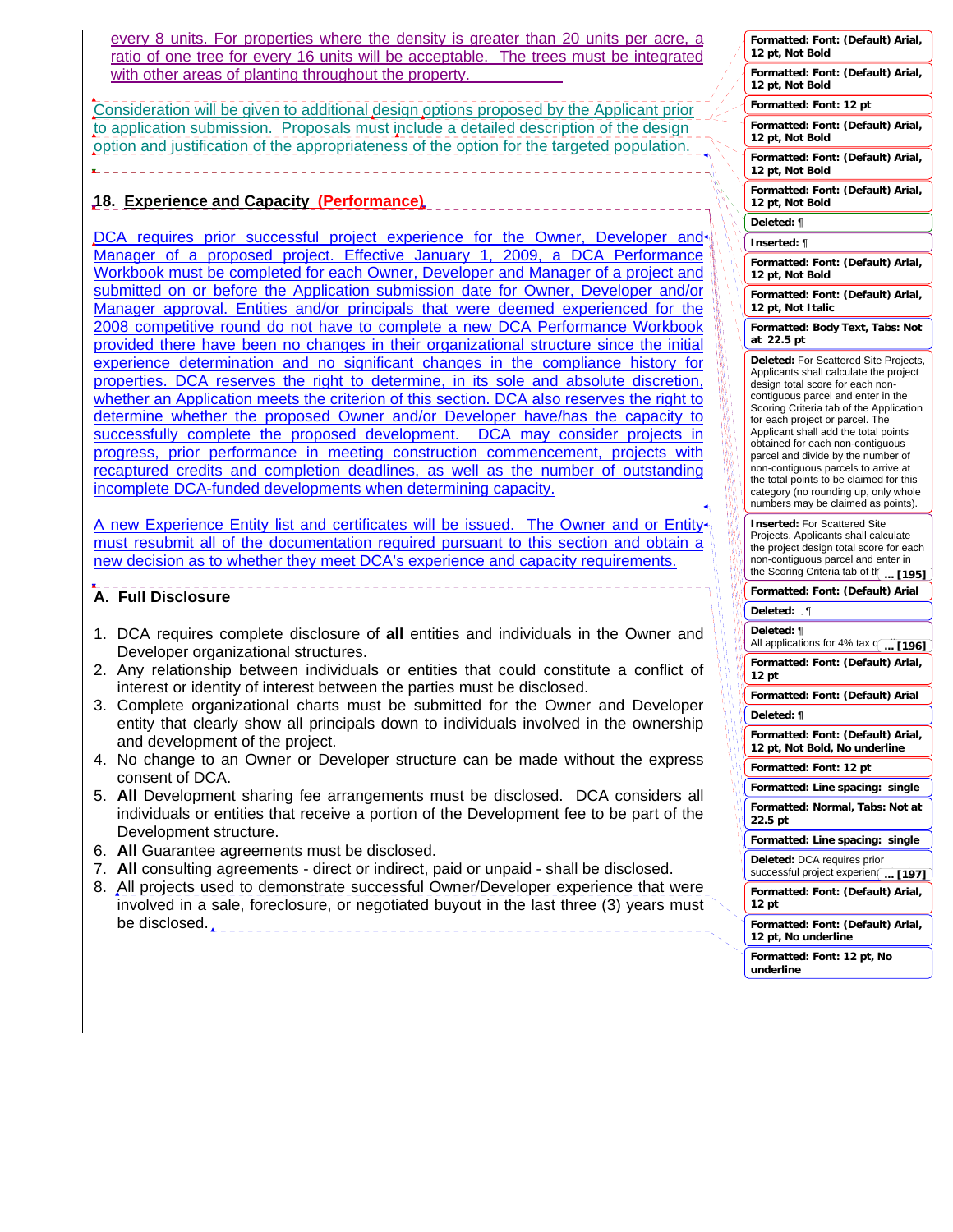| 9. Any Owner or Developer that has withdrawn or been involuntary removed from a                                                                                                                                                                                                                                                                                                                                                                                                 | Formatted: Font: 12 pt                                                                                                                      |
|---------------------------------------------------------------------------------------------------------------------------------------------------------------------------------------------------------------------------------------------------------------------------------------------------------------------------------------------------------------------------------------------------------------------------------------------------------------------------------|---------------------------------------------------------------------------------------------------------------------------------------------|
| HOME or Tax Credit project in the last thirty-six months must disclose this<br>information to DCA.                                                                                                                                                                                                                                                                                                                                                                              | Formatted: Bullets and<br>Numbering                                                                                                         |
| Failure to Disclose or modifying the Owner and/or Development entity without DCA<br>consent may be grounds for withdrawal of funding or allocation of resources and may                                                                                                                                                                                                                                                                                                         | Formatted: Font: (Default) Arial,<br>12 pt                                                                                                  |
| also affect the participants ability to participate in future funding rounds.                                                                                                                                                                                                                                                                                                                                                                                                   | Deleted: .                                                                                                                                  |
|                                                                                                                                                                                                                                                                                                                                                                                                                                                                                 |                                                                                                                                             |
| <b>B. Owner Experience</b>                                                                                                                                                                                                                                                                                                                                                                                                                                                      | Formatted: Font: (Default) Arial                                                                                                            |
|                                                                                                                                                                                                                                                                                                                                                                                                                                                                                 | Formatted: Font: (Default) Arial,<br>12 pt                                                                                                  |
| 1. A proposed project Owner must demonstrate successful Owner experience as<br>follows:                                                                                                                                                                                                                                                                                                                                                                                         |                                                                                                                                             |
| The Proposed Owner (individual, corporation, or in the case of a limited+<br>partnership, the general partner(s) of the Ownership entity) must demonstrate at<br>least three (3) continuous years (development through lease-up) of prior<br>ownership experience in at least two multifamily rental housing projects of similar                                                                                                                                                | Formatted: Indent: Left: 18 pt,<br>Bulleted + Level: 1 + Aligned at:<br>0 pt + Tab after: $18$ pt + Indent<br>at: 18 pt, Tabs: Not at 18 pt |
| size (number of dwelling units) to the proposed project. The proposed project<br>must not be more than 25 dwelling units more than the dwelling units of the                                                                                                                                                                                                                                                                                                                    |                                                                                                                                             |
| projects utilized for determining ownership experience.                                                                                                                                                                                                                                                                                                                                                                                                                         | Deleted: ¶                                                                                                                                  |
| Only successful ownership experience that occurred subsequent to January 1,                                                                                                                                                                                                                                                                                                                                                                                                     | Deleted: ¶                                                                                                                                  |
| 2002 will be considered under this criterion.<br>This Ownership Experience requirement may be met either through the<br>$\bullet$                                                                                                                                                                                                                                                                                                                                               | Deleted: 1997                                                                                                                               |
| experience of the General Partner entity or through the individual experience of<br>one of the General Partner's principals as set forth below.<br>In a non-profit corporation, the executive director's experience will also be<br>considered for purposes of determining whether the non-profit has met the<br>Owner experience requirements.<br>A non-profit General Partner may also meet the experience requirements through<br>the experience of a sponsoring non-profit. |                                                                                                                                             |
| 2. For purposes of determining experience, a principal shall be defined as an individual<br>who has a direct or indirect ownership interest in the ownership entity and who will<br>materially participate in the ownership and operation of the project through regular,<br>continuous and substantial involvement.                                                                                                                                                            |                                                                                                                                             |
| 3. In order for previous project experience to be considered, the principal must show a<br>direct or indirect ownership interest in the Ownership entity of the previous project                                                                                                                                                                                                                                                                                                |                                                                                                                                             |
| and that that the principal materially participated in the ownership and operation of<br>the project through regular, continuous and substantial involvement for at least three.                                                                                                                                                                                                                                                                                                | Deleted: two                                                                                                                                |
| (3) consecutive years (development thru lease-up).                                                                                                                                                                                                                                                                                                                                                                                                                              | Deleted: 2                                                                                                                                  |
| 4. Previous ownership experience for all projects where there has been a default,<br>fraud, debarment or issuance of a notice of limited denial of participation by any<br>federal or state agency within the last ten (10) years must be disclosed.                                                                                                                                                                                                                            |                                                                                                                                             |
| <b>C. Developer's Experience</b>                                                                                                                                                                                                                                                                                                                                                                                                                                                |                                                                                                                                             |
| 1. A proposed project Developer must demonstrate successful Developer experience<br>as follows.                                                                                                                                                                                                                                                                                                                                                                                 |                                                                                                                                             |
| The proposed Developer must demonstrate successful development experience<br>$\bullet$<br>in at least two (2) multifamily rental housing projects of similar size (number of<br>dwelling units) to the proposed project. The proposed project must not be more                                                                                                                                                                                                                  |                                                                                                                                             |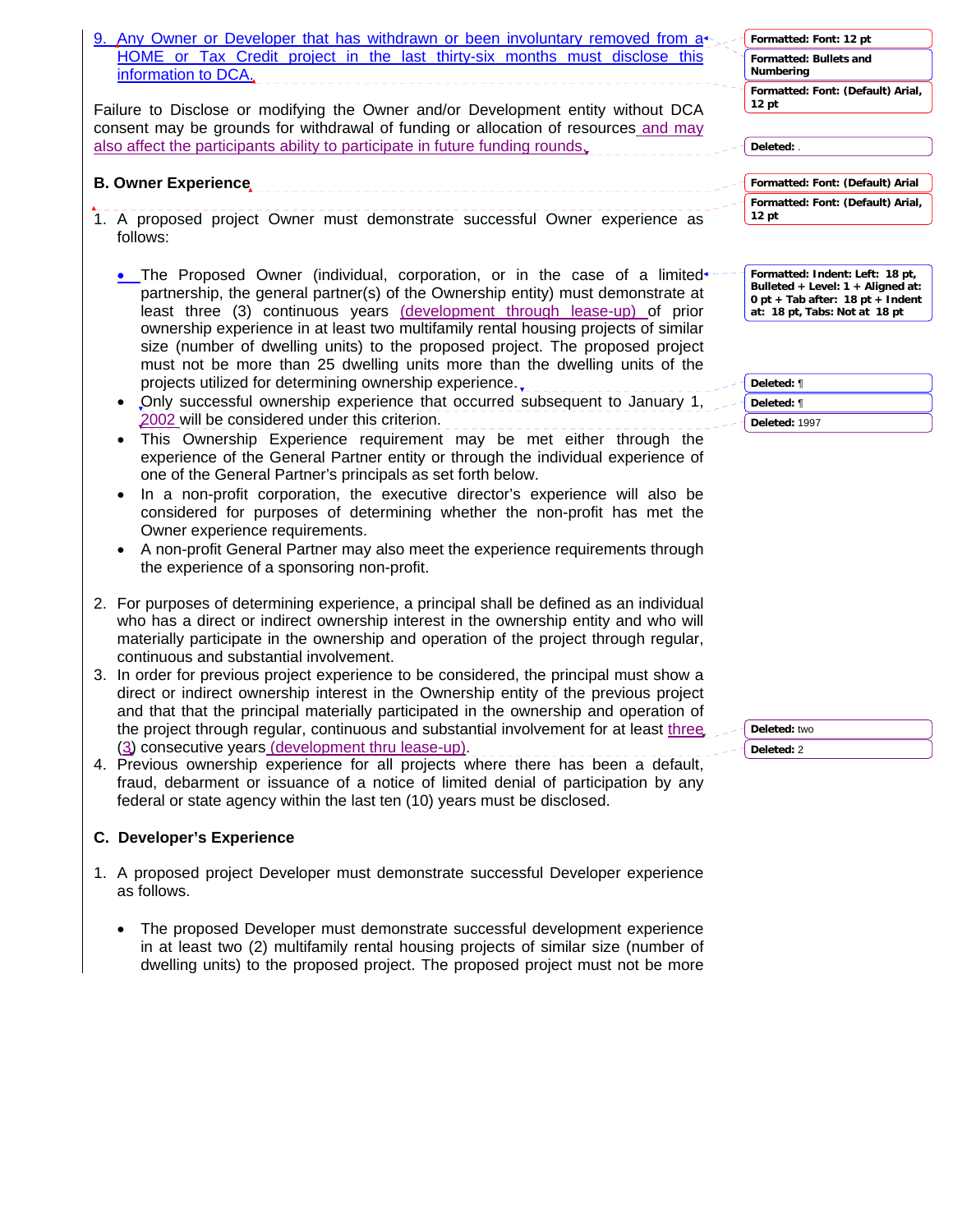than 25 dwelling units more than the dwelling units of the projects utilized for the DCA determination of Developer experience. Only successful Developer experience that occurred subsequent to January 1, 2002 will be considered under this criterion.

- This Developer experience requirement may be met either through the experience of the proposed Developer entity or through the individual experience of one of the Developer's principals as set forth below.
- In a non-profit corporation, the executive director's experience will be considered for purposes of determining whether the Developer has met the Developer experience requirements.
- A non-profit Developer may also meet the experience requirements through the experience of a sponsoring non-profit.
- 2. For purposes of determining experience, a principal shall be defined as an individual who has a direct or indirect minimum ownership interest in the Developer entity and who will materially participate in the development of the project through regular, continuous and substantial involvement.
- 3. In order for previous project experience to be considered, the principal must show a direct or indirect ownership interest in the Developer entity of the project and that that the principal materially participated in the development of the project from project inception through construction completion through regular, continuous and substantial involvement.
- 4. Previous developer experience for all projects where there has been a default, fraud, debarment or issuance of a notice of limited denial of participation by any federal or state agency within the last ten (10) years must be disclosed.
- 5. In the event an entity undergoes a personnel change which results in the departure of key experienced staff, DCA at its discretion, may require the entity to submit new experience documentation and may determine that previous projects owned and developed under the direct supervision of the departed staff will not be considered in the experience determination.

### **D. Management Company's Experience**

A proposed project Manager can meet this Threshold criterion by demonstrating successful project Manager experience as follows.

- The proposed Management Entity must demonstrate prior experience in the management of at least four (4) affordable multifamily rental housing projects of similar size (number of dwelling units) to the proposed project.
- To be considered, the manager's experience with a project must extend for at least two (2) years and include project lease up experience and stabilization (90% occupancy within one year of placed in service date).
- Only Management experience that occurred subsequent to January 1, 2002 will be considered under this criterion.
- This Management Experience requirement may be met only through the experience of the Management Entity or through the experience of a principal.

### **E. Options for Inexperienced Owners and Developers**

1. **Partnering.** An inexperienced Owner or an inexperienced Developer can meet the experience requirements of this section by partnering with an Owner or Developer that meets the DCA experience requirements set forth in paragraphs (A) and (B) of **Formatted: Bullets and Numbering Deleted:** ¶

**Deleted:** 1997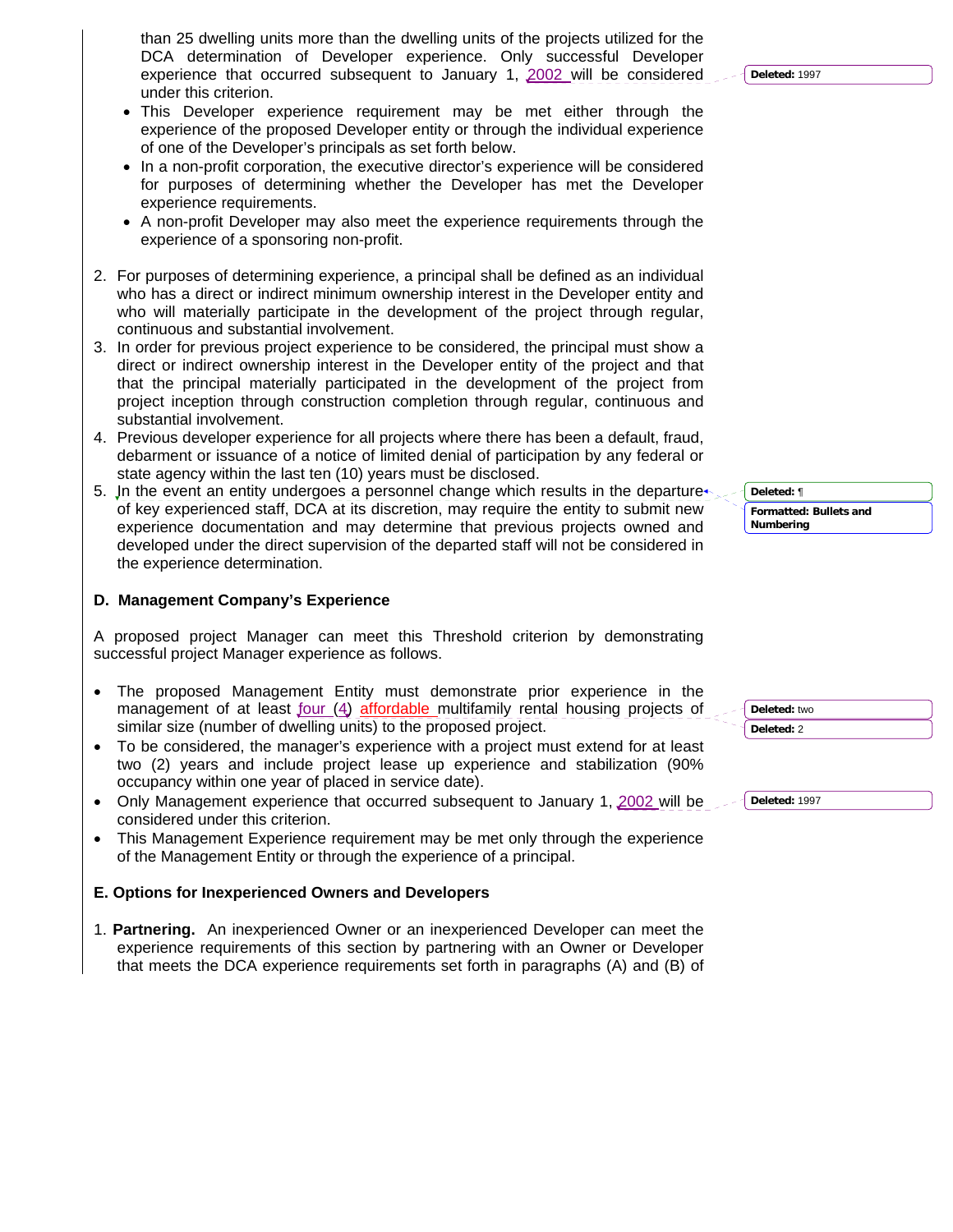this section. The applicant must submit the following documentation in order to meet experience through partnering:

- 2009 DCA experience certificate for experienced Owner and/or Developer Partner;
- If the applicant is inexperienced in the Owner category, an executed partnership agreement with a partner that meets DCA Owner experience requirements should be included. The inexperienced partner must be part of the General Partnership entity for the Project. The agreement must describe in detail the responsibilities of both the experienced and inexperienced partner. Both the experienced and inexperienced partner must actively participate in the Ownership responsibilities.
- If the applicant is inexperienced in the Developer category, an executed partnership agreement with a partner that meets DCA Developer experience requirements should be included. The defined relationship of the parties must be co-developers. The agreement must describe in detail the responsibilities of both the experienced and inexperienced partner. Both the experienced and inexperienced partner must actively participate in the Developer responsibilities.
- The partnership must remain in effect until the property is complete and has reached stabilized occupancy for a minimum period of two years through the issuance of IRS Form 8609's and the Conversion of the DCA HOME Loan.
- Each executed partnership agreement must include a training plan providing for the training of the inexperienced partner by the experienced partner in the Ownership and/or development of the project. The training plan must specify that the training services will be provided from project commencement, through construction, lease up, and permanent loan conversion and or issuance of 8609's – whichever is later. Timetables, milestones and projected training hours per week must be included in the plan. The training plan should be attached as an exhibit to the executed Partnership agreement.
- 2. **Consulting Agreements**. An inexperienced Owner or an inexperienced Developer that has one project that meets DCA experience requirements can also meet the requirements of this section by retaining an Owner and/or Developer Consultant that meets the DCA experience requirements set forth in paragraphs (A) and (B) of this section. The one property used to meet DCA experience must be in the same area of experience claimed to use an experienced Owner and/or Developer consultant. For example, where an inexperienced Developer has one project that meets DCA experience requirements and the inexperienced Developer acted as a developer only in that one project, that one project can not be used to claim ownership experience for consulting purposes. Owners and developers that have no experience cannot use a consultant to meet experience requirements. Consultants' eligible to contract with inexperienced developers for purposes of meeting experience requirements must have a minimum compliance history score of 5 and must not have any outstanding instances of noncompliance at their own projects. The applicant must submit the following documentation in order to meet Owner and or Developer experience through a consultant:
	- 2009 DCA experience certificate or DCA experience listing for the experienced Owner and/or Developer Consultant
	- If the applicant is inexperienced in the Owner category, an executed agreement with a consultant that meets DCA Owner experience requirements should be included. If the applicant is inexperienced in the Developer category, an executed agreement with a consultant that meets DCA Developer experience requirements should be included. The agreement must describe in detail the responsibilities of

**Deleted:** 2008

**Formatted: Normal, Justified, Indent: Left: 16.5 pt, Hanging: 13.5 pt, Bulleted + Level: 1 + Aligned at: 3.6 pt + Tab after: 36 pt + Indent at: 3.6 pt, Tabs: Not at 36 pt**

**Deleted:** ¶

|                                                                                                                                         | Formatted: Font: 12 pt |                                              |  |
|-----------------------------------------------------------------------------------------------------------------------------------------|------------------------|----------------------------------------------|--|
| Deleted: ve                                                                                                                             |                        |                                              |  |
| Formatted: Font: (Default) Arial,<br>12 pt<br>Deleted: property<br>Formatted: Font: 12 pt<br>Formatted: Font: (Default) Arial,<br>12 pt |                        |                                              |  |
|                                                                                                                                         |                        | Formatted: Font: 12 pt                       |  |
|                                                                                                                                         |                        | Formatted: Font: (Default) Arial,<br>$12$ pt |  |

**Deleted:** 2008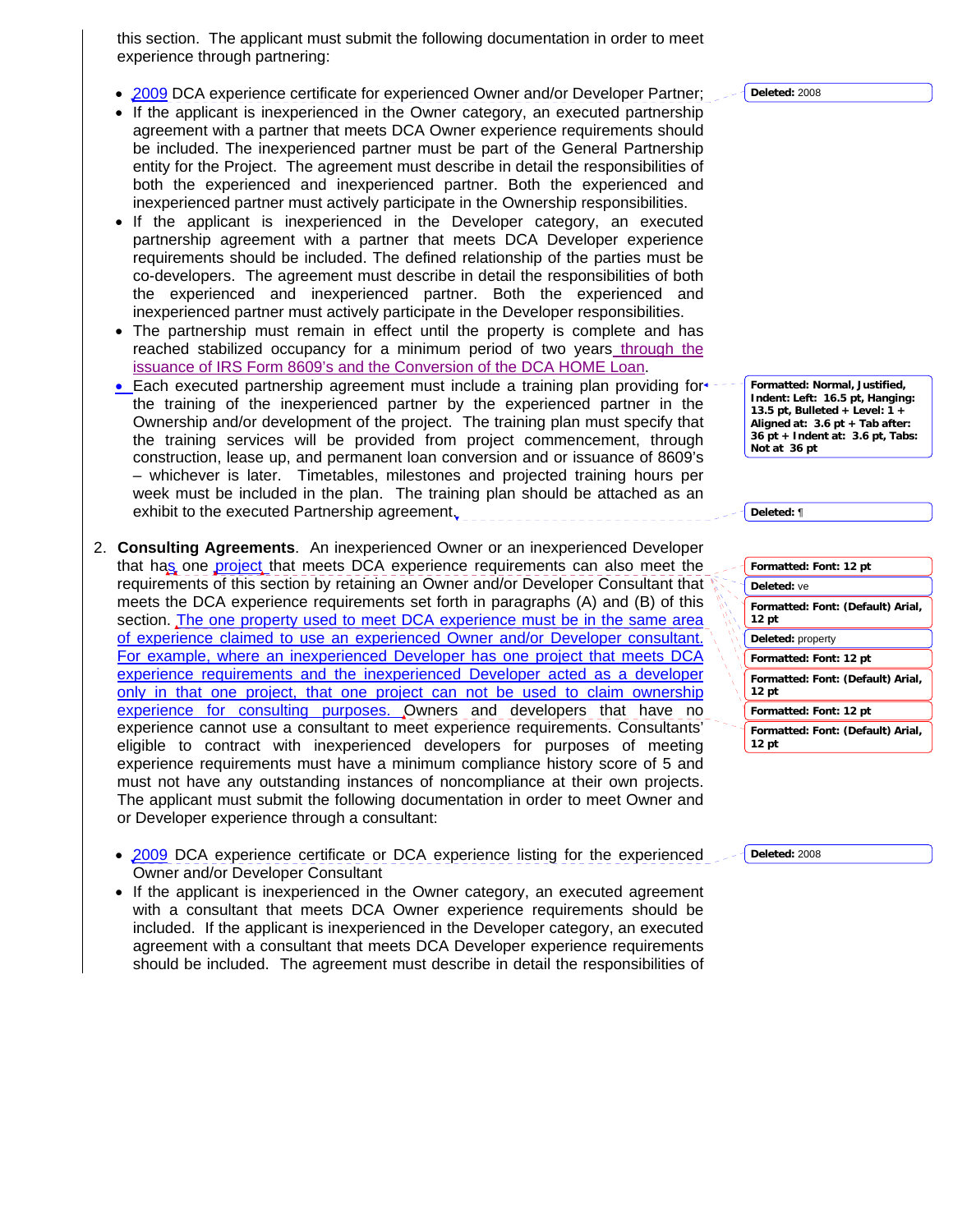the executed consultant agreement.

3. **Waivers**. A proposed Project Owner, Developer or Manager that meets some, but not all, of the DCA experience requirements set forth in paragraphs A, B or C above may request a waiver of the DCA experience requirements. The DCA Waiver Request form, along with the required DCA experience summary, must be submitted to DCA with the time frame specified on Exhibit A (DCA Deadlines and Fees) or, on or no later than thirty (30) days prior to Application submittal for Bond Financed Applications. The granting, or denial of waivers, is in the sole and absolute discretion of DCA. DCA may include limitations with respect to the number and size of projects when waivers are granted. DCA reserves the right to require HOME or tax credit training as a condition of the waiver. DCA only grants waivers in cases where sufficient documentation is submitted that the Owner, Developer or Manager is only short for meeting the requirements by a small margin of time.

### 4. **Probationary Participation**.

- (a) A proposed Project Owner that does not meet DCA experience requirements set forth in paragraph A above and who is proposing a development with a majority of units Designated for Targeted Population Tenants may be granted probationary participation even though they are inexperienced provided that a DCA experienced Developer is utilized for the development. Only one project will be allowed under this provision for an Owner. The completion of a probationary period project will be counted towards DCA Owner experience. The Request for Probationary Participation must be submitted during the timeframe designated for Experience waivers in Exhibit A (DCA Deadlines and Fees). The following additional documents must be submitted with the Request:
	- 2009 DCA experience letter or DCA experience listing for the experienced Developer
	- An executed agreement with the Developer that describes in detail the responsibilities of the experienced Developer.
- (b) Proposed Owners/Developers that do not meet DCA experience requirements may submit a request for approval of probationary participation in the competitive round. Request must include the following minimum documentation:
	- Conclusive documentation that the Requestor has been employed full time for a Georgia tax credit developer(s) for five years and materially participated in the development of Tax Credit projects.
	- Complete Resumes of Requestor documenting all career experience

**Formatted: Indent: First line: Deleted:** ¶ **Deleted:** Experience **Inserted:** Experience

**Deleted:** 2008

**13.5 pt**

**Formatted: Indent: Left: 12 pt**

the experienced consultant as well as the inexperienced Owner and/or Developer. Each executed consulting agreement must include a training plan providing for the training of the inexperienced partner by the experienced partner in the Ownership and/or development of the project. The training plan must specify that the training services will be provided from project commencement, through construction, lease up, and permanent loan conversion. In addition, consultants that fail to provide consulting services through the required time period may be prohibited from contracting as a consultant for purposes of meeting DCA Experience requirements in future rounds. Timetables, milestones and projected training hours per week must be included in the plan. The training plan should be attached as an exhibit to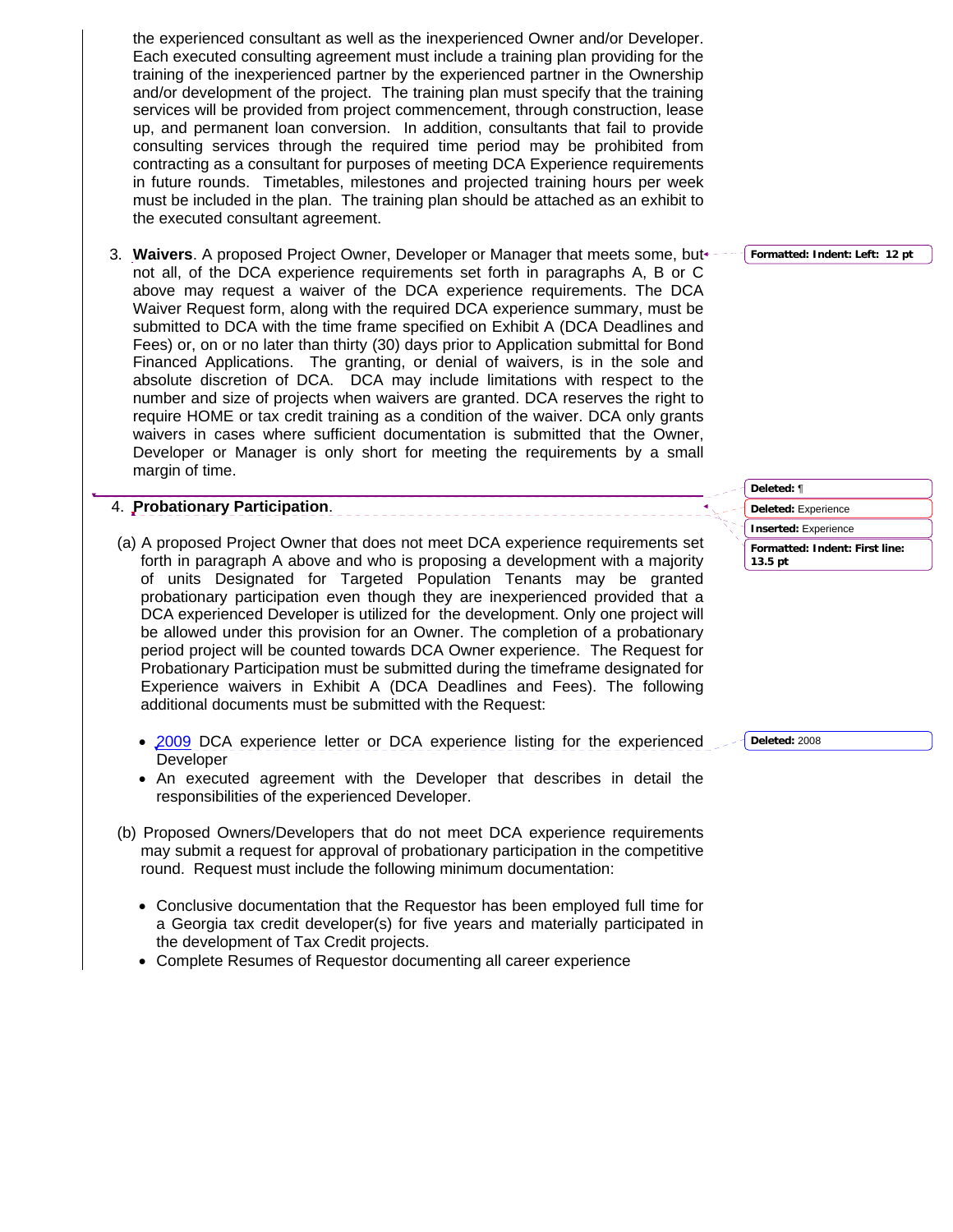| Two letters of reference from Tax Credit Syndicators one of which includes the<br>syndicator's expressed intent to partner with the Requestor in the development<br>of a Georgia tax credit project.<br>Two letters of reference from experienced Georgia developers<br>Completed release to allow DCA to perform a personal credit check and a<br>criminal background check.<br><b>Personal Financial Statement</b> |                                                                       |
|----------------------------------------------------------------------------------------------------------------------------------------------------------------------------------------------------------------------------------------------------------------------------------------------------------------------------------------------------------------------------------------------------------------------|-----------------------------------------------------------------------|
| (c) Approval of 2008 probationary participation remains valid under the 2009 QAP,                                                                                                                                                                                                                                                                                                                                    | <b>Deleted: ???????</b>                                               |
| For Scattered Site projects, the experience requirements must be met by the project as<br>a whole.                                                                                                                                                                                                                                                                                                                   | Inserted: ???????¶                                                    |
| 5. Capacity of Development Team                                                                                                                                                                                                                                                                                                                                                                                      | Formatted: Font: Bold                                                 |
|                                                                                                                                                                                                                                                                                                                                                                                                                      | Formatted: Indent: Left: 18 pt                                        |
| (a) <b>Lack of Capacity.</b> DCA requires that both the Ownership and Development                                                                                                                                                                                                                                                                                                                                    | Deleted: 1.                                                           |
| team have the capacity to complete and manage any project that receives a tax                                                                                                                                                                                                                                                                                                                                        | <b>Formatted: Font: Bold</b>                                          |
| credit award. In making the determination as to whether a team has the requisite                                                                                                                                                                                                                                                                                                                                     | Deleted:                                                              |
| capacity, DCA may determine that the following conditions are indicative of a lack of                                                                                                                                                                                                                                                                                                                                |                                                                       |
| capacity of the proposed ownership and or development team:                                                                                                                                                                                                                                                                                                                                                          |                                                                       |
| Litigation                                                                                                                                                                                                                                                                                                                                                                                                           | Formatted: Bulleted + Level: 1 +<br>Aligned at: 36 pt + Tab after: 54 |
| <b>Bankruptcy</b>                                                                                                                                                                                                                                                                                                                                                                                                    | pt + Indent at: 54 pt                                                 |
| <b>Pending foreclosures</b>                                                                                                                                                                                                                                                                                                                                                                                          |                                                                       |
| Numerous projects funded that are failing to meet state deadlines for<br>completion                                                                                                                                                                                                                                                                                                                                  |                                                                       |
| <b>Insolvency</b>                                                                                                                                                                                                                                                                                                                                                                                                    |                                                                       |
|                                                                                                                                                                                                                                                                                                                                                                                                                      | Formatted: Indent: Left: 36 pt                                        |
| The decision that a project team does not have capacity can be made at the entity or                                                                                                                                                                                                                                                                                                                                 |                                                                       |
| principal level.                                                                                                                                                                                                                                                                                                                                                                                                     |                                                                       |
|                                                                                                                                                                                                                                                                                                                                                                                                                      | Formatted: Font: (Default) Arial,<br>$12$ pt                          |
| 19. Threshold Designation of Tier One Developer Capacity                                                                                                                                                                                                                                                                                                                                                             | Formatted: Font: (Default) Arial,<br>12 pt, Bold                      |
| DCA policy is to encourage the development of tax credit properties by experienced                                                                                                                                                                                                                                                                                                                                   | <b>Formatted: Left</b>                                                |
| developers with strong financial backgrounds who have shown a commitment to                                                                                                                                                                                                                                                                                                                                          | Deleted: ¶                                                            |
| Affordable Multifamily development and can successfully develop proposed tax credit<br>properties within program requirements. Tier one designation is given to organizational                                                                                                                                                                                                                                       | Formatted: Font: (Default) Arial,<br>12 pt                            |
| entities and not individual developers. Tier one designation is also not available for                                                                                                                                                                                                                                                                                                                               | Deleted:                                                              |
| turnkey. For the purposes of these points, successfully develop means demonstrating                                                                                                                                                                                                                                                                                                                                  |                                                                       |
| outstanding experience developing/owning affordable housing projects using DCA- and                                                                                                                                                                                                                                                                                                                                  |                                                                       |
| non-DCA affordable housing government funded programs, a history of completing the                                                                                                                                                                                                                                                                                                                                   |                                                                       |
| construction of projects on time and within program requirements and strong financial                                                                                                                                                                                                                                                                                                                                |                                                                       |
| capacity relative to development exposure. In order to claim these points, developers                                                                                                                                                                                                                                                                                                                                |                                                                       |
| must agree to an expanded financial and structural review of their organization and                                                                                                                                                                                                                                                                                                                                  |                                                                       |
| experience in developing affordable housing. This review will require a higher level of                                                                                                                                                                                                                                                                                                                              |                                                                       |
| external substantiation. In determining that an organization is a tier one developer, DCA                                                                                                                                                                                                                                                                                                                            |                                                                       |
| will review the following:                                                                                                                                                                                                                                                                                                                                                                                           |                                                                       |
|                                                                                                                                                                                                                                                                                                                                                                                                                      | <b>Formatted: Justified</b>                                           |
| Past experience developing affordable housing using DCA programs. Properties <sup>+</sup><br>presently in service and those under construction will be considered and the                                                                                                                                                                                                                                            | Formatted: Bullets and<br>Numbering                                   |

presently in service and those under construction will be considered, and the

quality and success of previous developments will be taken into account.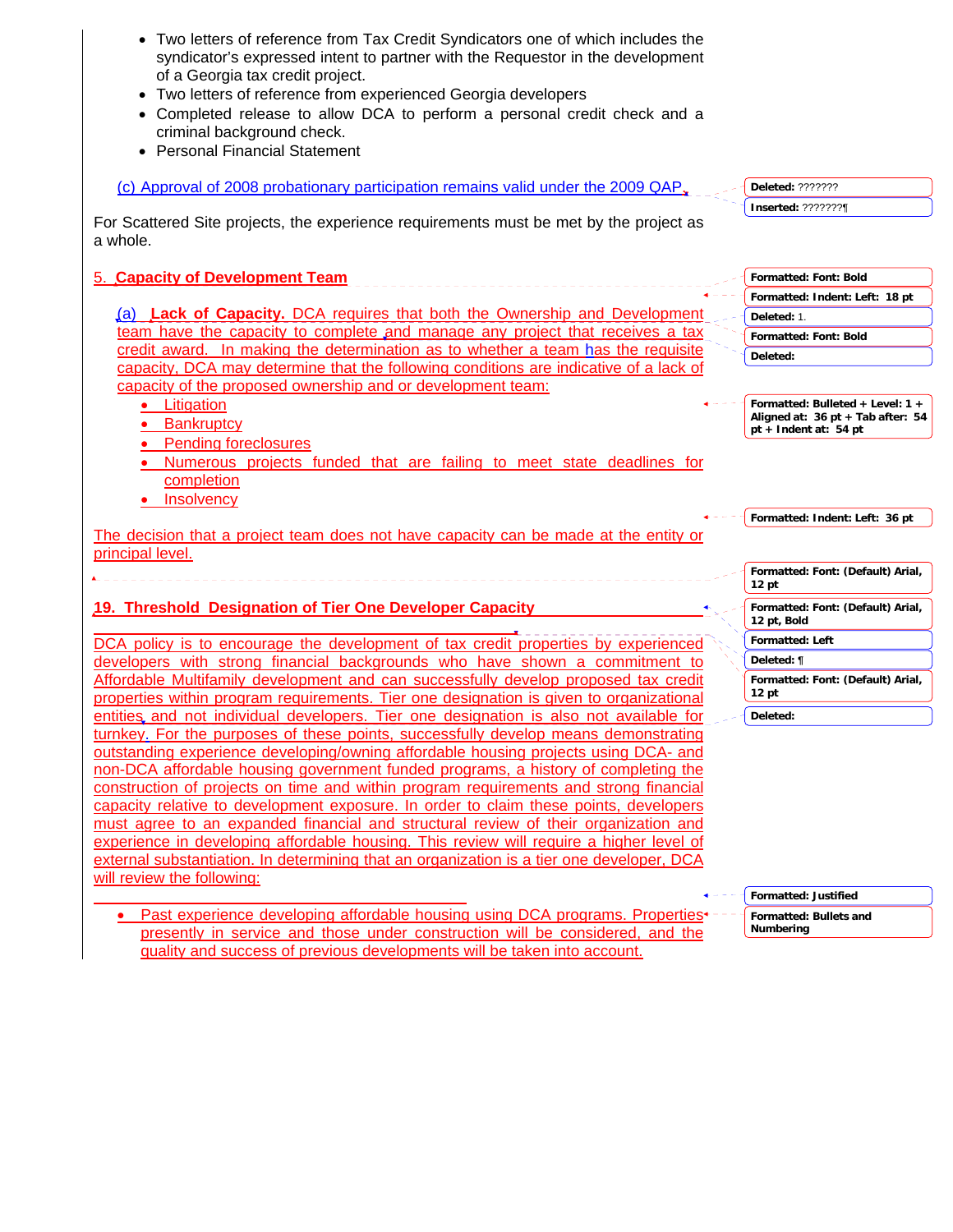| • DCA will also consider the applicant's technical ability to develop affordable |
|----------------------------------------------------------------------------------|
| housing development by reviewing the number of successful projects and the       |
| complexity of the financial structure of developed projects.                     |

- The number of affordable units completed and the Developer's commitment to the longstanding success of the project and the program,
- The development capacity of the organization to complete construction of all current projects on time and within program requirements and application commitments.
- The financial capacity of the organization to ensure that construction will be completed on time and that work will be guaranteed for quality.
- Documentation of liquidity/working capital sufficient to carry the project through pre-development and net worth sufficient to provide applicable guarantees will be considered in determining the principals' financial capacity
- The financial liquidity and assets which will encourage the successful syndication of allocation credits in a timely manner. The financial viability of its organization as evidenced through successful development of projects.

Tier one developer entities must at a minimum show the following:

- Successful development of no less than 400 units of Georgia affordable housing in which the developer remained in the development for a minimum period of four years from the placed in service date or successful development of no less than 600 units of affordable housing in which the developer remained in the development for a minimum period of four years from the placed in service date
- Excellent credit history of the principals of the development entity
- Financial resources, stability and viability of the organization
- Excellent compliance history in owning and developing affordable housing programs (maximum DCA compliance score).
- Sufficient Liquidity to handle immediate cash needs during the development (\$100,000). Additional liquidity may be required based on DCA's review of the development exposure.
- Sufficient experienced staff to act as project manager for each project under development.
- No outstanding liabilities or judgments which might negatively impact the financial viability of the entity.

To be designated a Tier One development entity, the following documentation must be submitted to DCA:

- A brief narrative describing the experience of the organization with regard todevelopment of subsidized affordable housing
- A spreadsheet summary of all projects under construction in any state (or stageof completion), including their present status and expected completion date as well a schedule of projects in the pipeline with anticipated start dates.
- 3. Full organizational chart, staff roster and resumes of key development staff within<sup>+</sup> the organization, focusing on their affordable housing development experience.
- 4. A spreadsheet summary of all projects funded in Georgia including their allocation date, placed and placed in service date;
- 5. A summary of all projects funded in a state other than Georgia including their allocation date, and placed in service date
- 6. A Credit Bureau report dated after January 1, 2009 for every/all owners and key members of the development entity;

**Formatted: Font color: Auto Formatted: Font color: Auto Formatted: Font color: Auto Formatted: Justified Formatted: Bullets and Numbering Formatted: Font color: Auto Formatted: Font color: Auto Formatted: Font color: Auto Formatted: Justified, No bullets or numbering Formatted: Font color: Auto Formatted: Justified Formatted: Bullets and Numbering Formatted: Justified, Numbered + Level: 1 + Numbering Style: 1, 2, 3, … + Start at: 1 + Alignment: Left + Aligned at: 18 pt + Tab after: 36 pt + Indent at: 36 pt Formatted: Font color: Auto Formatted: Font color: Auto Formatted: Justified, Indent: Left: 18 pt, Hanging: 18 pt Deleted: Deleted:** W **Inserted:** liquidity/ **Inserted:** Working capital sufficient to carry the project through predevelopment and net worth sufficient to provide applicable guarantees will be considered in determining the principals' financial capacity¶ The financial liquidity and assets which will encourage the successful syndication of allocation credits in a timely manner **Deleted:** . **Deleted:** ti **Deleted:** o **Deleted: Deleted:** ¶ **Inserted:** ¶ completion), including their present status and expected completion date as well a schedule of projects in the pipeline with anticipated start dates.¶ 3. Full organizational chart, staff roster and resumes of key development staff within the **Deleted: Deleted:** ¶ **Inserted:** ¶ organization, focusing on th<sub>[...</sub> [198]

**Deleted:** 

**Formatted: Bullets and Numbering ... [199]**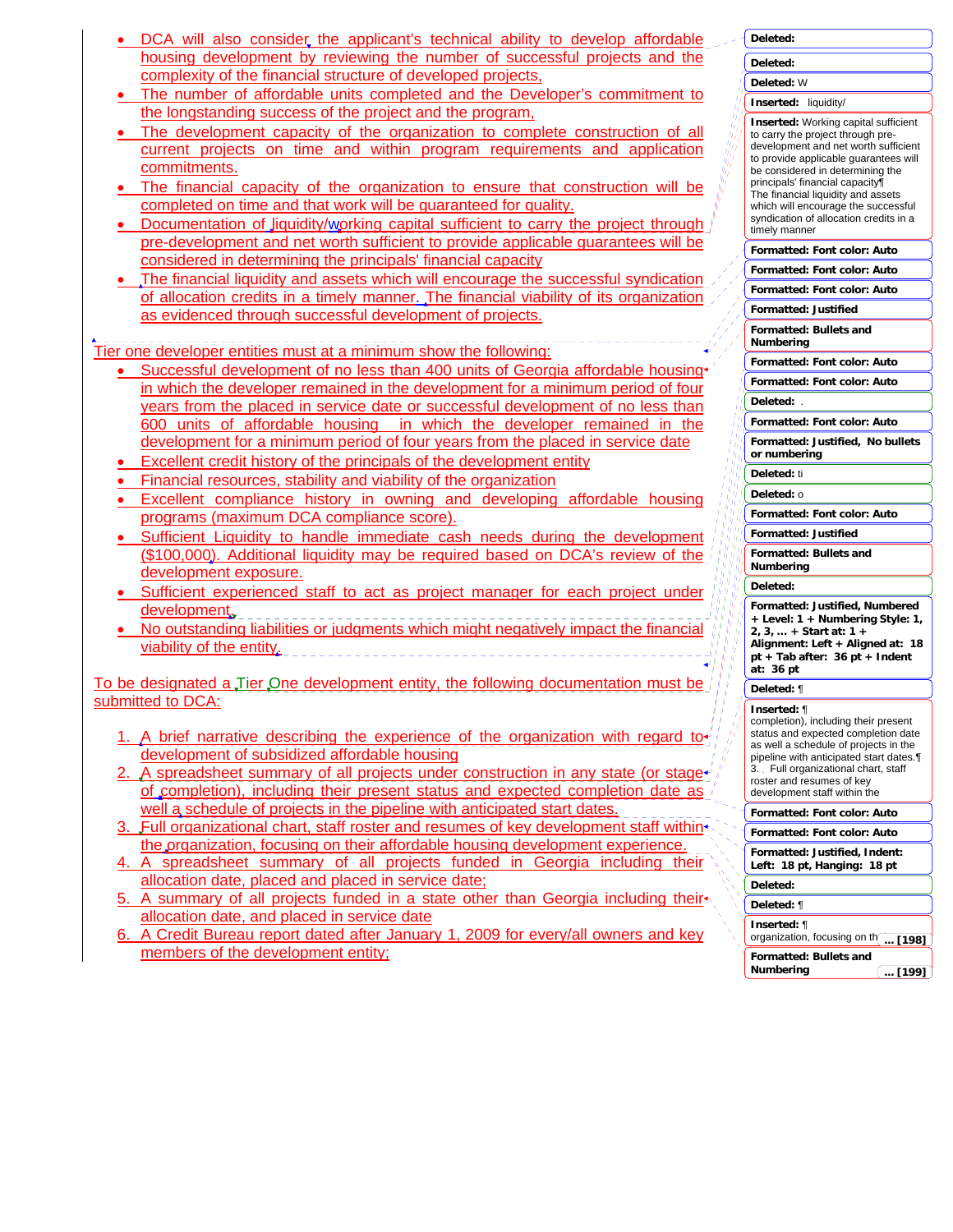- 7. Copy of financial statements for fiscal year 2007 and 2006 for the development entity
- 8. Financial statements on key principals.
- 9. Documentation of access to no less than \$100,000 of liquidity by the development entity A positive D&B report ordered by DCA.
- 10. At least two most recent audited fiscal year end financial statements for each project which the developer is using as successful experience for the required unit development
- 11. Certification that the development entity remained in the limited partnership entity for a minimum period of four years from the placed in service date.

### **20. Compliance History Summary**

The principal and entities of each General Partner, Developer, Management Company and Project consultant (used to meet DCA experience requirements) must submit a complete and correct DCA Performance Workbook, as required in the electronic core application. Each Compliance History Summary (CHS) form must list all projects in which an entity or principal has participated in the ownership, development or management in the State of Georgia and in any other state. Compliance audit detail should be completed for only the last three years. In addition, the following documentation must be included in the application as detailed in the Performance Workbook:

- Completed Compliance Questionnaire for each General Partner, Developer, Management Company and Project Consultant.
- Organizational Chart
- DCA Compliance history form executed by other State Housing Agencies pursuant to DCA instructions. In the event an Owner is unable to obtain documentation from another State Housing Agency, written documentation of the attempts should be submitted to DCA. DCA will contact the Agency directly to obtain the required information.

In the event an Applicant fails to provide correct and complete information, DCA may request additional clarification. Clarifications may be utilized to decrease an Applicant's Compliance History score, but will not be used to increase the score.

Note: Internal Revenue Service Form 8821 may be requested by DCA for any Project Participant listed on the Experience Summary or Organizational Chart at anytime during DCA's review of a Project Participant's compliance history.

Owners/Developers and Managers of Tax Exempt Bond projects must also complete these forms. DCA will score each entity in accordance with the scoring requirements set forth in Appendix II. Entities that do not meet DCA minimum scoring requirements will be deemed to have not met this Threshold requirement.

**21. Eligibility for Credit under the Nonprofit Set-Aside[\\*](#page-34-0)**

<span id="page-34-0"></span>To be eligible for Credit under the nonprofit set-aside:

### **Deleted:** ¶

**Formatted: Font: (Default) Arial, 12 pt**

### **Deleted: 19**

## **Inserted: 19. Compliance History Summary ¶** ¶

The principal and entities of each General Partner, Developer, Management Company and Project consultant (used to meet DCA experience requirements) must submit a complete and correct DCA Performance Workbook, as required in the electronic core application. Each Compliance History Summary (CHS) form must list all projects in which an entity or principal has participated in the ownership, development or management in the State of Georgia and in any other state. Compliance audit detail should be completed for only the last three years. In addition, the following documentation must be included in the application as detailed in the Performance Workbook:¶

#### **¶** Completed Compliance Questionnaire for each General Partner, Developer, Management Company and Project Consultant.¶ Organizational Chart¶ DCA Compliance history form executed by other State Housing Agencies pursuant to DCA instructions. In the event an Owner is unable to obtain documentation from another State Housing Agency, written documentation of the attempts should be submitted to DCA. DCA will contact the Agency directly to obtain the required information.¶

¶ In the event an Applicant fails to provide correct and complete information, DCA may request additional clarification. Clarifications may be utilized to decrease an Applicant's Compliance Hist **... [200]**

**Formatted: Font: 12 pt**

**Formatted: Justified Formatted: Justified**

**Formatted: Bullets and Numbering**

**Formatted: Font: Times New Roman, 11 pt**

**Formatted: Normal,**

**Widow/Orphan control, Tabs: Not at 40.5 pt**

### **Deleted: 19**

**Formatted: Font: (Default) Arial**

## **Deleted: 0**

**Inserted: 0**

**Formatted: Font: (Default) Arial**

**Formatted: Font: (Default) Arial Formatted: Font: (Default) Arial,**

**12 pt**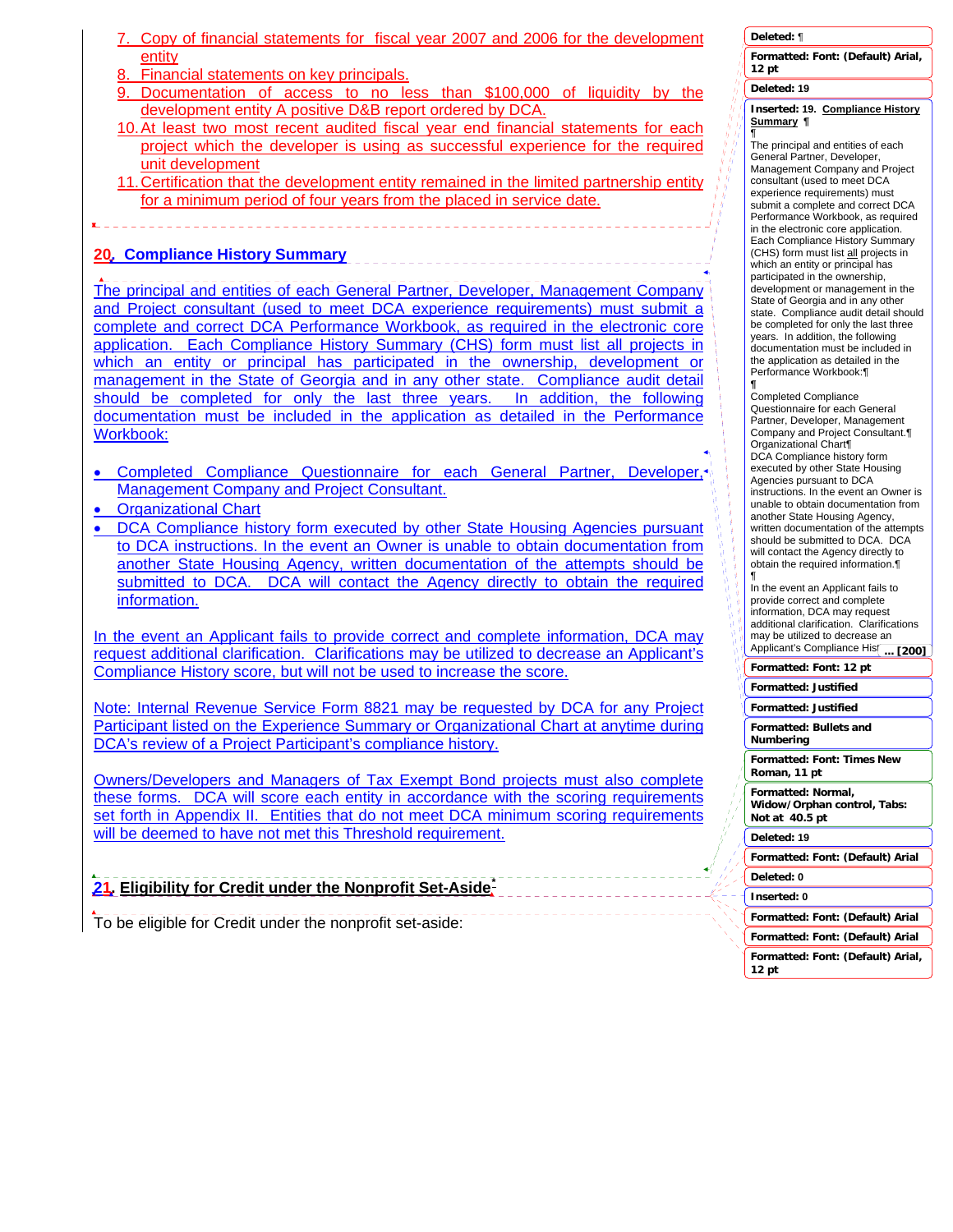- The organization must be a qualified nonprofit, defined as a  $501(c)(3)$  or  $501(c)(4)$ organization, which is not affiliated with or controlled by a for-profit organization and has included the fostering of low income housing as one of its tax-exempt purposes.
- The qualified nonprofit(s) must materially participate in the project as described in IRC Section 469(h).
- The qualified non profit(s) must own at least 51% of the general partner's interest in the proposed project and be the managing general partner of the ownership entity.
- For purposes of this set aside, the term "qualified non profit" includes any corporation if 100 percent of the stock of such corporation is held by one or more qualified non profit organizations at all times during the period such corporation is in existence.
- If the non-profit is also a developer of the project, the nonprofit must receive a percentage of the Developer Fee greater than or equal to its percentage of its ownership interest.
- A copy of the general partnership joint venture agreement that indicates the nonprofit's general partnership interest and Developer Fee amount must be included in the Application.

Nonprofit organizations applying for Credit under the nonprofit set-aside must include in the Application an opinion of a third party attorney who specializes in tax law on the non-profit's current federal tax exempt qualification status in accordance with the prescribed format contained in the Manual. If such an opinion has been previously obtained, this requirement may be satisfied by submitting the opinion with documentation demonstrating that the non-profit's bylaws have not changed since the legal opinion was issued.

For Scattered Site projects, the eligibility for Nonprofit Set-aside requirements must be met by the project as a whole.

### **22.. Eligibility for HOME Loans under the CHDO Set-Aside[\\*](#page-35-0)**

All nonprofits that received an initial HOME commitment as a CHDO and are being considered under the CHDO set aside are required to submit a copy of the State CHDO pre-qualification/renewal letter in the Application. The CHDO must be either the sole general partner of the ownership entity or the managing general partner of the ownership entity. The CHDO must also exercise effective control of the project. In the event the CHDO is a general partner with a for-profit or nonprofit general partner, the CHDO must own at least 51% of the general partnership interest. The CHDO (or a wholly owned or controlled affiliate) must receive a percentage of the Developer Fee greater than or equal to the percentage of ownership interest. All DCA communication with the ownership entity will be with the CHDO managing general partner. A copy of the general partnership/joint venture agreement indicating the CHDO's general partnership interest and its share (or the share of the wholly owned and controlled affiliate) of the Developer Fee must be included in the Application.

<span id="page-35-0"></span>For Scattered Site projects, the eligibility for HOME CHDO set aside requirements must be met by the project as a whole.

| Deleted: ¶                                                |  |
|-----------------------------------------------------------|--|
| Inserted: ¶                                               |  |
| Formatted: Font: (Default) Arial                          |  |
| Deleted: 0                                                |  |
| Formatted: Font: (Default) Arial,<br>12 pt                |  |
| ٨<br>Deleted: 1<br>Ŵ                                      |  |
| Å<br><b>Inserted: 1</b><br>ν                              |  |
| Ó<br>Formatted: Font: (Default) Arial                     |  |
| Formatted: Font: (Default) Arial                          |  |
| Formatted: Font: (Default) Arial,<br>١<br>12 pt           |  |
| <b>Deleted:</b> seeking funds under the<br>CHDO set aside |  |
| Deleted:                                                  |  |

**Formatted: Font: (Default) Arial, 12 pt**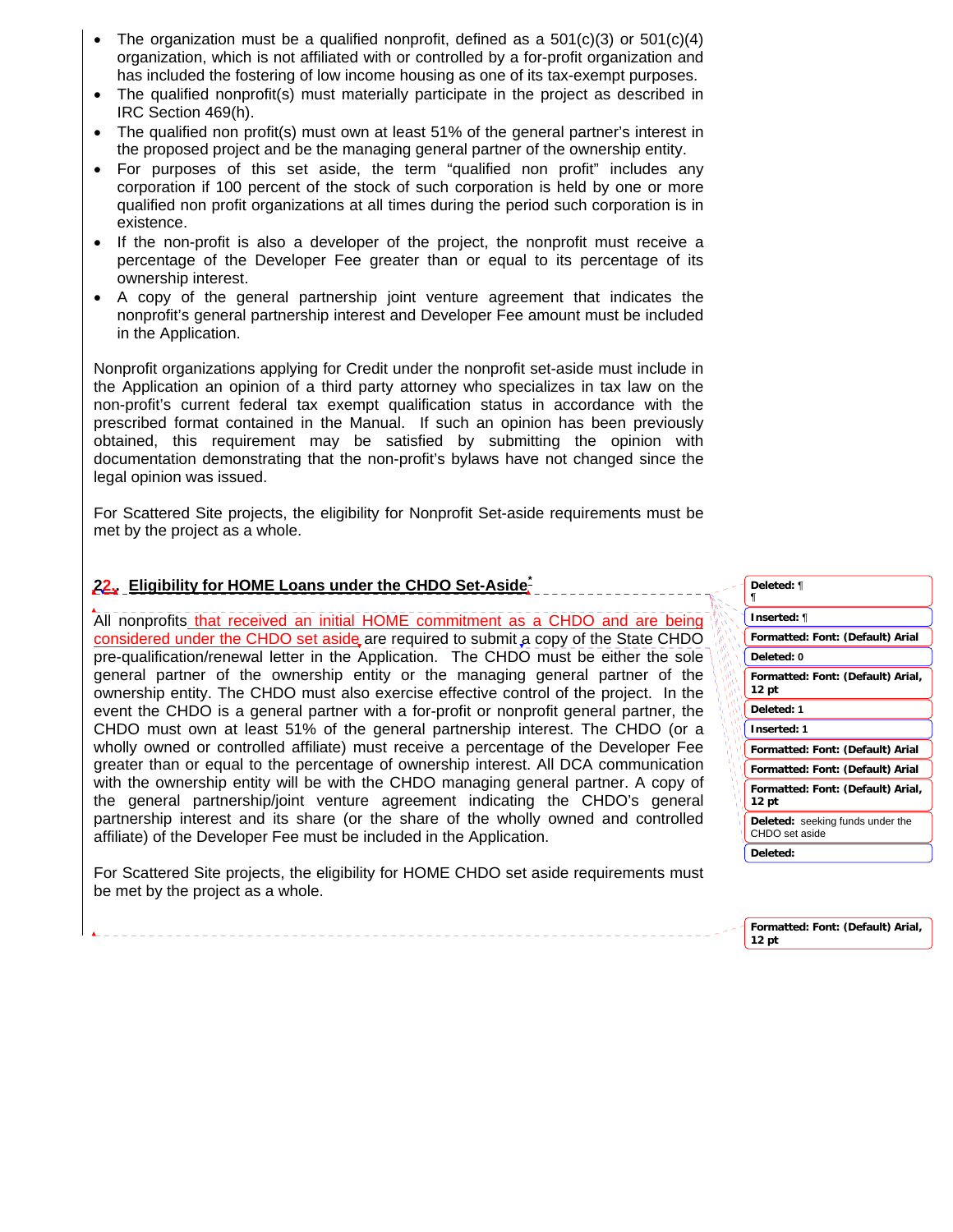#### **23. Additional HUD Requirements\***

Projects which list HUD funds (HOME, 221 D(3) or D(4), HOPE VI, etc) as a source of construction and/or permanent financing, including PBRA, must meet additional Site and Neighborhood Standards (24 CFR 92.202 and 24 CFR 983.6) and Environmental Requirements as mandated by the HOME regulations. These requirements must be met in accordance with instructions set forth in the HOME Manual and Environmental Manual. However, applicants who have established agreements with HUD regarding different standards of review for site and neighborhood must meet those established standards. A copy of all documents relating to the different standards of review must be included with the application.

|   | Deleted: 2                                            |
|---|-------------------------------------------------------|
|   | Formatted: Font: (Default) Arial                      |
|   | Deleted: 1                                            |
|   | <b>Inserted: 2</b>                                    |
|   | Formatted: Font: (Default) Arial                      |
| ۸ | Formatted: Font: (Default) Arial,<br>12 <sub>pt</sub> |
|   | Deleted:                                              |
|   | Deleted:                                              |
|   |                                                       |

For Scattered Site projects, each non-contiguous parcel must meet the additional HOME requirements.

#### **24. Required Legal Opinions**

- A. A legal opinion regarding the acquisition Credit eligibility is required for projects involving acquisition and rehabilitation. If the project previously received Credits, the legal opinion should include sufficient documentation for DCA to confirm that the compliance period has ended.
- B. A legal opinion regarding Credit eligibility is required for projects operated as assisted living facilities.
- C. Nonprofit organizations applying for Credit under the nonprofit set-aside must include in the Application an opinion of a third party attorney who specializes in tax law on the non-profit's current federal tax exempt qualification status in accordance with the prescribed format contained in the Manual. If such an opinion has been previously obtained, this requirement may be satisfied by submitting the opinion with documentation demonstrating that the non-profit's bylaws have not changed since the legal opinion was issued.
- D. A legal opinion is required for those projects involving scattered site developments. The legal opinion should address the proposed site plan and must be included as part of the opinion.

For Scattered Site Projects, the non-contiguous parcel for which this criterion is applicable must meet the legal opinion requirements.

#### **25. Georgia Housing Search**

Applicants applying selected for funding under the Plan must list all available affordable Housing Units funded by DCA on the Georgia Housing Search website. Georgia Housing Search is a DCA sponsored database that assists Georgia residents in locating available affordable housing units. Each listing must be updated and remain "active" as required by the system. This data base is maintained under the direction of the Georgia Emergency Management Office and under the authorization of the Governor's Office. The Georgia Disaster Relief Task Force also issuing Georgia Housing Search to facilitate the delivery and management of shelter and housing accommodation programs to support displaced citizens during a disaster. At this time, over 100,000 properties are listed. This database should be utilized as a valuable tool for Managers in seeking tenants for low income housing tax credit properties.

| Deleted: ¶<br>1 |                                   |
|-----------------|-----------------------------------|
|                 | Formatted: Font: (Default) Arial  |
| Inserted: ¶     |                                   |
|                 | Formatted: Font: (Default) Arial  |
| Deleted: 2      |                                   |
| Deleted: 3      |                                   |
| Inserted: 3     |                                   |
|                 | Formatted: Font: (Default) Arial  |
| 12 pt           | Formatted: Font: (Default) Arial, |

| <b>Formatted: Bullets and</b><br>Numbering                                                                                                                                                                                                              |
|---------------------------------------------------------------------------------------------------------------------------------------------------------------------------------------------------------------------------------------------------------|
| Formatted: Font: (Default) Arial,<br>12 pt                                                                                                                                                                                                              |
| Deleted: --------------- Page Break---                                                                                                                                                                                                                  |
| Formatted: Font: (Default) Arial                                                                                                                                                                                                                        |
| Deleted: 3                                                                                                                                                                                                                                              |
| Deleted: 4                                                                                                                                                                                                                                              |
| Inserted: 4                                                                                                                                                                                                                                             |
| Formatted: Font: (Default) Arial                                                                                                                                                                                                                        |
| Formatted: Font: (Default) Arial,<br>12 pt                                                                                                                                                                                                              |
| Deleted:                                                                                                                                                                                                                                                |
| <b>Deleted:</b> Once a project is selected<br>for funding, the Applicant will have a<br>period of six (6) months to complete<br>the listing of existing developments.<br>Applicants are required to notify DCA<br>when they have completed the listing. |
| Deleted: Under                                                                                                                                                                                                                                          |
| Incortod: Linder the direction of the                                                                                                                                                                                                                   |

**Inserted:** Under the direction of the Georgia Emergency Management Office and under the authorization of the Governor's Office. The Georgia Disaster Relief Tas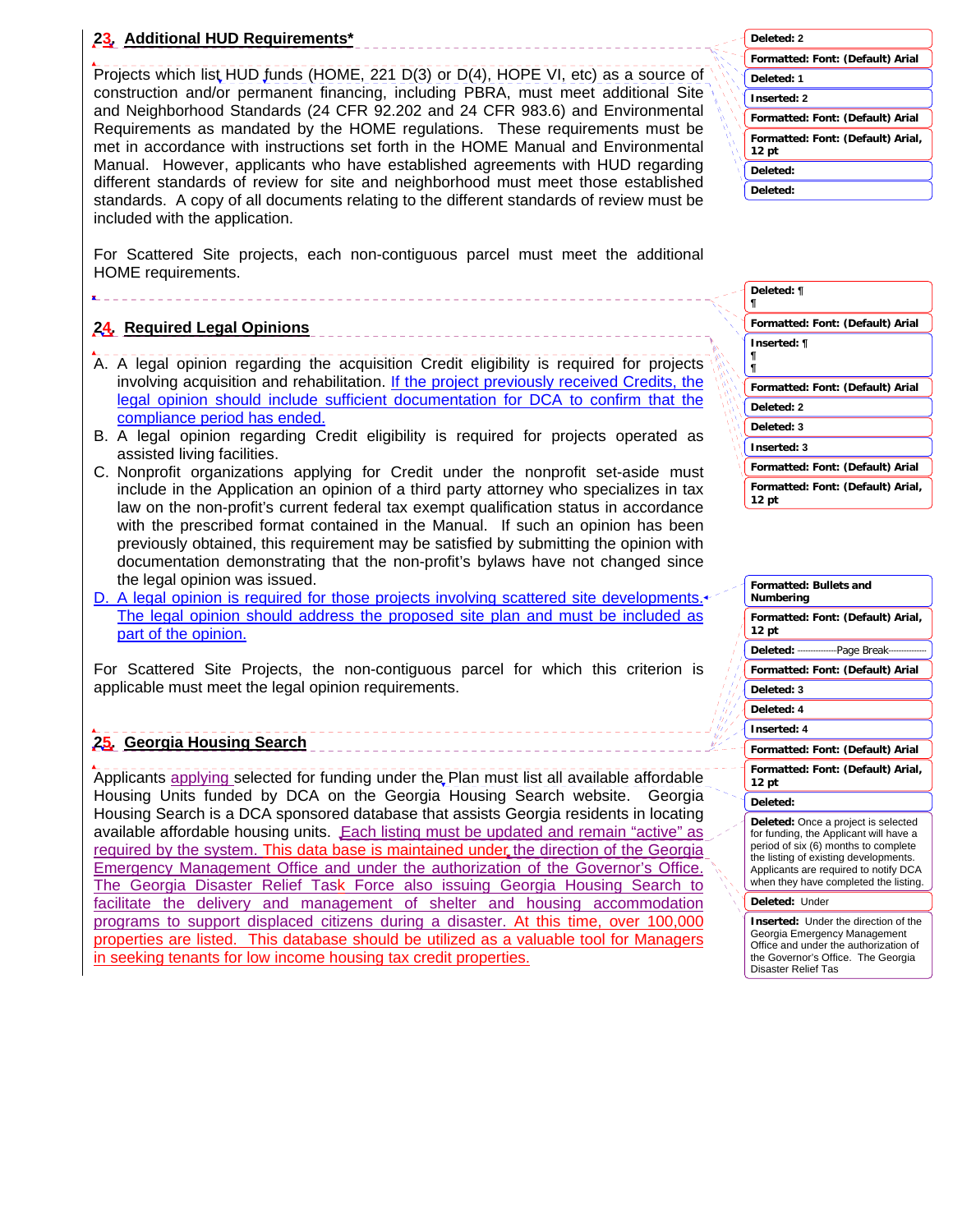#### **26**. **Relocation and Displacement of Tenants***.*

For all HOME Loan and Credits projects, the completed and executed tenant household data forms must be submitted with the Application for every unit in each building to be rehabilitated. The Applicant is responsible for the accuracy of the information on the data forms. Applications for HOME Loans that require relocation of existing tenants due to rehabilitation work will be accepted only with a relocation plan (including a sufficient budget) that in the opinion of DCA meets the requirements of the Uniform Relocation Act and any other applicable laws.

Funding sources other than the DCA HOME Loan must be used to finance the relocation costs. Applicants applying for Credits must disclose other funding sources (HOME, USDA 535, etc.) which may trigger URA or 104D requirements. When demolition of any structure occupied or vacant is involved it must be included as part of the relocation plan. For Credits projects, DCA will not allow permanent displacement of tenants, if avoidable. If the Applicant anticipates displacing tenants, the Applicant must include in the Application a detailed displacement plan, which sets forth the specifics of the displacement, including a projected budget, and an explanation of efforts planned by the Applicant to mitigate the impact of the displacement. Any displacement of tenants will be subject to DCA's prior written approval. In instances where tenants are temporary relocated in areas with limited replacement housing the plan must give detail phasing of rehabilitation process. It new projected rents create rent burden tenants, rents must remain affordable one year after cost certification submission.

Applicants must include all documentation required in the DCA Relocation Manual at the time of Application. All forms must be reflective of the current year version; previous years forms will not be accepted. DCA will review the development budget to insure that sufficient cost have been included for relocation expenditures.

In the event condemnation proceedings are pending against a proposed project, DCA's relocation policies are applicable to all tenants residing at the property at the time of application.

Properties that have HOPE VI or other master relocation plans must submit those plans with their Application.

#### **27. Marketing to Special Need Populations**

This section is designed to foster development of affordable housing units for tenants with disabilities or homeless populations. Owners must demonstrate a willingness to initiate marketing of units to these populations. Each Applicant must prepare and submit a Marketing Plan outlining how the project will market units to tenants with special needs if the project is selected for funding. At a minimum, Marketing Plans must include:

(a) A description of how the project will meet the needs of these tenants including access to supportive services, transportation, proximity to community amenitie etc.

(b) Identify service providers that can provide referrals

| Formatted: Font: (Default) Arial,<br>12 pt   |
|----------------------------------------------|
| Deleted: 4                                   |
| Inserted: 5                                  |
| Formatted: Font: (Default) Arial             |
| Deleted: 5                                   |
| Formatted: Font: (Default) Arial             |
| Formatted: Font: (Default) Arial,<br>12 pt   |
| Deleted: occupied                            |
| Deleted: i                                   |
| Deleted:                                     |
| Deleted: ¶<br>¶                              |
| Inserted: ¶<br>… [201]                       |
| Formatted<br><u> [202]</u>                   |
| Formatted<br>[203]<br>$\cdots$               |
| Deleted: 6                                   |
| Inserted: 6                                  |
| Deleted: 5                                   |
| Inserted: 5. Marketing to [ [204]            |
| Formatted                                    |
| $$ [205]<br>Formatted: Underline             |
| Formatted: Font: Not Bold                    |
| Formatted: Font: Not Bold                    |
| Formatted: Font: Not Bold                    |
|                                              |
| Formatted: Font: Not Bold                    |
| Formatted: Font: Not Bold                    |
| Formatted: Font: 12 pt, Not Bold             |
| Formatted: Font:<br>12 pt, Not Bold          |
| Formatted: Font:<br>12 pt, Not Bold          |
| <b>Formatted: Font:</b><br>Not Bold          |
| <b>Formatted: Font:</b><br>12 pt, Not Bold   |
| Formatted: Font:<br>Not Bold                 |
| <b>Formatted: Font: Not Bold</b>             |
| Formatted: Font: 12 pt, Not Bold             |
| Formatted: Font: Not Bold                    |
| Formatted: Font: Not Bold                    |
| <b>Formatted: Bullets and</b><br>Numbering   |
| 〔… [206]<br>Formatted: Font: 12 pt, Not Bold |
| Formatted: Font: Not Bold                    |
|                                              |
| Formatted: Font: Not Bold                    |
| Formatted: Font: 12 pt, Not Bold             |
| Formatted: Font: Not Bold                    |
| Formatted: Font: Not Bold                    |
| Formatted: Font: 12 pt, Not Bold             |
| Formatted: Font: 12 pt, Not Bold             |
| Formatted: Font: 12 pt, Not Bold             |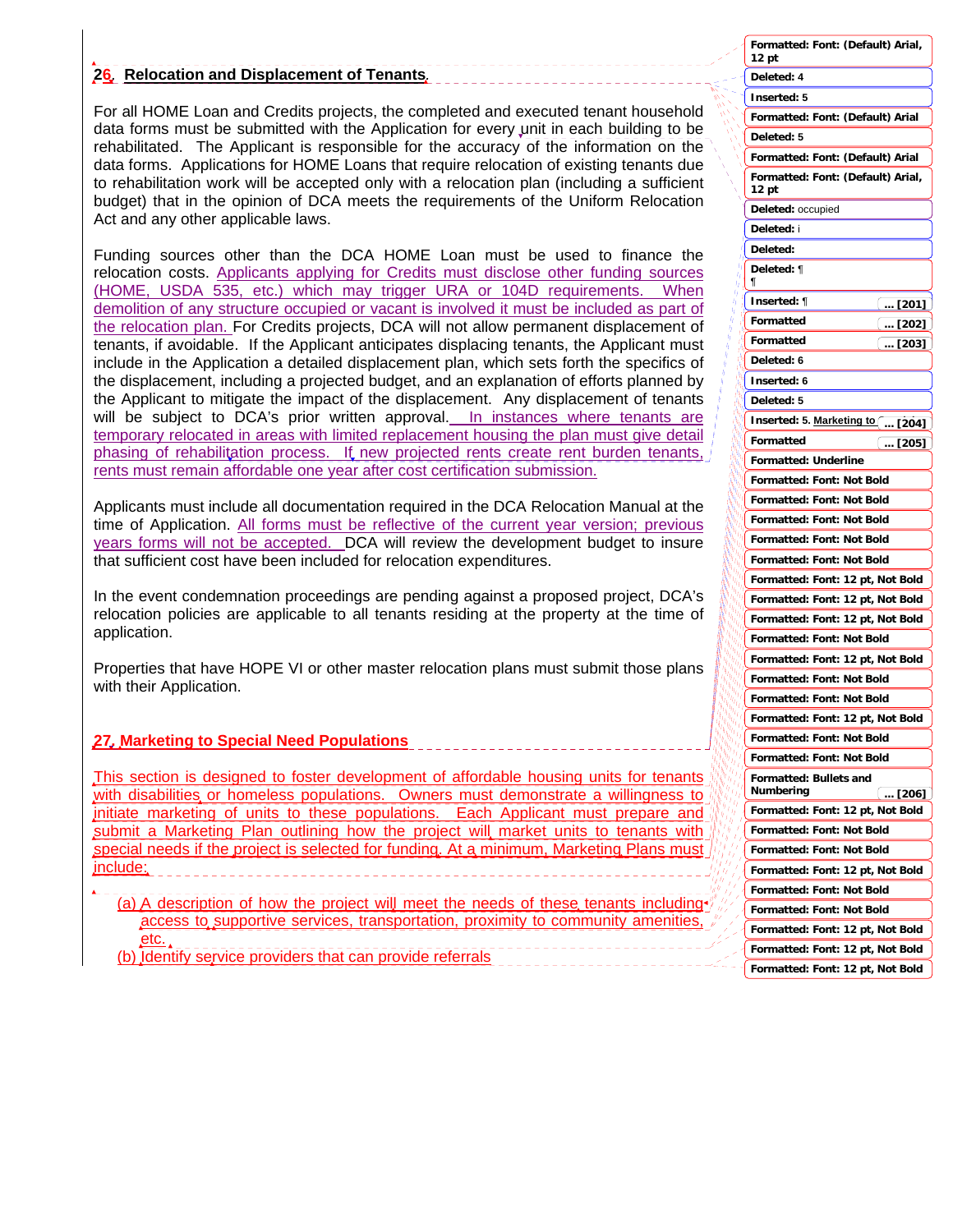|                                                                                                                                               | Formatted                             | $$ [207] |
|-----------------------------------------------------------------------------------------------------------------------------------------------|---------------------------------------|----------|
| (c) Agree to require management to regularly contact and provide materials to                                                                 | <b>Formatted</b>                      | $$ [208] |
| service providers outlining unit vacancy and rents                                                                                            | Deleted:,                             |          |
| (d) Owners must demonstrate a willingness to market units to special needs                                                                    | Inserted: , facilitate referra  [209] |          |
| populations and facilitate referrals from partnership with an experienced local                                                               | Formatted                             | $$ [210] |
| service provider                                                                                                                              | Formatted                             | [211]    |
|                                                                                                                                               | Formatted                             | $$ [212] |
| The Applicant agrees to provide reasonable accommodation for these tenants in the                                                             | Formatted                             | $$ [213] |
| Property Management's tenant application. The leasing criteria must clearly facilitate                                                        | Formatted                             |          |
| admission and inclusion of the Targeted Population tenants and must not violate federal                                                       | Formatted                             | $$ [214] |
| or state fair housing laws.                                                                                                                   | Deleted: .                            | $$ [215] |
|                                                                                                                                               | Formatted                             |          |
| Applicants also must agree to designate these populations as having priority for units                                                        |                                       | $$ [216] |
| with rental assistance if allowable under their rental assistance agreements.                                                                 | Formatted                             | [217]    |
|                                                                                                                                               | Deleted: ¶                            | $$ [218] |
| Owners may apply preferences required by state or local law only if they are consistent<br>with HUD and applicable civil rights requirements. | Inserted: ¶                           | $$ [219] |
|                                                                                                                                               | Deleted:                              |          |
|                                                                                                                                               | Deleted: Failure                      |          |
| 28. Poor Utilization of Resources.                                                                                                            | Formatted                             | $$ [220] |
|                                                                                                                                               | Deleted: USDA??????                   |          |
| While DCA promotes a variety of projects that may include the re-use of contaminated                                                          | Inserted: USDA??????                  |          |
| land, in-fill, adaptive reuse, preservation of affordable housing and historic sites and will                                                 | Formatted                             | $$ [221] |
| consider mitigation of certain factors inherent in their location, DCA is required to take                                                    | Deleted: Additionally, disre          | [222]    |
| any actions necessary or convenient to ensure the complete, effective, efficient and                                                          | Formatted                             | [223]    |
| lawful allocation of and utilization of the low income housing credit program (2009 QAP)                                                      | Formatted                             | $$ [224] |
| Core Plan, Section 3. Legislative Requirements). Therefore, in spite of a project's score                                                     | <b>Formatted</b>                      | $$ [225] |
| under the Plan, DCA will review any project proposed for reasonableness, which may                                                            | Deleted:,                             |          |
| include a review of the degree to which the use of resources are being directed                                                               | Inserted: , and will consid( [226]    |          |
| specifically toward the program goals of providing safe, decent and affordable housing                                                        | Formatted                             | [227]    |
| that is also viable physically, operationally and economically over time. In this regard.                                                     | Deleted: we                           |          |
| DCA may evaluate project characteristics, such as, but not limited to, the following to                                                       | Formatted                             | $$ [228] |
| ensure that this mandate is met:                                                                                                              | Deleted: are also                     |          |
| the level of property deterioration                                                                                                           | <b>Inserted:</b> are also required to |          |
| property acquisition and rehabilitation cost versus the cost to demolish and build                                                            | Formatted                             | $$ [229] |
| a similar property in the same market area;                                                                                                   | Deleted: ensure the "efficiq  [230]   |          |
| ratio of acquisition costs versus rehab hard costs;                                                                                           | Inserted: ensure the "effic[ [231]    |          |
| the effectiveness and aesthetics versus the cost of a mitigation plan;                                                                        | Formatted                             | [232]    |
| the efficient and marketable use of the site, considering size and lay-out, to                                                                | Deleted:                              |          |
| accommodate the number and type of units and amenities proposed;                                                                              | <b>Inserted: Section 3</b>            |          |
| the undue enrichment of any development team member or contractor                                                                             | Formatted                             |          |
| particularly where there are identities of interest;                                                                                          | Deleted: ai                           | $$ [233] |
| impact on affordable housing stock                                                                                                            | Formatted                             |          |
| other uses proximate to the site:                                                                                                             |                                       | $$ [234] |
| market information generated by or available to DCA; and                                                                                      | Formatted                             | $$ [235] |
| the degree of expertise of the development and management teams with regard                                                                   | <b>Formatted</b>                      | $$ [236] |
| to the type of development activity and tenancy proposed.                                                                                     | Formatted: Bullets and<br>Numbering   |          |
| Property is already affordable                                                                                                                | Formatted                             | [237]    |
| Transaction appears to be primarily driven by the transfer of the property                                                                    | Formatted                             | $$ [238] |
|                                                                                                                                               | Formatted                             | $$ [239] |
|                                                                                                                                               | Formatted                             | $$ [240] |
|                                                                                                                                               | Formatted                             | [241]    |
|                                                                                                                                               |                                       | [242]    |
|                                                                                                                                               | Formatted                             | $$ [243] |
|                                                                                                                                               | Formatted                             | [244]    |
|                                                                                                                                               |                                       |          |

**Formatted**

**Formatted Formatted**

**Formatted**

**... [245]**

**... [246]**

**... [247]**

**... [248]**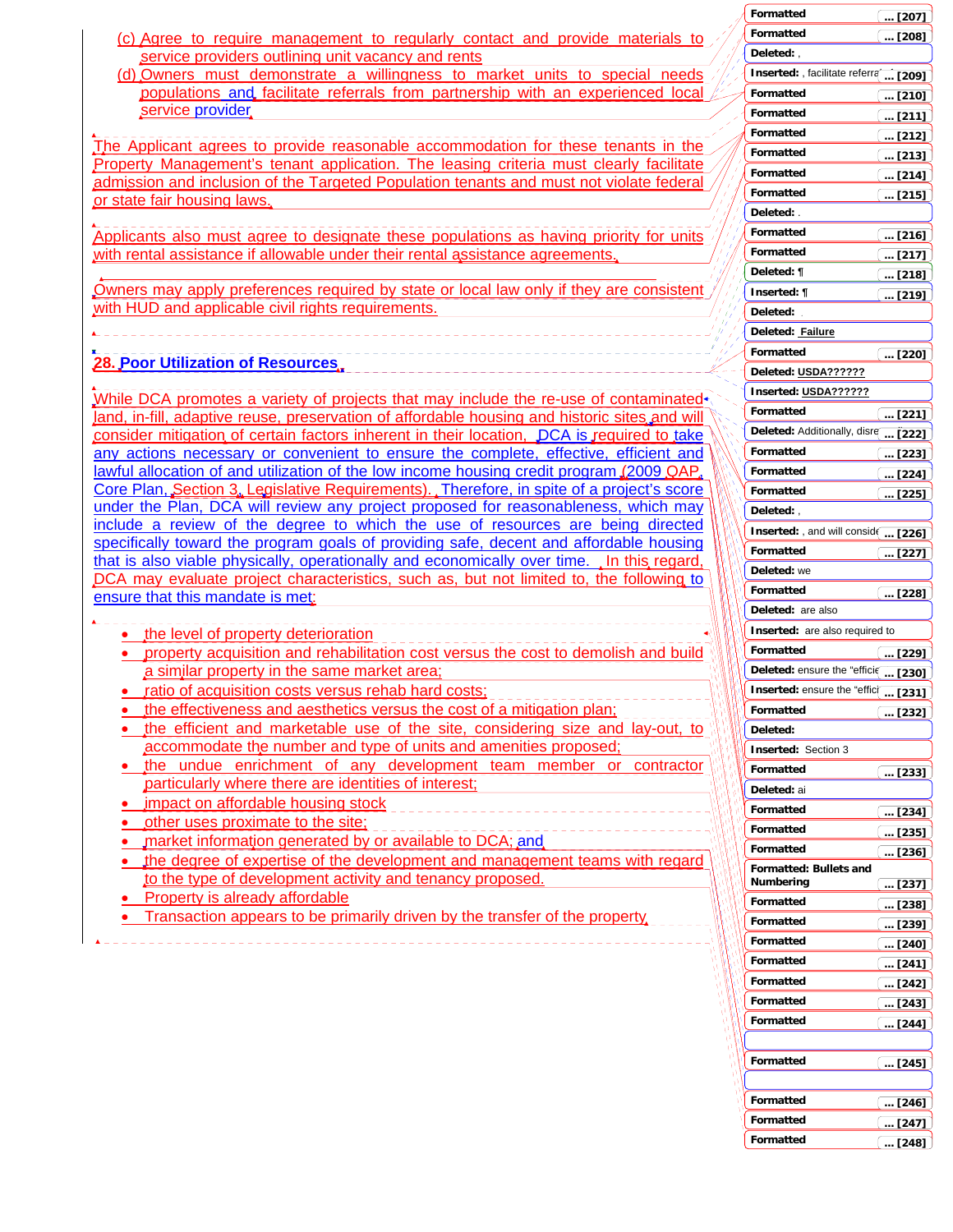#### انتق If DCA determines that the utilization of resources in the proposed application is

ineffective or inefficient, or that the applicant is unlikely to be able to develop the project as proposed, or if the project is unlikely to be successful, DCA may, at its sole and absolute discretion, deem the application to have failed the threshold criteria.

 $\mathbf{I}$ 

 $\mathsf I$ 

| Deleted: it                             |                                                    |
|-----------------------------------------|----------------------------------------------------|
| Formatted                               | $\ldots$ [249]                                     |
| Deleted: DCA                            |                                                    |
| Deleted: s to be                        |                                                    |
| <b>Formatted</b>                        | $\overline{}$ [250]                                |
| <b>Formatted</b>                        | <u>[  [251]</u>                                    |
| Formatted                               | $\left(\,\,$ [252]                                 |
| Formatted                               | $\left(\,\ldots\,\overline{\mathrm{[253]}}\right)$ |
| <b>Formatted</b>                        | $$ [254]                                           |
| Formatted                               | $$ [255]                                           |
| Inserted: s to be                       |                                                    |
| Formatted                               | $$ [256]                                           |
| Formatted                               | $$ [257]                                           |
| Formatted                               | $$ [258]                                           |
| Formatted                               | [259]                                              |
| Formatted                               | $$ [260]                                           |
| Formatted                               | [261]                                              |
| Formatted                               | $$ [262]                                           |
| Formatted                               | $$ [263]                                           |
| Formatted                               | $\ldots$ [264]                                     |
| <b>Formatted</b>                        | (… [265]                                           |
| Formatted                               | $\boxed{ [266]}$                                   |
| Deleted: Compliance Sun  [267]          |                                                    |
| Deleted: as required in th $\sqrt{268}$ |                                                    |
| Inserted: Performance Workbook,         |                                                    |
| <b>Inserted: C</b>                      |                                                    |
| Deleted: c                              |                                                    |
| Deleted: ompliance History S            |                                                    |
| <b>Inserted: History S</b>              |                                                    |
| Deleted: s                              |                                                    |
| Inserted: (CHS)                         |                                                    |
| Formatted                               | … [269]                                            |
| Deleted: Five fully execut  [270]       |                                                    |
| Formatted                               | [271]<br>$\cdots$                                  |
| Deleted: Completed Com                  | [272]<br>$\dddotsc$                                |
| Formatted                               |                                                    |
|                                         | $$ [273]                                           |
| Deleted: ummary (CHS) f( <u>… [274]</u> |                                                    |
| Formatted                               | $\overline{\ldots}$ [275]                          |
| Formatted                               | [276]                                              |
| Formatted                               | [277]                                              |
| Deleted: ¶                              | [278]                                              |
| Formatted                               | [279]                                              |
| Formatted                               | … [280]                                            |
| Formatted                               | $$ [281]                                           |
| Formatted                               | I<br>… [282]                                       |
| Formatted                               | [283]                                              |
| Formatted                               | [284]<br>$\ddots$                                  |
| Formatted                               | [285]<br>                                          |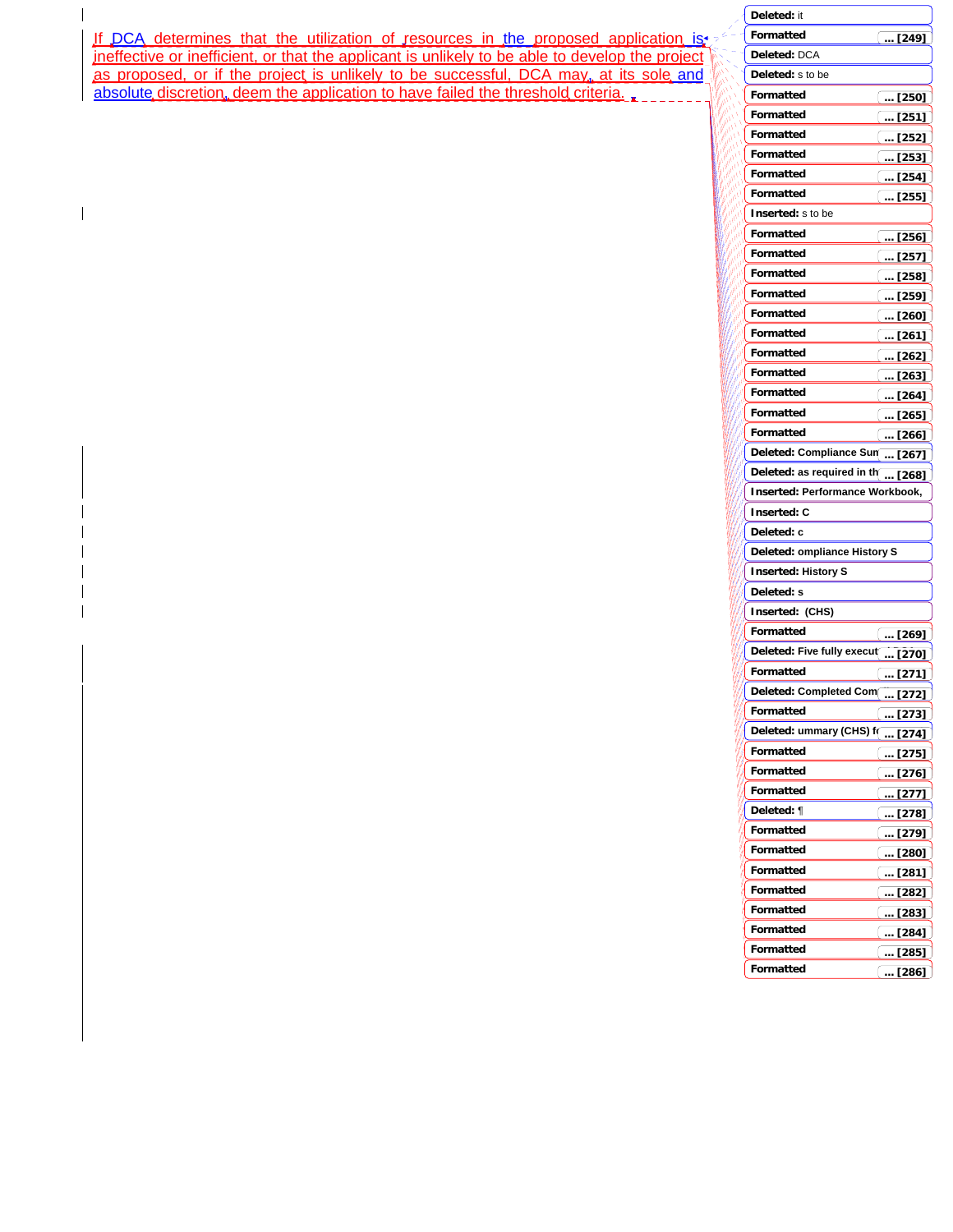| Page 1: [1] Formatted                  | <b>Ihart</b> | 11/1/2008 12:52 PM |
|----------------------------------------|--------------|--------------------|
| Font: 12 pt, Bold                      |              |                    |
| Page 1: [1] Formatted                  | <b>Ihart</b> | 11/1/2008 12:52 PM |
| Font: (Default) Arial, 12 pt, Bold     |              |                    |
|                                        |              |                    |
| Page 1: [1] Formatted                  | <b>Ihart</b> | 11/1/2008 12:52 PM |
| Font: (Default) Arial, 12 pt           |              |                    |
| Page 1: [2] Formatted                  | <b>Ihart</b> | 11/1/2008 12:52 PM |
| Font: (Default) Arial, 12 pt, Not Bold |              |                    |
| Page 1: [2] Formatted                  | <b>Ihart</b> | 11/1/2008 12:52 PM |
| Font: (Default) Arial, 12 pt, Not Bold |              |                    |
|                                        |              |                    |
| Page 1: [2] Formatted                  | <b>Ihart</b> | 11/1/2008 12:52 PM |
| Font: (Default) Arial, 12 pt, Not Bold |              |                    |
| Page 1: [2] Formatted                  | <b>Ihart</b> | 11/1/2008 12:52 PM |
| Font: (Default) Arial, 12 pt, Not Bold |              |                    |
| Page 1: [2] Formatted                  | <b>Ihart</b> | 11/1/2008 12:52 PM |
| Font: (Default) Arial, 12 pt, Not Bold |              |                    |
| Page 1: [2] Formatted                  | <b>Ihart</b> | 11/1/2008 12:52 PM |
| Font: (Default) Arial, 12 pt, Not Bold |              |                    |
|                                        |              |                    |
| Page 1: [2] Formatted                  | <b>Ihart</b> | 11/1/2008 12:52 PM |
| Font: (Default) Arial, 12 pt, Not Bold |              |                    |
| Page 1: [2] Formatted                  | <b>Ihart</b> | 11/1/2008 12:52 PM |
| Font: (Default) Arial, 12 pt, Not Bold |              |                    |
| Page 1: [2] Formatted                  | <b>Ihart</b> | 11/1/2008 12:52 PM |
| Font: (Default) Arial, 12 pt, Not Bold |              |                    |
| Page 1: [2] Formatted                  | <b>Ihart</b> | 11/1/2008 12:52 PM |
| Font: (Default) Arial, 12 pt, Not Bold |              |                    |
|                                        |              |                    |
| Page 1: [2] Formatted                  | <b>Ihart</b> | 11/1/2008 12:52 PM |
| Font: (Default) Arial, 12 pt, Not Bold |              |                    |
| Page 1: [2] Formatted                  | <b>Ihart</b> | 11/1/2008 12:52 PM |
| Font: (Default) Arial, 12 pt, Not Bold |              |                    |
| Page 1: [2] Formatted                  | <b>Ihart</b> | 11/1/2008 12:52 PM |
| Font: (Default) Arial, 12 pt, Not Bold |              |                    |
|                                        |              |                    |
| Page 1: [2] Formatted                  | <b>Ihart</b> | 11/1/2008 12:52 PM |
| Font: (Default) Arial, 12 pt, Not Bold |              |                    |
| Page 1: [2] Formatted                  | <b>Ihart</b> | 11/1/2008 12:52 PM |
| Font: (Default) Arial, 12 pt, Not Bold |              |                    |
| Page 1: [2] Formatted                  | <b>Ihart</b> | 11/1/2008 12:52 PM |
| Font: (Default) Arial, 12 pt, Not Bold |              |                    |
| Page 1: [3] Formatted                  | <b>Ihart</b> | 11/1/2008 12:52 PM |
| Font: (Default) Arial, 12 pt, Not Bold |              |                    |
|                                        |              |                    |
| Page 1: [3] Formatted                  | <b>Ihart</b> | 11/1/2008 12:52 PM |
| Font: (Default) Arial, 12 pt, Not Bold |              |                    |
| Page 1: [3] Formatted                  | <b>Ihart</b> | 11/1/2008 12:52 PM |
| Font: (Default) Arial, 12 pt, Not Bold |              |                    |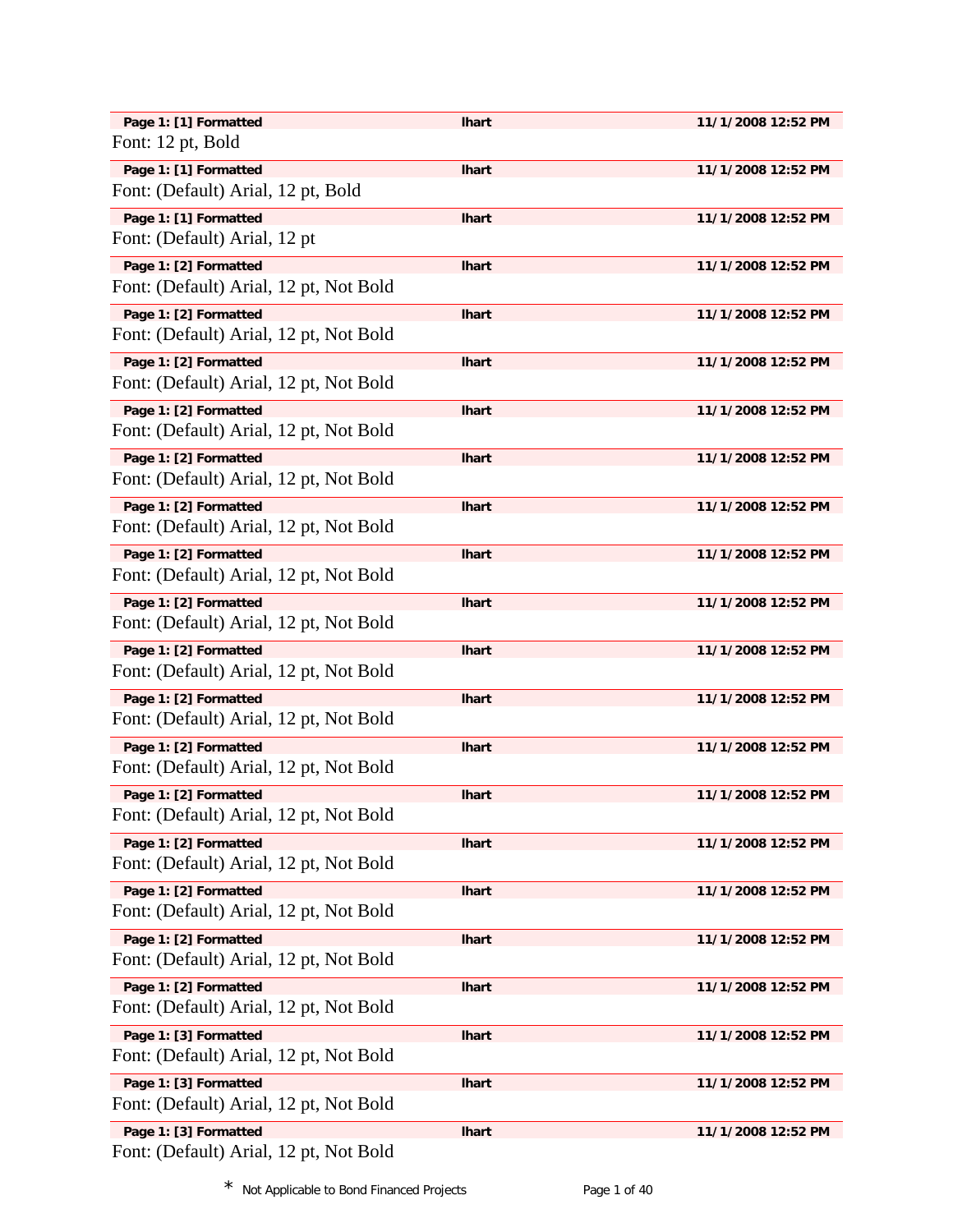| Page 1: [3] Formatted                  | <b>Ihart</b> | 11/1/2008 12:52 PM |
|----------------------------------------|--------------|--------------------|
| Font: (Default) Arial, 12 pt, Not Bold |              |                    |
| Page 1: [3] Formatted                  | <b>Ihart</b> | 11/1/2008 12:52 PM |
| Font: (Default) Arial, 12 pt, Not Bold |              |                    |
| Page 1: [3] Formatted                  | <b>Ihart</b> | 11/1/2008 12:52 PM |
| Font: 12 pt                            |              |                    |
| Page 1: [3] Formatted                  | <b>Ihart</b> | 11/1/2008 12:52 PM |
| Font: (Default) Arial, 12 pt, Not Bold |              |                    |
| Page 1: [3] Formatted                  | <b>Ihart</b> | 11/1/2008 12:52 PM |
| Font: (Default) Arial, 12 pt, Not Bold |              |                    |
| Page 1: [3] Formatted                  | <b>Ihart</b> | 11/1/2008 12:52 PM |
| Font: (Default) Arial, 12 pt, Not Bold |              |                    |
| Page 1: [4] Formatted                  | <b>Ihart</b> | 11/1/2008 12:52 PM |
| Font: (Default) Arial, 12 pt, Not Bold |              |                    |
| Page 1: [4] Formatted                  | <b>Ihart</b> | 11/1/2008 12:52 PM |
| Font: (Default) Arial, 12 pt, Not Bold |              |                    |
| Page 1: [4] Formatted                  | <b>Ihart</b> | 11/1/2008 12:52 PM |
| Font: (Default) Arial, 12 pt, Not Bold |              |                    |
| Page 1: [4] Formatted                  | <b>Ihart</b> | 11/1/2008 12:52 PM |
| Font: (Default) Arial, 12 pt, Not Bold |              |                    |
| Page 1: [4] Formatted                  | <b>Ihart</b> | 11/1/2008 12:52 PM |
| Font: (Default) Arial, 12 pt, Not Bold |              |                    |
| Page 1: [4] Formatted                  | <b>Ihart</b> | 11/1/2008 12:52 PM |
| Font: (Default) Arial, 12 pt, Not Bold |              |                    |
| Page 1: [4] Formatted                  | <b>Ihart</b> | 11/1/2008 12:52 PM |
| Font: (Default) Arial, 12 pt, Not Bold |              |                    |
| Page 1: [4] Formatted                  | <b>Ihart</b> | 11/1/2008 12:52 PM |
| Font: (Default) Arial, 12 pt, Not Bold |              |                    |
| Page 1: [4] Formatted                  | <b>Ihart</b> | 11/1/2008 12:52 PM |
| Font: (Default) Arial, 12 pt, Not Bold |              |                    |
| Page 1: [4] Formatted                  | <b>Ihart</b> | 11/1/2008 12:52 PM |
| Font: (Default) Arial, 12 pt, Not Bold |              |                    |
| Page 1: [4] Formatted                  | <b>Ihart</b> | 11/1/2008 12:52 PM |
| Font: (Default) Arial, 12 pt, Not Bold |              |                    |
| Page 1: [5] Formatted                  | <b>Ihart</b> | 11/1/2008 12:52 PM |
| Font: (Default) Arial, 12 pt           |              |                    |
| Page 1: [5] Formatted                  | <b>Ihart</b> | 11/1/2008 12:52 PM |
| Font: (Default) Arial, 12 pt, Not Bold |              |                    |
| Page 1: [5] Formatted                  | <b>Ihart</b> | 11/1/2008 12:52 PM |
| Font: (Default) Arial, 12 pt, Not Bold |              |                    |
| Page 1: [5] Formatted                  | <b>Ihart</b> | 11/1/2008 12:52 PM |
| Font: (Default) Arial, 12 pt, Not Bold |              |                    |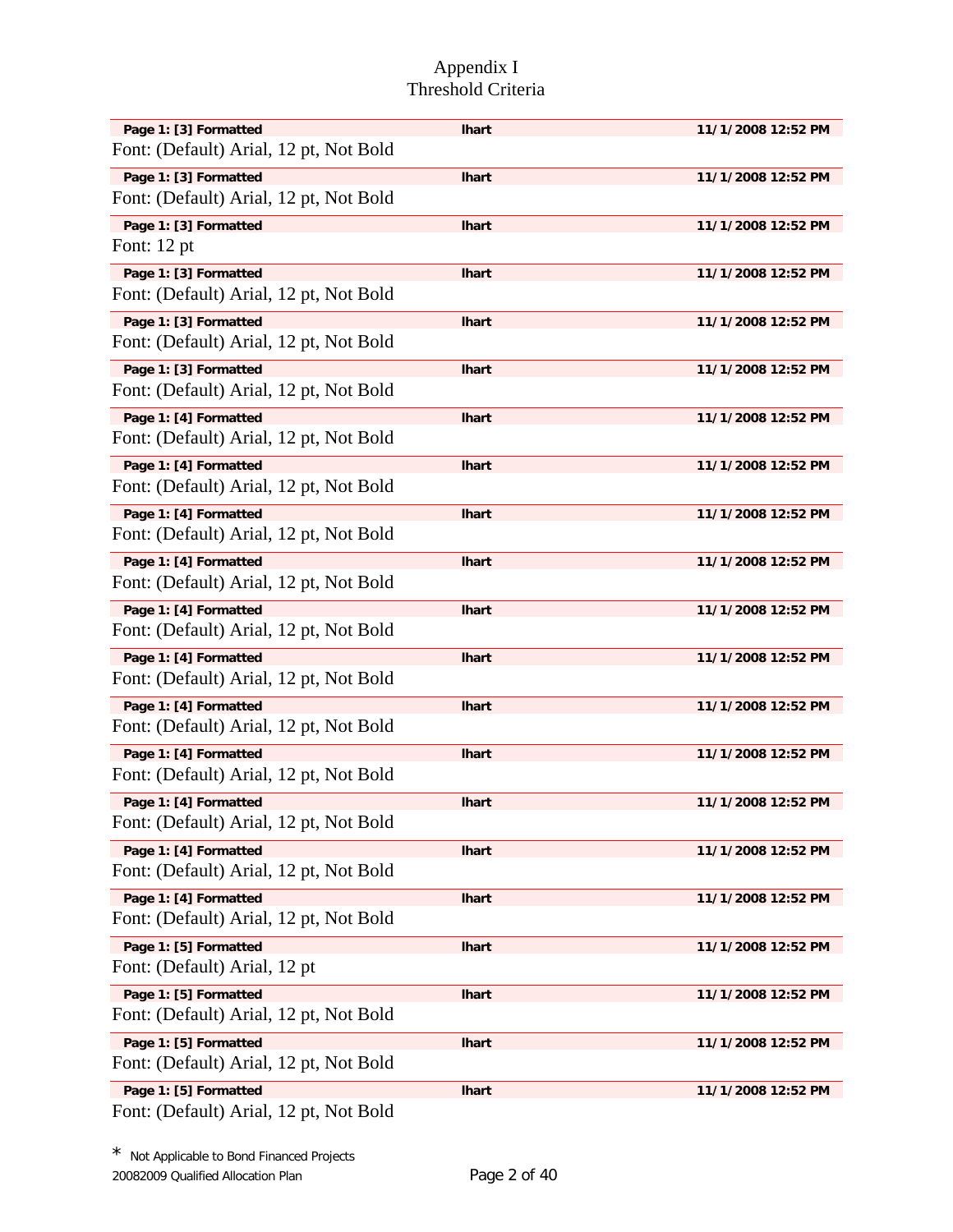| Page 1: [5] Formatted                    | <b>Ihart</b> | 11/1/2008 12:52 PM |
|------------------------------------------|--------------|--------------------|
| Font: (Default) Arial, 12 pt, Not Bold   |              |                    |
| Page 1: [5] Formatted                    | <b>Ihart</b> | 11/1/2008 12:52 PM |
| Font: $12$ pt                            |              |                    |
| Page 1: [5] Formatted                    | <b>Ihart</b> | 11/1/2008 12:52 PM |
| Font: (Default) Arial, 12 pt, Not Bold   |              |                    |
| Page 1: [5] Formatted                    | <b>Ihart</b> | 11/1/2008 12:52 PM |
| Font: (Default) Arial, 12 pt, Not Bold   |              |                    |
| Page 1: [5] Formatted                    | <b>Ihart</b> | 11/1/2008 12:52 PM |
| Font: (Default) Arial, 12 pt, Not Bold   |              |                    |
| Page 1: [5] Formatted                    | <b>Ihart</b> | 11/1/2008 12:52 PM |
| Font: (Default) Arial, 12 pt, Not Bold   |              |                    |
| Page 1: [5] Formatted                    | <b>Ihart</b> | 11/1/2008 12:52 PM |
| Font: (Default) Arial, 12 pt, Not Bold   |              |                    |
| Page 1: [5] Formatted                    | <b>Ihart</b> | 11/1/2008 12:52 PM |
| Font: (Default) Arial, 12 pt, Not Bold   |              |                    |
| Page 2: [6] Formatted                    | <b>Ihart</b> | 11/1/2008 12:52 PM |
| Font: (Default) Arial, 12 pt, Bold       |              |                    |
| Page 2: [6] Formatted                    | <b>Ihart</b> | 11/1/2008 12:52 PM |
| Font: (Default) Arial, 12 pt             |              |                    |
| Page 2: [6] Formatted                    | <b>Ihart</b> | 11/1/2008 12:52 PM |
| Font: (Default) Arial, 12 pt, Not Bold   |              |                    |
| Page 2: [6] Formatted                    | <b>Ihart</b> | 11/1/2008 12:52 PM |
| Font: (Default) Arial, 12 pt, Not Bold   |              |                    |
| Page 2: [6] Formatted                    | <b>Ihart</b> | 11/1/2008 12:52 PM |
| Font: (Default) Arial, 12 pt, Not Bold   |              |                    |
| Page 2: [6] Formatted                    | <b>Ihart</b> | 11/1/2008 12:52 PM |
| Font: (Default) Arial, 12 pt, Not Bold   |              |                    |
| Page 2: [6] Formatted                    | <b>Ihart</b> | 11/1/2008 12:52 PM |
| Font: (Default) Arial, 12 pt, Not Bold   |              |                    |
| Page 2: [6] Formatted                    | <b>Ihart</b> | 11/1/2008 12:52 PM |
| Font: (Default) Arial, 12 pt, Not Bold   |              |                    |
| Page 2: [6] Formatted                    | <b>Ihart</b> | 11/1/2008 12:52 PM |
| Font: (Default) Arial, 12 pt, Not Bold   |              |                    |
| Page 2: [6] Formatted                    | <b>Ihart</b> | 11/1/2008 12:52 PM |
| Font: (Default) Arial, 12 pt, Not Bold   |              |                    |
| Page 2: [6] Formatted                    | <b>Ihart</b> | 11/1/2008 12:52 PM |
| Font: (Default) Arial, 12 pt, Not Bold   |              |                    |
| Page 2: [6] Formatted                    | <b>Ihart</b> | 11/1/2008 12:52 PM |
| Font: (Default) Arial, 12 pt, Not Bold   |              |                    |
| Page 2: [6] Formatted                    | <b>Ihart</b> | 11/1/2008 12:52 PM |
| Font: (Default) Arial, 12 pt, Not Bold   |              |                    |
| Page 2: [6] Formatted                    | <b>Ihart</b> | 11/1/2008 12:52 PM |
| Not Applicable to Bond Financed Projects |              |                    |

20082009 Qualified Allocation Plan Page 3 of 40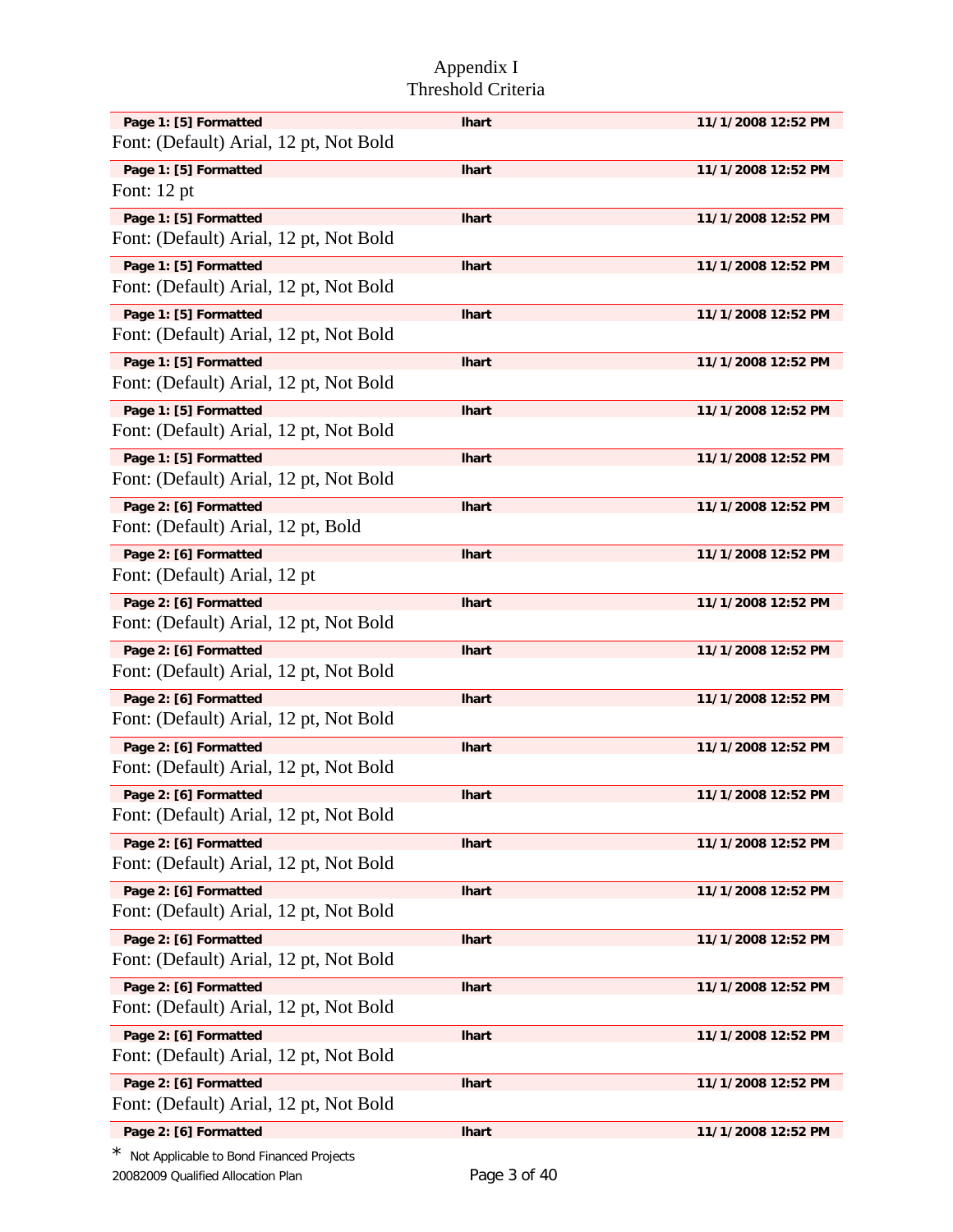Font: (Default) Arial, 12 pt, Not Bold

| Page 2: [6] Formatted                  | <b>Ihart</b> | 11/1/2008 12:52 PM  |
|----------------------------------------|--------------|---------------------|
| Font: (Default) Arial, 12 pt, Not Bold |              |                     |
| Page 2: [7] Formatted                  | <b>Ihart</b> | 11/1/2008 12:52 PM  |
| Font: (Default) Arial, 12 pt, Bold     |              |                     |
| Page 2: [8] Formatted                  | <b>Ihart</b> | 11/1/2008 12:52 PM  |
| Font: $12$ pt                          |              |                     |
| Page 2: [8] Formatted                  | <b>Ihart</b> | 11/1/2008 12:52 PM  |
| Font: (Default) Arial, 12 pt, Not Bold |              |                     |
| Page 2: [8] Formatted                  | <b>Ihart</b> | 11/1/2008 12:52 PM  |
| Font: (Default) Arial, 12 pt, Not Bold |              |                     |
| Page 2: [8] Formatted                  | <b>Ihart</b> | 11/1/2008 12:52 PM  |
| Font: (Default) Arial, 12 pt, Not Bold |              |                     |
| Page 2: [8] Formatted                  | <b>Ihart</b> | 11/1/2008 12:52 PM  |
| Font: (Default) Arial, 12 pt, Not Bold |              |                     |
| Page 2: [8] Formatted                  | <b>Ihart</b> | 11/1/2008 12:52 PM  |
| Font: (Default) Arial, 12 pt, Not Bold |              |                     |
| Page 2: [8] Formatted                  | <b>Ihart</b> | 11/1/2008 12:52 PM  |
| Font: $12$ pt                          |              |                     |
| Page 2: [9] Inserted                   | <b>Ihart</b> | 10/29/2008 11:46 AM |

, must be covered by deferred developer fee and not by new financing sources. Applicant's may also not request that one line item be reduced in order to increase or add another line item during the threshold clarification period. Credits will be adjusted accordingly for each adjustment.

**G**. Projects that have a ten year commitment for PBRA will be underwritten utilizing Section 8 rents. However, projects that have a commitment for PBRA that is less than ten years will be underwritten at the maximum tax credit rents and/or HOME rents, as applicable.

**H.** DCA may require documentation not specifically included in the minimum documentation requirements established in the Plan to verify the reasonableness of development and operating assumptions. DCA is under no duty to clarify or correct Application errors.

| Page 2: [10] Formatted                 | <b>Ihart</b> | 11/1/2008 12:52 PM |
|----------------------------------------|--------------|--------------------|
| Font: (Default) Arial, 12 pt, Not Bold |              |                    |
| Page 2: [10] Formatted                 | <b>Ihart</b> | 11/1/2008 12:52 PM |
| Font: (Default) Arial, 12 pt, Not Bold |              |                    |
| Page 2: [10] Formatted                 | <b>Ihart</b> | 11/1/2008 12:52 PM |
| Font: (Default) Arial, 12 pt, Not Bold |              |                    |
| Page 2: [11] Formatted                 | <b>Ihart</b> | 11/1/2008 12:52 PM |
| Font: (Default) Arial, 12 pt, Not Bold |              |                    |
| Page 2: [11] Formatted                 | <b>Ihart</b> | 11/1/2008 12:52 PM |
| Font: (Default) Arial, 12 pt, Not Bold |              |                    |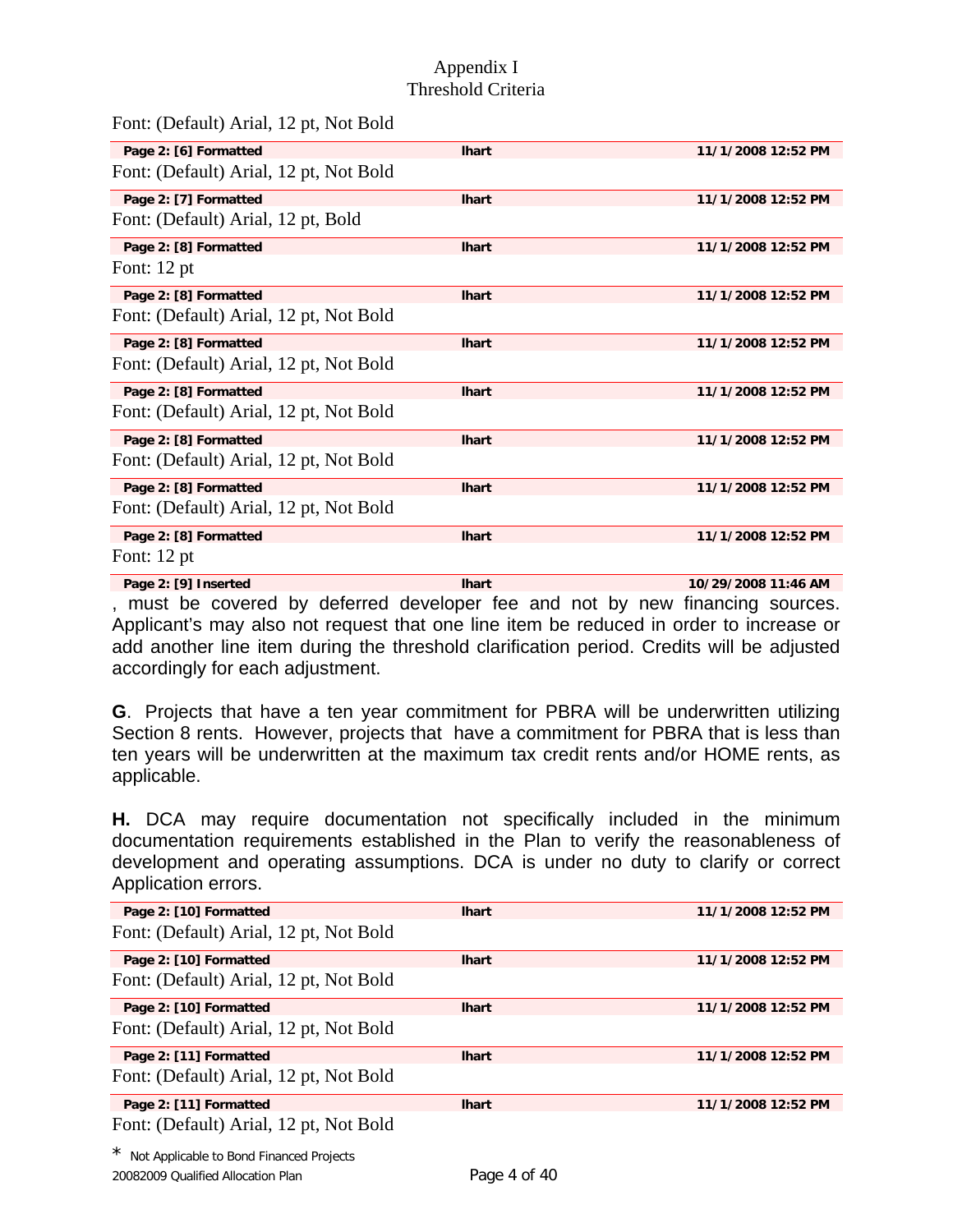| Page 2: [11] Formatted                                           | <b>Ihart</b>            | 11/1/2008 12:52 PM |
|------------------------------------------------------------------|-------------------------|--------------------|
| Font: (Default) Arial, 12 pt, Not Bold                           |                         |                    |
| Page 2: [11] Formatted                                           | <b>Ihart</b>            | 11/1/2008 12:52 PM |
| Font: (Default) Arial, 12 pt, Not Bold                           |                         |                    |
| Page 2: [11] Formatted                                           | <b>Ihart</b>            | 11/1/2008 12:52 PM |
| Font: (Default) Arial, 12 pt, Not Bold                           |                         |                    |
| Page 2: [11] Formatted                                           | <b>Ihart</b>            | 11/1/2008 12:52 PM |
| Font: (Default) Arial, 12 pt, Not Bold                           |                         |                    |
| Page 2: [11] Formatted                                           | <b>Ihart</b>            | 11/1/2008 12:52 PM |
| Font: (Default) Arial, 12 pt, Not Bold                           |                         |                    |
| Page 2: [12] Formatted                                           | <b>Ihart</b>            | 11/1/2008 12:52 PM |
| Font: (Default) Arial, 12 pt, Not Bold                           |                         |                    |
| Page 2: [13] Formatted                                           | <b>Ihart</b>            | 11/1/2008 12:52 PM |
| Font: (Default) Arial, 12 pt, Bold                               |                         |                    |
| Page 2: [13] Formatted                                           | <b>Ihart</b>            | 11/1/2008 12:52 PM |
| Font: (Default) Arial, 12 pt                                     |                         |                    |
| Page 2: [13] Formatted<br>Font: (Default) Arial, 12 pt, Not Bold | <b>Ihart</b>            | 11/1/2008 12:52 PM |
|                                                                  |                         |                    |
| Page 2: [13] Formatted<br>Font: (Default) Arial, 12 pt, Not Bold | <b>Ihart</b>            | 11/1/2008 12:52 PM |
|                                                                  |                         |                    |
| Page 2: [14] Formatted<br>Font: (Default) Arial, 12 pt, Not Bold | <b>Ihart</b>            | 11/1/2008 12:52 PM |
|                                                                  |                         |                    |
| Page 2: [14] Formatted<br>Font: (Default) Arial, 12 pt, Not Bold | <b>Ihart</b>            | 11/1/2008 12:52 PM |
| Page 2: [14] Formatted                                           |                         |                    |
| Font: (Default) Arial, 12 pt, Not Bold                           | <b>Ihart</b>            | 11/1/2008 12:52 PM |
| Page 2: [14] Formatted                                           |                         |                    |
| Font: (Default) Arial, 12 pt, Not Bold                           | <b>Ihart</b>            | 11/1/2008 12:52 PM |
| Page 2: [14] Formatted                                           |                         | 11/1/2008 12:52 PM |
| Font: (Default) Arial, 12 pt, Not Bold                           | <b>Ihart</b>            |                    |
| Page 2: [14] Formatted                                           | <b>Ihart</b>            | 11/1/2008 12:52 PM |
| Font: (Default) Arial, 12 pt, Not Bold                           |                         |                    |
| Page 2: [14] Formatted                                           | <b>Ihart</b>            | 11/1/2008 12:52 PM |
| Font: (Default) Arial, 12 pt, Not Bold                           |                         |                    |
| Page 2: [15] Formatted                                           | <b>Ihart</b>            | 11/1/2008 12:52 PM |
| Font: (Default) Arial, 12 pt, Bold                               |                         |                    |
| Page 2: [16] Formatted                                           | <b>Cassandra Knight</b> | 11/1/2008 1:57 PM  |
| Line spacing: single                                             |                         |                    |
| Page 2: [17] Formatted                                           | <b>Ihart</b>            | 11/1/2008 12:52 PM |
| Font: (Default) Arial, 12 pt                                     |                         |                    |
| Page 2: [17] Formatted                                           | <b>Ihart</b>            | 11/1/2008 12:52 PM |
| Font: (Default) Arial, 12 pt, Not Bold                           |                         |                    |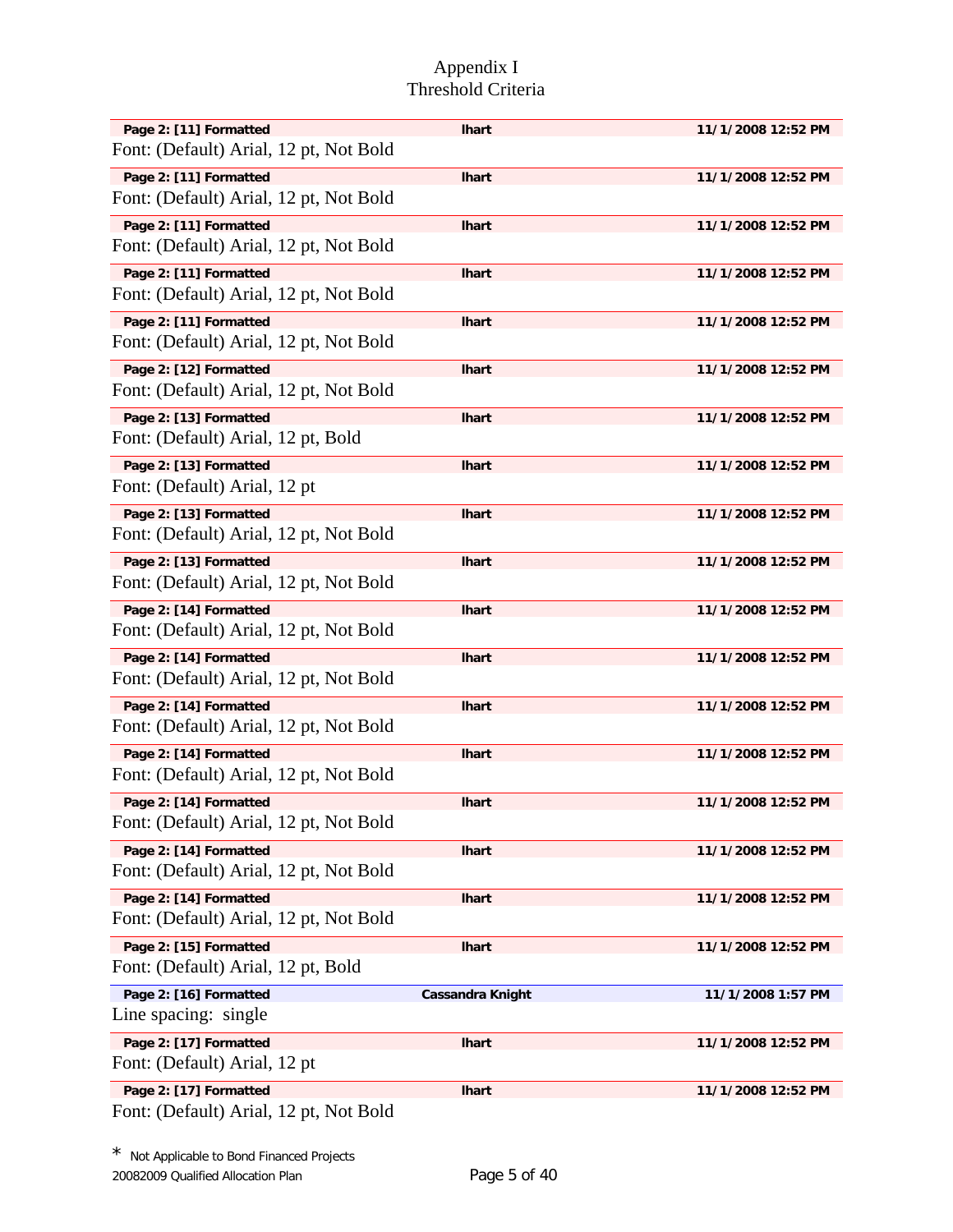| Page 2: [17] Formatted                 | <b>Ihart</b> | 11/1/2008 12:52 PM  |
|----------------------------------------|--------------|---------------------|
| Font: (Default) Arial, 12 pt, Not Bold |              |                     |
| Page 2: [17] Formatted                 | <b>Ihart</b> | 11/1/2008 12:52 PM  |
| Font: (Default) Arial, 12 pt, Not Bold |              |                     |
| Page 2: [17] Formatted                 | <b>Ihart</b> | 11/1/2008 12:52 PM  |
| Font: (Default) Arial, 12 pt, Not Bold |              |                     |
| Page 2: [17] Formatted                 | <b>Ihart</b> | 11/1/2008 12:52 PM  |
| Font: (Default) Arial, 12 pt, Not Bold |              |                     |
| Page 2: [18] Deleted                   | <b>Ihart</b> | 10/29/2008 11:53 AM |

## Project Feasibility, Viability Analysis, and Conformance with Plan

(Additional policies and requirements can be found in the Core Plan of the

| Page 2: [19] Deleted                   | <b>Ihart</b>            | 10/27/2008 2:57 PM  |
|----------------------------------------|-------------------------|---------------------|
| considered an adjustment               |                         |                     |
| Total development cost                 |                         |                     |
|                                        |                         |                     |
| Page 2: [20] Formatted                 | <b>Cassandra Knight</b> | 11/1/2008 1:57 PM   |
| Justified                              |                         |                     |
|                                        |                         |                     |
| Page 2: [21] Formatted                 | <b>Ihart</b>            | 11/1/2008 12:52 PM  |
| Font: (Default) Arial, Not Bold        |                         |                     |
| Page 2: [21] Formatted                 | <b>Ihart</b>            | 11/1/2008 12:52 PM  |
| Font: (Default) Arial, 12 pt, Not Bold |                         |                     |
| Page 2: [21] Formatted                 | <b>Ihart</b>            | 11/1/2008 12:52 PM  |
| Font: (Default) Arial, 12 pt, Not Bold |                         |                     |
|                                        |                         |                     |
| Page 2: [21] Formatted                 | <b>Ihart</b>            | 11/1/2008 12:52 PM  |
| Font: (Default) Arial, 12 pt, Not Bold |                         |                     |
| Page 2: [21] Formatted                 | <b>Ihart</b>            | 11/1/2008 12:52 PM  |
| Font: (Default) Arial, 12 pt, Not Bold |                         |                     |
| Page 2: [21] Formatted                 | <b>Ihart</b>            | 11/1/2008 12:52 PM  |
| Font: (Default) Arial, 12 pt, Not Bold |                         |                     |
|                                        |                         |                     |
| Page 2: [22] Formatted                 | <b>Ihart</b>            | 11/1/2008 12:52 PM  |
| Font: (Default) Arial, 12 pt, Not Bold |                         |                     |
| Page 2: [23] Deleted                   | <b>Ihart</b>            | 10/29/2008 11:46 AM |
| 2009 QAP)                              |                         |                     |

A. General. In analyzing project economic forecasts, Applicants must use DCA's project economic pro forma assumptions and abide by the

| Page 2: [24] Formatted                   | <b>Ihart</b> | 11/1/2008 12:52 PM |
|------------------------------------------|--------------|--------------------|
| Font: (Default) Arial, 12 pt, Not Bold   |              |                    |
| Page 2: [24] Formatted                   | <b>Ihart</b> | 11/1/2008 12:52 PM |
| Font: (Default) Arial, 12 pt, Not Bold   |              |                    |
| Page 2: [24] Formatted                   | <b>Ihart</b> | 11/1/2008 12:52 PM |
| Font: (Default) Arial, 12 pt, Not Bold   |              |                    |
| Not Applicable to Bond Financed Projects |              |                    |
| 20082009 Oualified Allocation Plan       | Page 6 of 40 |                    |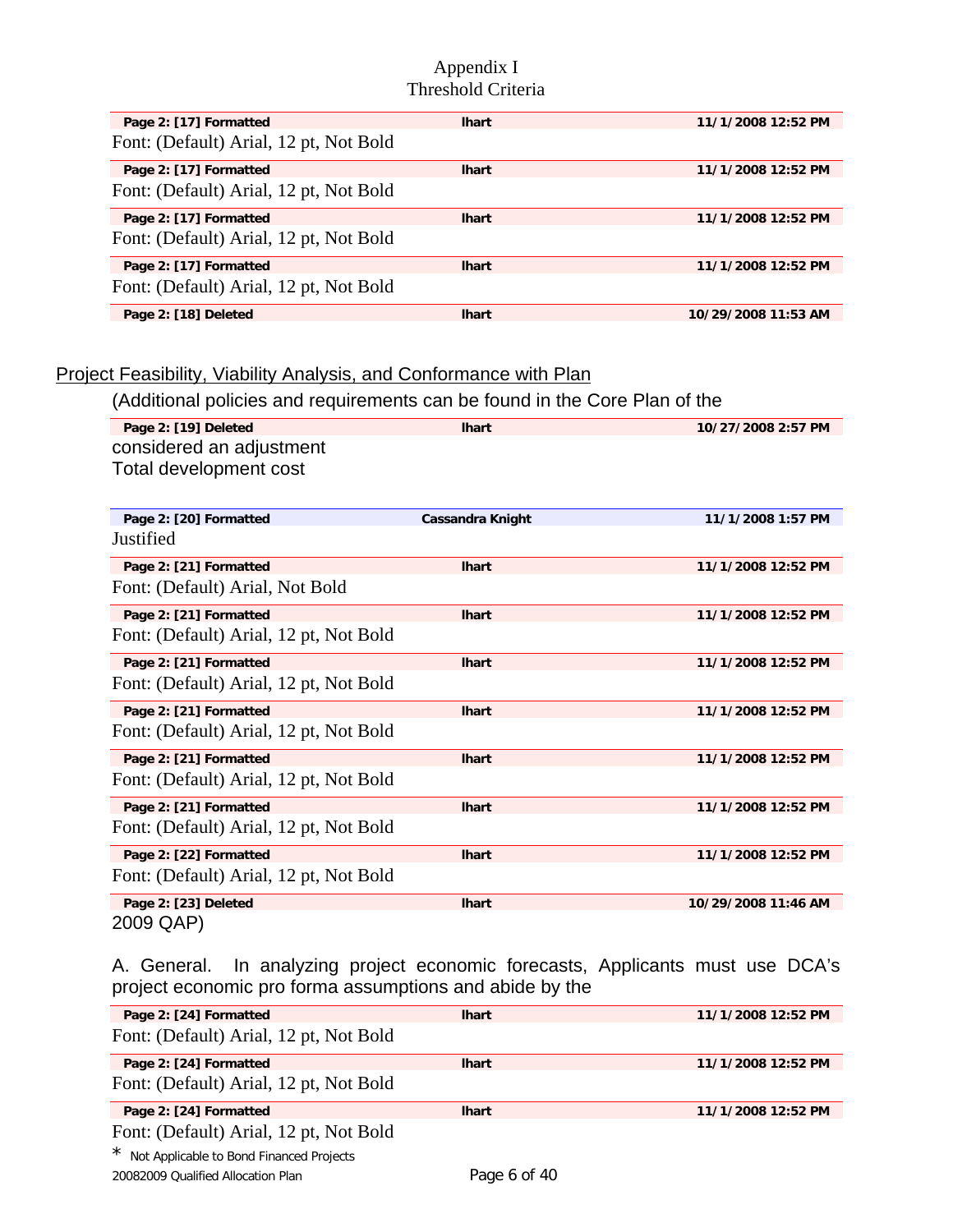**Page 2: [25] Deleted lhart 10/29/2008 11:46 AM**  2009 Plan, Appendices, Instructions and the Manual. Rent Standards derived from the most recent AMI, FMR, and UA must be used to determine project rents and rent restrictions. DCA will determine if the application has been submitted in compliance with all application instructions, tab checklist requirements, and QAP requirements for support documentation, necessary to make a full and complete assessment of the proposed project.

Incomplete applications or applications that are submitted and do not comply with submission requirements may be deemed insufficient and may be subject to Threshold failure. For each project that meets all other Threshold criteria, DCA will determine whether that project is financially feasible and may require documentation not specifically included in the minimum documentation requirements established in the Plan.

Project assumptions may be adjusted by DCA to reflect characteristics more representative of the project or its economic environment, including but not limited to, the pricing of the federal and state tax credits. DCA will determine whether an Application is financially feasible in its sole and absolute discretion. DCA's determinations will be final.

Only minor adjustments will be made by DCA to the financial proforma submitted by the Applicant. However, no adjustments (except error corrections) will be made to the following:

Section Break (Next Page)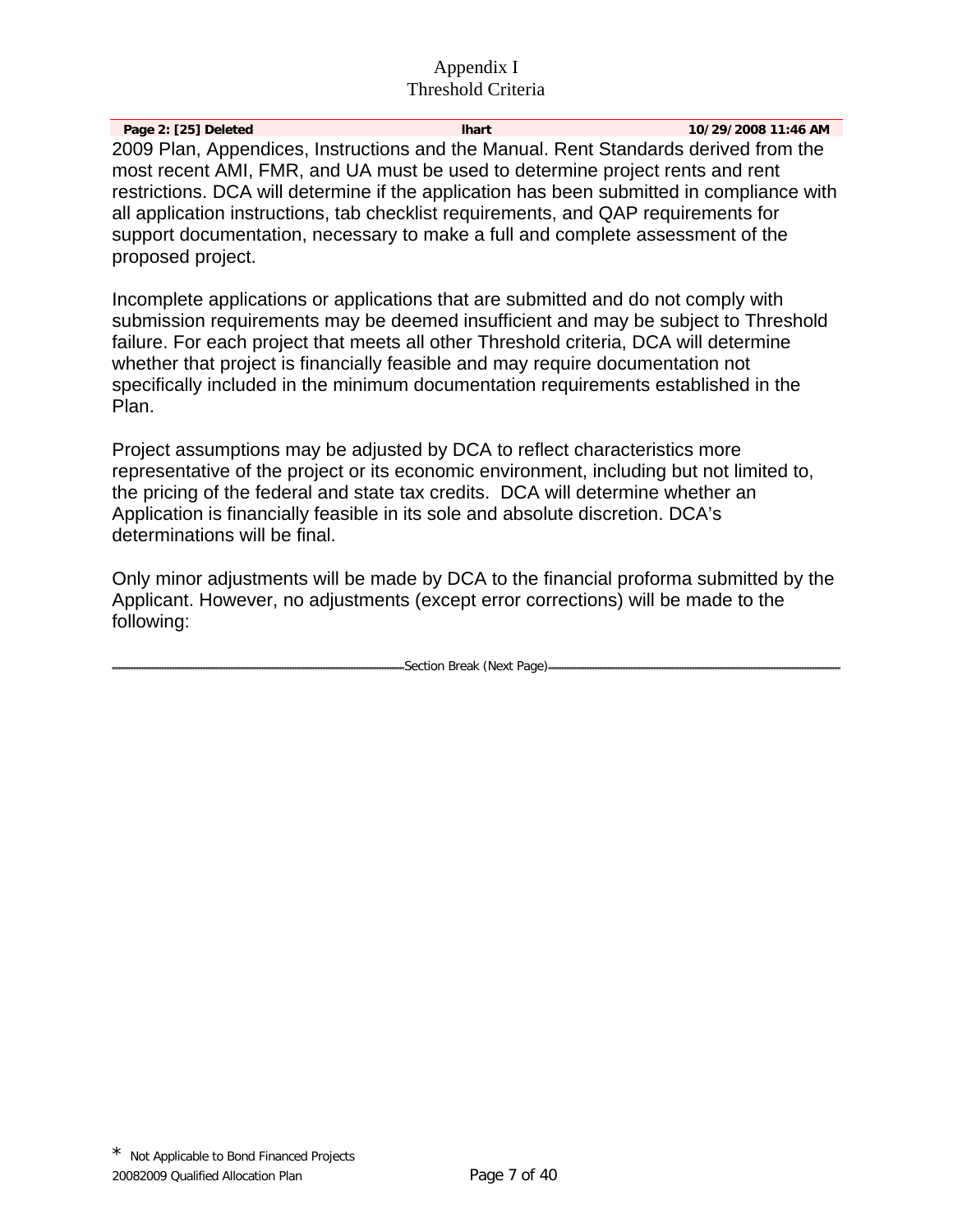| Unit count and/or distribution<br>Rent structure                                                                                           |              |                    |
|--------------------------------------------------------------------------------------------------------------------------------------------|--------------|--------------------|
| Page 2: [26] Formatted                                                                                                                     | <b>Ihart</b> | 11/1/2008 12:52 PM |
| Font: (Default) Arial, 12 pt, Not Bold                                                                                                     |              |                    |
| Page 2: [27] Deleted                                                                                                                       | <b>Ihart</b> | 10/27/2008 2:57 PM |
| Financing sources (with the exception of DDF to fund any financing gap)<br>Clarification of submitted financing sources may be allowed but |              |                    |

| Page 2: [28] Deleted | lhart | 10/27/2008 3:50 PM |
|----------------------|-------|--------------------|
|                      |       |                    |

| Page 2: [29] Formatted                 | <b>Ihart</b>            | 11/1/2008 12:52 PM |
|----------------------------------------|-------------------------|--------------------|
| Font: (Default) Arial, 12 pt, Bold     |                         |                    |
| Page 2: [30] Formatted                 | <b>Ihart</b>            | 11/1/2008 12:52 PM |
| Font: (Default) Arial, 12 pt           |                         |                    |
| Page 2: [31] Formatted                 | <b>Cassandra Knight</b> | 11/1/2008 1:57 PM  |
| Justified                              |                         |                    |
| Page 2: [32] Formatted                 | <b>Ihart</b>            | 11/1/2008 12:52 PM |
| Font: 12 pt                            |                         |                    |
| Page 2: [32] Formatted                 | <b>Ihart</b>            | 11/1/2008 12:52 PM |
| Font: (Default) Arial, 12 pt           |                         |                    |
| Page 2: [32] Formatted                 | <b>Ihart</b>            | 11/1/2008 12:52 PM |
| Font: (Default) Arial, 12 pt, Not Bold |                         |                    |
| Page 2: [32] Formatted                 | <b>Ihart</b>            | 11/1/2008 12:52 PM |
| Font: (Default) Arial, 12 pt           |                         |                    |
| Page 2: [32] Formatted                 | <b>Ihart</b>            | 11/1/2008 12:52 PM |
| Font: (Default) Arial, 12 pt, Not Bold |                         |                    |
| Page 2: [32] Formatted                 | <b>Ihart</b>            | 11/1/2008 12:52 PM |
| Font: (Default) Arial, 12 pt           |                         |                    |
| Page 2: [33] Deleted                   | <b>Ihart</b>            | 10/27/2008 3:08 PM |
| the types of                           |                         |                    |
| Page 2: [33] Deleted                   | <b>Ihart</b>            | 10/27/2008 3:08 PM |
| listed below                           |                         |                    |
| Page 2: [34] Formatted                 | <b>Ihart</b>            | 11/1/2008 12:52 PM |
| Font: (Default) Arial, 12 pt           |                         |                    |
| Page 2: [35] Formatted                 | <b>Cassandra Knight</b> | 11/1/2008 1:58 PM  |
| Font: (Default) Arial, 12 pt, Bold     |                         |                    |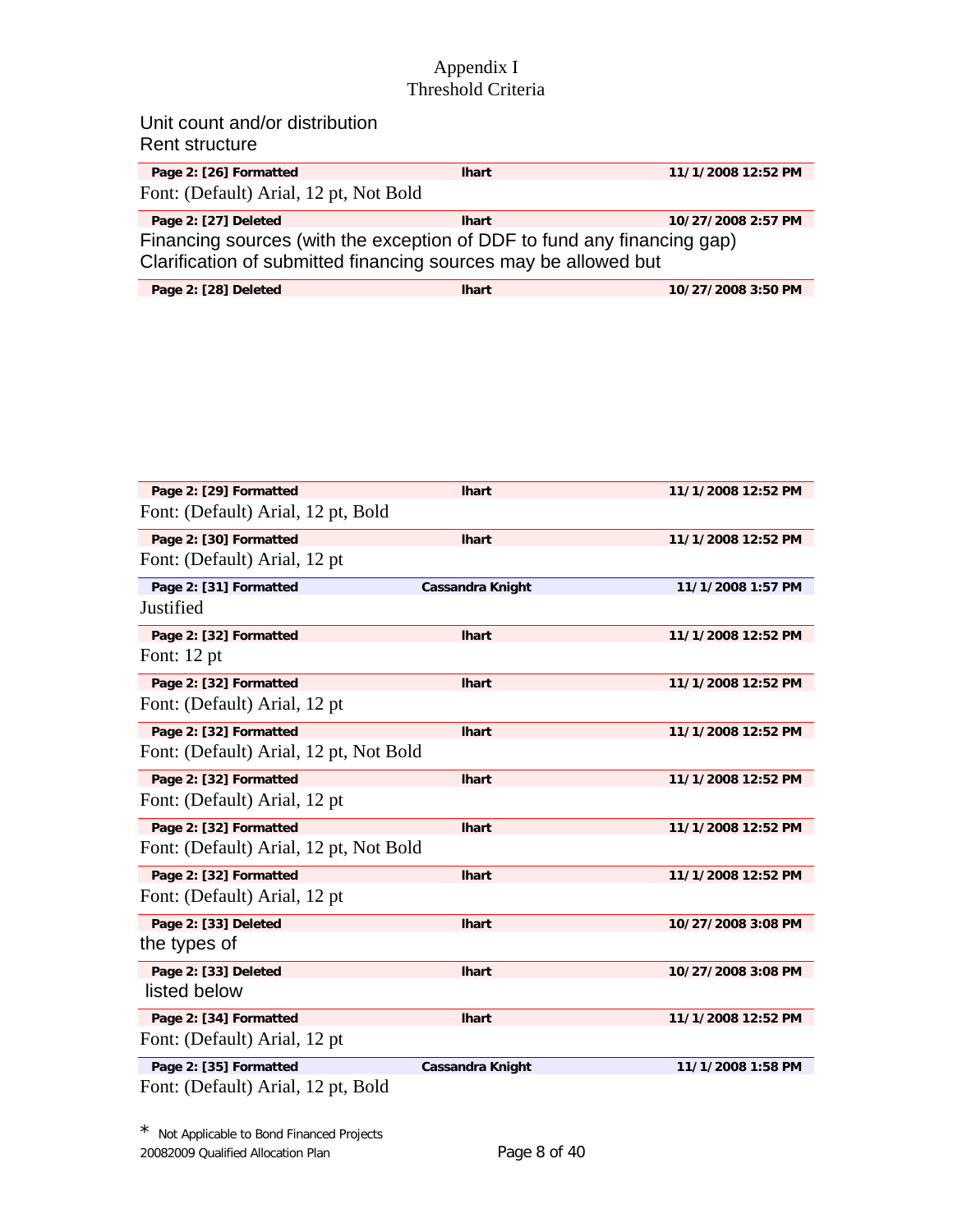| Page 2: [36] Formatted          | <b>Ihart</b>                                                        | 11/1/2008 12:52 PM |
|---------------------------------|---------------------------------------------------------------------|--------------------|
| Font: (Default) Arial, 12 pt    |                                                                     |                    |
| Page 2: [37] Change             | sgamble                                                             | 10/27/2008 1:23 PM |
| Formatted Bullets and Numbering |                                                                     |                    |
| Page 6: [38] Deleted            | <b>Cassandra Knight</b>                                             | 10/6/2008 9:35 AM  |
|                                 | There is currently pending proposed changes to the Internal Revenue |                    |

Services Rules for Utility Allowances for Tax Credit Properties. DCA reserves the right to make changes to the above rules in the event it determines that such changes are in the best interest of the Program and the tenants. Applicants should check the DCA website for any changes.

| Page 7: [39] Deleted | lhart | 10/27/2008 3:55 PM |
|----------------------|-------|--------------------|

**B. Special Needs Project. A Special Needs Project is designed to target the growing need for housing combined with services to address individuals with specific needs with the following populations: Homeless, Elderly, persons with disabilities (mental, developmental), abused spouses and their children, persons with alcohol or other drug addiction, migrant farm workers, and persons living with HIV/AIDS. The following requirements must be met:.** 

 **Must reserve at least 50% of** 

 **The total units affordable to and occupied by the Special Needs Population percentage must be indicated in the Application.** 

 **The Projects will be required to submit a Special Needs Housing Plan with the application, which shall include provision by a local human services agency of at least one (1) on-site support coordinator (whose hours should be proportional to number of Supportive Housing units in the Project) to assist residents in the application process, in implementing the tenants' plan for success in permanent housing, and in continuing linkage to supportive services as needed.** 

| Page 7: [40] Formatted                 | <b>Ihart</b> | 11/1/2008 12:52 PM |
|----------------------------------------|--------------|--------------------|
| Font: (Default) Arial, 12 pt, Bold     |              |                    |
| Page 7: [41] Formatted                 | <b>Ihart</b> | 11/1/2008 12:52 PM |
| Font: (Default) Arial, Bold            |              |                    |
| Page 7: [42] Formatted                 | <b>Ihart</b> | 11/1/2008 12:52 PM |
| Font: (Default) Arial, Bold            |              |                    |
| Page 7: [43] Formatted                 | <b>Ihart</b> | 11/1/2008 12:52 PM |
| Font: (Default) Arial, 12 pt           |              |                    |
| Page 7: [44] Formatted                 | <b>Ihart</b> | 11/1/2008 12:52 PM |
| Font: (Default) Arial, 12 pt, Not Bold |              |                    |
| Page 7: [45] Formatted                 | <b>Ihart</b> | 11/1/2008 12:52 PM |
| Font: (Default) Arial, 12 pt           |              |                    |
| Page 7: [46] Formatted                 | <b>Ihart</b> | 11/1/2008 12:52 PM |
|                                        |              |                    |

**The Project must also comply with applicable federal and state law, and subject to the Environmental Review Process. Also,**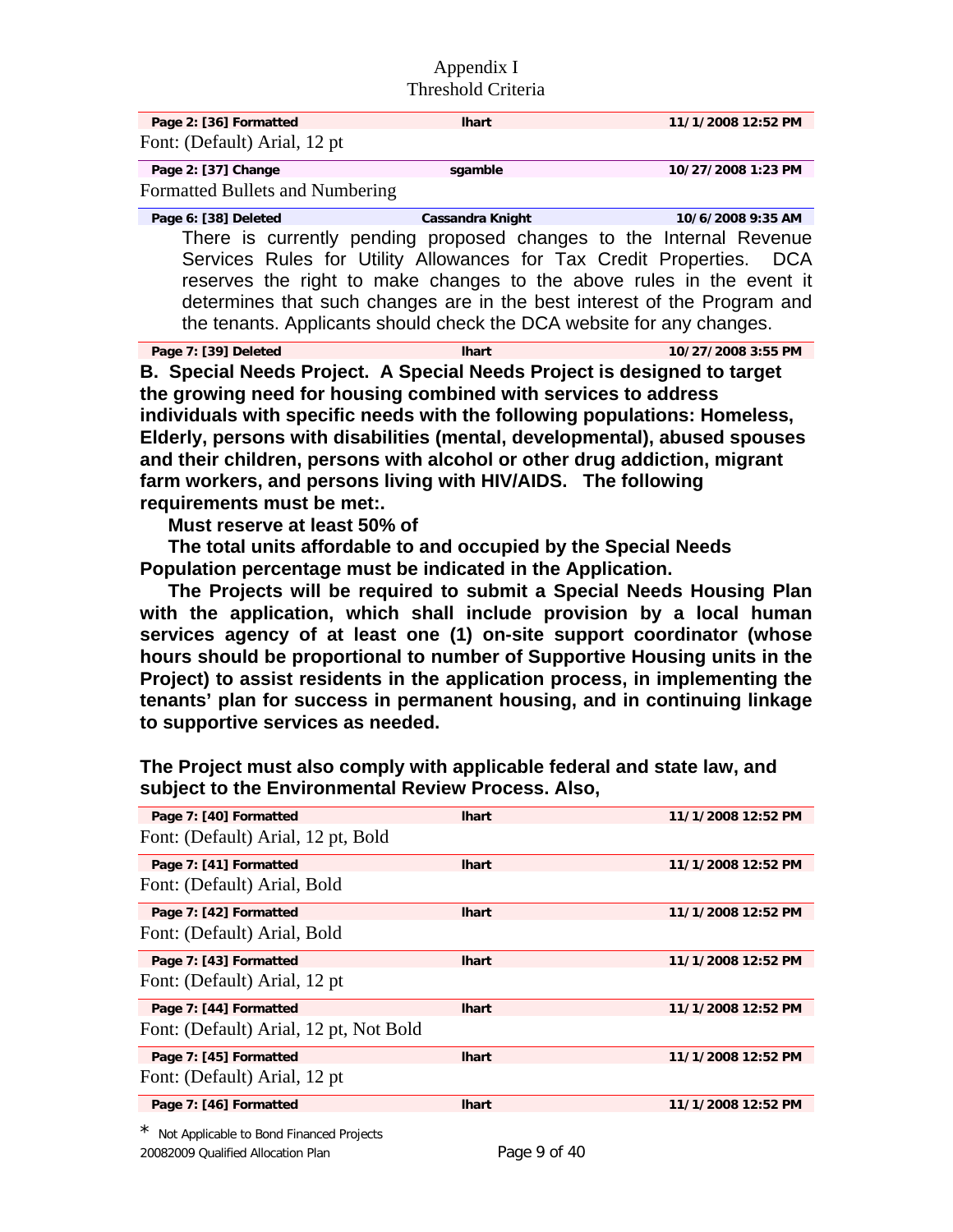Font: (Default) Arial, 12 pt, Not Bold

| Page 7: [47] Formatted       | <b>Ihart</b>            | 11/1/2008 12:52 PM  |
|------------------------------|-------------------------|---------------------|
| Font: (Default) Arial, 12 pt |                         |                     |
| Page 7: [48] Deleted         | <b>Ihart</b>            | 10/31/2008 6:49 PM  |
|                              |                         |                     |
| Page 7: [49] Inserted        | <b>Cassandra Knight</b> | 10/31/2008 12:17 PM |
|                              |                         |                     |
| Page 7: [50] Formatted       | <b>Ihart</b>            | 11/1/2008 12:52 PM  |
| Font: (Default) Arial, 12 pt |                         |                     |

Page 9: [51] Deleted **Cassandra Knight** 10/6/2008 9:40 AM Any market information or market study provided by the Applicant will be given to DCA's market analyst. By submitting this information or market study, Applicants are afforded the opportunity to provide input that may be important in the determination of market feasibility.

**Page 10: [52] Deleted lhart 10/30/2008 8:15 PM**  2009 core application and instructions. Predeterminations that a project meets market threshold requirements may terminate if a full, completed Application is not submitted within 60 days of the Applicant's receipt of DCA's determination. If an Applicant does not submit his full application within 60 days, then the preapplication will be deemed to have been withdrawn from consideration. If the Applicant elects to submit an Application after that time, the Pre Application market study will be reviewed and updated if necessary. For updated or revised pre-application market studies, any project submitted or selected for funding subsequent to receipt of the initial pre-application must be included in a revised study.

All requests for a DCA ordered market study for 4% tax credits submitted in May through September will need to have all pending 9% tax credit applications considered in demand calculations.

**Page 16: [53] Inserted sgamble 10/28/2008 8:45 AM**  8 Environmental Manual. Documentation of the Eight-Step process must be submitted at Application.

HUD Environmental Clearance & Publication Requirements: The Georgia Department of Community Affairs, as the responsible entity (RE) referred to in 24 CFR § 58.43, Environmental Review Procedures for Entities Assuming HUD Responsibilities, is responsible for undertaking environmental reviews for proposed HOME projects. In this capacity, DCA must ensure that the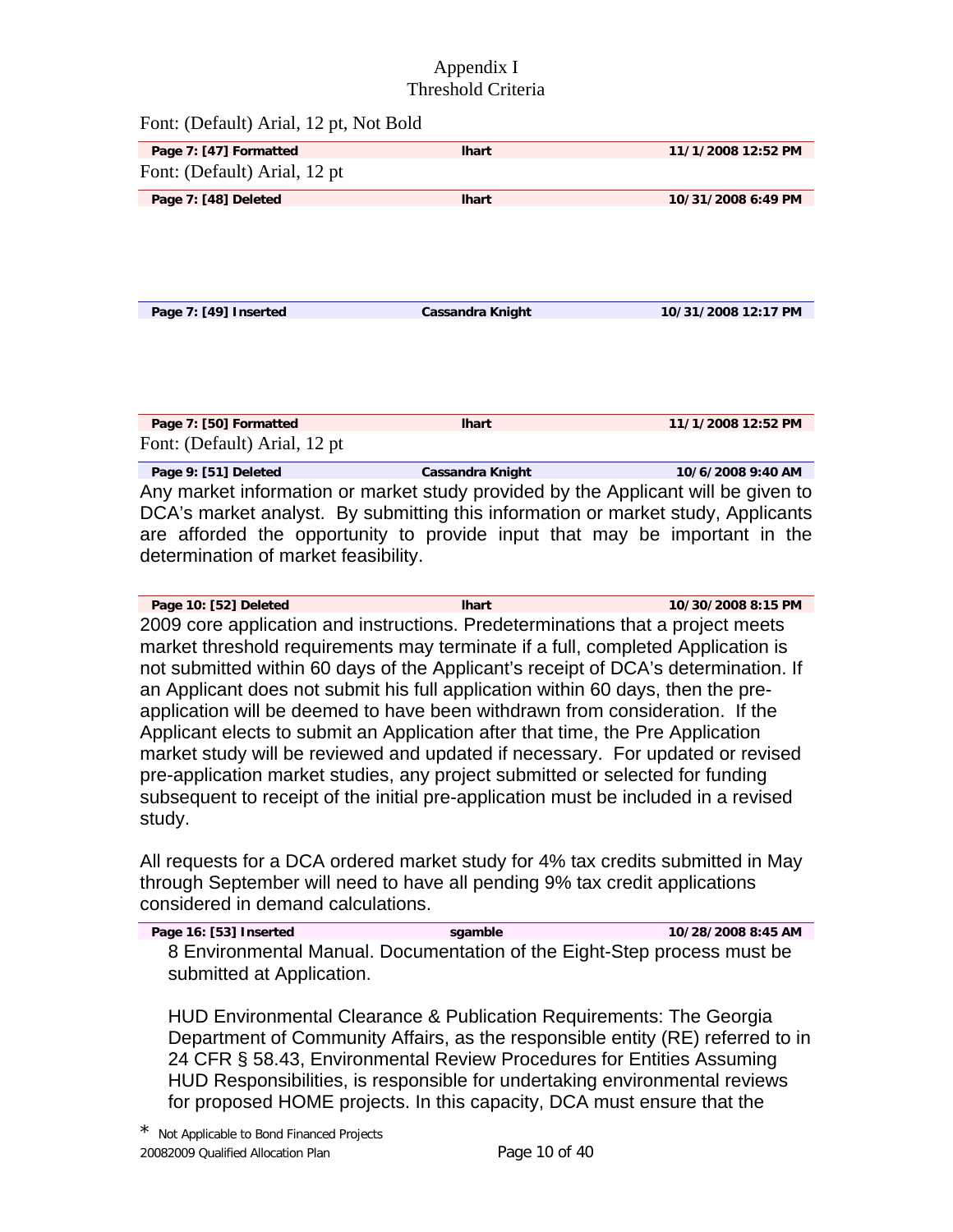environmental review process is satisfied before certain HUD funds are committed to specific projects. Prior to 2007, DCA had received an exemption from some of the publications procedures, namely DCA was not required to wait for final environmental clearance from HUD before the releasing HOME funds. However commencing with the 2007 funding round, environmental reviews must be completed and submitted to HUD before HOME funds are firmly committed. Therefore, when initial awards of HOME funds are announced, DCA will publish notices of its intent to allocate HOME funds in local newspapers in the proposed project's areas. After comments, if any, have been received, HUD will review the comments to determine if there has being a finding. Once that process is complete and there has been no finding, DCA will seek HUD's approval of its commitment of HOME funds to the proposed project. In order to ensure that the environmental review process is not challenged Owners and/or Developer of proposed projects must, once applications are submitted, refrain from undertaking activities that could have an adverse environmental impact prior to the receipt of an environmental clearance letter from DCA removing the stipulated conditions. Such activities include: acquiring, rehabilitating, converting, leasing, repairing, or constructing property. As a result, an Applicant can not commit or expend HUD or non-federal funds until the environmental review process has been completed.

For Scattered Site Projects, the environmental requirements must be met for each noncontiguous parcel.

|  |             | Page 16: [54] Deleted |
|--|-------------|-----------------------|
|  | D. Wetlands |                       |

**Pagamble 10/28/2008 8:45 AM** 

D. Wetlands

Generally, DCA does not allow the disturbance of wetlands in excess of one tenth  $(1/10<sup>th</sup>)$  of one acre for any project. However, if the proposed development will disturb more then one tenth  $(1/10<sup>th</sup>)$  of one acre, DCA will accept USACE (Corp. of Engineer) approval of the proposed development where such approval is provided at the time of Application Submission and is evidenced by an approval letter, the USACE approved site plan & engineering drawings and the appropriate USACE permits.

No buildings paving, site amenities, or other improvements are to be located in any wetlands areas under any conditions without the express approval of DCA and the Corp of Engineers wetland permit has previously been obtained.

The following documentation of the existence of Wetlands must be included in each Application:

An Architectural Conceptual Site Development Plan that clearly defines the areas of wetlands in relation to all site improvements, including buildings, paving, and site amenities, and indicating the acreage of wetlands that will be disturbed by the proposed project must be included in the Application.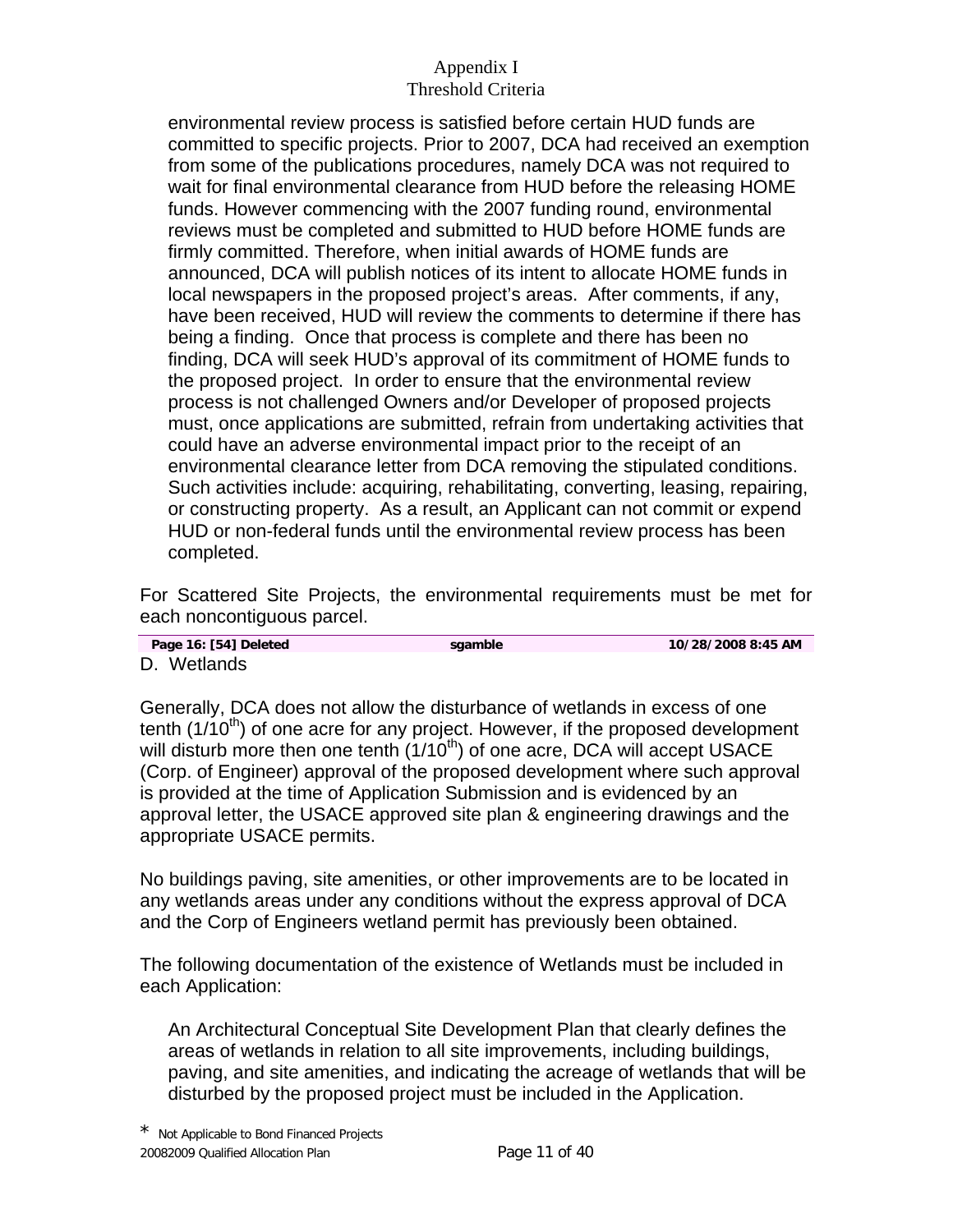A U.S. Fish and Wildlife Service National Wetlands Inventory map for the area in which the site is located, regardless of whether wetlands appear to be located on the proposed, must be included in the Application. The boundaries of the proposed site for development must be delineated on the USFWS map. If there are wetlands on the site, a wetlands delineation, performed in accordance with all federal and state guidelines, must be included in the Application.

The site reconnaissance must include observation of any and all wetland areas on the property.

For applications requesting HOME funds or which have other HUD funds listed as sources, including but not limited to PBRA, the following additional requirements must be met:

The qualified Environmental Professional or Engineer must document mitigation for impacts to any existing wetlands area(s) planned for development, and include consideration of alternative locations for the development. Documentation that the Applicant has published the required Notices and met the requirements of the Eight Step Wetlands Management process set forth in 24 CFR Section §55.20

E. Lead Based Paint (LBP) and Asbestos Containing Materials (ACM)

For all existing properties to be rehabilitated under DCA programs and built prior to 1978, a survey of LBP and ACM must be included in the environmental study. The investigation must be completed according to EPA and HUD guidelines on properties that fall under the requirements of these agencies. If such materials exist on the properties the Qualified Environmental Professional must include recommendations for the management or abatement of these materials according to all EPA and HUD guidelines.

F. Water Leaks, Mold & Lead in Drinking Water

For all existing properties to be rehabilitated under DCA's programs a survey of water leaks, mold and testing for lead in drinking water must be completed according to EPA and HUD guidelines as applicable on properties that fall under the requirements of these agencies. If such conditions and/or materials exist on the properties the Qualified Environmental Professional must include recommendations for the elimination, removal or remediation of these conditions and/or materials according to all EPA and HUD guidelines, as applicable.

# G. PCB's

For all construction applications, documentation must be submitted according to the requirements of the Environmental Manual.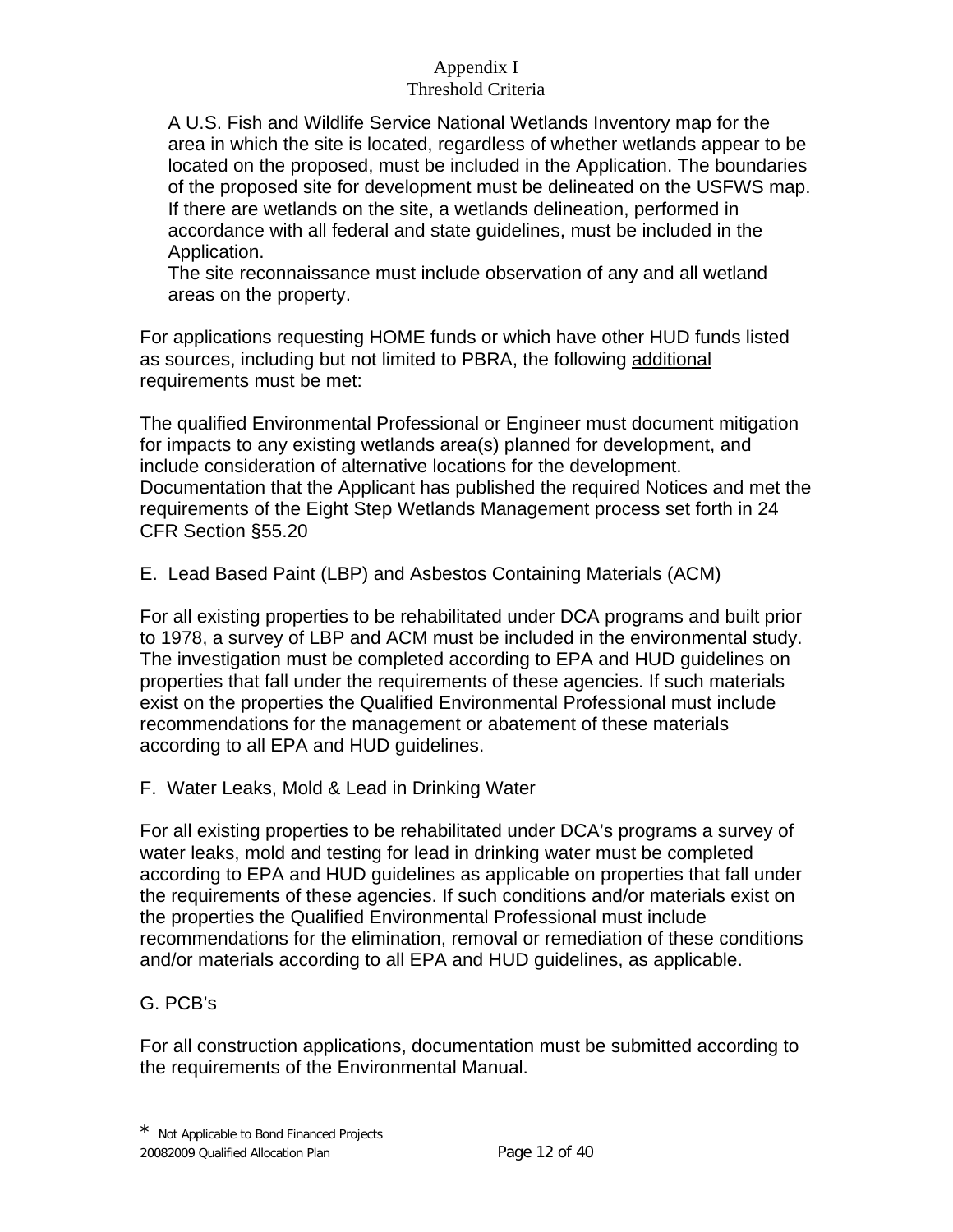## H. Radon

For all Applications the Radon zone must be noted in the environmental study along with the Georgia Radon Map. For Applications that propose the rehabilitation of existing properties, radon testing within the existing buildings, according to EPA guidelines is required and the results must be included in the environmental study. UPDATE

#### I. Noise Requirements

For all Applications, properties must meet the DCA requirements for sound. For HUD funded projects, properties must meet HUD Noise requirements as well. Applicants must provide evidence that the property meets these requirements. (Please refer to the DCA Environmental Manual for comprehensive information on DCA and HUD Noise Policies). DCA requires a Noise Analysis according to the requirements of the HUD Noise Analysis Guide (NAG) if the Owner Environmental Questionnaire & Disclosure Statement, Part B, indicates that there is a major road/highway/freeway within 1,000 feet, a railroad within 3,000 feet or an airport (depending on classification) within 5 – 15 miles. The Environmental consultant must provide an opinion on the results of such study, and the report must contain a complete mitigation plan for remediation of sound levels above the HUD or DCA Limitations. The DCA and HUD Noise Limitations must be met at 45dB for interior locations and 65dB for exterior locations. All mitigation costs for sounds must be included in the construction development budget. Absent a DCA waiver, a selected project cannot exceed 75dB of exterior noise.

## J. State Waters/Streams/Buffers & Setbacks

The Environmental Professional must render an opinion as to whether State Waters are located on the subject property using EPD's Field Guide for Determining the Presence of State Waters That Require a Buffer. DCA recommends that the Local Issuing Authority as determined by the EPD make the final State Water determination and, if permitted, include a letter in the Application.

Documentation of the existence of State Waters in the form of an Architectural Conceptual Site Development Plan that clearly defines the State Waters in relation to all site improvements, including buildings, paving, and site amenities, and includes the delineation of all buffers required by state and local jurisdictions must be included in each Application.

DCA does not allow for the disturbance of Streams in excess of one hundred (100) linear feet.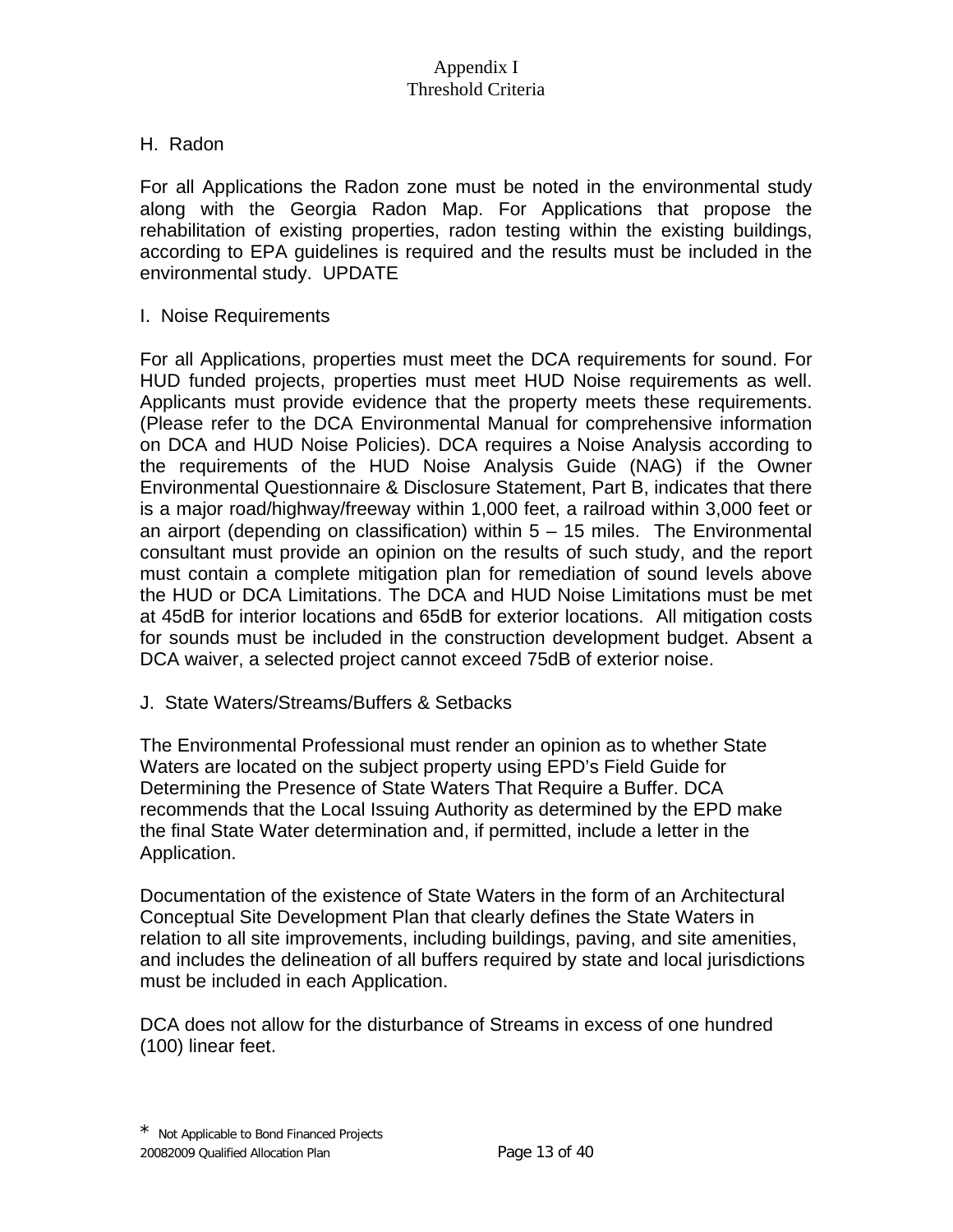All applicable buffers or setbacks that must be located on the subject property must be identified and discussed. No project will be accepted for any DCA funding or approved for tax credits (including HOME funds) if it contemplates any land-disturbing activity in any required buffer area unless an appropriate variance(s) or exemption(s) have been applied for and received from all appropriate agencies with jurisdiction over such buffers, and documentation of such variance(s) or exemption(s) is included in the Application.

## **K. Additional Environmental Requirements for HOME/HUD funded Projects, including but not limited to PBRA**

The Applicant, as outlined in the HOME/HUD Environmental Questionnaire, must complete additional requirements for HOME/HUD funded projects at the time of Application Submission, including, but not limited to, the Eight-Step process and HUD publication procedures.

Eight-Step Process: Projects located within a flood hazard area or designated wetland are subject to Executive Order 11988 (Floodplain Management) and Executive Order 11990 (Protection of Wetlands) respectively. HUD's implementing regulations at 24 CFR Part 55 -- "Floodplain Management" prescribe measures for protecting floodplains, and when amended, for protecting wetlands. Under the provisions of these Executive Orders, HUD must avoid financial support for covered activities, unless it can demonstrate that there are no practicable alternatives outside the floodplain or wetland. Therefore, if jurisdictional wetlands will be filled or impacted and/or construction and landscaping activities will occupy or modify a floodplain/floodway, documentation that the Eight-Step process has been followed as mandated by 24 C.F.R. § 55.20 for wetlands and floodplains must be provided as a part of the HOME and HUD Environmental Questionnaire. The decision making process for compliance with this part contains eight steps, including public notices and an examination of practicable alternatives. The steps to be followed in the decision making process are outlined in the

| Page 16: [55] Deleted        | sgamble | 10/28/2008 8:45 AM                                                      |
|------------------------------|---------|-------------------------------------------------------------------------|
|                              |         | 2009 Environmental Manual. Documentation of the Eight-Step process must |
| be submitted at Application. |         |                                                                         |

HUD Environmental Clearance & Publication Requirements: The Georgia Department of Community Affairs, as the responsible entity (RE) referred to in 24 CFR § 58.43, Environmental Review Procedures for Entities Assuming HUD Responsibilities, is responsible for undertaking environmental reviews for proposed HOME projects. In this capacity, DCA must ensure that the environmental review process is satisfied before certain HUD funds are committed to specific projects. Prior to 2007, DCA had received an exemption from some of the publications procedures, namely DCA was not required to wait for final environmental clearance from HUD before the releasing HOME funds. However commencing with the 2007 funding round, environmental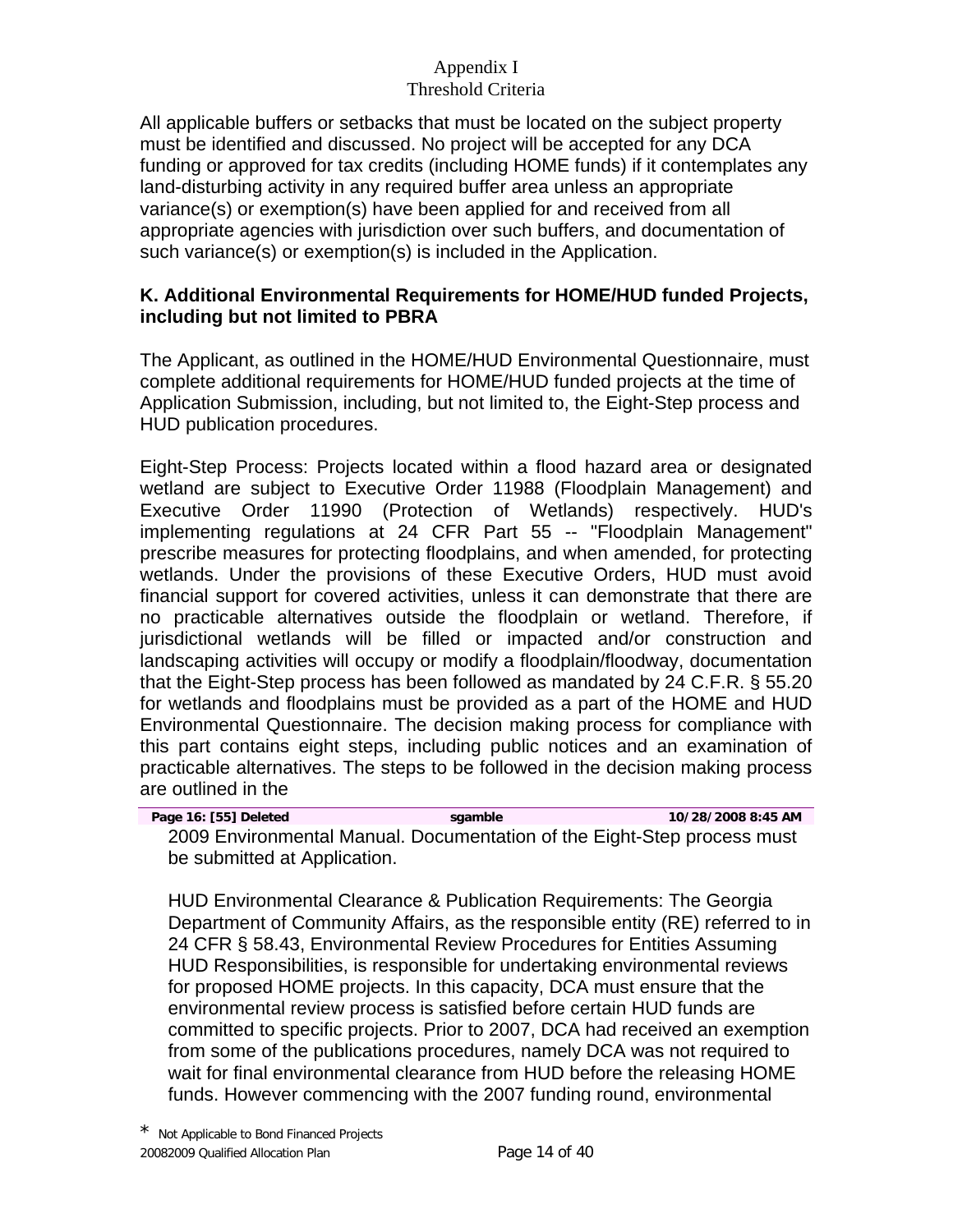reviews must be completed and submitted to HUD before HOME funds are firmly committed. Therefore, when initial awards of HOME funds are announced, DCA will publish notices of its intent to allocate HOME funds in local newspapers in the proposed project's areas. After comments, if any, have been received, HUD will review the comments to determine if there has being a finding. Once that process is complete and there has been no finding, DCA will seek HUD's approval of its commitment of HOME funds to the proposed project. In order to ensure that the environmental review process is not challenged Owners and/or Developer of proposed projects must, once applications are submitted, refrain from undertaking activities that could have an adverse environmental impact prior to the receipt of an environmental clearance letter from DCA removing the stipulated conditions. Such activities include: acquiring, rehabilitating, converting, leasing, repairing, or constructing property. As a result, an Applicant can not commit or expend HUD or non-federal funds until the environmental review process has been completed.

#### **Page 16: [56] Deleted sgamble 10/28/2008 8:45 AM L. Pre-Application Submittal**

Request for approval of Threshold Environmental Requirements including but not limited to Phase I and Phase II reports (as applicable) must be submitted to DCA on or before April 15, 2008 for environmental review and clearance. In the event, an Applicant has not received his completed Environmental documentation by that date, he may request additional time to submit the threshold environmental requirements up to and including submission of the environmental documentation in the application. Once the environmental review is complete, clearance letters will be issued to those projects prior to the application round. All Environmental Threshold determinations made at pre-application will be conditioned on DCA's site visit after receipt of the full application. The Eight-Step process does not have to be completed as a part of the pre-application submittal, but must be submitted at Application. Once the environmental review is complete, clearance letters will be issued to those projects prior to or during the application round. Predeterminations that a project meets environmental threshold requirements will be deemed to have been withdrawn from consideration if the Applicant does not submit his full application on the 2008 Application Intake day.

| Page 16: [57] Deleted                                                                                     | sgamble      | 10/28/2008 8:45 AM |  |
|-----------------------------------------------------------------------------------------------------------|--------------|--------------------|--|
| For Scattered Site Projects, the environmental requirements must be met for<br>each noncontiguous parcel. |              |                    |  |
| Page 20: [58] Formatted                                                                                   | <b>Ihart</b> | 11/1/2008 12:52 PM |  |
| Font: (Default) Arial                                                                                     |              |                    |  |
| Page 20: [59] Formatted                                                                                   | <b>Ihart</b> | 11/1/2008 12:52 PM |  |
| Font: (Default) Arial, 12 pt                                                                              |              |                    |  |
| Page 20: [60] Change                                                                                      | sgamble      | 10/28/2008 8:46 AM |  |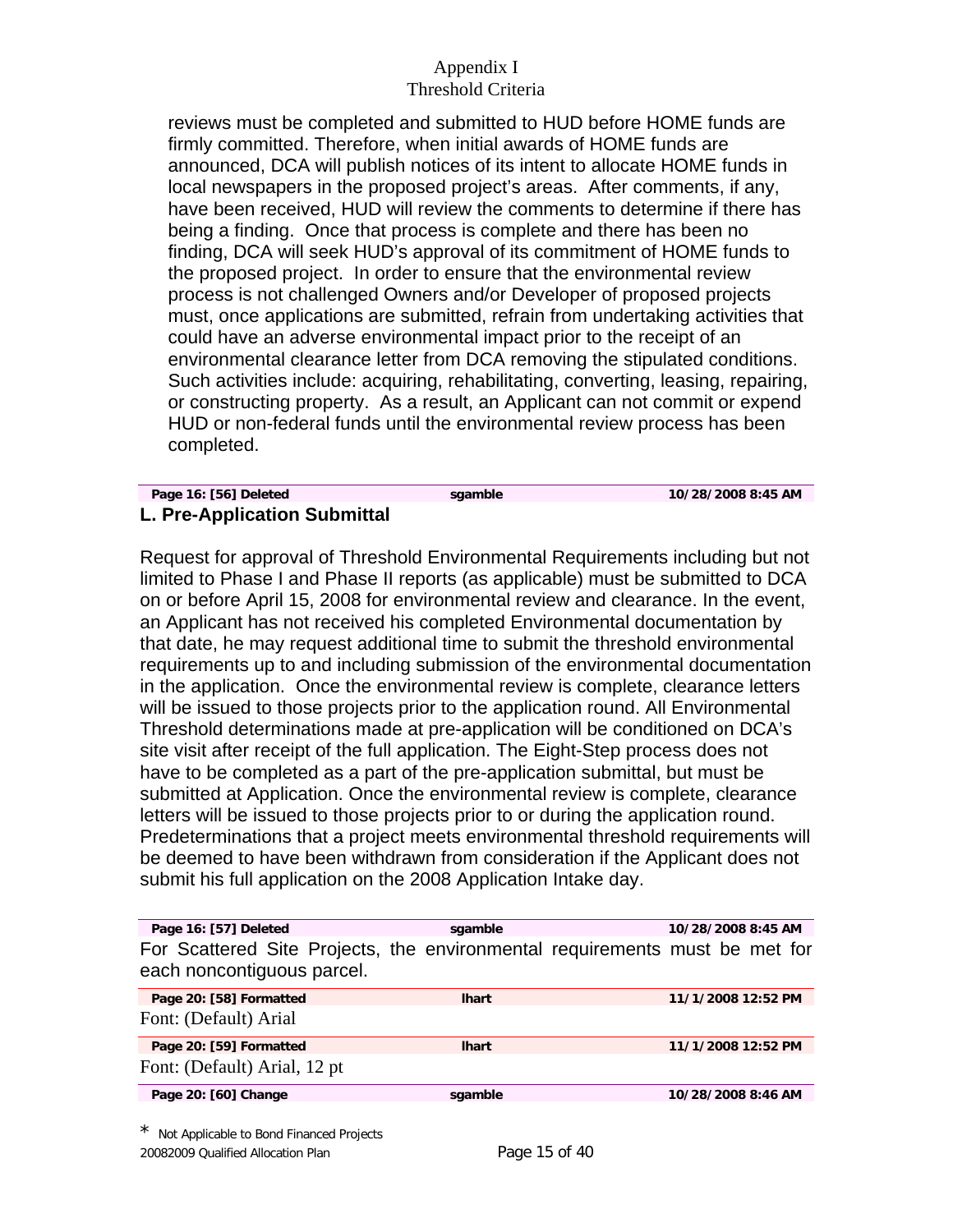Formatted Bullets and Numbering

| Page 20: [61] Formatted      | <b>Ihart</b> | 11/1/2008 12:52 PM |
|------------------------------|--------------|--------------------|
| Font: $12$ pt                |              |                    |
| Page 20: [61] Formatted      | <b>Ihart</b> | 11/1/2008 12:52 PM |
| Font: (Default) Arial, 12 pt |              |                    |
| Page 20: [62] Formatted      | <b>Ihart</b> | 11/1/2008 12:52 PM |
| Font: $12$ pt                |              |                    |
| Page 20: [62] Formatted      | <b>Ihart</b> | 11/1/2008 12:52 PM |
| Font: (Default) Arial, 12 pt |              |                    |
| Page 20: [63] Formatted      | <b>Ihart</b> | 11/1/2008 12:52 PM |
| Font: $12$ pt                |              |                    |
| Page 20: [63] Formatted      | <b>Ihart</b> | 11/1/2008 12:52 PM |
| Font: (Default) Arial, 12 pt |              |                    |
| Page 20: [63] Formatted      | <b>Ihart</b> | 11/1/2008 12:52 PM |
| Font: $12$ pt                |              |                    |
| ------------                 |              |                    |

**Page 20: [64] Inserted sgamble 10/28/2008 8:46 AM**  (If washers and dryers are installed and maintained in every unit at no additional cost to tenants, an on-site laundry is not required.)

All the above amenities, with the exception of the on-site laundry, must be available to the tenants at no additional charge. Phased projects must include these amenities on the project site for each phase.

| Page 20: [65] Formatted      | <b>Ihart</b>           | 11/1/2008 12:52 PM  |
|------------------------------|------------------------|---------------------|
| Font: (Default) Arial, 12 pt |                        |                     |
| Page 20: [66] Formatted      | Cassandra Knight       | 10/31/2008 11:24 AM |
| Indent: Left: 0 pt           |                        |                     |
| Page 20: [67] Deleted        | <b>Stephen Barrett</b> | 11/3/2008 2:27 PM   |

| Page 20: [68] Formatted                                                                            | <b>Ihart</b> | 10/30/2008 8:16 PM |  |  |
|----------------------------------------------------------------------------------------------------|--------------|--------------------|--|--|
| Numbered + Level: $1 +$ Numbering Style: A, B, C,  + Start at: $1 +$ Alignment: Left +             |              |                    |  |  |
| Aligned at: $0 \text{ pt} + \text{Tab}$ after: $18 \text{ pt} + \text{Indent}$ at: $18 \text{ pt}$ |              |                    |  |  |
| Page 20: [69] Inserted                                                                             | sgamble      | 10/28/2008 8:46 AM |  |  |
|                                                                                                    |              |                    |  |  |
| <b>Additional Site Amenities</b>                                                                   |              |                    |  |  |
| Page 20: [70] Formatted                                                                            | <b>Ihart</b> | 11/1/2008 12:52 PM |  |  |
| Font: (Default) Arial, 12 pt                                                                       |              |                    |  |  |
| Page 20: [71] Formatted                                                                            | <b>Ihart</b> | 10/30/2008 8:16 PM |  |  |
| Indent: Left: 0 pt                                                                                 |              |                    |  |  |
| Page 20: [72] Formatted                                                                            | <b>Ihart</b> | 11/1/2008 12:52 PM |  |  |
|                                                                                                    |              |                    |  |  |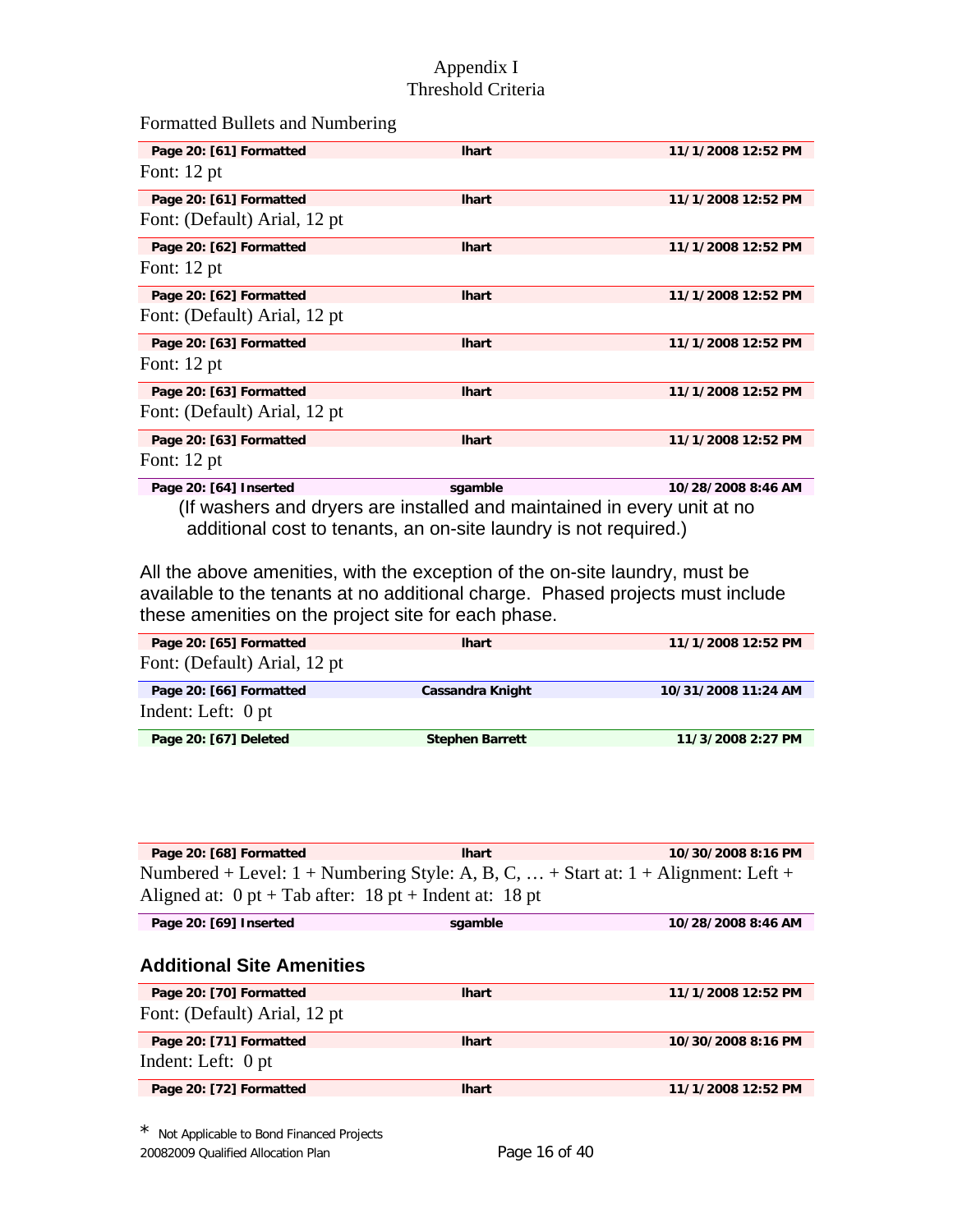| Font: (Default) Arial, 12 pt, Not Bold                                                                                                                       |                         |                     |
|--------------------------------------------------------------------------------------------------------------------------------------------------------------|-------------------------|---------------------|
| Page 20: [72] Formatted<br>Font: (Default) Arial, 12 pt                                                                                                      | <b>Ihart</b>            | 11/1/2008 12:52 PM  |
| Page 20: [72] Formatted<br>Font: (Default) Arial, 12 pt, Not Bold                                                                                            | <b>Ihart</b>            | 11/1/2008 12:52 PM  |
| Page 20: [73] Deleted<br>must be provided on a sliding scale according to total number of units in the<br>development as specified below:                    | <b>Ihart</b>            | 10/30/2008 8:19 PM  |
| Page 20: [74] Inserted<br>must be provided on a sliding scale according to total number of units in the<br>development as specified below:                   | sgamble                 | 10/28/2008 8:46 AM  |
| Page 20: [75] Formatted<br>Font: (Default) Arial, 12 pt                                                                                                      | <b>Ihart</b>            | 11/1/2008 12:52 PM  |
| Page 20: [76] Formatted<br>Indent: First line: 0 pt, Bulleted + Level: $1 +$ Aligned at: 0 pt + Tab after: 3.6 pt +<br>Indent at: 18 pt, Tabs: Not at 3.6 pt | <b>Stephen Barrett</b>  | 11/3/2008 2:25 PM   |
| Page 20: [77] Formatted<br>Font: (Default) Arial, 12 pt                                                                                                      | <b>Ihart</b>            | 11/1/2008 12:52 PM  |
| Page 20: [78] Formatted<br>Font: (Default) Arial, 12 pt                                                                                                      | <b>Ihart</b>            | 11/1/2008 12:52 PM  |
| Page 20: [79] Formatted<br>Font: (Default) Arial, 12 pt                                                                                                      | <b>Ihart</b>            | 11/1/2008 12:52 PM  |
| Page 20: [80] Formatted<br>Font: (Default) Arial, 12 pt                                                                                                      | <b>Ihart</b>            | 11/1/2008 12:52 PM  |
| Page 20: [81] Deleted<br>of the following:                                                                                                                   | <b>Ihart</b>            | 10/30/2008 8:20 PM  |
| Page 20: [82] Inserted<br>of the following:<br>Total unit count 51-100, pick 5 of the following:<br>Total unit count 101 and above, pick 6 of the following: | sgamble                 | 10/28/2008 8:46 AM  |
| Page 20: [83] Formatted<br>Indent: Left: 0 pt, First line: 36 pt                                                                                             | Cassandra Knight        | 11/1/2008 1:38 PM   |
| Page 20: [84] Deleted<br>Total unit count 51-100, pick 5 of the following:<br>Total unit count 101 and above, pick 6 of the following                        | <b>Ihart</b>            | 10/30/2008 8:22 PM  |
| Page 20: [85] Formatted<br>Indent: First line: 0 pt                                                                                                          | <b>Cassandra Knight</b> | 10/31/2008 11:24 AM |
| Page 20: [86] Formatted<br>Font: $12$ pt                                                                                                                     | <b>Ihart</b>            | 11/1/2008 12:52 PM  |
| Page 20: [87] Formatted<br>Font: Italic, Underline                                                                                                           | Cassandra Knight        | 11/1/2008 2:03 PM   |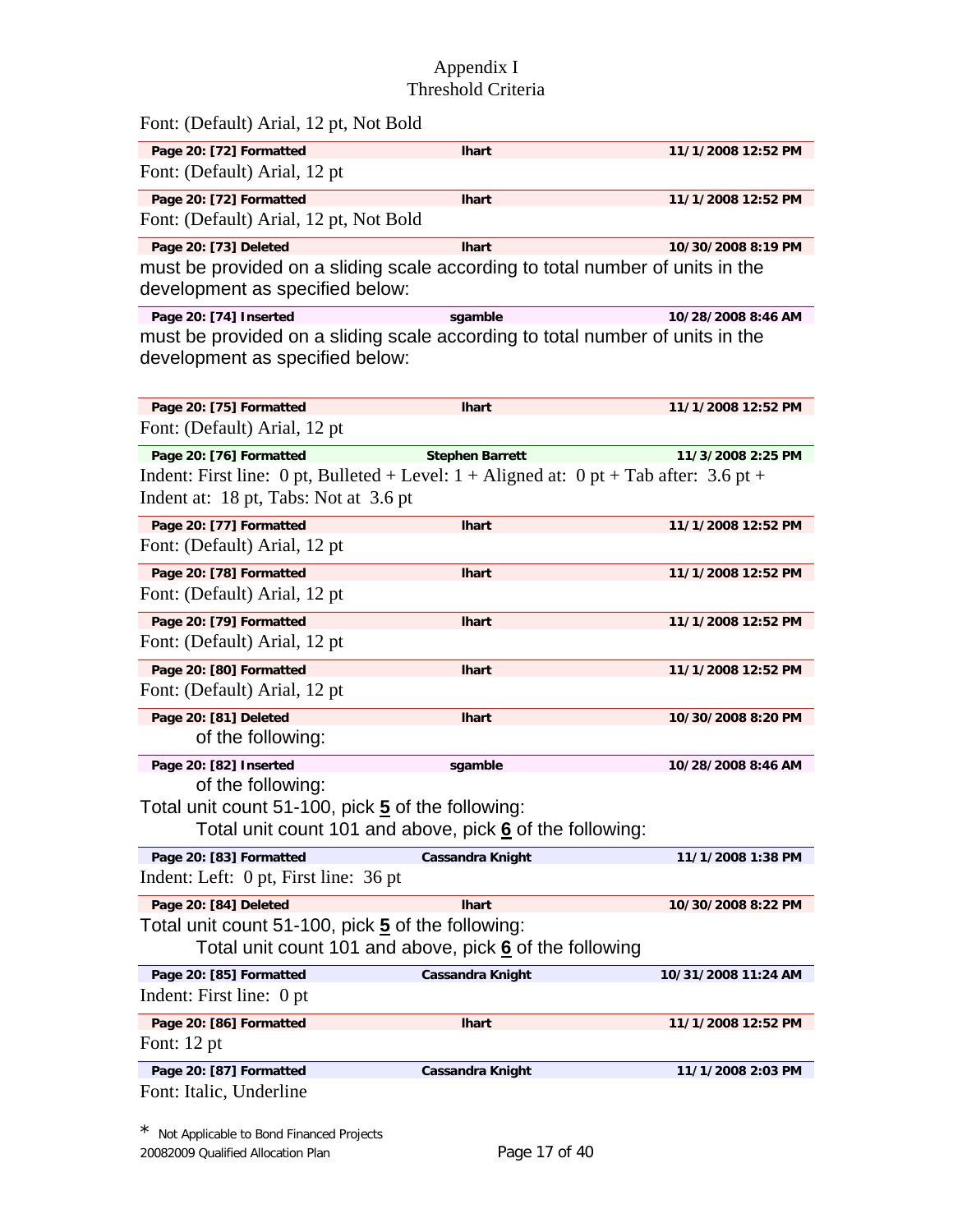| Page 20: [88] Deleted                                                           | iadams | 10/31/2008 10:42 AM |
|---------------------------------------------------------------------------------|--------|---------------------|
| Projects receiving funding in multiple phases from DCA (subsequent to phase I), |        |                     |
| regardless of size, pick $\frac{4}{3}$ of the following:                        |        |                     |

| Page 20: [89] Inserted<br>sgamble<br>Projects receiving funding in multiple phases from DCA (subsequent to phase I),<br>regardless of size, pick 4 of the following:<br>Page 20: [90] Formatted<br><b>Cassandra Knight</b><br>Font: (Default) Arial, 12 pt<br>Page 20: [90] Formatted<br><b>Cassandra Knight</b><br>Font: (Default) Arial, 12 pt, Not Bold<br>Page 20: [90] Formatted<br><b>Cassandra Knight</b><br>Font: (Default) Arial, 12 pt<br>Page 20: [90] Formatted<br><b>Cassandra Knight</b><br>Font: $12$ pt<br>Page 20: [91] Formatted<br><b>Ihart</b><br>Font: (Default) Arial, 12 pt<br>Page 20: [92] Change<br>sgamble<br>Formatted Bullets and Numbering<br>Page 20: [93] Change<br><b>Ihart</b><br>Formatted Bullets and Numbering<br>Page 20: [94] Formatted<br><b>Ihart</b><br>Font: (Default) Arial, 12 pt<br>Page 20: [95] Formatted<br><b>Ihart</b><br>Indent: Left: 18 pt<br>Page 20: [96] Inserted<br>sgamble<br><b>Unit Amenities:</b> |  |                    |
|-----------------------------------------------------------------------------------------------------------------------------------------------------------------------------------------------------------------------------------------------------------------------------------------------------------------------------------------------------------------------------------------------------------------------------------------------------------------------------------------------------------------------------------------------------------------------------------------------------------------------------------------------------------------------------------------------------------------------------------------------------------------------------------------------------------------------------------------------------------------------------------------------------------------------------------------------------------------|--|--------------------|
|                                                                                                                                                                                                                                                                                                                                                                                                                                                                                                                                                                                                                                                                                                                                                                                                                                                                                                                                                                 |  | 10/28/2008 8:46 AM |
|                                                                                                                                                                                                                                                                                                                                                                                                                                                                                                                                                                                                                                                                                                                                                                                                                                                                                                                                                                 |  | 11/1/2008 2:03 PM  |
|                                                                                                                                                                                                                                                                                                                                                                                                                                                                                                                                                                                                                                                                                                                                                                                                                                                                                                                                                                 |  | 11/1/2008 2:03 PM  |
|                                                                                                                                                                                                                                                                                                                                                                                                                                                                                                                                                                                                                                                                                                                                                                                                                                                                                                                                                                 |  | 11/1/2008 2:03 PM  |
|                                                                                                                                                                                                                                                                                                                                                                                                                                                                                                                                                                                                                                                                                                                                                                                                                                                                                                                                                                 |  | 11/1/2008 2:03 PM  |
|                                                                                                                                                                                                                                                                                                                                                                                                                                                                                                                                                                                                                                                                                                                                                                                                                                                                                                                                                                 |  | 11/1/2008 12:52 PM |
|                                                                                                                                                                                                                                                                                                                                                                                                                                                                                                                                                                                                                                                                                                                                                                                                                                                                                                                                                                 |  | 10/28/2008 8:46 AM |
|                                                                                                                                                                                                                                                                                                                                                                                                                                                                                                                                                                                                                                                                                                                                                                                                                                                                                                                                                                 |  | 10/30/2008 8:23 PM |
|                                                                                                                                                                                                                                                                                                                                                                                                                                                                                                                                                                                                                                                                                                                                                                                                                                                                                                                                                                 |  | 11/1/2008 12:52 PM |
|                                                                                                                                                                                                                                                                                                                                                                                                                                                                                                                                                                                                                                                                                                                                                                                                                                                                                                                                                                 |  | 10/30/2008 8:23 PM |
|                                                                                                                                                                                                                                                                                                                                                                                                                                                                                                                                                                                                                                                                                                                                                                                                                                                                                                                                                                 |  | 10/28/2008 8:46 AM |
| Page 20: [97] Formatted<br><b>Ihart</b><br>Font: (Default) Arial, 12 pt, No underline                                                                                                                                                                                                                                                                                                                                                                                                                                                                                                                                                                                                                                                                                                                                                                                                                                                                           |  | 11/1/2008 12:52 PM |

**Page 20: [97] Formatted lhart 11/1/2008 12:52 PM** Font: (Default) Arial, 12 pt

| Page 21: [98] Inserted<br>stoves | sgamble      | 10/28/2008 8:46 AM |
|----------------------------------|--------------|--------------------|
| Page 21: [99] Formatted          | <b>Ihart</b> | 11/1/2008 12:52 PM |
| Font: (Default) Arial, 12 pt     |              |                    |

Page 21: [100] Inserted sgamble 10/28/2008 8:46 AM powder-based stovetop fire suppression canisters installed above the range cook top

## **C**

**Page 21: [101] Formatted lhart 11/1/2008 12:52 PM** Font: (Default) Arial, 12 pt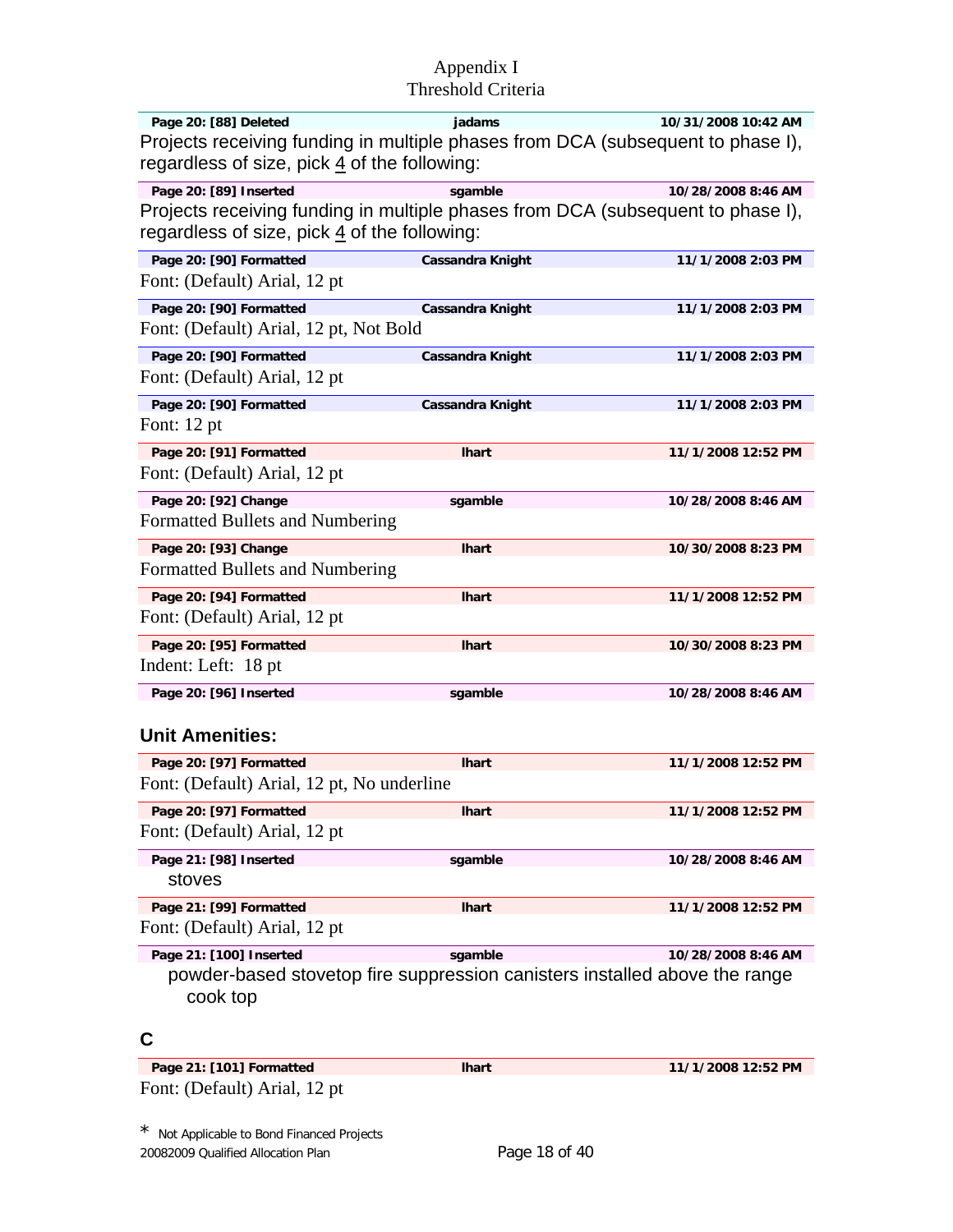| Page 21: [102] Formatted                                                         | <b>Ihart</b> | 11/1/2008 12:52 PM |
|----------------------------------------------------------------------------------|--------------|--------------------|
| Font: 12 pt                                                                      |              |                    |
| Page 21: [102] Formatted                                                         | <b>Ihart</b> | 11/1/2008 12:52 PM |
| Font: (Default) Arial, 12 pt                                                     |              |                    |
| Page 21: [103] Change                                                            | sgamble      | 10/28/2008 8:46 AM |
| Formatted Bullets and Numbering                                                  |              |                    |
| Page 21: [104] Formatted                                                         | <b>Ihart</b> | 11/1/2008 12:52 PM |
| Font: (Default) Arial, 12 pt, Bold                                               |              |                    |
| Page 21: [104] Formatted                                                         | <b>Ihart</b> | 11/1/2008 12:52 PM |
| Font: 12 pt                                                                      |              |                    |
| Page 21: [105] Deleted                                                           | jadams       | 10/31/2008 5:38 PM |
|                                                                                  |              |                    |
|                                                                                  |              |                    |
| Page 21: [106] Inserted                                                          | sgamble      | 10/28/2008 8:46 AM |
|                                                                                  |              |                    |
|                                                                                  |              |                    |
| Page 21: [107] Formatted                                                         | <b>Ihart</b> | 11/1/2008 12:52 PM |
| Font: (Default) Arial, 12 pt, Bold                                               |              |                    |
|                                                                                  |              |                    |
| Page 21: [107] Formatted<br>Font: (Default) Arial, 12 pt                         | <b>Ihart</b> | 11/1/2008 12:52 PM |
|                                                                                  |              |                    |
| Page 21: [107] Formatted                                                         | <b>Ihart</b> | 11/1/2008 12:52 PM |
| Font: 12 pt                                                                      |              |                    |
| Page 21: [108] Deleted                                                           | jadams       | 10/31/2008 5:37 PM |
| Pre-approval is required prior to application submission provide amenities other |              |                    |
| than those listed in this section via the Amenities Pre-Approval form.           |              |                    |
| Page 21: [109] Inserted                                                          | sgamble      | 10/28/2008 8:46 AM |
| Pre-approval is required prior to application submission provide amenities other |              |                    |
| than those listed in this section via the Amenities Pre-Approval form.           |              |                    |
| Page 21: [110] Formatted                                                         | <b>Ihart</b> | 11/1/2008 12:52 PM |
| Font: (Default) Arial, 12 pt                                                     |              |                    |
| Page 21: [110] Formatted                                                         | <b>Ihart</b> | 11/1/2008 12:52 PM |
| Font: 12 pt                                                                      |              |                    |
| Page 21: [111] Formatted                                                         | <b>Ihart</b> | 11/1/2008 12:52 PM |
| Font: (Default) Arial, 12 pt                                                     |              |                    |
| Page 21: [112] Inserted                                                          | sgamble      | 10/28/2008 8:46 AM |
|                                                                                  |              |                    |
| Page 21: [113] Formatted                                                         | <b>Ihart</b> | 11/1/2008 12:52 PM |
| Font: (Default) Arial, 12 pt                                                     |              |                    |
| Page 21: [114] Deleted                                                           | sgamble      | 10/28/2008 8:46 AM |
| 12. Required Amenities                                                           |              |                    |
|                                                                                  |              |                    |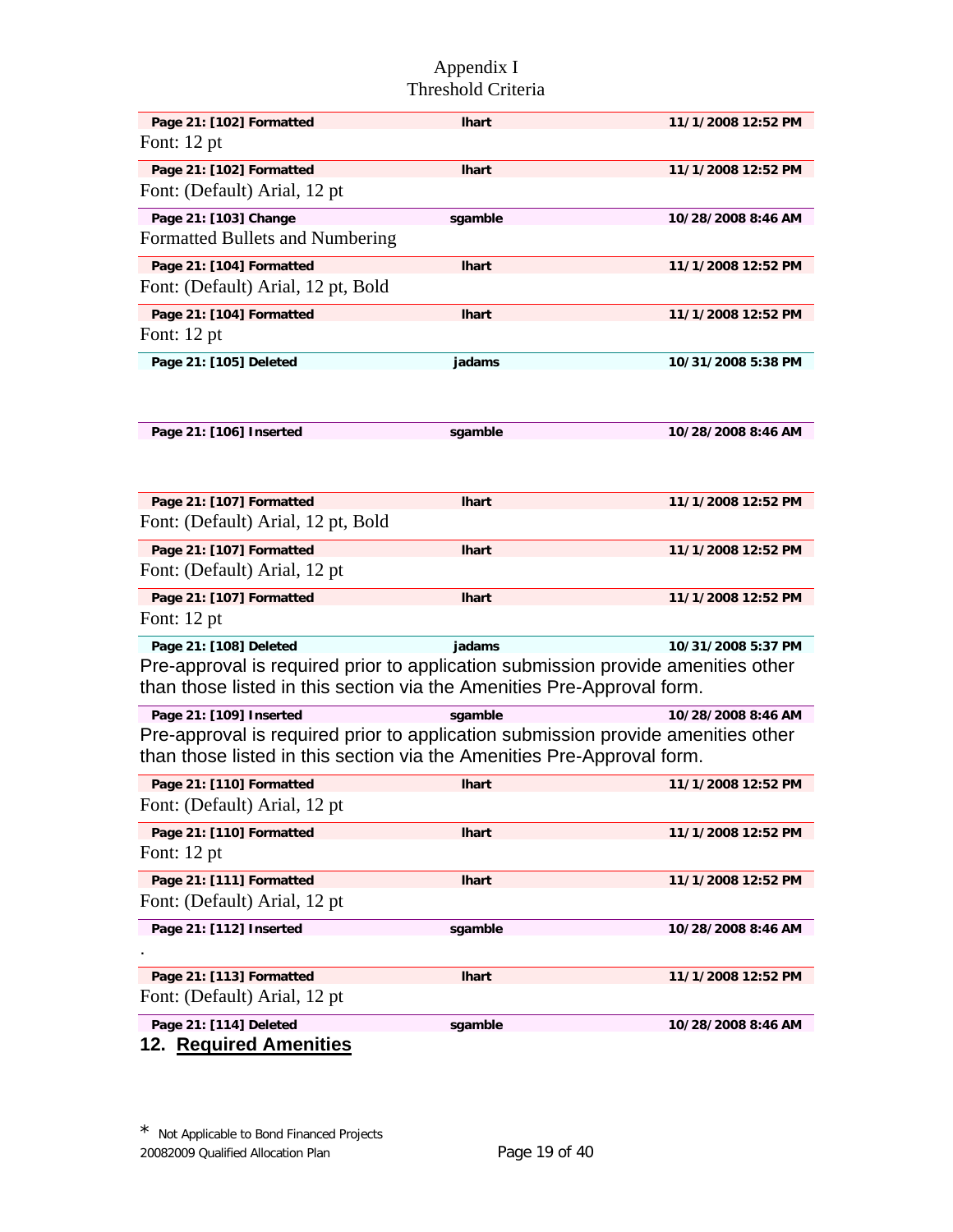# **A. Project Amenities:** All properties must include the following on-site

amenities**:** 

HVAC systems

a community room or building,

- an exterior gathering area such as a gazebo or exterior covered porch located in a central area,
- an on-site laundry (1 washer and 1 dryer per every 25 units) (If washers and dryers are installed and maintained in every unit at no additional cost to tenants, an on-site laundry is not required.), and
- an equipped recreation area suitable for the proposed tenant base. (The equipped recreation area must be identified in the Threshold Criteria tab on the Core Application form as applicable to the tenancy.)

All the above amenities, with the exception of the on-site laundry, must be available to the tenants at no additional charge. Phased projects must include these amenities on the project site for each phase.

**B. Unit Amenities:** All units must include the following:

| R                            |                                                             |                    |
|------------------------------|-------------------------------------------------------------|--------------------|
| Page 21: [115] Formatted     | <b>Ihart</b>                                                | 11/1/2008 12:52 PM |
| Font: (Default) Arial        |                                                             |                    |
| Page 21: [115] Formatted     | <b>Ihart</b>                                                | 11/1/2008 12:52 PM |
| Font: (Default) Arial, 12 pt |                                                             |                    |
| Page 21: [116] Inserted      | <b>Cassandra Knight</b>                                     | 9/30/2008 2:11 PM  |
| , and                        |                                                             |                    |
| Page 21: [116] Inserted      | Cassandra Knight                                            | 9/30/2008 2:11 PM  |
| R                            |                                                             |                    |
| Page 21: [117] Deleted       | sgamble                                                     | 10/28/2008 8:46 AM |
| efrigerators                 |                                                             |                    |
| S                            |                                                             |                    |
| Page 21: [118] Deleted       | sgamble                                                     | 10/28/2008 8:46 AM |
|                              | Fire Suppression systems installed above the range cook top |                    |

# **C. Additional Requirements and Amenities for Senior projects (Elderly and Housing for Older Persons)**

Elevators must be installed for access to all units above the ground floor Buildings more than two story construction must have furnished interior gathering areas in several locations in the lobbies and/or corridors (these interior gathering areas can not be double counted for Scoring Criteria)

- 100% of the units must be accessible and adaptable, as defined by the Fair Housing Amendments Act of 1988 (waiver may be available for properties built prior to 1991)
- All units must be equipped with an installed call system including a buzzer/bell and light to the exterior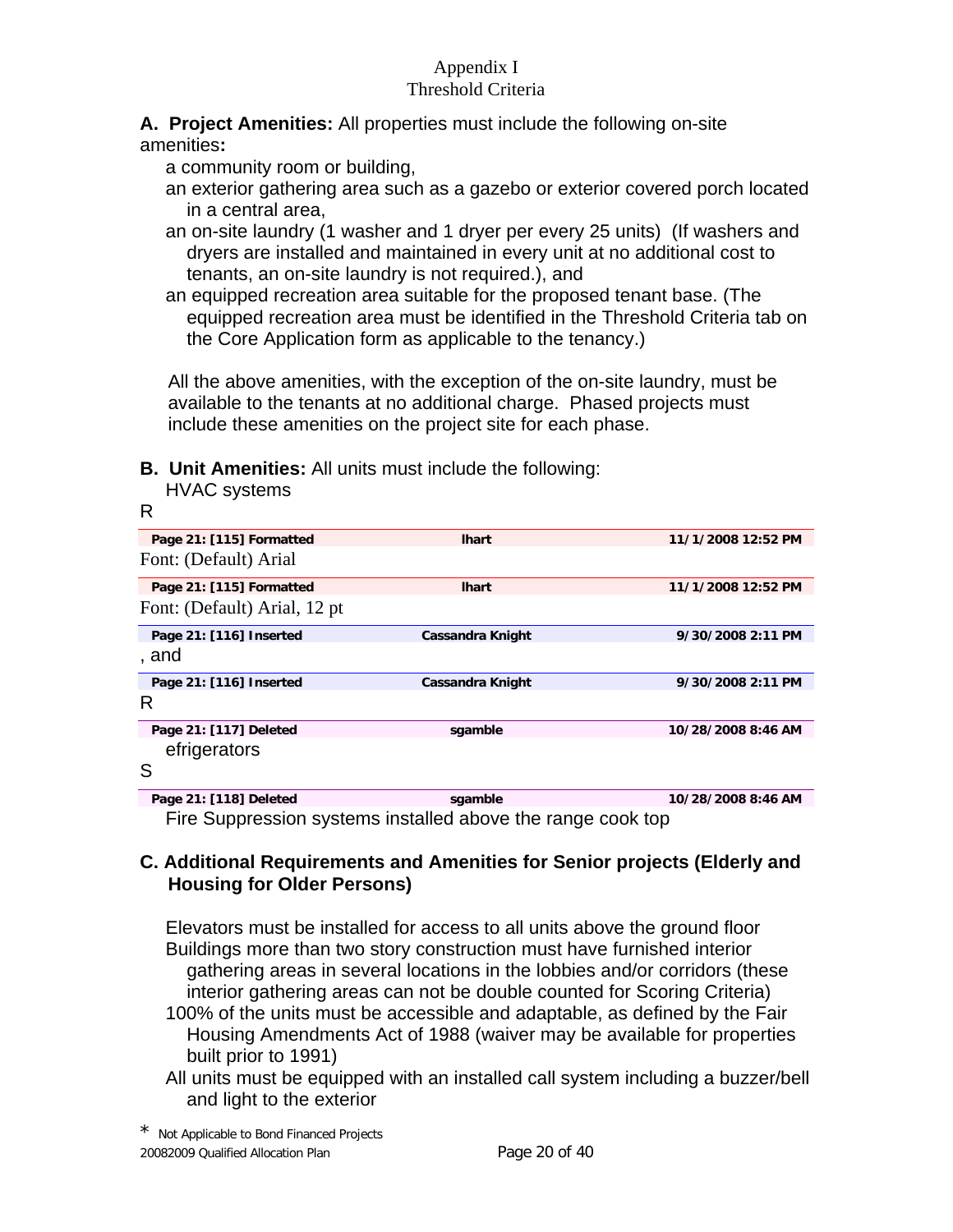# **D. Additional Required Project Amenities for 4% Tax Credit Projects**

In addition to the required amenities shown above, tax-exempt bond projects requesting 4% tax credit must choose three of the following project amenities that have not been utilized as a basic amenity:

| Microwave                                                                                                                                                                                                                                                                                                                                                                                                                                                                                                                                                                                                                                                                                                                                                                                                                                                                                                                                                                                                                                                                                                                                                                                                                                                                        |                         |                    |
|----------------------------------------------------------------------------------------------------------------------------------------------------------------------------------------------------------------------------------------------------------------------------------------------------------------------------------------------------------------------------------------------------------------------------------------------------------------------------------------------------------------------------------------------------------------------------------------------------------------------------------------------------------------------------------------------------------------------------------------------------------------------------------------------------------------------------------------------------------------------------------------------------------------------------------------------------------------------------------------------------------------------------------------------------------------------------------------------------------------------------------------------------------------------------------------------------------------------------------------------------------------------------------|-------------------------|--------------------|
| Page 21: [119] Inserted<br>s                                                                                                                                                                                                                                                                                                                                                                                                                                                                                                                                                                                                                                                                                                                                                                                                                                                                                                                                                                                                                                                                                                                                                                                                                                                     | <b>Cassandra Knight</b> | 9/30/2008 2:11 PM  |
| Page 21: [119] Inserted<br>furnished                                                                                                                                                                                                                                                                                                                                                                                                                                                                                                                                                                                                                                                                                                                                                                                                                                                                                                                                                                                                                                                                                                                                                                                                                                             | <b>Cassandra Knight</b> | 10/4/2008 7:15 PM  |
| Page 21: [119] Inserted<br>(these interior gathering areas can not be double counted for Scoring Criteria)                                                                                                                                                                                                                                                                                                                                                                                                                                                                                                                                                                                                                                                                                                                                                                                                                                                                                                                                                                                                                                                                                                                                                                       | <b>Cassandra Knight</b> | 10/6/2008 9:44 AM  |
| Page 21: [119] Inserted<br>of 1988                                                                                                                                                                                                                                                                                                                                                                                                                                                                                                                                                                                                                                                                                                                                                                                                                                                                                                                                                                                                                                                                                                                                                                                                                                               | <b>Cassandra Knight</b> | 9/30/2008 2:11 PM  |
| Page 21: [120] Deleted<br>oven in every unit<br>In-sink disposal in every unit<br>Built in dishwasher in every unit<br>Installed call system in all units, including a buzzer and light<br>High-speed internet access involving a data connection in the living area of each<br>unit that is separate from both the cable TV and telephone connections and that<br>has support from a project-wide network (or a functional equivalent) or a similarly<br>configured project-wide wireless network, AND high-speed internet service with<br>ongoing unlimited usage provided to each unit at either no cost to the tenant or<br>low-cost to the tenant (less than \$15 per month per unit).<br>Attractively fenced community gardens<br>Equipped soccer field<br>Tennis court<br>Equipped walking path with exercise stations or sitting areas<br>Retention pond/Fountain<br>Equipped playground<br>Covered pavilion with picnic/barbecue facilities to encourage community or family<br>reunion type functions<br><b>Furnished Children's Activity center</b><br><b>Furnished Library</b><br>Equipped Computer Center (must have high-speed internet access for every<br>computer, and one computer and printer for every 25 units)<br><b>Furnished Exercise/Fitness Center</b> | sgamble                 | 10/28/2008 8:46 AM |
| Furnished sitting areas by elevators<br><b>Swimming Pool</b><br>Complete built-in fire sprinkler system in every unit and the community center,<br>including an exterior<br>Audio and visual alarm system                                                                                                                                                                                                                                                                                                                                                                                                                                                                                                                                                                                                                                                                                                                                                                                                                                                                                                                                                                                                                                                                        |                         |                    |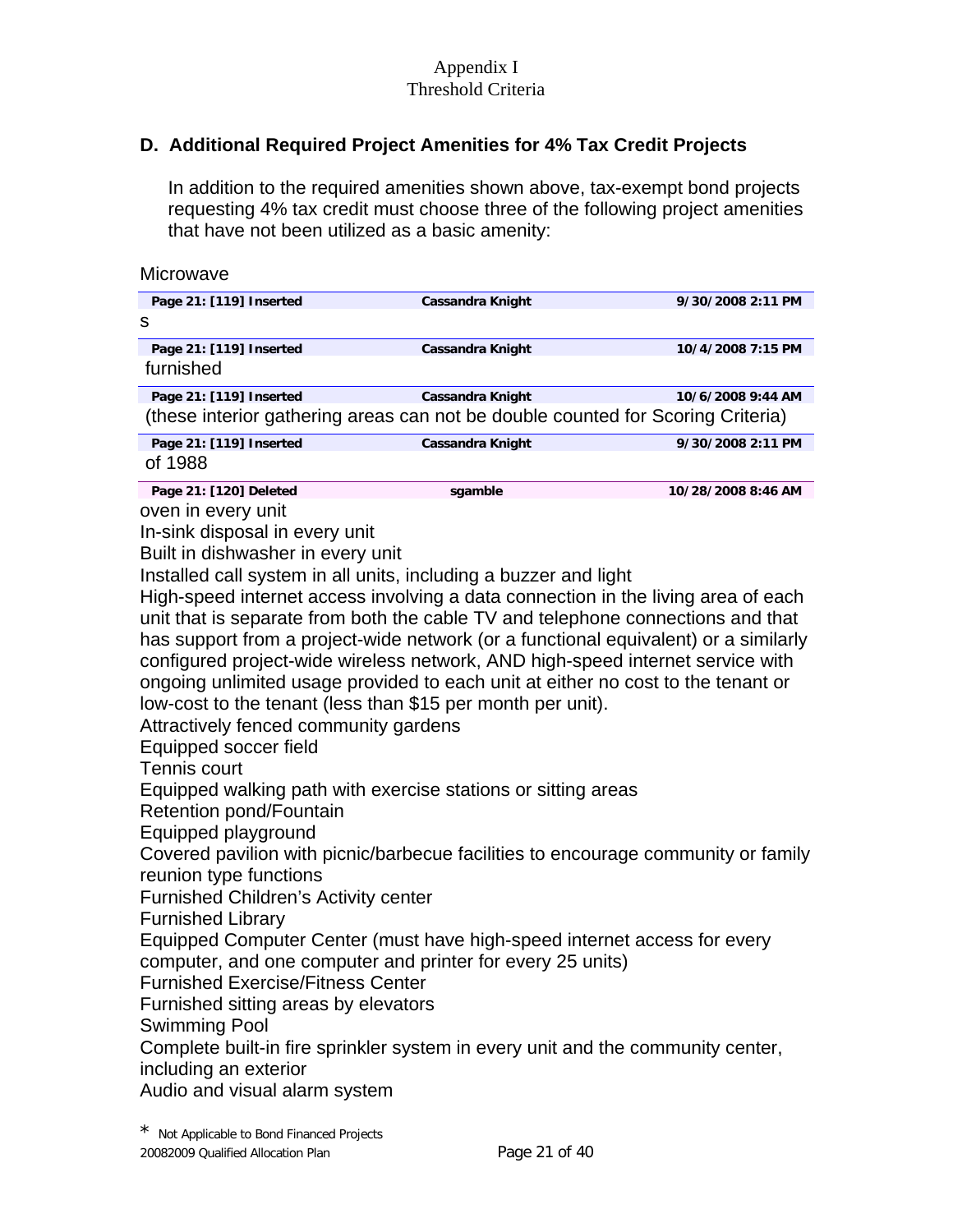#### All amenities must meet the criteria set forth in the A

| Page 21: [121] Inserted | Cassandra Knight | 9/30/2008 2:12 PM  |
|-------------------------|------------------|--------------------|
| oven                    |                  |                    |
| Page 21: [121] Inserted | Cassandra Knight | 9/30/2008 2:12 PM  |
|                         |                  |                    |
| Page 21: [122] Deleted  | sgamble          | 10/28/2008 8:46 AM |

Guidebook of the Architectural Manual.

For Scattered Site Projects, required amenities must be met for each noncontiguous parcel.

| Page 21: [123] Formatted           | <b>Ihart</b> | 11/1/2008 12:52 PM |
|------------------------------------|--------------|--------------------|
| Font: (Default) Arial, 12 pt       |              |                    |
| Page 21: [124] Formatted           | <b>Ihart</b> | 11/1/2008 12:52 PM |
| Font: (Default) Arial, 12 pt, Bold |              |                    |
| Page 21: [124] Formatted           | <b>Ihart</b> | 11/1/2008 12:52 PM |
| Font: (Default) Arial, 12 pt       |              |                    |
| Page 21: [124] Formatted           | <b>Ihart</b> | 11/1/2008 12:52 PM |
| Font: (Default) Arial, 12 pt, Bold |              |                    |
| Page 21: [124] Formatted           | <b>Ihart</b> | 11/1/2008 12:52 PM |
| Font: (Default) Arial, 12 pt       |              |                    |

**Page 23: [125] Deleted jadams 10/30/2008 5:51 PM**  meet the Georgia Energy Codes as a minimum including the requirements for window performance, insulation, equipment sizing according to ACCA Manual J heat loss and gain, equipment efficiency, and proper duct sealing measures. Basic design, appliances, and equipment must also meet the requirements of the DCA Architectural Manual. The final construction documents must clearly indicate all components of the insulation envelope and all materials and equipment that meet these requirements.

**Page 23: [126] Inserted sgamble 10/28/2008 8:48 AM**  meet the Georgia Energy Codes as a minimum including the requirements for window performance, insulation, equipment sizing according to ACCA Manual J heat loss and gain, equipment efficiency, and proper duct sealing measures. Basic design, appliances, and equipment must also meet the requirements of the DCA Architectural Manual. The final construction documents must clearly indicate all components of the insulation envelope and all materials and equipment that meet these requirements.

| Page 23: [127] Formatted                            | <b>Ihart</b> | 11/1/2008 12:52 PM |
|-----------------------------------------------------|--------------|--------------------|
| Font: (Default) Arial, 12 pt, Not Highlight         |              |                    |
| Page 23: [128] Formatted                            | <b>Ihart</b> | 11/1/2008 12:52 PM |
| Font: (Default) Arial, 12 pt                        |              |                    |
| Page 23: [129] Formatted                            | <b>Ihart</b> | 11/1/2008 12:52 PM |
| $\star$<br>Not Applicable to Bond Financed Projects |              |                    |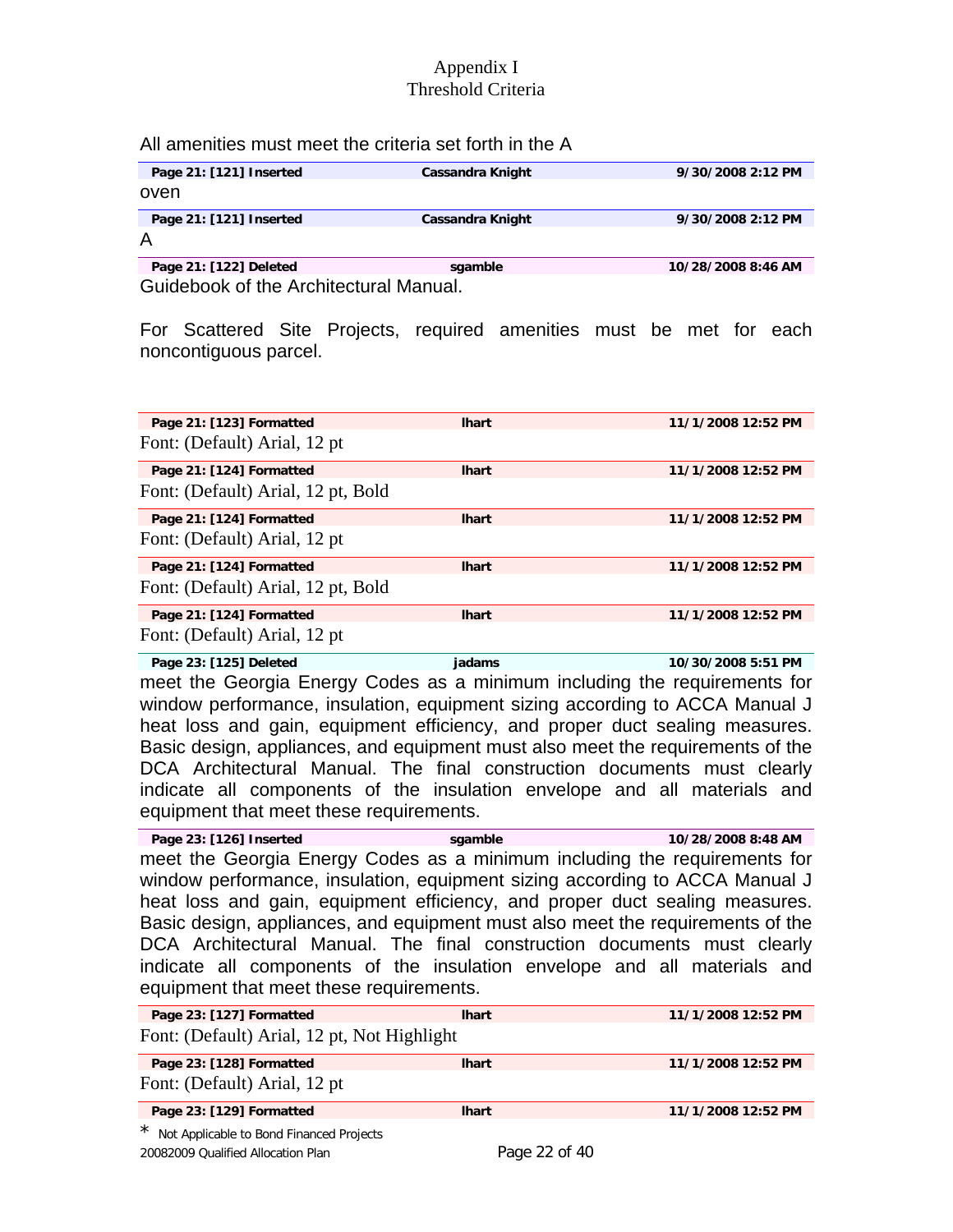| Font: (Default) Arial, 12 pt, Not Highlight |  |
|---------------------------------------------|--|
|---------------------------------------------|--|

| Page 23: [130] Formatted                    | <b>Ihart</b> | 11/1/2008 12:52 PM |
|---------------------------------------------|--------------|--------------------|
| Font: (Default) Arial, 12 pt                |              |                    |
| Page 23: [131] Formatted                    | <b>Ihart</b> | 11/1/2008 12:52 PM |
| Font: (Default) Arial, 12 pt, Not Highlight |              |                    |
| Page 23: [132] Formatted                    | <b>Ihart</b> | 11/1/2008 12:52 PM |
| Font: (Default) Arial, 12 pt                |              |                    |
| Page 23: [133] Deleted                      | iadams       | 10/30/2008 4:35 PM |

Threshold components include, but are not limited to: Low VOC paint and floor finishes

**Page 23: [134] Formatted Cassandra Knight 10/31/2008 12:23 PM** Normal, Justified, Indent: Left: 12 pt, Hanging: 6.6 pt, Bulleted + Level: 1 + Aligned at: 18 pt + Tab after: 36 pt + Indent at: 36 pt, Tabs: 18.6 pt, List tab + Not at 36 pt

| Page 23: [135] Inserted | saamble | 10/28/2008 8:48 AM |
|-------------------------|---------|--------------------|
|                         |         |                    |

Threshold components include, but are not limited to: Low VOC paint and floor finishes

| Page 23: [136] Formatted                                                              | <b>Ihart</b>            | 11/1/2008 12:52 PM  |
|---------------------------------------------------------------------------------------|-------------------------|---------------------|
| Font: (Default) Arial, 12 pt, Not Bold                                                |                         |                     |
| Page 23: [137] Formatted                                                              | <b>Ihart</b>            | 11/1/2008 12:52 PM  |
| Font: (Default) Arial, 12 pt, Not Bold                                                |                         |                     |
| Page 23: [138] Formatted                                                              | <b>Ihart</b>            | 11/1/2008 12:52 PM  |
| Font: (Default) Arial, 12 pt, Not Bold                                                |                         |                     |
| Page 23: [139] Formatted                                                              | <b>Ihart</b>            | 11/1/2008 12:52 PM  |
| Font: (Default) Arial, 12 pt, Not Bold                                                |                         |                     |
| Page 23: [140] Formatted                                                              | <b>Ihart</b>            | 11/1/2008 12:52 PM  |
| Font: (Default) Arial, 12 pt, Not Bold                                                |                         |                     |
| Page 23: [141] Formatted                                                              | <b>Ihart</b>            | 11/1/2008 12:52 PM  |
| Font: (Default) Arial, 12 pt, Not Bold                                                |                         |                     |
| Page 23: [142] Formatted                                                              | <b>Ihart</b>            | 11/1/2008 12:52 PM  |
| Font: (Default) Arial, 12 pt, Not Bold                                                |                         |                     |
| Page 23: [143] Formatted                                                              | <b>Ihart</b>            | 11/1/2008 12:52 PM  |
| Font: (Default) Arial, 12 pt, Not Bold                                                |                         |                     |
| Page 23: [144] Formatted                                                              | <b>Ihart</b>            | 11/1/2008 12:52 PM  |
| Font: (Default) Arial, 12 pt, Not Bold                                                |                         |                     |
| Page 23: [145] Formatted                                                              | <b>Ihart</b>            | 11/1/2008 12:52 PM  |
| Font: (Default) Arial, 12 pt, Not Bold                                                |                         |                     |
| Page 23: [146] Formatted                                                              | <b>Cassandra Knight</b> | 10/31/2008 12:23 PM |
| Bulleted + Level: $1 +$ Aligned at: 11.4 pt + Tab after: 22.2 pt + Indent at: 22.2 pt |                         |                     |
| Page 23: [147] Formatted                                                              | <b>Ihart</b>            | 11/1/2008 12:52 PM  |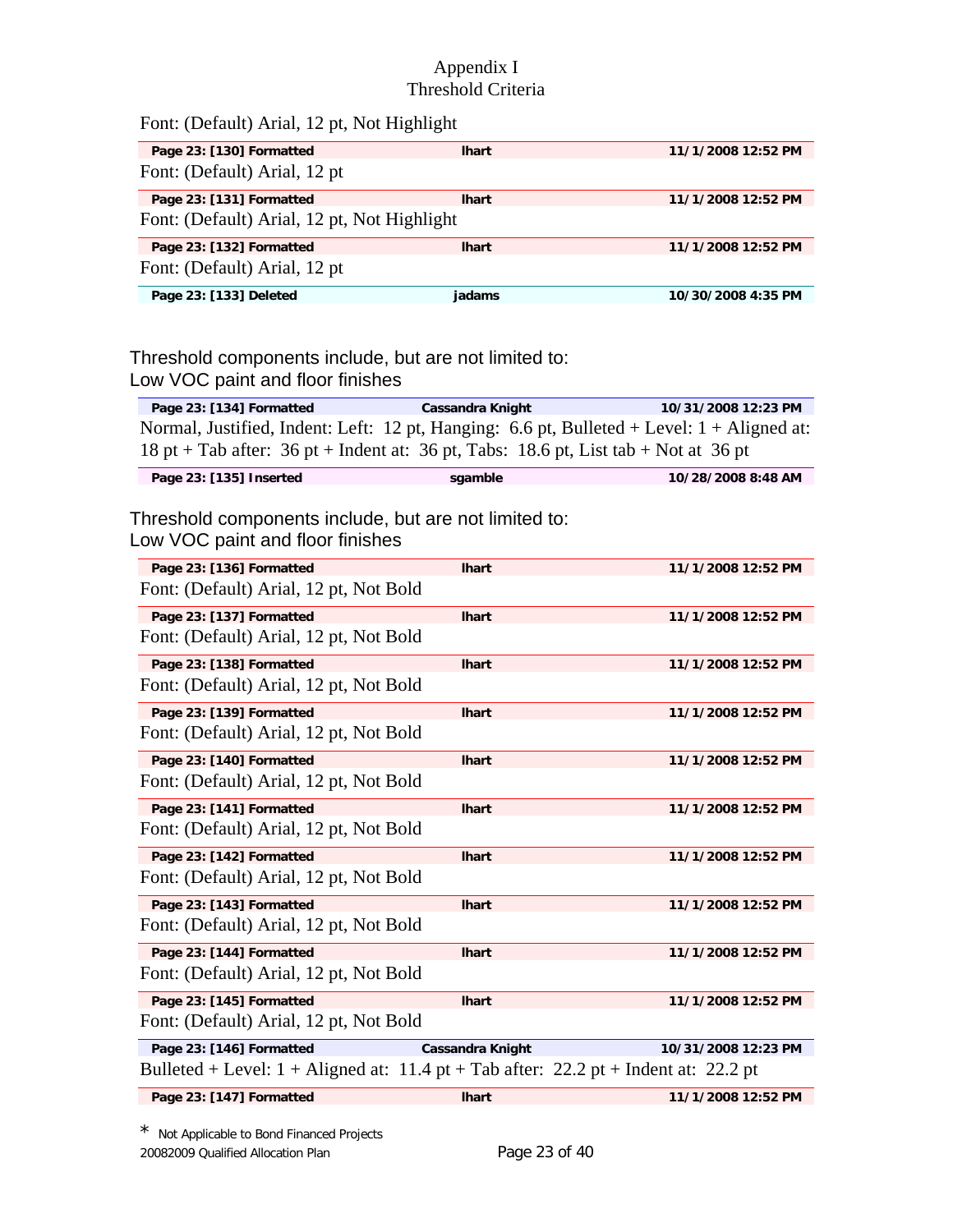Font: (Default) Arial, 12 pt, Not Highlight

| Page 23: [148] Formatted                                                            | <b>Ihart</b> | 11/1/2008 12:52 PM |
|-------------------------------------------------------------------------------------|--------------|--------------------|
| Font: (Default) Arial, 12 pt                                                        |              |                    |
| Page 23: [149] Formatted                                                            | <b>Ihart</b> | 11/1/2008 12:52 PM |
| Font: (Default) Arial, 12 pt, Not Highlight                                         |              |                    |
| Page 24: [150] Inserted                                                             | sgamble      | 10/28/2008 8:48 AM |
| All applications for 4% tax credits must meet the above requirements for energy     |              |                    |
| efficiency. In addition, all 4% Bond applications must score a minimum of 16        |              |                    |
| points for components listed in Appendix II (Building Sustainability). The Building |              |                    |
| Sustainability Certification form must provide with the Application.                |              |                    |
|                                                                                     |              |                    |

**Page 24: [151] Deleted sgamble 10/28/2008 8:48 AM**  15. Energy Standards

All completed properties must meet the Georgia Energy Codes as a minimum including the requirements for equipment sizing according to ACCA Manual J heat loss and gain, and proper duct sealing measures, as required by the energy codes. Basic design, appliances and equipment must also meet the requirements of the DCA Architectural Manual. The final construction documents must clearly indicate all components of the insulation envelope and all materials and equipment that meet these requirements.

Selection of the energy efficiency components must be entered in the Scoring Criteria tab on the Application Form. DCA requires the inclusion of all certified energy efficiency components in the finished project.

All applications for 4% tax credits must meet the above requirements for energy efficiency. In addition, all 4% Bond applications must select a minimum of four (4) energy components listed in Appendix II (Energy Efficiency and Indoor Air Quality Requirements), two (2) of which must contribute to the increased efficiency of the HVAC systems. These must be selected in the Threshold Criteria section of the core Application Form.

**Page 26: [152] Inserted sgamble 10/28/2008 8:56 AM**  . Project will be required to choose and certify the inclusion of these elements with the in the Step II document submittal as detailed in the Architectural Manual-Submittal Instructions:

#### 1. Exterior Wall Finishes

Select and enter in the Threshold Criteria tab of the Application one category from this list:

 Exterior wall faces must have an excess of 40% brick or stone on each of the total wall surfaces. This is applicable to all sides of the buildings including the front wall face, each side's wall face and the rear wall face of the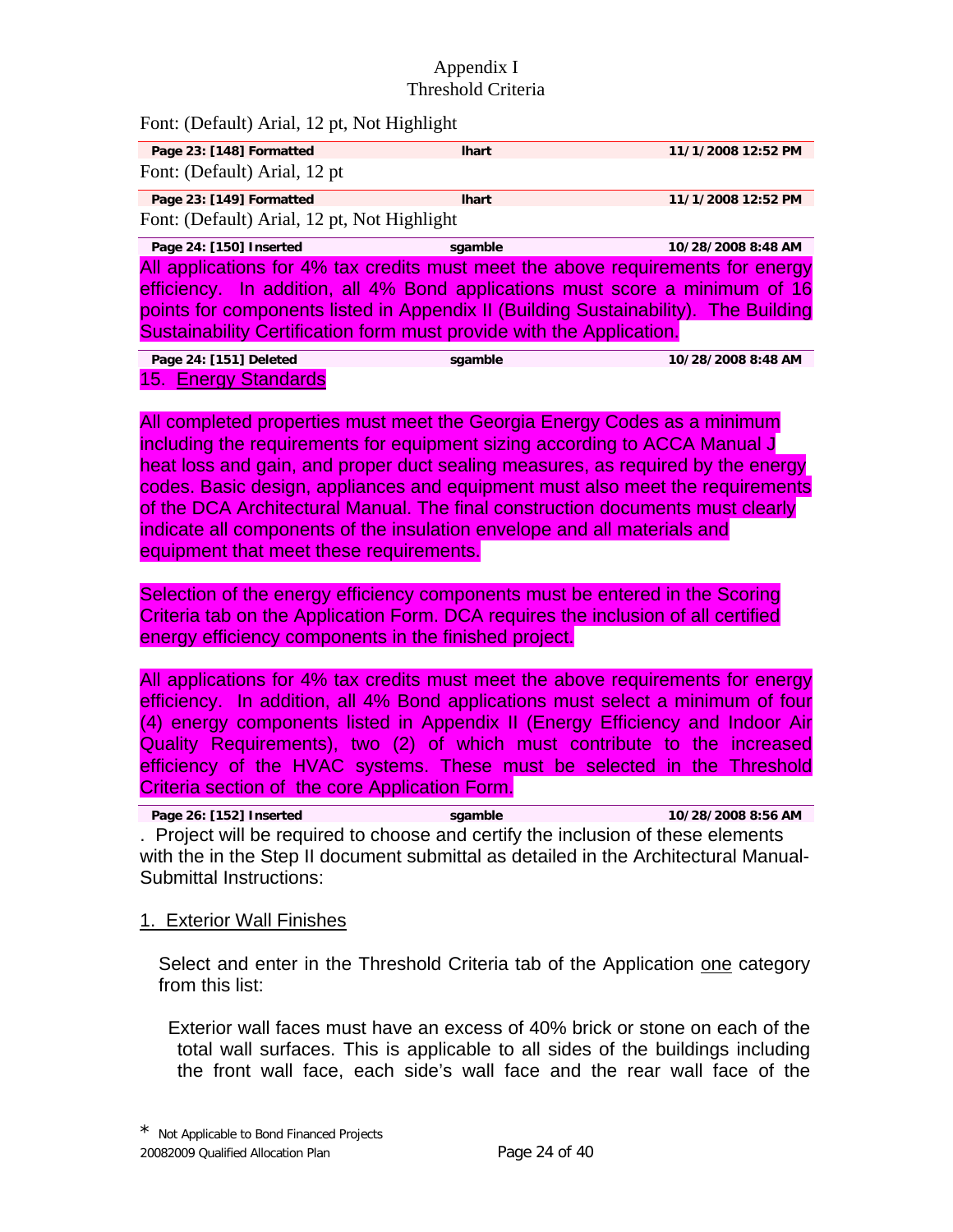# Appendix I

# Threshold Criteria

buildings. On all exterior walls the brick/stone must extend to all areas of grass, landscaping and other areas of soil or mulch.

For the rehabilitation of buildings that are eligible for historic

| Page 26: [153] Deleted<br>for recreate the existing or original exterior finish surfaces on all wall faces                                                         | jadams                 | 10/31/2008 12:45 PM                                                                                                                                                                                                                                                                                                        |
|--------------------------------------------------------------------------------------------------------------------------------------------------------------------|------------------------|----------------------------------------------------------------------------------------------------------------------------------------------------------------------------------------------------------------------------------------------------------------------------------------------------------------------------|
| Page 26: [154] Inserted                                                                                                                                            | sgamble                | 10/28/2008 8:56 AM                                                                                                                                                                                                                                                                                                         |
| or recreate the existing or original exterior finish surfaces on all wall faces<br>The use of vinyl siding is not eligible for these points)                       |                        | including the front wall face, rear wall face and both side wall faces. (Note:                                                                                                                                                                                                                                             |
| Page 26: [155] Deleted                                                                                                                                             | jadams                 | 10/30/2008 12:45 PM                                                                                                                                                                                                                                                                                                        |
| areas of grass, landscaping and other areas of soil or mulch.                                                                                                      |                        | Exterior wall faces have an excess of 60% cementitious siding on each of the<br>total wall surfaces. This is applicable to all sides of the buildings including<br>the front wall face, each side's wall face and the rear wall face of the<br>buildings. On all exterior walls the cementitious siding must extend to all |
| Page 27: [156] Formatted<br>Font: (Default) Arial, 12 pt                                                                                                           | <b>Ihart</b>           | 11/1/2008 12:52 PM                                                                                                                                                                                                                                                                                                         |
| Page 27: [157] Formatted<br>Font: $12$ pt                                                                                                                          | <b>Ihart</b>           | 11/1/2008 12:52 PM                                                                                                                                                                                                                                                                                                         |
| Page 27: [158] Deleted<br>previous historic or other types of historic decorative                                                                                  | jadams                 | 10/31/2008 12:47 PM                                                                                                                                                                                                                                                                                                        |
| Page 27: [159] Change<br>Formatted Bullets and Numbering                                                                                                           | sgamble                | 10/28/2008 8:56 AM                                                                                                                                                                                                                                                                                                         |
| Page 27: [160] Inserted<br>previous historic or other types of historic decorative elements on all                                                                 | sgamble                | 10/28/2008 8:56 AM                                                                                                                                                                                                                                                                                                         |
| Page 27: [161] Formatted<br>Font: (Default) Arial, 12 pt                                                                                                           | <b>Ihart</b>           | 11/1/2008 12:52 PM                                                                                                                                                                                                                                                                                                         |
| Page 27: [162] Formatted<br>Font: $12$ pt                                                                                                                          | <b>Ihart</b>           | 11/1/2008 12:52 PM                                                                                                                                                                                                                                                                                                         |
| Page 27: [163] Deleted<br>facades of existing historic or                                                                                                          | jadams                 | 10/31/2008 12:47 PM                                                                                                                                                                                                                                                                                                        |
| Page 27: [164] Inserted<br>facades of existing historic or non-designated buildings.                                                                               | sgamble                | 10/28/2008 8:56 AM                                                                                                                                                                                                                                                                                                         |
| Page 27: [165] Formatted<br>Font: (Default) Arial, 12 pt                                                                                                           | <b>Ihart</b>           | 11/1/2008 12:52 PM                                                                                                                                                                                                                                                                                                         |
| Page 27: [166] Formatted<br>Font: $12$ pt                                                                                                                          | <b>Ihart</b>           | 11/1/2008 12:52 PM                                                                                                                                                                                                                                                                                                         |
| Page 27: [167] Formatted<br>Font: (Default) Arial, 12 pt                                                                                                           | <b>Ihart</b>           | 11/1/2008 12:52 PM                                                                                                                                                                                                                                                                                                         |
| Page 27: [168] Formatted                                                                                                                                           | <b>Stephen Barrett</b> | 11/3/2008 2:29 PM                                                                                                                                                                                                                                                                                                          |
| Indent: Left: 10.5 pt, Hanging: 13.5 pt, Right: 0 pt, Bulleted + Level: $1 +$ Aligned at:<br>$36$ pt + Tab after: $54$ pt + Indent at: 39.6 pt, Tabs: Not at 54 pt |                        |                                                                                                                                                                                                                                                                                                                            |

**Page 27: [169] Formatted lhart 11/1/2008 12:52 PM**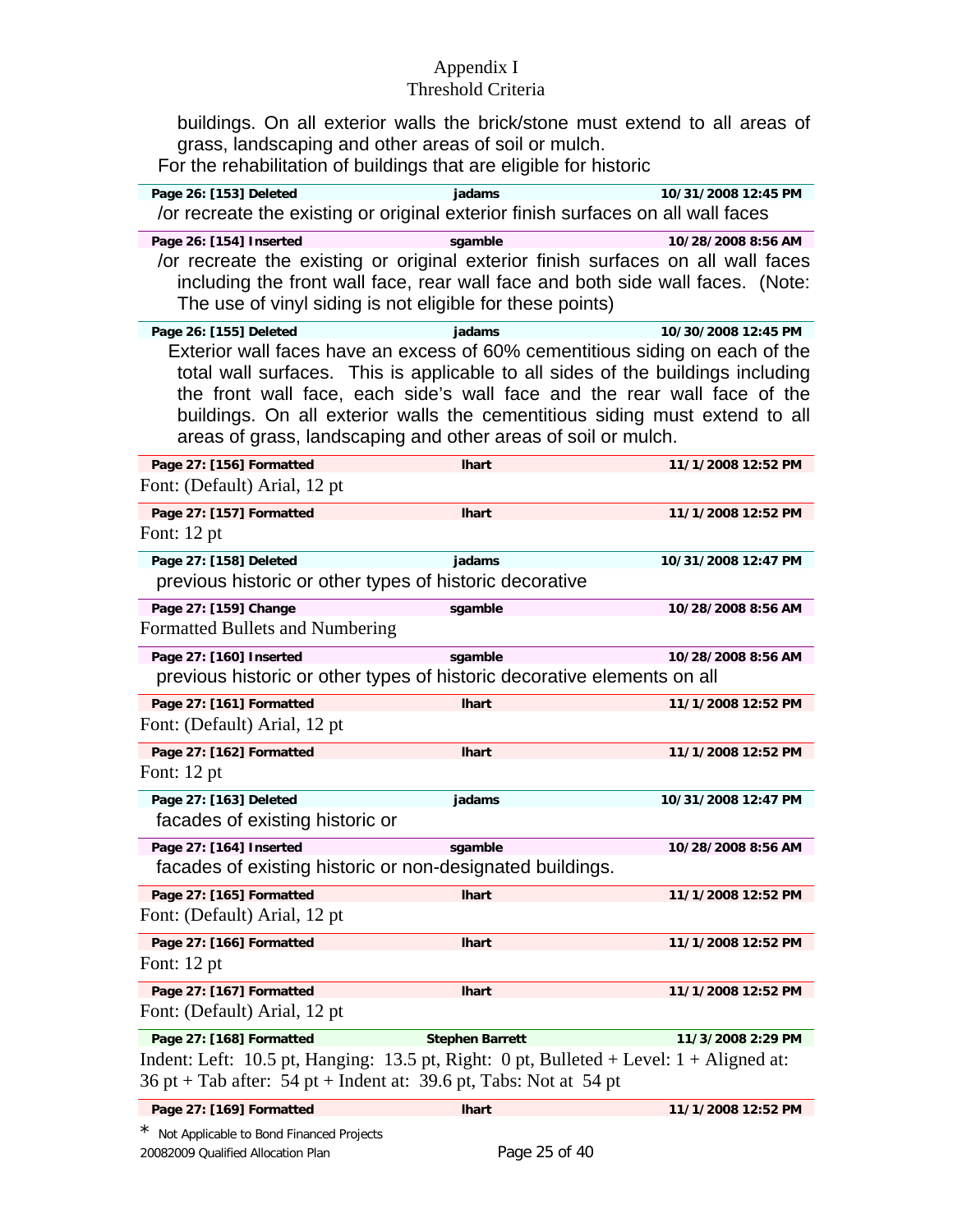| Font: (Default) Arial, 12 pt                                            |                        |                     |
|-------------------------------------------------------------------------|------------------------|---------------------|
| Page 27: [170] Formatted<br>Font: (Default) Arial, 12 pt                | <b>Ihart</b>           | 11/1/2008 12:52 PM  |
| Page 27: [171] Formatted<br>Font: (Default) Arial, 12 pt                | <b>Ihart</b>           | 11/1/2008 12:52 PM  |
| Page 27: [172] Formatted<br>Indent: Left: 11.4 pt                       | <b>Stephen Barrett</b> | 11/3/2008 2:29 PM   |
| Page 27: [173] Change<br>Formatted Bullets and Numbering                | sgamble                | 10/28/2008 8:56 AM  |
| Page 27: [174] Formatted<br>Font: 12 pt                                 | <b>Ihart</b>           | 11/1/2008 12:52 PM  |
| Page 27: [175] Formatted<br>Font: (Default) Arial, 12 pt                | <b>Ihart</b>           | 11/1/2008 12:52 PM  |
| Page 27: [176] Formatted<br>Font: 12 pt                                 | <b>Ihart</b>           | 11/1/2008 12:52 PM  |
| Page 27: [177] Formatted<br>Font: (Default) Arial, 12 pt                | <b>Ihart</b>           | 11/1/2008 12:52 PM  |
| Page 27: [178] Change<br>Formatted Bullets and Numbering                | jadams                 | 10/30/2008 12:44 PM |
| Page 27: [179] Formatted<br>Font: 12 pt                                 | <b>Ihart</b>           | 11/1/2008 12:52 PM  |
| Page 27: [180] Inserted<br>0 years)<br>Interior package upgrade:<br>u   | sgamble                | 10/28/2008 8:56 AM  |
| Page 27: [181] Formatted<br>Font: (Default) Arial, 12 pt                | <b>Ihart</b>           | 11/1/2008 12:52 PM  |
| Page 27: [182] Change<br>Formatted Bullets and Numbering                | sgamble                | 10/28/2008 8:56 AM  |
| Page 27: [183] Formatted<br>Indent: Left: 36 pt, Tabs: Not at 45 pt     | <b>Stephen Barrett</b> | 11/3/2008 2:29 PM   |
| Page 27: [184] Formatted<br>Font: (Default) Arial, 12 pt                | <b>Ihart</b>           | 11/1/2008 12:52 PM  |
| Page 27: [185] Formatted<br>Font: (Default) Arial, 12 pt, Not Highlight | <b>Ihart</b>           | 11/1/2008 12:52 PM  |
| Page 27: [186] Formatted<br>Font: (Default) Arial, 12 pt                | <b>Ihart</b>           | 11/1/2008 12:52 PM  |
| Page 27: [187] Change<br>Formatted Bullets and Numbering                | sgamble                | 10/28/2008 8:56 AM  |
| Page 27: [188] Formatted<br>Font: 12 pt                                 | <b>Ihart</b>           | 11/1/2008 12:52 PM  |
| Page 27: [189] Inserted                                                 | sgamble                | 10/28/2008 8:56 AM  |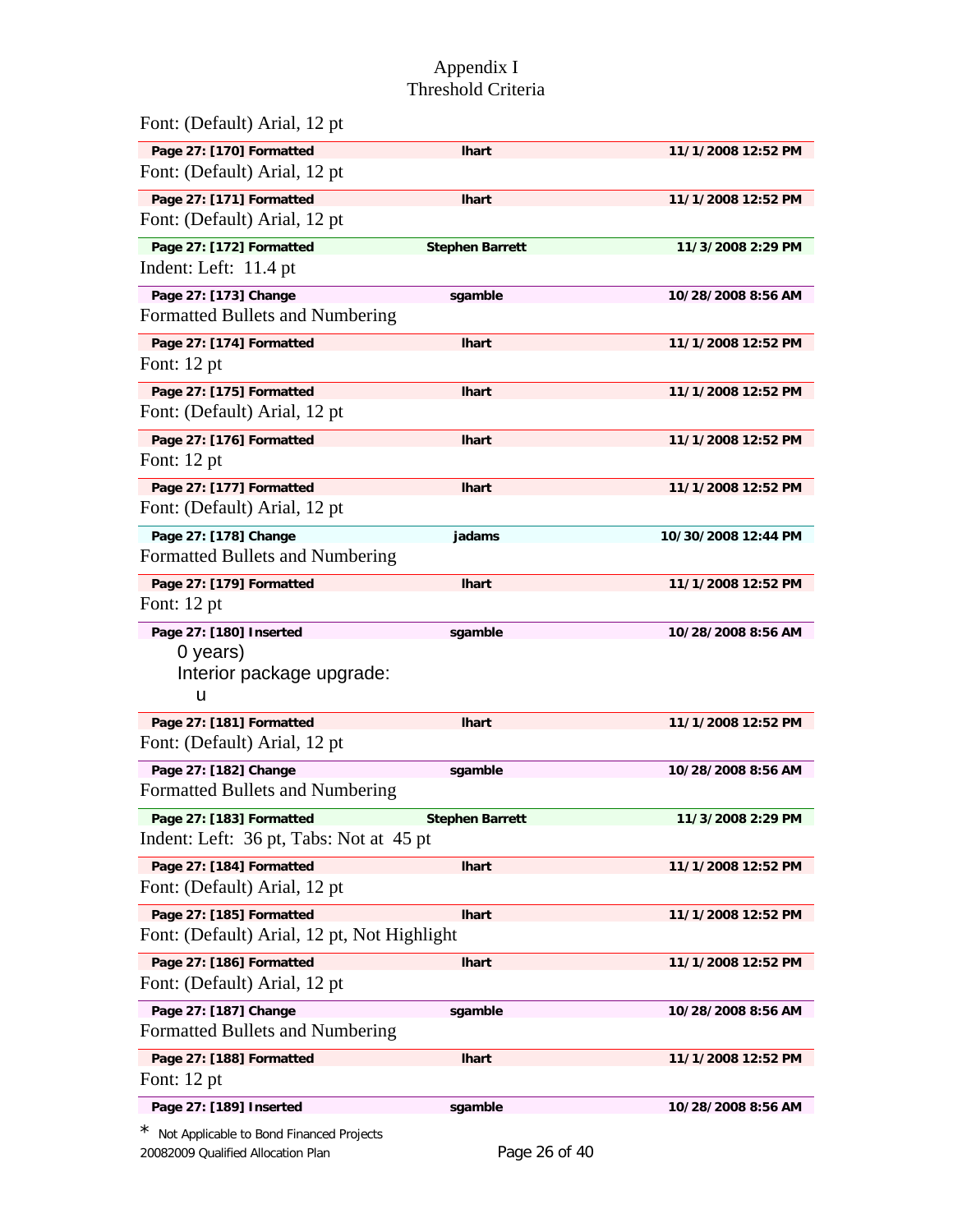ese points

 Where there are no existing trees or vegetation on the property that can be preserved, there must be substantial replanting of trees and integrated vegetation. The trees must be a minimum of two-inch (2") diameter and at a ratio of one tree for every 8 units. For properties where the density is greater than 20 units per acre, a ratio of one tree for every 16 units will be acceptable. The trees must be integrated with other areas of planting throughout the property.

| Page 27: [190] Formatted                                                             | <b>Ihart</b> | 11/1/2008 12:52 PM |
|--------------------------------------------------------------------------------------|--------------|--------------------|
| Font: (Default) Arial, 12 pt                                                         |              |                    |
| Page 27: [191] Formatted                                                             | <b>Ihart</b> | 11/1/2008 12:52 PM |
| Font: (Default) Arial, 12 pt, Font color: Auto                                       |              |                    |
| Page 27: [192] Formatted                                                             | <b>Ihart</b> | 11/1/2008 12:52 PM |
| Font: (Default) Arial, 12 pt                                                         |              |                    |
| Page 27: [193] Formatted                                                             | <b>Ihart</b> | 11/1/2008 12:52 PM |
| Font: (Default) Arial, 12 pt, Font color: Auto                                       |              |                    |
| Page 27: [194] Formatted                                                             | <b>Ihart</b> | 11/1/2008 12:52 PM |
| Font: (Default) Arial, 12 pt                                                         |              |                    |
| Page 28: [195] Inserted                                                              | sgamble      | 10/28/2008 8:56 AM |
| For Scattered Site Projects, Applicants shall calculate the project design total     |              |                    |
| score for each non-contiguous parcel and enter in the Scoring Criteria tab of the    |              |                    |
| Application for each project or parcel. The Applicant shall add the total points     |              |                    |
| obtained for each non-contiguous parcel and divide by the number of non-             |              |                    |
| contiguous parcels to arrive at the total points to be claimed for this category (no |              |                    |
|                                                                                      |              |                    |
| rounding up, only whole numbers may be claimed as points).                           |              |                    |

| Page 28: [196] Deleted | saamble | 10/28/2008 8:56 AM |
|------------------------|---------|--------------------|
|                        |         |                    |

All applications for 4% tax credits must meet the above requirements for design and quality construction. In addition all 4% Bond applications must select a minimum of four (4) upgraded exterior materials and finishes. At least one (1) of which must include upgrades to either exterior finishes in the form of 40% masonry for new construction, upgraded siding for new and existing buildings, or upgraded roofing materials. At least two (2) selections must be made from the Site Design criteria, one of which must include the preservation or replacement of existing trees and vegetation.

All applicants must enter all selections in the Threshold Criteria tab on the Application.

**Page 28: [197] Deleted Cassandra Knight 10/31/2008 11:56 AM** 

**DCA requires prior successful project experience for the Owner, Developer and Manager of a proposed project. A DCA Experience Summary form must be completed for each Owner, Developer and Manager of a project and submitted on or before the Application submission date. Entities and/or principals that were deemed experienced for the 2004, 2005, 2006,**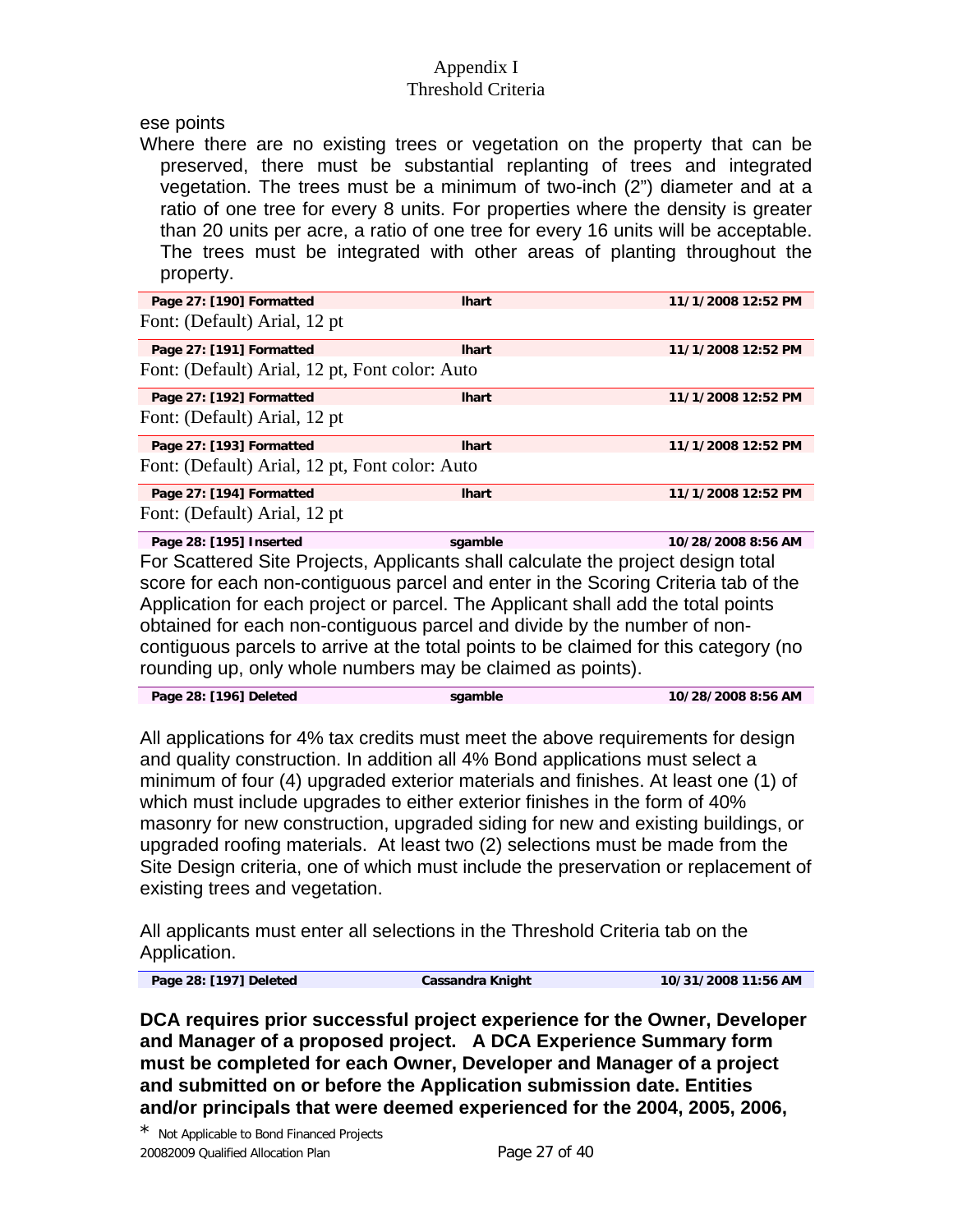**2007 competitive round do not have to complete a new DCA Experience Summary form provided there have been no changes in their organizational structure since the initial experience determination and no significant changes in the compliance history for properties. DCA reserves the right to determine, in its sole and absolute discretion, whether an Application meets the criterion of this section. DCA also reserves the right to determine whether the proposed Owner and/or Developer have/has the capacity to successfully complete the proposed development. DCA may consider projects in progress, prior performance in meeting construction commencement, projects with recaptured credits and completion deadlines, as well as the number of outstanding incomplete DCA-funded developments when determining capacity. Any Owner or Developer that has withdrawn or been involuntary removed from a HOME or Tax Credit project in the last thirty six months must notify DCA of the change. That Owner/Developer's name or entity will be removed from the 2007 Experienced list. The Owner and or Entity must resubmit all of the documentation required pursuant to this section and obtain a new decision as to whether they meet DCA's experience and capacity requirements.** 

**Page 34: [198] Inserted lhart 11/1/2008 12:49 PM** 

- **organization, focusing on their affordable housing development experience.**
- **4. A spreadsheet summary of all projects funded in Georgia including their allocation date, placed and placed in service date;**

 **A summary of all projects funded in a state other than Georgia including their allocation date, and placed in service date** 

 A Credit Bureau report dated after January 1, 2009 for every/all owners and key members of the development entity;

 Copy of financial statements for fiscal year 2007 and 2006 for the development entity

Financial statements on key principals.

 Documentation of access to no less than \$100,000 of liquidity by the development entity A positive D&B report ordered by DCA.

 At least two most recent audited fiscal year end financial statements for each project which the developer is using as successful experience for the required unit development

 Certification that the development entity remained in the limited partnership entity for a minimum period of four years from the placed in service date.

| Page 34: [199] Change           | <b>Ihart</b>     | 11/1/2008 12:49 PM  |
|---------------------------------|------------------|---------------------|
| Formatted Bullets and Numbering |                  |                     |
| Page 35: [200] Inserted         | Cassandra Knight | 10/31/2008 12:09 PM |

19. Compliance History Summary

The principal and entities of each General Partner, Developer, Management Company and Project consultant (used to meet DCA experience requirements)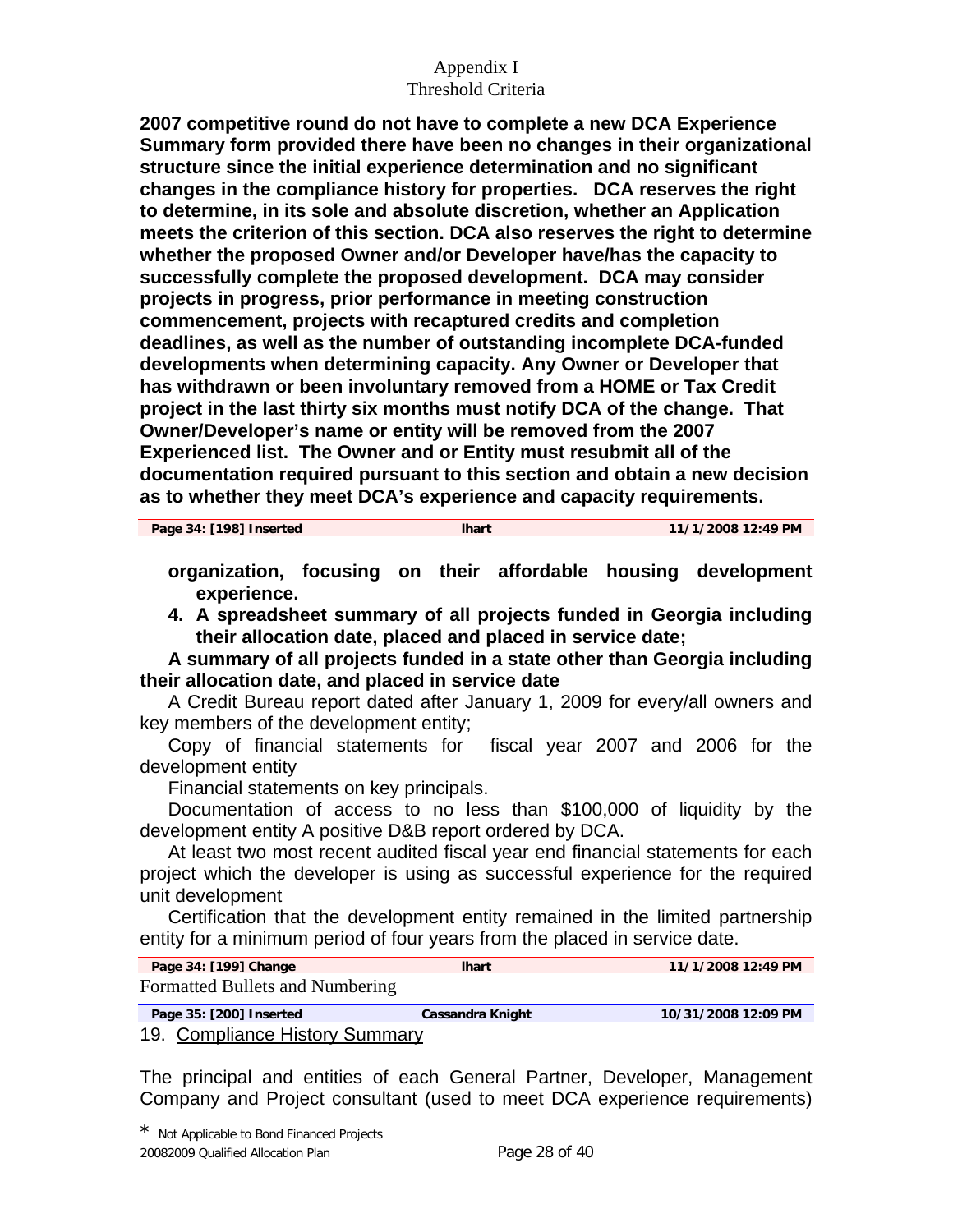must submit a complete and correct DCA Performance Workbook, as required in the electronic core application. Each Compliance History Summary (CHS) form must list all projects in which an entity or principal has participated in the ownership, development or management in the State of Georgia and in any other state. Compliance audit detail should be completed for only the last three years. In addition, the following documentation must be included in the application as detailed in the Performance Workbook:

 Completed Compliance Questionnaire for each General Partner, Developer, Management Company and Project Consultant.

Organizational Chart

 DCA Compliance history form executed by other State Housing Agencies pursuant to DCA instructions. In the event an Owner is unable to obtain documentation from another State Housing Agency, written documentation of the attempts should be submitted to DCA. DCA will contact the Agency directly to obtain the required information.

In the event an Applicant fails to provide correct and complete information, DCA may request additional clarification. Clarifications may be utilized to decrease an Applicant's Compliance History score, but will not be used to increase the score.

Note: Internal Revenue Service Form 8821 may be requested by DCA for any Project Participant listed on the Experience Summary or Organizational Chart at anytime during DCA's review of a Project Participant's compliance history.

Owners/Developers and Managers of Tax Exempt Bond projects must also complete these forms. DCA will score each entity in accordance with the scoring requirements set forth in Appendix II. Entities that do not meet DCA minimum scoring requirements will be deemed to have not met this Threshold requirement.

| Page 38: [201] Inserted                  | <b>Cassandra Knight</b> | 10/6/2008 9:54 AM  |  |  |
|------------------------------------------|-------------------------|--------------------|--|--|
|                                          |                         |                    |  |  |
|                                          |                         |                    |  |  |
|                                          |                         |                    |  |  |
| Page 38: [202] Formatted                 | <b>Ihart</b>            | 11/1/2008 12:52 PM |  |  |
| Font: (Default) Arial, 12 pt             |                         |                    |  |  |
|                                          |                         |                    |  |  |
| Page 38: [203] Formatted                 | <b>Ihart</b>            | 11/1/2008 12:52 PM |  |  |
| Font: (Default) Arial, 12 pt, Bold       |                         |                    |  |  |
|                                          |                         |                    |  |  |
| Page 38: [204] Inserted                  | <b>Ihart</b>            | 10/30/2008 8:41 PM |  |  |
| 5. Marketing to Special Need Populations |                         |                    |  |  |

This section is designed to foster development of affordable housing units for tenants with disabilities or homeless populations. Owners must demonstrate a willingness to initiate marketing of units to these populations. Each Applicant must prepare and submit a Marketing Plan outlining how the project will market units to tenants with special needs if the project is selected for funding. At a minimum, Marketing Plans must include: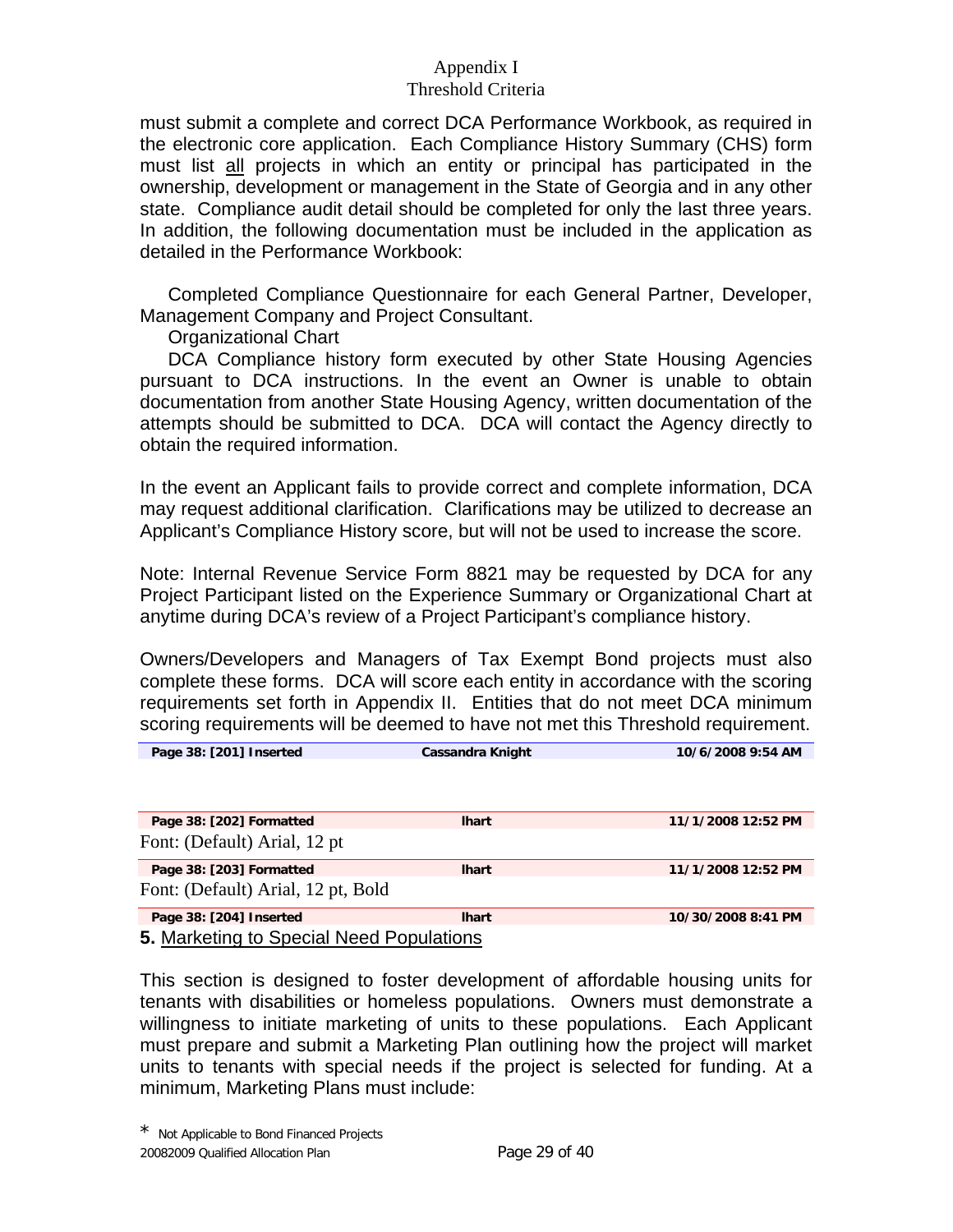A description of how the project will meet the needs of these tenants including access to supportive services, transportation, proximity to community amenities, etc.

Identify service providers that can provide referrals

 Agree to require management to regularly contact and provide materials to service providers outlining unit vacancy and rents

Owners must demonstrate a willingness to market units to special needs populations

| Page 38: [205] Formatted                                                  | <b>Ihart</b> | 11/1/2008 12:52 PM |
|---------------------------------------------------------------------------|--------------|--------------------|
| Font: (Default) Arial, 12 pt, Bold                                        |              |                    |
| Page 38: [206] Change                                                     | <b>Ihart</b> | 10/31/2008 6:47 PM |
| Formatted Bullets and Numbering                                           |              |                    |
| Page 38: [207] Formatted                                                  | <b>Ihart</b> | 11/1/2008 12:52 PM |
| Font: 12 pt, Not Bold                                                     |              |                    |
| Page 38: [207] Formatted                                                  | <b>Ihart</b> | 11/1/2008 12:52 PM |
| Font: 12 pt, Not Bold                                                     |              |                    |
| Page 39: [208] Formatted                                                  | <b>Ihart</b> | 11/1/2008 12:52 PM |
| Font: Not Bold                                                            |              |                    |
| Page 39: [208] Formatted                                                  | <b>Ihart</b> | 11/1/2008 12:52 PM |
| Font: Not Bold                                                            |              |                    |
| Page 39: [209] Inserted                                                   | <b>Ihart</b> | 10/31/2008 6:47 PM |
| , facilitate referrals from partnership with an experienced local service |              |                    |
| Page 39: [210] Formatted                                                  | <b>Ihart</b> | 11/1/2008 12:52 PM |
| Font: Not Bold                                                            |              |                    |
| Page 39: [210] Formatted                                                  | <b>Ihart</b> | 11/1/2008 12:52 PM |
| Font: Not Bold                                                            |              |                    |
| Page 39: [210] Formatted                                                  | <b>Ihart</b> | 11/1/2008 12:52 PM |
| Font: Not Bold                                                            |              |                    |
| Page 39: [210] Formatted                                                  | <b>Ihart</b> | 11/1/2008 12:52 PM |
| Font: Not Bold                                                            |              |                    |
| Page 39: [211] Formatted                                                  | <b>Ihart</b> | 11/1/2008 12:52 PM |
| Font: 12 pt, Not Bold                                                     |              |                    |
| Page 39: [212] Formatted                                                  | <b>Ihart</b> | 11/1/2008 12:52 PM |
| Font: 12 pt, Not Bold                                                     |              |                    |
| Page 39: [212] Formatted                                                  | <b>Ihart</b> | 11/1/2008 12:52 PM |
| Font: Not Bold                                                            |              |                    |
| Page 39: [212] Formatted                                                  | <b>Ihart</b> | 11/1/2008 12:52 PM |
| Font: Not Bold                                                            |              |                    |
| Page 39: [212] Formatted                                                  | <b>Ihart</b> | 11/1/2008 12:52 PM |
| Font: Not Bold                                                            |              |                    |
| Page 39: [212] Formatted                                                  | <b>Ihart</b> | 11/1/2008 12:52 PM |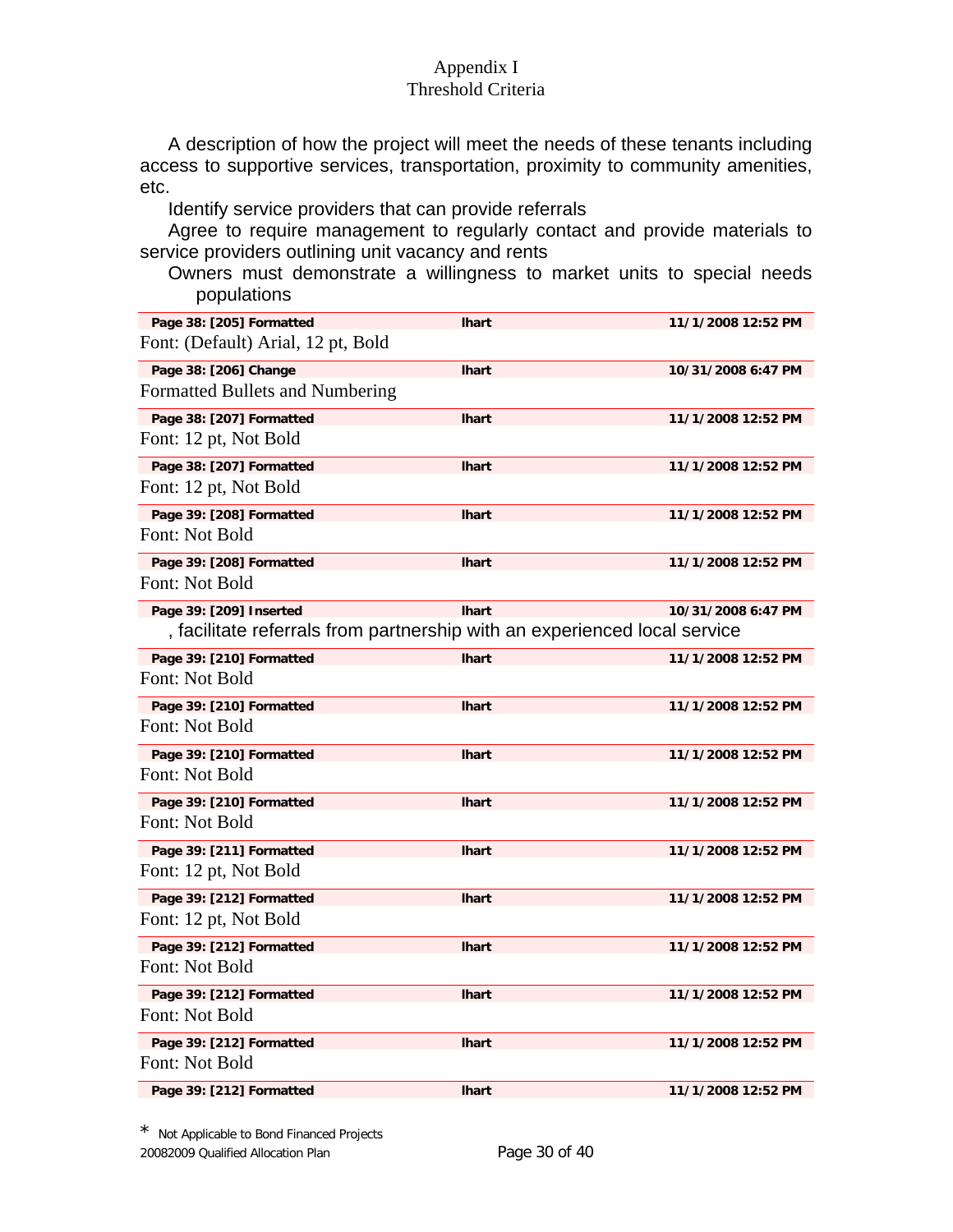| Font: Not Bold               |                         |                    |
|------------------------------|-------------------------|--------------------|
| Page 39: [212] Formatted     | <b>Ihart</b>            | 11/1/2008 12:52 PM |
| Font: Not Bold               |                         |                    |
| Page 39: [212] Formatted     | <b>Ihart</b>            | 11/1/2008 12:52 PM |
| Font: 12 pt, Not Bold        |                         |                    |
| Page 39: [213] Formatted     | <b>Ihart</b>            | 11/1/2008 12:52 PM |
| Font: 12 pt, Not Bold        |                         |                    |
| Page 39: [214] Formatted     | <b>Ihart</b>            | 11/1/2008 12:52 PM |
| Font: 12 pt, Not Bold        |                         |                    |
| Page 39: [214] Formatted     | <b>Ihart</b>            | 11/1/2008 12:52 PM |
| Font: 12 pt, Not Bold        |                         |                    |
| Page 39: [214] Formatted     | <b>Ihart</b>            | 11/1/2008 12:52 PM |
| Font: 12 pt, Not Bold        |                         |                    |
| Page 39: [214] Formatted     | <b>Ihart</b>            | 11/1/2008 12:52 PM |
| Font: Not Bold               |                         |                    |
| Page 39: [215] Formatted     | <b>Ihart</b>            | 11/1/2008 12:52 PM |
| Font: Not Bold               |                         |                    |
| Page 39: [216] Formatted     | <b>Ihart</b>            | 11/1/2008 12:52 PM |
| Font: Not Bold               |                         |                    |
| Page 39: [216] Formatted     | <b>Ihart</b>            | 11/1/2008 12:52 PM |
| Font: Not Bold               |                         |                    |
| Page 39: [216] Formatted     | <b>Ihart</b>            | 11/1/2008 12:52 PM |
| Font: Not Bold               |                         |                    |
| Page 39: [217] Formatted     | <b>Ihart</b>            | 11/1/2008 12:52 PM |
| Font: (Default) Arial, 12 pt |                         |                    |
| Page 39: [218] Deleted       | <b>Stephen Barrett</b>  | 11/3/2008 2:32 PM  |
|                              |                         |                    |
| Page 39: [219] Inserted      | <b>Cassandra Knight</b> | 11/1/2008 2:10 PM  |

| Page 39: [220] Formatted                      | <b>Ihart</b> | 11/1/2008 12:52 PM |  |
|-----------------------------------------------|--------------|--------------------|--|
| Font: (Default) Arial, 12 pt, Bold, Underline |              |                    |  |
| Page 39: [220] Formatted                      | <b>Ihart</b> | 11/1/2008 12:52 PM |  |
| Font: (Default) Arial, 12 pt, Bold, Underline |              |                    |  |
| Page 39: [221] Formatted                      | <b>Ihart</b> | 11/1/2008 12:52 PM |  |
| Font: (Default) Arial, 12 pt                  |              |                    |  |

**Page 39: [222] Deleted Cassandra Knight 10/31/2008 11:50 AM** Additionally, disregarding point scoring, DCA will review the project proposal for reasonableness. This may include a review of the degree to which the use of resources are being directed specifically toward the program goals of providing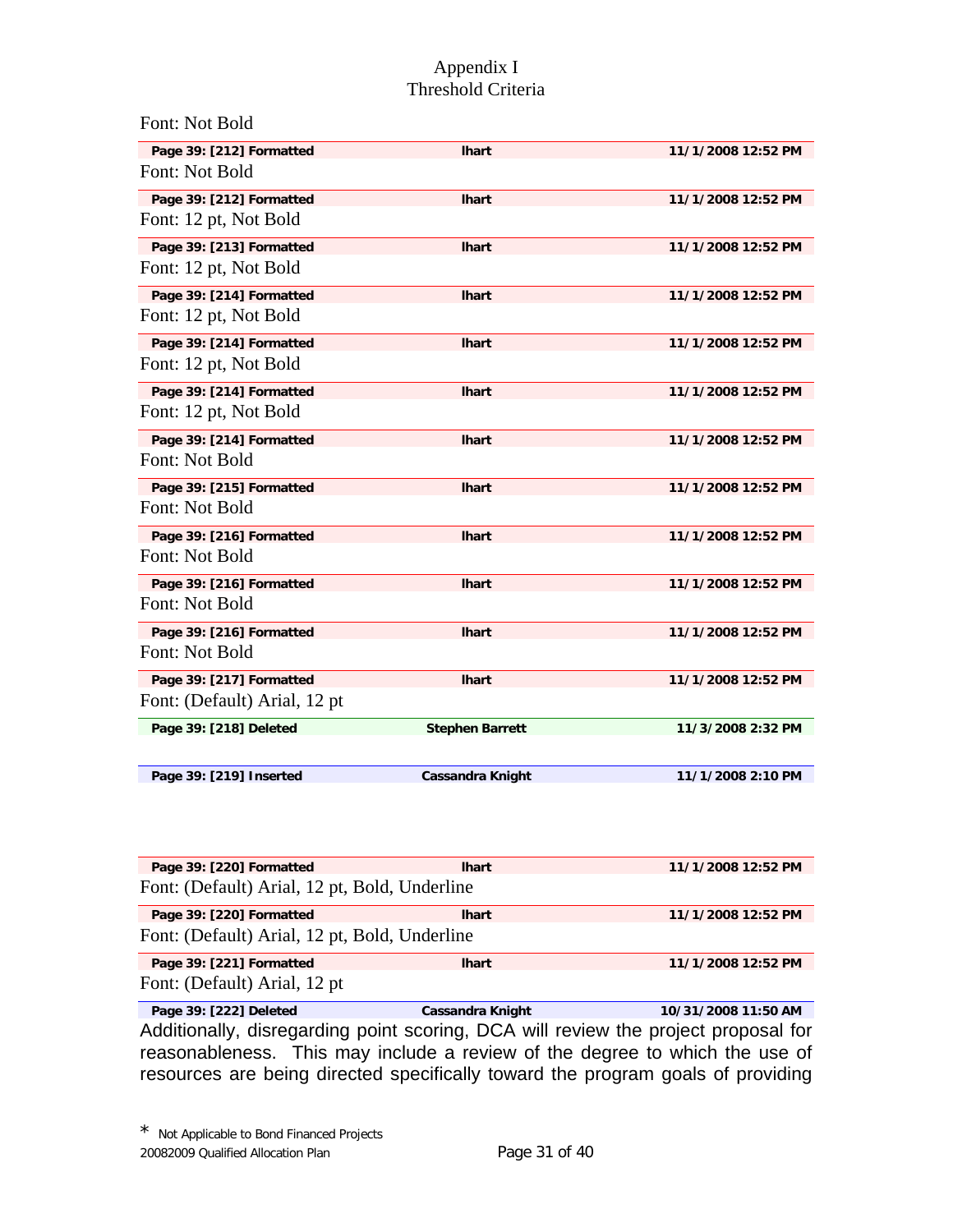safe, decent, affordable housing that is viable physically, operationally and economically over time.

| Page 39: [223] Formatted                                                         | <b>Ihart</b>            | 11/1/2008 12:52 PM  |
|----------------------------------------------------------------------------------|-------------------------|---------------------|
| Font: (Default) Arial, 12 pt, Not Bold                                           |                         |                     |
| Page 39: [224] Formatted                                                         | <b>Cassandra Knight</b> | 10/31/2008 12:10 PM |
| Justified                                                                        |                         |                     |
| Page 39: [225] Formatted                                                         | <b>Ihart</b>            | 11/1/2008 12:52 PM  |
| Font: (Default) Arial, 12 pt, Not Bold                                           |                         |                     |
| Page 39: [225] Formatted                                                         | <b>Ihart</b>            | 11/1/2008 12:52 PM  |
| Font: (Default) Arial, 12 pt, Not Bold                                           |                         |                     |
| Page 39: [225] Formatted                                                         | <b>Ihart</b>            | 11/1/2008 12:52 PM  |
| Font: (Default) Arial, 12 pt, Not Bold                                           |                         |                     |
| Page 39: [225] Formatted                                                         | lhart                   | 11/1/2008 12:52 PM  |
| Font: (Default) Arial, 12 pt, Not Bold                                           |                         |                     |
| Page 39: [225] Formatted                                                         | <b>Ihart</b>            | 11/1/2008 12:52 PM  |
| Font: 12 pt                                                                      |                         |                     |
| Page 39: [226] Inserted                                                          | <b>Ihart</b>            | 10/27/2008 10:30 PM |
| , and will consider mitigation of certain factors inherent in their location, we |                         |                     |
| Page 39: [227] Formatted                                                         | <b>Ihart</b>            | 11/1/2008 12:52 PM  |
| Font: (Default) Arial, 12 pt, Not Bold                                           |                         |                     |
| Page 39: [227] Formatted                                                         | <b>Ihart</b>            | 11/1/2008 12:52 PM  |
| Font: (Default) Arial, 12 pt, Not Bold                                           |                         |                     |
| Page 39: [227] Formatted                                                         | <b>Ihart</b>            | 11/1/2008 12:52 PM  |
| Font: (Default) Arial, 12 pt, Not Bold                                           |                         |                     |
| Page 39: [227] Formatted                                                         | <b>Ihart</b>            | 11/1/2008 12:52 PM  |
| Font: (Default) Arial, 12 pt, Not Bold                                           |                         |                     |
| Page 39: [228] Formatted                                                         | <b>Ihart</b>            | 11/1/2008 12:52 PM  |
| Font: (Default) Arial, 12 pt, Not Bold                                           |                         |                     |
| Page 39: [228] Formatted                                                         | <b>Ihart</b>            | 11/1/2008 12:52 PM  |
| Font: 12 pt                                                                      |                         |                     |
| Page 39: [229] Formatted                                                         | <b>Ihart</b>            | 11/1/2008 12:52 PM  |
| Font: (Default) Arial, 12 pt, Not Bold                                           |                         |                     |
| Page 39: [229] Formatted                                                         | <b>Ihart</b>            | 11/1/2008 12:52 PM  |
| Font: (Default) Arial, 12 pt, Not Bold                                           |                         |                     |
| Page 39: [229] Formatted                                                         | <b>Ihart</b>            | 11/1/2008 12:52 PM  |
| Font: (Default) Arial, 12 pt, Not Bold                                           |                         |                     |
| Page 39: [229] Formatted                                                         | <b>Ihart</b>            | 11/1/2008 12:52 PM  |
| Font: 12 pt                                                                      |                         |                     |
| Page 39: [230] Deleted                                                           | <b>Cassandra Knight</b> | 10/31/2008 12:11 PM |
| ensure the "efficient utilization of the low income housing tax credit program"  |                         |                     |
| Page 39: [231] Inserted                                                          | <b>Ihart</b>            | 10/27/2008 10:30 PM |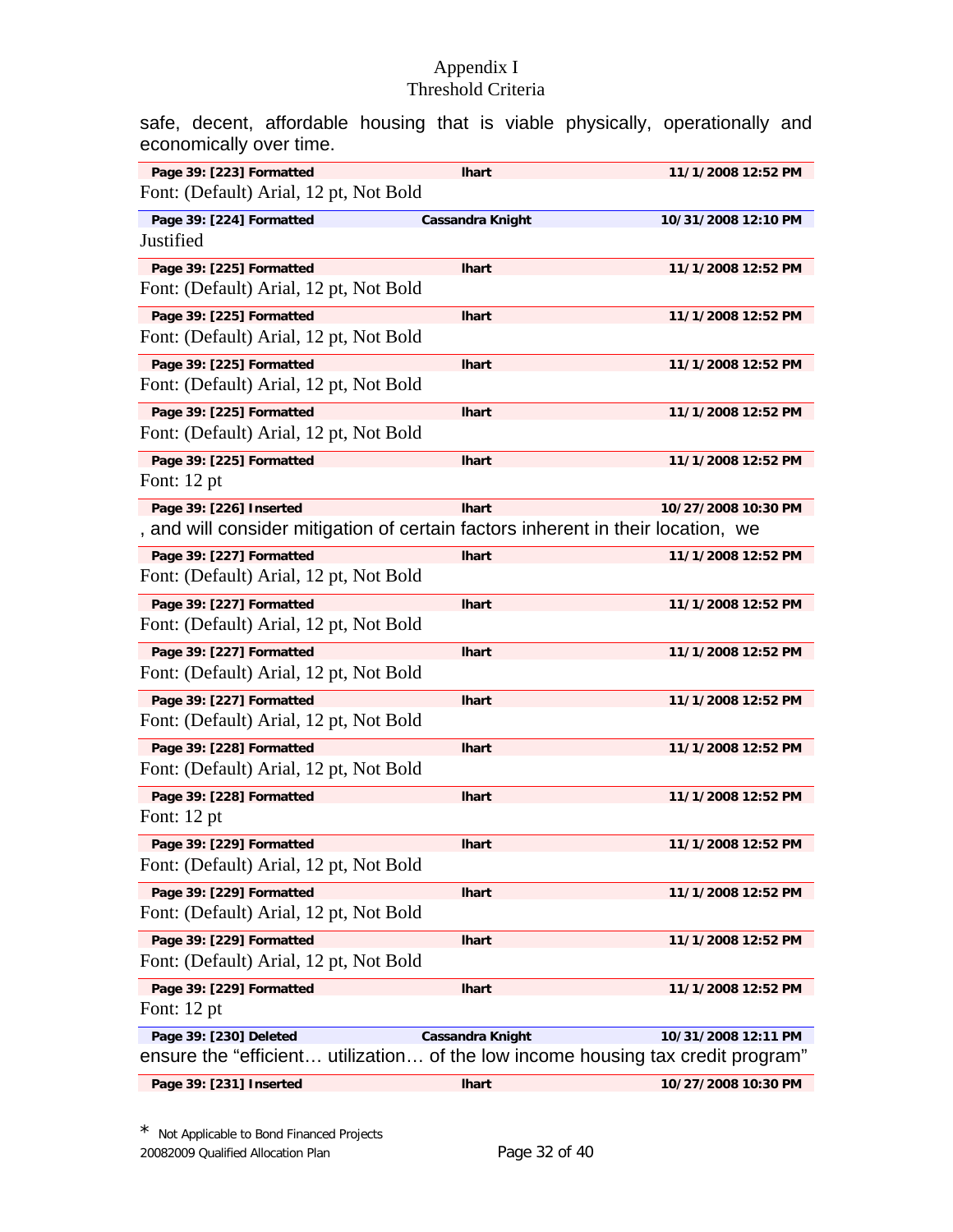ensure the "efficient… utilization… of the low income housing tax credit program" (

| Page 39: [232] Formatted               | <b>Ihart</b> | 11/1/2008 12:52 PM |
|----------------------------------------|--------------|--------------------|
| Font: (Default) Arial, 12 pt, Not Bold |              |                    |
|                                        |              |                    |
| Page 39: [232] Formatted               | <b>Ihart</b> | 11/1/2008 12:52 PM |
| Font: (Default) Arial, 12 pt, Not Bold |              |                    |
| Page 39: [232] Formatted               | <b>Ihart</b> | 11/1/2008 12:52 PM |
| Font: (Default) Arial, 12 pt, Not Bold |              |                    |
| Page 39: [232] Formatted               | <b>Ihart</b> | 11/1/2008 12:52 PM |
| Font: (Default) Arial, 12 pt, Not Bold |              |                    |
| Page 39: [232] Formatted               | <b>Ihart</b> | 11/1/2008 12:52 PM |
| Font: $12$ pt                          |              |                    |
|                                        |              |                    |
| Page 39: [232] Formatted               | <b>Ihart</b> | 11/1/2008 12:52 PM |
| Font: (Default) Arial, 12 pt, Not Bold |              |                    |
| Page 39: [232] Formatted               | <b>Ihart</b> | 11/1/2008 12:52 PM |
| Font: $12$ pt                          |              |                    |
| Page 39: [233] Formatted               | <b>Ihart</b> | 11/1/2008 12:52 PM |
| Font: (Default) Arial, 12 pt, Not Bold |              |                    |
| Page 39: [233] Formatted               | <b>Ihart</b> | 11/1/2008 12:52 PM |
| Font: (Default) Arial, 12 pt, Not Bold |              |                    |
|                                        |              |                    |
| Page 39: [233] Formatted               | <b>Ihart</b> | 11/1/2008 12:52 PM |
| Font: $12$ pt                          |              |                    |
| Page 39: [233] Formatted               | <b>Ihart</b> | 11/1/2008 12:52 PM |
| Font: (Default) Arial, 12 pt, Not Bold |              |                    |
| Page 39: [234] Formatted               | <b>Ihart</b> | 11/1/2008 12:52 PM |
| Font: (Default) Arial, 12 pt, Not Bold |              |                    |
| Page 39: [234] Formatted               | <b>Ihart</b> | 11/1/2008 12:52 PM |
| Font: (Default) Arial, 12 pt, Not Bold |              |                    |
|                                        |              |                    |
| Page 39: [234] Formatted               | <b>Ihart</b> | 11/1/2008 12:52 PM |
| Font: 12 pt                            |              |                    |
| Page 39: [234] Formatted               | <b>Ihart</b> | 11/1/2008 12:52 PM |
| Font: (Default) Arial, 12 pt, Not Bold |              |                    |
| Page 39: [234] Formatted               | <b>Ihart</b> | 11/1/2008 12:52 PM |
| Font: (Default) Arial, 12 pt, Not Bold |              |                    |
| Page 39: [234] Formatted               | <b>Ihart</b> | 11/1/2008 12:52 PM |
| Font: (Default) Arial, 12 pt, Not Bold |              |                    |
| Page 39: [234] Formatted               | <b>Ihart</b> | 11/1/2008 12:52 PM |
| Font: $12$ pt                          |              |                    |
|                                        |              |                    |
| Page 39: [234] Formatted               | <b>Ihart</b> | 11/1/2008 12:52 PM |
| Font: (Default) Arial, 12 pt, Not Bold |              |                    |
| Page 39: [235] Formatted               | <b>Ihart</b> | 11/1/2008 12:52 PM |
| Font: (Default) Arial, 12 pt, Not Bold |              |                    |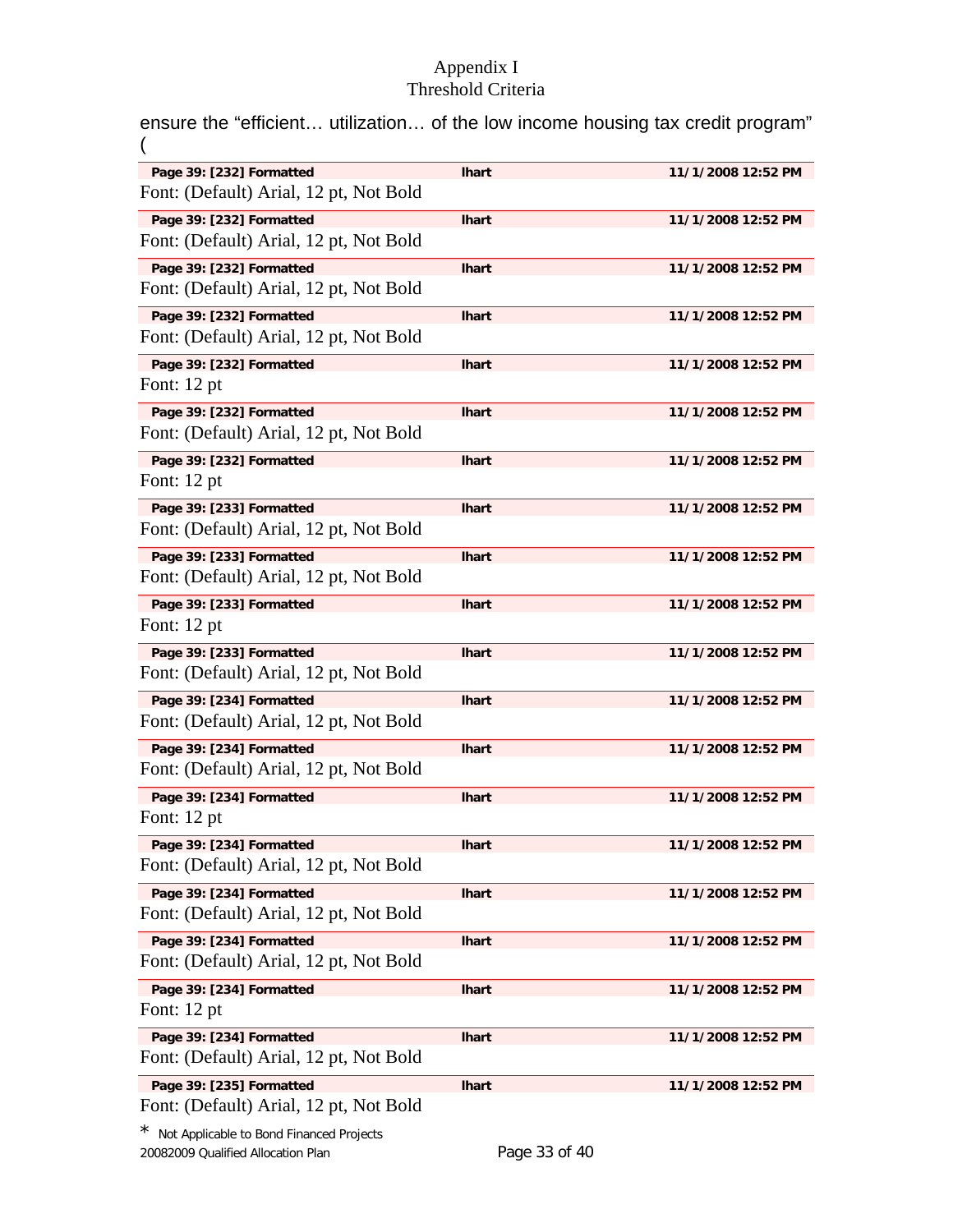| Page 39: [236] Formatted<br>Font: (Default) Arial, 12 pt, Not Bold | <b>Ihart</b> | 11/1/2008 12:52 PM  |
|--------------------------------------------------------------------|--------------|---------------------|
| Page 39: [237] Change<br>Formatted Bullets and Numbering           | <b>Ihart</b> | 10/27/2008 10:30 PM |
| Page 39: [238] Formatted<br>Font: (Default) Arial, 12 pt, Not Bold | <b>Ihart</b> | 11/1/2008 12:52 PM  |
| Page 39: [238] Formatted<br>Font: (Default) Arial, 12 pt, Not Bold | <b>Ihart</b> | 11/1/2008 12:52 PM  |
| Page 39: [238] Formatted<br>Font: (Default) Arial, 12 pt, Not Bold | <b>Ihart</b> | 11/1/2008 12:52 PM  |
| Page 39: [239] Formatted<br>Font: (Default) Arial, 12 pt, Not Bold | <b>Ihart</b> | 11/1/2008 12:52 PM  |
| Page 39: [240] Formatted<br>Font: (Default) Arial, 12 pt, Not Bold | <b>Ihart</b> | 11/1/2008 12:52 PM  |
| Page 39: [241] Formatted<br>Font: (Default) Arial, 12 pt, Not Bold | <b>Ihart</b> | 11/1/2008 12:52 PM  |
| Page 39: [241] Formatted<br>Font: (Default) Arial, 12 pt, Not Bold | <b>Ihart</b> | 11/1/2008 12:52 PM  |
| Page 39: [241] Formatted<br>Font: (Default) Arial, 12 pt, Not Bold | <b>Ihart</b> | 11/1/2008 12:52 PM  |
| Page 39: [242] Formatted<br>Font: (Default) Arial, 12 pt, Not Bold | <b>Ihart</b> | 11/1/2008 12:52 PM  |
| Page 39: [242] Formatted<br>Font: (Default) Arial, 12 pt, Not Bold | <b>Ihart</b> | 11/1/2008 12:52 PM  |
| Page 39: [243] Formatted<br>Font: (Default) Arial, 12 pt, Not Bold | <b>Ihart</b> | 11/1/2008 12:52 PM  |
| Page 39: [244] Formatted<br>Font: (Default) Arial, 12 pt, Not Bold | <b>Ihart</b> | 11/1/2008 12:52 PM  |
| Page 39: [245] Formatted<br>Font: (Default) Arial, 12 pt, Not Bold | <b>Ihart</b> | 11/1/2008 12:52 PM  |
| Page 39: [245] Formatted<br>Font: (Default) Arial, 12 pt, Not Bold | <b>Ihart</b> | 11/1/2008 12:52 PM  |
| Page 39: [245] Formatted<br>Font: (Default) Arial, 12 pt, Not Bold | <b>Ihart</b> | 11/1/2008 12:52 PM  |
| Page 39: [245] Formatted<br>Font: $12$ pt                          | <b>Ihart</b> | 11/1/2008 12:52 PM  |
| Page 39: [245] Formatted<br>Font: (Default) Arial, 12 pt, Not Bold | <b>Ihart</b> | 11/1/2008 12:52 PM  |
| Page 39: [246] Formatted<br>Font: (Default) Arial, 12 pt, Not Bold | <b>Ihart</b> | 11/1/2008 12:52 PM  |
| Page 39: [246] Formatted                                           | <b>Ihart</b> | 11/1/2008 12:52 PM  |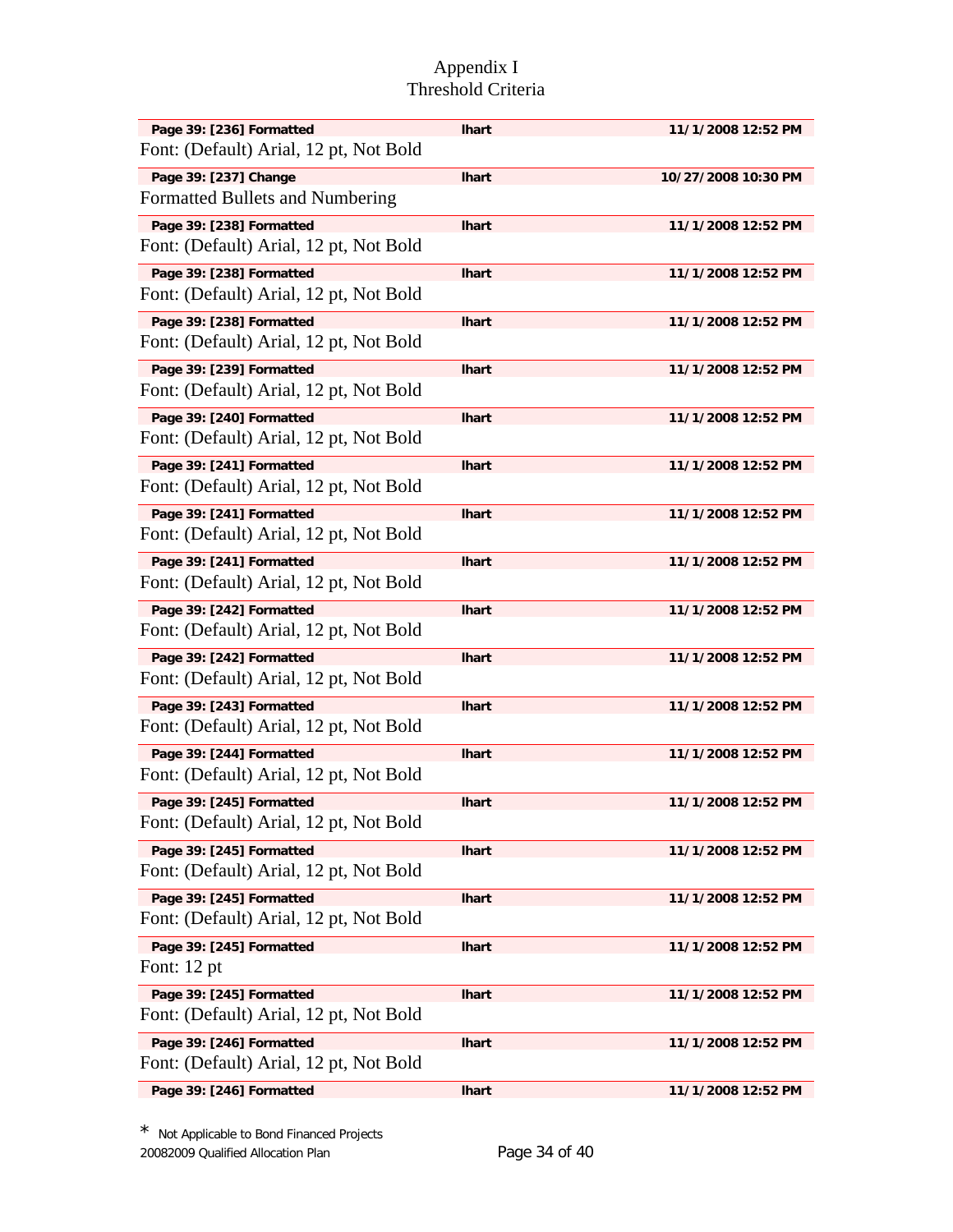| Font: (Default) Arial, 12 pt, Not Bold                                                       |                         |                     |
|----------------------------------------------------------------------------------------------|-------------------------|---------------------|
| Page 39: [246] Formatted                                                                     | <b>Ihart</b>            | 11/1/2008 12:52 PM  |
| Font: (Default) Arial, 12 pt, Not Bold                                                       |                         |                     |
| Page 39: [247] Formatted<br>Font: (Default) Arial, 12 pt, Not Bold                           | <b>Ihart</b>            | 11/1/2008 12:52 PM  |
| Page 39: [248] Formatted<br>Font: (Default) Arial, 12 pt, Not Bold                           | <b>Ihart</b>            | 11/1/2008 12:52 PM  |
| Page 40: [249] Formatted<br>Normal, Justified, Tabs: Not at $36$ pt + $360$ pt + $485.95$ pt | <b>Cassandra Knight</b> | 10/31/2008 12:10 PM |
| Page 39: [250] Formatted<br>Font: (Default) Arial, 12 pt, Not Bold                           | <b>Ihart</b>            | 11/1/2008 12:52 PM  |
| Page 39: [251] Formatted<br>Font: (Default) Arial, 12 pt, Not Bold                           | <b>Ihart</b>            | 11/1/2008 12:52 PM  |
| Page 40: [252] Formatted<br>Font: $12$ pt                                                    | <b>Ihart</b>            | 11/1/2008 12:52 PM  |
| Page 40: [253] Formatted<br>Font: (Default) Arial, 12 pt, Not Bold                           | <b>Ihart</b>            | 11/1/2008 12:52 PM  |
| Page 40: [254] Formatted<br>Font: (Default) Arial, 12 pt, Not Bold                           | <b>Ihart</b>            | 11/1/2008 12:52 PM  |
| Page 40: [255] Formatted<br>Font: 12 pt                                                      | lhart                   | 11/1/2008 12:52 PM  |
| Page 40: [256] Formatted<br>Font: (Default) Arial, 12 pt, Not Bold                           | <b>Ihart</b>            | 11/1/2008 12:52 PM  |
| Page 40: [257] Formatted<br>Font: (Default) Arial, 12 pt, Not Bold                           | <b>Ihart</b>            | 11/1/2008 12:52 PM  |
| Page 40: [258] Formatted<br>Font: 12 pt                                                      | <b>Ihart</b>            | 11/1/2008 12:52 PM  |
| Page 40: [259] Formatted<br>Font: (Default) Arial, 12 pt, Not Bold                           | <b>Ihart</b>            | 11/1/2008 12:52 PM  |
| Page 40: [260] Formatted<br>Font: $12$ pt                                                    | <b>Ihart</b>            | 11/1/2008 12:52 PM  |
| Page 40: [261] Formatted<br>Font: (Default) Arial, 12 pt, Not Bold                           | <b>Ihart</b>            | 11/1/2008 12:52 PM  |
| Page 40: [262] Formatted<br>Font: (Default) Arial, 12 pt, Not Bold                           | <b>Ihart</b>            | 11/1/2008 12:52 PM  |
| Page 40: [263] Formatted<br>Font: (Default) Arial, 12 pt, Not Bold                           | <b>Ihart</b>            | 11/1/2008 12:52 PM  |
| Page 40: [264] Formatted<br>Font: 12 pt                                                      | <b>Ihart</b>            | 11/1/2008 12:52 PM  |
| Page 40: [265] Formatted                                                                     | lhart                   | 11/1/2008 12:52 PM  |

Font: (Default) Arial, 12 pt, Not Bold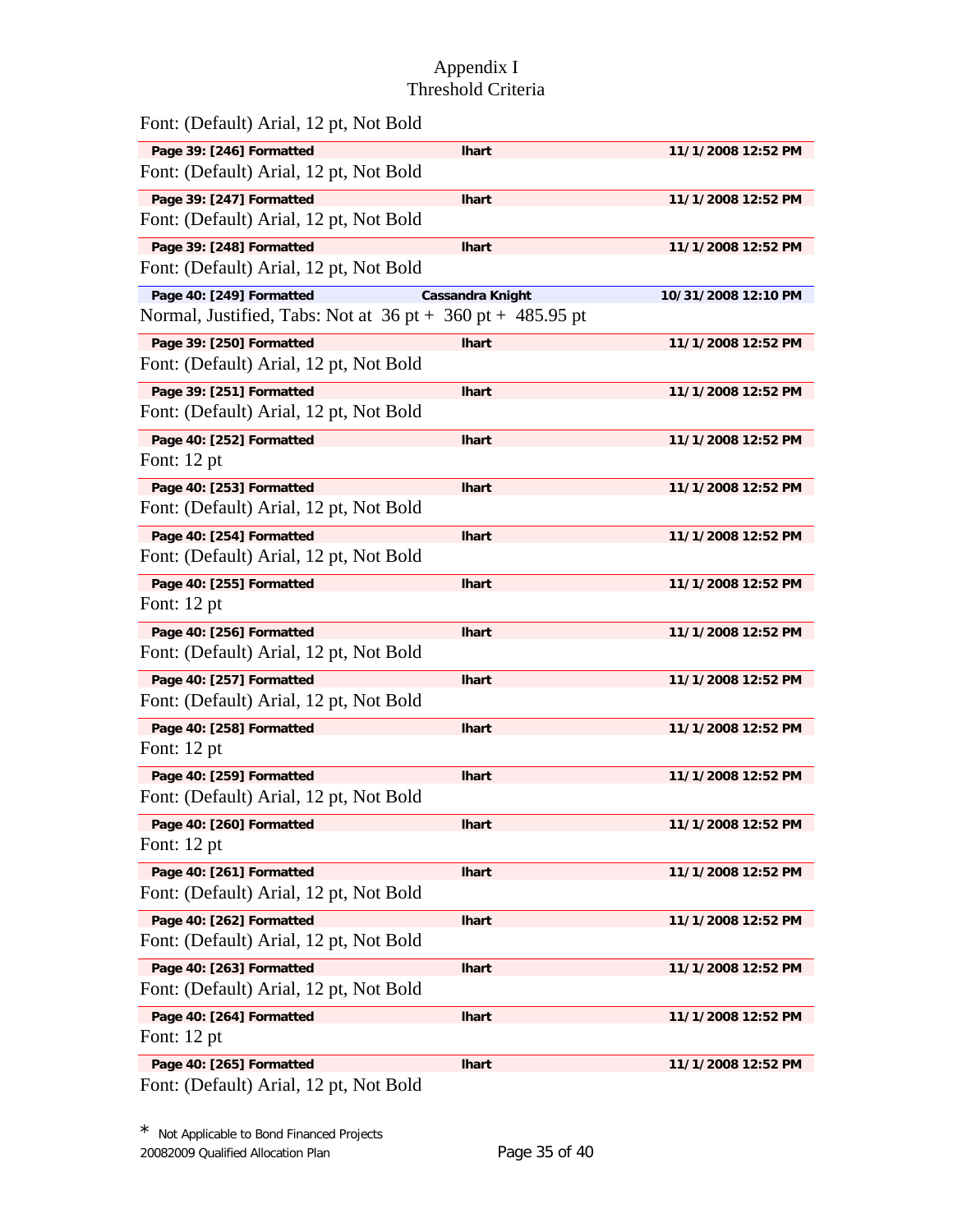| Page 40: [266] Formatted                                                                     | <b>Ihart</b>            | 11/1/2008 12:52 PM  |  |
|----------------------------------------------------------------------------------------------|-------------------------|---------------------|--|
| Font: $12$ pt                                                                                |                         |                     |  |
| Page 40: [267] Deleted                                                                       | Cassandra Knight        | 10/31/2008 12:08 PM |  |
| <b>Compliance Summary Form J-21</b>                                                          |                         |                     |  |
| Page 40: [268] Deleted                                                                       | Cassandra Knight        | 10/31/2008 12:08 PM |  |
| as required in the electronic core application. Each C                                       |                         |                     |  |
| Page 40: [269] Formatted                                                                     | <b>Ihart</b>            | 10/31/2008 6:26 PM  |  |
| Font: (Default) Arial, 12 pt                                                                 |                         |                     |  |
| Page 40: [270] Deleted                                                                       | <b>Cassandra Knight</b> | 10/31/2008 12:08 PM |  |
| Five fully executed DCA Uniform Release Forms (included in the Manual)<br>must be submitted. |                         |                     |  |
| Page 40: [271] Formatted                                                                     | <b>Ihart</b>            | 10/31/2008 6:26 PM  |  |
| Font: (Default) Arial, 12 pt, Bold                                                           |                         |                     |  |

**Page 40: [272] Deleted Cassandra Knight 10/31/2008 12:08 PM Completed Compliance Questionnaire for each General Partner, Developer, Management Company and Project Consultant.**

**DCA Compliance history form executed by other State Housing Agencies pursuant to DCA instructions. In the event an Owner is unable to obtain documentation from another State Housing Agency, written documentation of the attempts should be submitted to DCA. DCA will contact the Agency directly to obtain the required information.** 

**In the event an Applicant fails to provide correct and complete information, DCA may request additional clarification. Clarifications may be utilized to decrease an Applicant's Compliance History score, but will not be used to increase the score.** 

**Note: Internal Revenue Service Form 8821 may be requested by DCA for any Project Participant listed on the Experience Summary or Organizational Chart at anytime during DCA's review of a Project Participant's compliance history.** 

**Owners/Developers and Managers of Tax Exempt Bond projects must also complete these forms. DCA will score each entity in accordance with the scoring requirements set forth in Appendix II. Entities that do not meet DCA minimum scoring requirements will be deemed to have not met this Threshold requirement.**

**Page 40: [273] Formatted lhart 11/1/2008 12:52 PM**  Font: (Default) Arial, 12 pt, Not Bold

**Page 40: [274] Deleted Cassandra Knight 10/31/2008 12:08 PM ummary (CHS) form must list all projects in which an entity or principal has participated in the ownership, development or management in the State of Georgia and in any other state. Compliance audit detail should be**